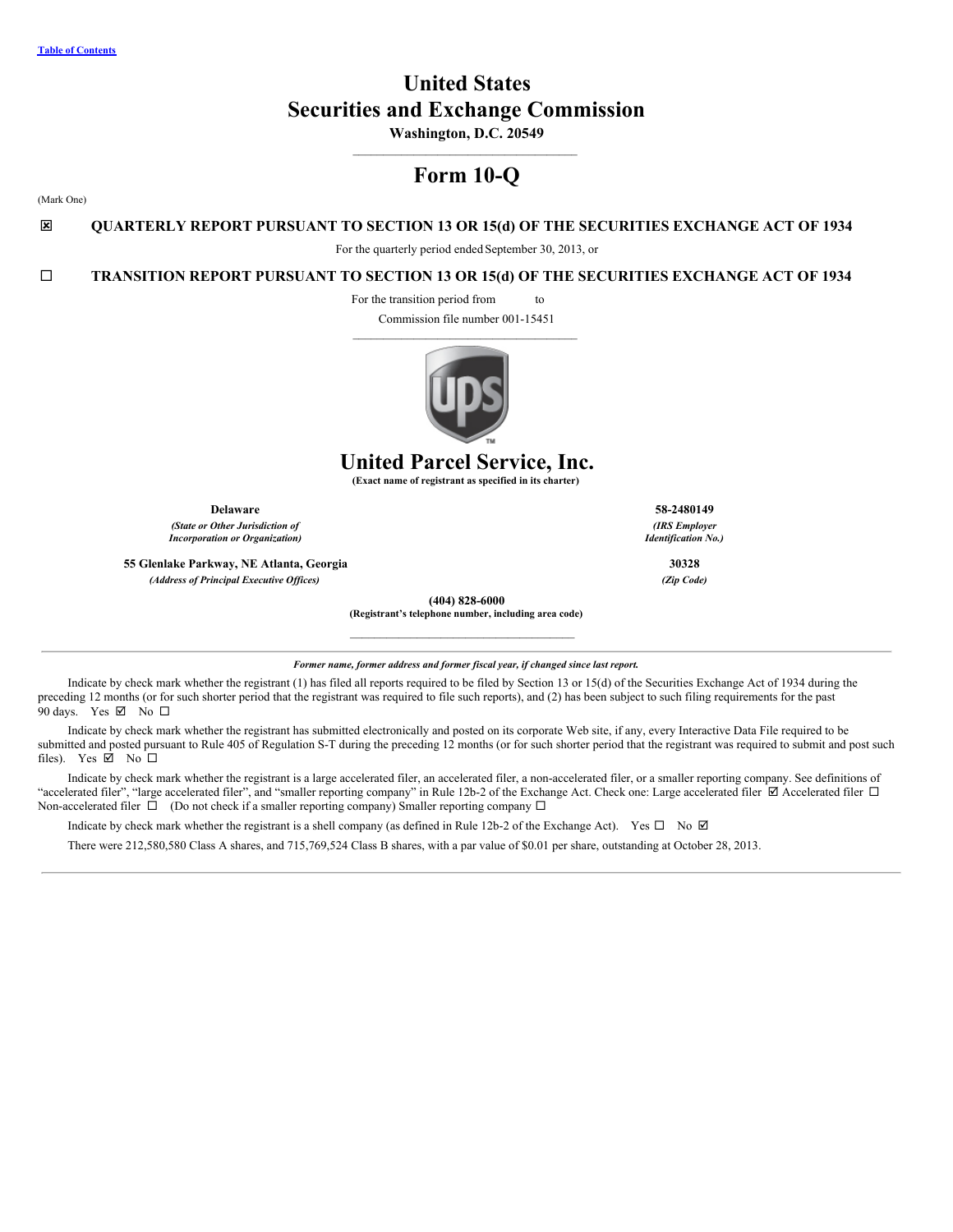#### **UNITED PARCEL SERVICE, INC. QUARTERLY REPORT ON FORM 10-Q FOR THE QUARTER ENDEDSEPTEMBER 30, 2013 TABLE OF CONTENTS**

<span id="page-1-0"></span>

|          | PART I-FINANCIAL INFORMATION                                                          |                             |
|----------|---------------------------------------------------------------------------------------|-----------------------------|
|          | <b>Cautionary Statement About Forward-Looking Statements</b>                          | $\overline{1}$              |
| Item 1.  | <b>Financial Statements</b>                                                           |                             |
|          | <b>Consolidated Balance Sheets</b>                                                    |                             |
|          | <b>Statements of Consolidated Income</b>                                              | $\frac{2}{2}$ $\frac{3}{3}$ |
|          | <b>Statements of Consolidated Comprehensive Income</b>                                |                             |
|          | <b>Statements of Consolidated Cash Flows</b>                                          | $\overline{4}$              |
|          | <b>Notes to Consolidated Financial Statements</b>                                     |                             |
|          | Note 1-Basis of Presentation                                                          | $\frac{5}{2}$               |
|          | Note 2—Recent Accounting Pronouncements                                               |                             |
|          | Note 3-Stock-Based Compensation                                                       |                             |
|          | Note 4—Investments and Restricted Cash                                                | $rac{6}{7}$                 |
|          | Note 5-Property, Plant and Equipment                                                  | 10                          |
|          | Note 6—Employee Benefit Plans                                                         | $\underline{11}$            |
|          | Note 7-Goodwill and Intangible Assets                                                 | 13                          |
|          | Note 8—Debt and Financing Arrangements                                                | $\frac{14}{1}$              |
|          | Note 9—Legal Proceedings and Contingencies                                            | 15                          |
|          | Note 10—Shareowners' Equity                                                           | <u>18</u>                   |
|          | Note 11-Segment Information                                                           | $\overline{22}$             |
|          | Note 12—Earnings Per Share                                                            | 23                          |
|          | Note 13—Derivative Instruments and Risk Management                                    | $\frac{24}{5}$              |
|          | Note 14—Income Taxes                                                                  |                             |
|          | Note 15-Termination of TNT Transaction                                                | $\frac{29}{29}$             |
|          | Note 16—Subsequent Events                                                             | $\overline{30}$             |
| Item 2.  | Management's Discussion and Analysis of Financial Condition and Results of Operations | 31                          |
|          | Overview                                                                              | 31                          |
|          | <b>Items Affecting Comparability</b>                                                  | 31                          |
|          | <b>Results of Operations - Segment Review</b>                                         | $\overline{32}$             |
|          | <b>U.S. Domestic Package Operations</b>                                               | $\overline{33}$             |
|          | <b>International Package Operations</b>                                               | $\frac{36}{5}$              |
|          | Supply Chain & Freight Operations                                                     | $\underline{39}$            |
|          | <b>Consolidated Operating Expenses</b>                                                | 41                          |
|          | <b>Investment Income and Interest Expense</b>                                         | 43                          |
|          | <b>Income Tax Expense</b>                                                             | 43                          |
|          | <b>Liquidity and Capital Resources</b>                                                | $\overline{44}$             |
|          | <b>Net Cash From Operating Activities</b>                                             | $\overline{44}$             |
|          | <b>Net Cash Used in Investing Activities</b>                                          | $\overline{45}$             |
|          | Net Cash Provided by (Used in) Financing Activities                                   | $\frac{46}{5}$              |
|          | <b>Sources of Credit</b>                                                              | 47                          |
|          | Contingencies                                                                         | $\underline{48}$            |
|          | <b>Recent Accounting Pronouncements</b>                                               | 51                          |
| Item 3.  | <b>Ouantitative and Oualitative Disclosures About Market Risk</b>                     | 52                          |
| Item 4.  | <b>Controls and Procedures</b>                                                        | 52                          |
|          |                                                                                       |                             |
|          | <b>PART II-OTHER INFORMATION</b>                                                      |                             |
| Item 1.  | <b>Legal Proceedings</b>                                                              | <u>53</u>                   |
| Item 1A. | <b>Risk Factors</b>                                                                   | 53                          |
| Item 2.  | Unregistered Sales of Equity Securities and Use of Proceeds                           | 57                          |
| Item 3.  | <b>Defaults Upon Senior Securities</b>                                                | <u>58</u>                   |
| Item 5.  | Other Information                                                                     | 58                          |
| Item 6.  | <b>Exhibits</b>                                                                       | 59                          |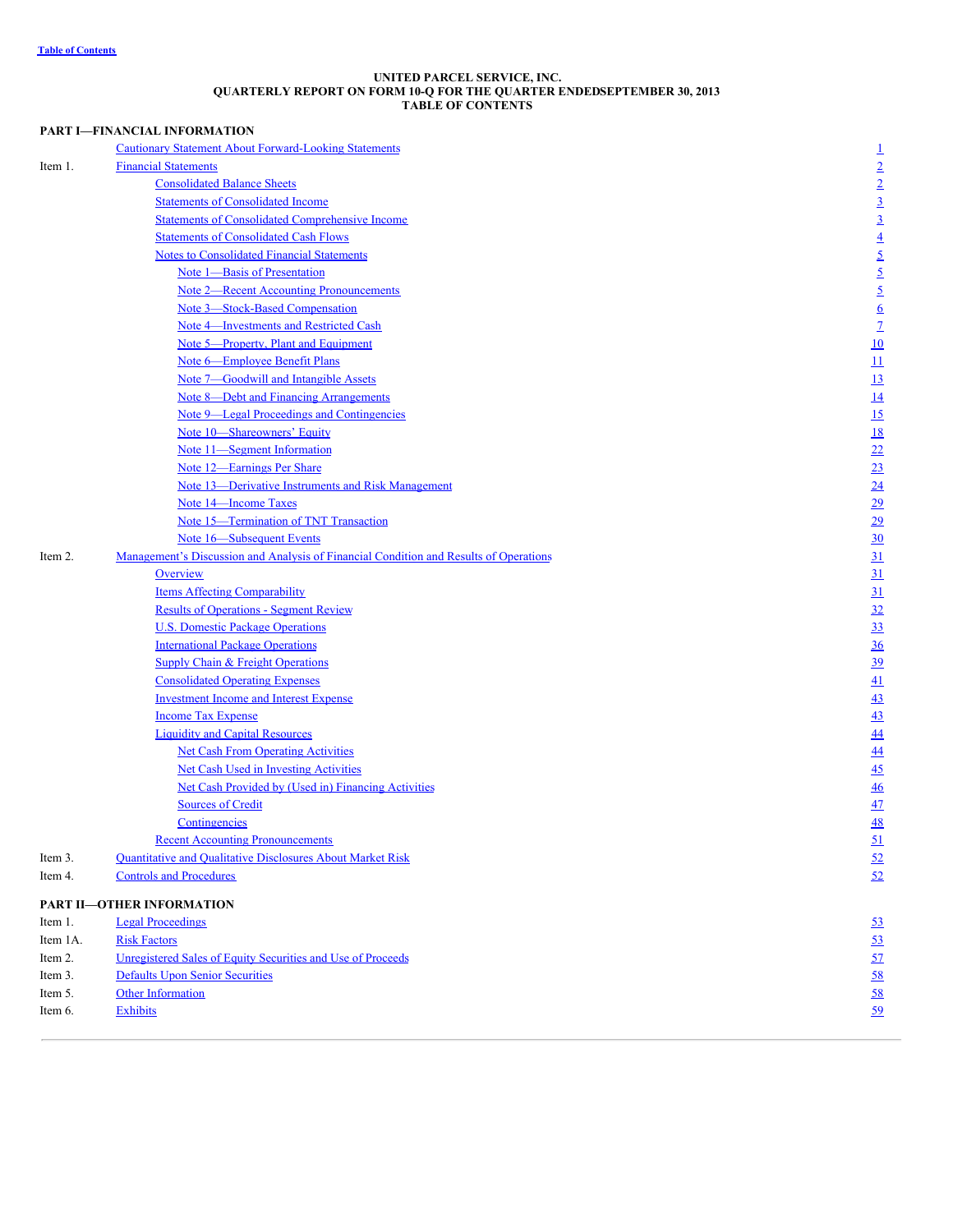### **PART I. FINANCIAL INFORMATION**

#### <span id="page-2-0"></span>**Cautionary Statement About Forward-Looking Statements**

This report includes certain "forward-looking statements" within the meaning of the Private Securities Litigation Reform Act of 1995. Statements in the future tense, and all statements accompanied by terms such as "believe," "project," "expect," "estimate," "assume," "intend," "anticipate," "target," "plan," and variations thereof and similar terms are intended to be forward-looking statements. We intend that all forward-looking statements we make will be subject to safe harbor protection of the federal securities laws pursuant to Section 27A of the Securities Act of 1933 and Section 21E of the Securities Exchange Act of 1934.

Our disclosure and analysis in this report, in our Annual Report on Form 10-K for the year endedDecember 31, 2012 and in our other filings with the Securities and Exchange Commission contain some forward-looking statements regarding our intent, belief and current expectations about our strategic direction, prospects and future results. From time to time, we also provide forward-looking statements in other materials we release as well as oral forward-looking statements. Such statements give our current expectations or forecasts of future events; they do not relate strictly to historical or current facts. Management believes that these forward-looking statements are reasonable as and when made. However, caution should be taken not to place undue reliance on any such forward-looking statements because such statements speak only as of the date when made.

Forward-looking statements are subject to certain risks and uncertainties that could cause actual results to differ materially from our historical experience and our present expectations or anticipated results. These risks and uncertainties include, but are not limited to: general economic conditions, both in the U.S. and internationally; significant competition on a local, regional, national, and international basis; changes in our relationships with our significant customers; the existing complex and stringent regulation in the U.S. and internationally, changes to which can impact our business; increased security requirements that may increase our costs of operations and reduce operating efficiencies; legal, regulatory or market responses to global climate change; negotiation and ratification of labor contracts; strikes, work stoppages and slowdowns by our employees; the effects of changing prices of energy, including gasoline, diesel and jet fuel, and interruptions in supplies of these commodities; changes in exchange rates or interest rates; our ability to maintain the image of our brand; breaches in data security; disruptions to the Internet or our technology infrastructure; our ability to accurately forecast our future capital investment needs; exposure to changing economic, political and social developments in international and emerging markets; changes in business strategy, government regulations, or economic or market conditions that may result in further substantial impairment write-downs of our assets; increases in our expenses relating to employee health and retiree health and our contributions to pension benefits; the potential for various claims and litigation related to labor and employment, personal injury, property damage, business practices, environmental liability and other matters; our ability to realize the anticipated benefits from acquisitions, joint ventures or strategic alliances; our ability to manage insurance and claims expenses; and other risks discussed in our filings with the Securities and Exchange Commission from time to time, including our Annual Report on Form 10-K for the year ended December 31, 2012, in Part II, "Item1A. Risk Factors" of this Quarterly Report on Form 10-Q for the quarterly period ended September 30, 2013, and may also be described from time to time in our future reports filed with the Securities and Exchange Commission. You should consider the limitations on, and risks associated with, forward-looking statements and not unduly rely on the accuracy of predictions contained in such forward-looking statements. We do not undertake any obligation to update forward-looking statements to reflect events, circumstances, changes in expectations, or the occurrence of unanticipated events after the date of those statements.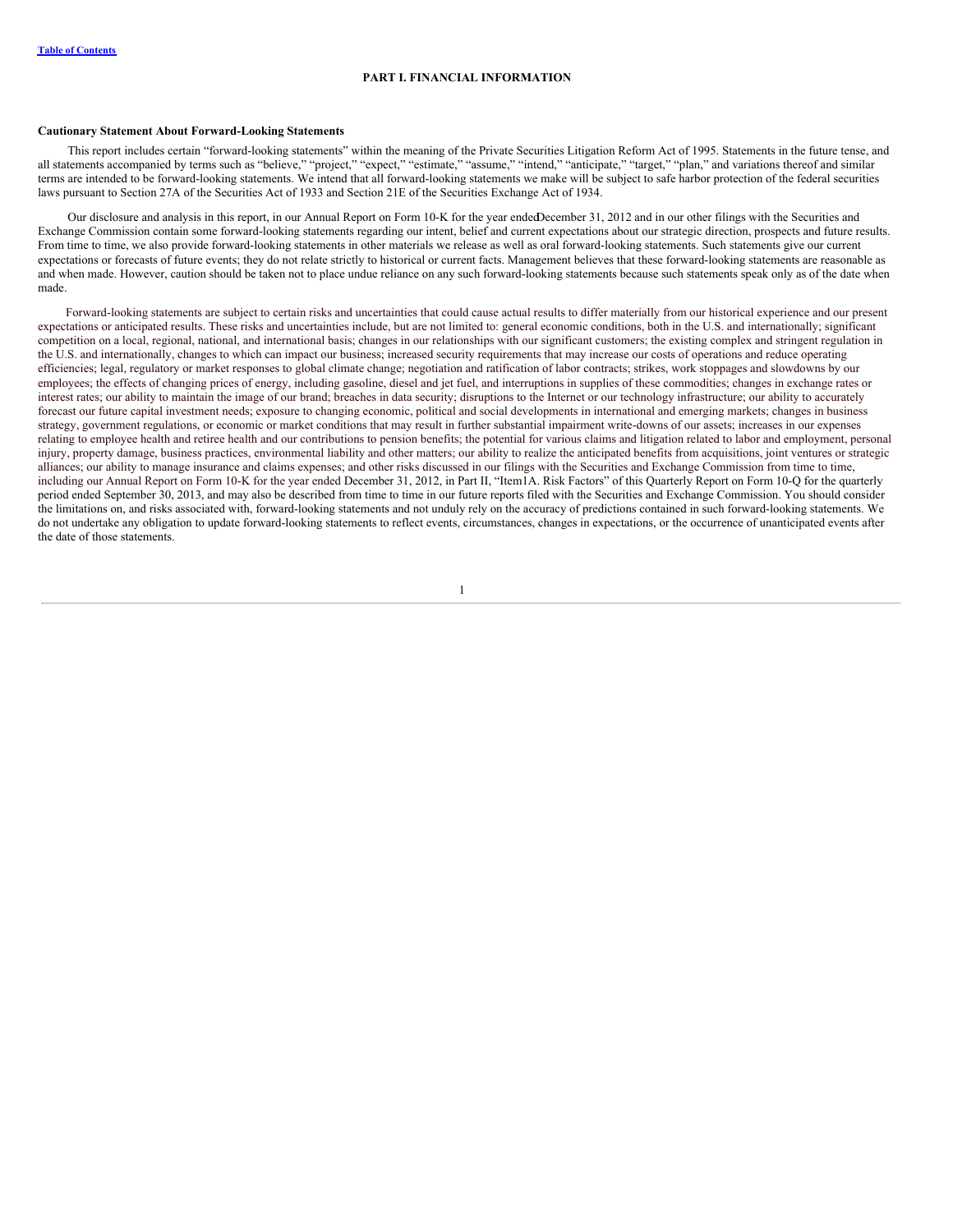<span id="page-3-1"></span><span id="page-3-0"></span>**Item 1.** *Financial Statements*

# **UNITED PARCEL SERVICE, INC. AND SUBSIDIARIES CONSOLIDATED BALANCE SHEETS September 30, 2013 (unaudited) and December 31, 2012 (In millions)**

|                                                                   |              | September 30,<br>2013 |               | December 31,<br>2012 |
|-------------------------------------------------------------------|--------------|-----------------------|---------------|----------------------|
| <b>ASSETS</b>                                                     |              |                       |               |                      |
| <b>Current Assets:</b>                                            |              |                       |               |                      |
| Cash and cash equivalents                                         | $\mathbb{S}$ | 5,182                 | $\mathsf{\$}$ | 7,327                |
| Marketable securities                                             |              | 1,467                 |               | 597                  |
| Accounts receivable, net                                          |              | 5,592                 |               | 6,111                |
| Deferred income tax assets                                        |              | 587                   |               | 583                  |
| Other current assets                                              |              | 930                   |               | 973                  |
| <b>Total Current Assets</b>                                       |              | 13,758                |               | 15,591               |
| Property, Plant and Equipment, Net                                |              | 17,992                |               | 17,894               |
| Goodwill                                                          |              | 2,180                 |               | 2,173                |
| Intangible Assets, Net                                            |              | 771                   |               | 603                  |
| Non-Current Investments and Restricted Cash                       |              | 406                   |               | 307                  |
| Derivative Assets                                                 |              | 337                   |               | 535                  |
| Deferred Income Tax Assets                                        |              | 973                   |               | 684                  |
| <b>Other Non-Current Assets</b>                                   |              | 1,059                 |               | 1,076                |
| <b>Total Assets</b>                                               | \$           | 37,476                | \$            | 38,863               |
| <b>LIABILITIES AND SHAREOWNERS' EQUITY</b>                        |              |                       |               |                      |
| <b>Current Liabilities:</b>                                       |              |                       |               |                      |
| Current maturities of long-term debt and commercial paper         | $\mathbb{S}$ | 1,703                 | $\mathsf{\$}$ | 1,781                |
| Accounts payable                                                  |              | 1,817                 |               | 2,278                |
| Accrued wages and withholdings                                    |              | 2,035                 |               | 1,927                |
| Self-insurance reserves                                           |              | 726                   |               | 763                  |
| Income taxes payable                                              |              | 237                   |               | 399                  |
| Other current liabilities                                         |              | 1,303                 |               | 1,242                |
| <b>Total Current Liabilities</b>                                  |              | 7,821                 |               | 8,390                |
| Long-Term Debt                                                    |              | 10,897                |               | 11,089               |
| Pension and Postretirement Benefit Obligations                    |              | 11,620                |               | 11,068               |
| <b>Self-Insurance Reserves</b>                                    |              | 1,949                 |               | 1,980                |
| Other Non-Current Liabilities                                     |              | 1,534                 |               | 1,603                |
| Shareowners' Equity:                                              |              |                       |               |                      |
| Class A common stock (214 and 225 shares issued in 2013 and 2012) |              | $\overline{2}$        |               | $\mathfrak{Z}$       |
| Class B common stock (716 and 729 shares issued in 2013 and 2012) |              | $\overline{7}$        |               | $\overline{7}$       |
| Additional paid-in capital                                        |              |                       |               |                      |
| Retained earnings                                                 |              | 7,102                 |               | 7,997                |
| Accumulated other comprehensive loss                              |              | (3, 469)              |               | (3,354)              |
| Deferred compensation obligations                                 |              | 68                    |               | 78                   |
| Less: Treasury stock (1 share in 2013 and 2012)                   |              | (68)                  |               | (78)                 |
| Total Equity for Controlling Interests                            |              | 3,642                 |               | 4,653                |
| Total Equity for Non-Controlling Interests                        |              | 13                    |               | 80                   |
| Total Shareowners' Equity                                         |              | 3,655                 |               | 4,733                |
| Total Liabilities and Shareowners' Equity                         | $\mathbb{S}$ | 37,476                | $\mathbf S$   | 38.863               |

See notes to unaudited consolidated financial statements.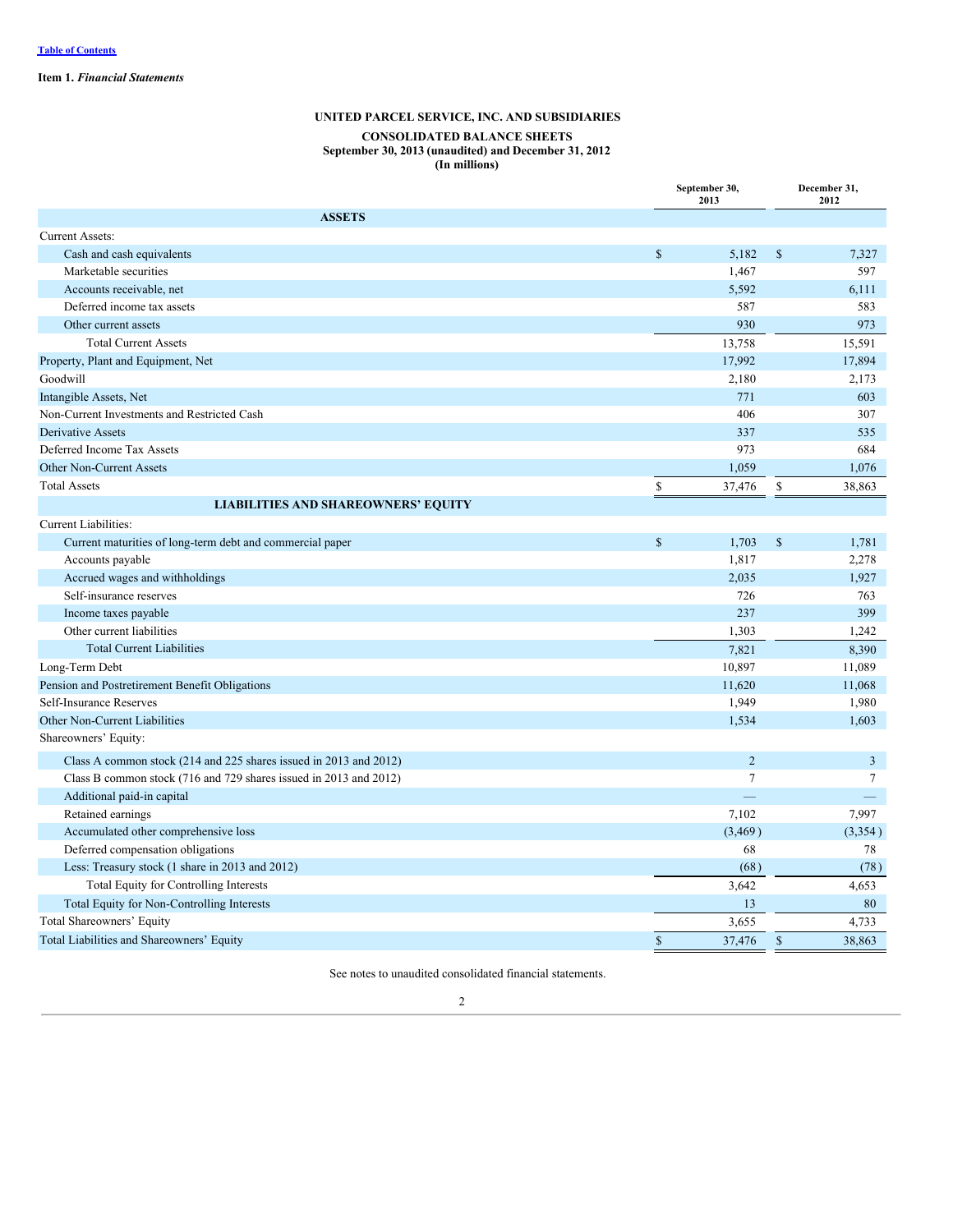# **UNITED PARCEL SERVICE, INC. AND SUBSIDIARIES**

### **STATEMENTS OF CONSOLIDATED INCOME (In millions, except per share amounts)**

**(unaudited)**

<span id="page-4-0"></span>

|                                  |              | <b>Three Months Ended</b><br>September 30, |              |        |    | <b>Nine Months Ended</b><br>September 30, |             |        |  |
|----------------------------------|--------------|--------------------------------------------|--------------|--------|----|-------------------------------------------|-------------|--------|--|
|                                  |              | 2013                                       |              | 2012   |    | 2013                                      |             | 2012   |  |
| Revenue                          | $\mathbb{S}$ | 13,521                                     | $\mathbb{S}$ | 13,071 | \$ | 40,462                                    | $\mathbf S$ | 39,556 |  |
| <b>Operating Expenses:</b>       |              |                                            |              |        |    |                                           |             |        |  |
| Compensation and benefits        |              | 6,961                                      |              | 7,577  |    | 20,910                                    |             | 21,159 |  |
| Repairs and maintenance          |              | 311                                        |              | 306    |    | 929                                       |             | 911    |  |
| Depreciation and amortization    |              | 460                                        |              | 464    |    | 1,400                                     |             | 1,382  |  |
| Purchased transportation         |              | 1,781                                      |              | 1,743  |    | 5,292                                     |             | 5,193  |  |
| Fuel                             |              | 968                                        |              | 969    |    | 2,966                                     |             | 3,008  |  |
| Other occupancy                  |              | 225                                        |              | 220    |    | 703                                       |             | 670    |  |
| Other expenses                   |              | 1,011                                      |              | 1,026  |    | 3,136                                     |             | 3,108  |  |
| <b>Total Operating Expenses</b>  |              | 11,717                                     |              | 12,305 |    | 35,336                                    |             | 35,431 |  |
| <b>Operating Profit</b>          |              | 1,804                                      |              | 766    |    | 5,126                                     |             | 4,125  |  |
| Other Income and (Expense):      |              |                                            |              |        |    |                                           |             |        |  |
| Investment income                |              | $\overline{2}$                             |              | 6      |    | 10                                        |             | 18     |  |
| Interest expense                 |              | (92)                                       |              | (98)   |    | (286)                                     |             | (284)  |  |
| Total Other Income and (Expense) |              | (90)                                       |              | (92)   |    | (276)                                     |             | (266)  |  |
| Income Before Income Taxes       |              | 1,714                                      |              | 674    |    | 4,850                                     |             | 3,859  |  |
| Income Tax Expense               |              | 617                                        |              | 205    |    | 1,645                                     |             | 1,304  |  |
| Net Income                       |              | 1,097                                      | S            | 469    | S  | 3,205                                     | S           | 2,555  |  |
| Basic Earnings Per Share         | S            | 1.17                                       | S            | 0.49   | S  | 3.40                                      | \$          | 2.66   |  |
| Diluted Earnings Per Share       | S            | 1.16                                       | S            | 0.48   | S  | 3.37                                      | S           | 2.63   |  |

### **STATEMENTS OF CONSOLIDATED COMPREHENSIVE INCOME (In millions) (unaudited)**

<span id="page-4-1"></span>

|                                                                             | <b>Three Months Ended</b><br>September 30, |  |      |  |       | <b>Nine Months Ended</b><br>September 30, |       |
|-----------------------------------------------------------------------------|--------------------------------------------|--|------|--|-------|-------------------------------------------|-------|
|                                                                             | 2013                                       |  | 2012 |  | 2013  |                                           | 2012  |
| Net income                                                                  | 1,097                                      |  | 469  |  | 3,205 |                                           | 2,555 |
| Change in foreign currency translation adjustment, net of tax               | 67                                         |  | 243  |  | (260) |                                           | 176   |
| Change in unrealized gain (loss) on marketable securities, net of tax       |                                            |  |      |  | (7)   |                                           |       |
| Change in unrealized gain (loss) on cash flow hedges, net of tax            | 12                                         |  | (8)  |  | 70    |                                           | (92)  |
| Change in unrecognized pension and postretirement benefit costs, net of tax | 28                                         |  | 27   |  | 82    |                                           | 88    |
| Comprehensive income                                                        | 1.205                                      |  | 732  |  | 3.090 |                                           | 2.729 |

See notes to unaudited consolidated financial statements.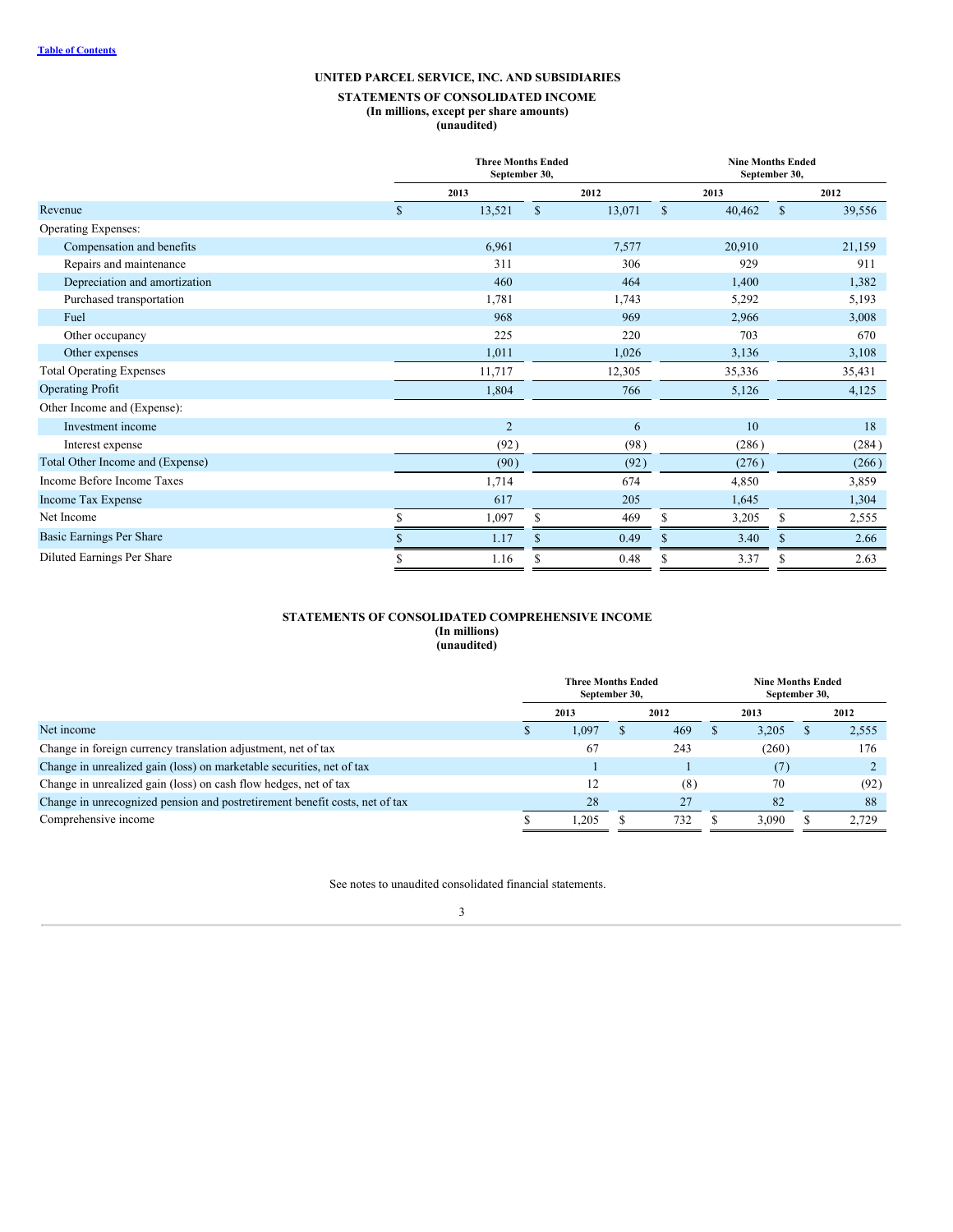# **UNITED PARCEL SERVICE, INC. AND SUBSIDIARIES STATEMENTS OF CONSOLIDATED CASH FLOWS (In millions) (unaudited)**

<span id="page-5-0"></span>

|                                                                            |                        | <b>Nine Months Ended</b><br>September 30, |                |
|----------------------------------------------------------------------------|------------------------|-------------------------------------------|----------------|
|                                                                            | 2013                   |                                           | 2012           |
| <b>Cash Flows From Operating Activities:</b>                               |                        |                                           |                |
| Net income                                                                 | \$<br>3,205            | <sup>\$</sup>                             | 2,555          |
| Adjustments to reconcile net income to net cash from operating activities: |                        |                                           |                |
| Depreciation and amortization                                              | 1,400                  |                                           | 1,382          |
| Pension and postretirement benefit expense                                 | 835                    |                                           | 709            |
| Pension and postretirement benefit contributions                           | (158)                  |                                           | (864)          |
| Self-insurance reserves                                                    |                        | (68)                                      | 141            |
| Deferred taxes, credits and other                                          | (395)                  |                                           | 330            |
| Stock compensation expense                                                 | 406                    |                                           | 421            |
| Other (gains) losses                                                       |                        | (48)                                      | 162            |
| Changes in assets and liabilities, net of effect of acquisitions:          |                        |                                           |                |
| Accounts receivable                                                        | 417                    |                                           | 468            |
| Other current assets                                                       |                        | 11                                        | (47)           |
| Accounts payable                                                           | (429)                  |                                           | (279)          |
| Accrued wages and withholdings                                             | 121                    |                                           | 13             |
| Other current liabilities                                                  | (154)                  |                                           | 196            |
| Other operating activities                                                 |                        | (83)                                      | (84)           |
| Net cash from operating activities                                         | 5,060                  |                                           | 5,103          |
| <b>Cash Flows From Investing Activities:</b>                               |                        |                                           |                |
| Capital expenditures                                                       | (1,605)                |                                           | (1,603)        |
| Proceeds from disposals of property, plant and equipment                   |                        | 90                                        | 61             |
| Purchases of marketable securities                                         | (2, 475)               |                                           | (2,256)        |
| Sales and maturities of marketable securities                              | 1,493                  |                                           | 2,901          |
| Net decrease in finance receivables                                        |                        | 28                                        | 56             |
| Cash paid for business acquisitions                                        |                        | (20)                                      | (100)          |
| Other investing activities                                                 |                        | 26                                        | 34             |
| Net cash used in investing activities                                      | (2, 463)               |                                           | (907)          |
| <b>Cash Flows From Financing Activities:</b>                               |                        |                                           |                |
| Net change in short-term debt                                              | 1,653                  |                                           | 2.075          |
| Proceeds from long-term borrowings                                         | 100                    |                                           | 1,741          |
| Repayments of long-term borrowings                                         | (1, 861)               |                                           | (8)            |
| Purchases of common stock                                                  | (2,866)                |                                           | (1,402)        |
| Issuances of common stock                                                  | 368                    |                                           | 253            |
| Dividends                                                                  | (1,702)                |                                           | (1,600)        |
| Other financing activities                                                 | (408)                  |                                           | $8\phantom{.}$ |
| Net cash provided by (used in) financing activities                        | (4,716)                |                                           | 1,067          |
| <b>Effect Of Exchange Rate Changes On Cash And Cash Equivalents</b>        |                        | (26)                                      | 133            |
| Net Increase (Decrease) In Cash And Cash Equivalents                       | (2,145)                |                                           | 5,396          |
| <b>Cash And Cash Equivalents:</b>                                          |                        |                                           |                |
| Beginning of period                                                        | 7,327                  |                                           | 3,034          |
| End of period                                                              | $\mathsf{\$}$<br>5.182 | $\mathbf S$                               | 8,430          |

See notes to unaudited consolidated financial statements.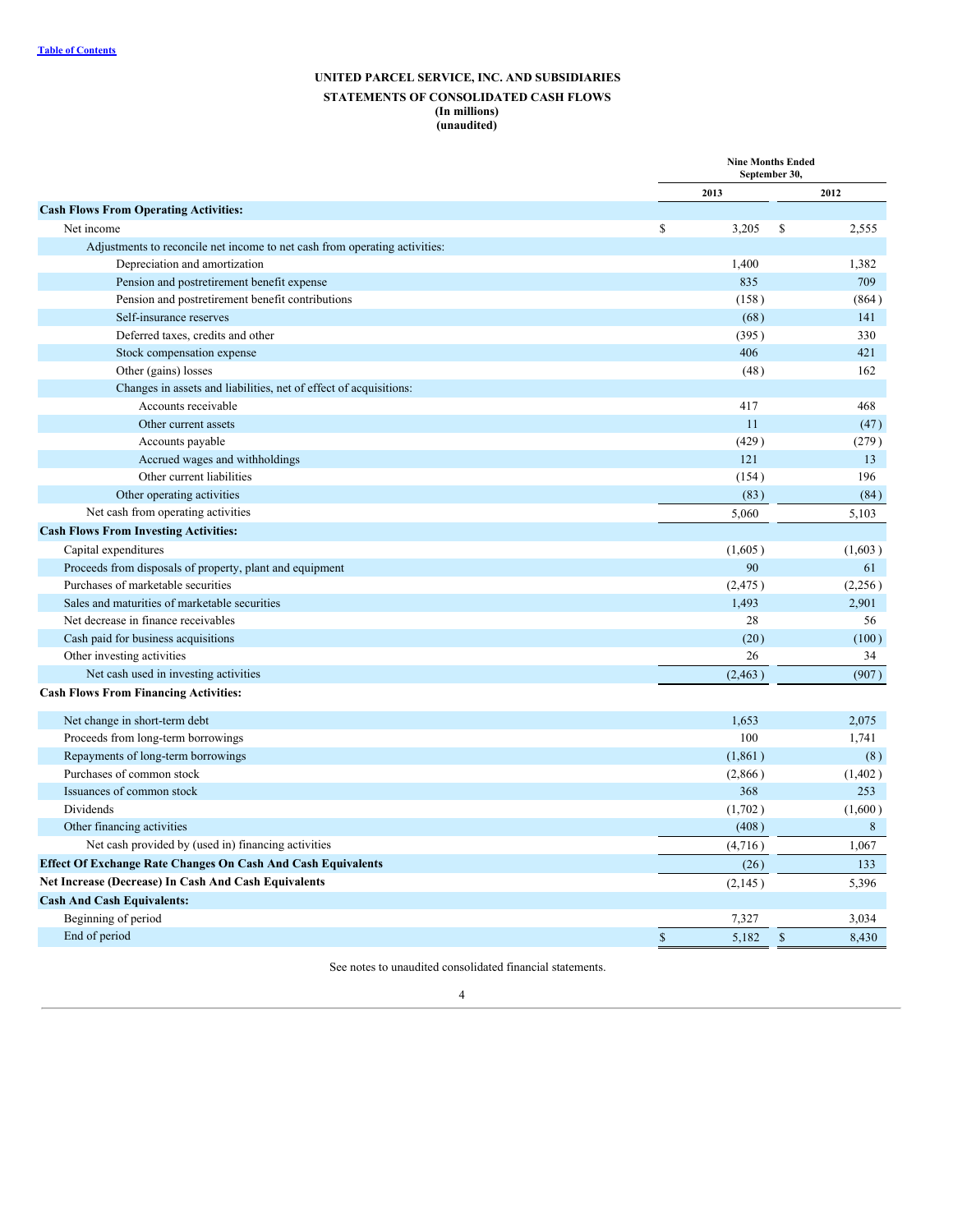### <span id="page-6-1"></span><span id="page-6-0"></span>**NOTE 1. BASIS OF PRESENTATION**

#### *Principles of Consolidation*

In our opinion, the accompanying interim, unaudited, consolidated financial statements have been prepared in accordance with accounting principles generally accepted in the United States for interim financial information and with the instructions to Form 10-Q and Rule 10-01 of Regulation S-X. These consolidated financial statements contain all adjustments (consisting of normal recurring accruals) necessary to present fairly our financial position as of September 30, 2013, our results of operations for the three and nine months ended September 30, 2013 and 2012, and cash flows for the nine months ended September 30, 2013 and 2012. The results reported in these consolidated financial statements should not be regarded as necessarily indicative of results that may be expected for the entire year. The interim consolidated financial statements should be read in conjunction with the audited consolidated financial statements and notes thereto included in our Annual Report on Form 10-K for the year ended December 31, 2012.

For interim consolidated financial statement purposes, we provide for accruals under our various employee benefit plans and self-insurance reserves for each three month period based on one quarter of the estimated annual expense.

Certain prior year amounts have been reclassified to conform to the current year presentation. These reclassifications had no impact on our financial position or results of operations.

#### *Fair Value of Financial Instruments*

The carrying amounts of our cash and cash equivalents, accounts receivable, finance receivables and accounts payable approximate fair value as o**September 30, 2013.** The fair values of our investment securities are disclosed in note 4, recognized multiemployer pension withdrawal liabilities are disclosed in Note 6, our short and long-term debt in note 8 and our derivative instruments in note 13. We utilized Level 1 inputs in the fair value hierarchy of valuation techniques to determine the fair value of our cash and cash equivalents, and Level 2 inputs to determine the fair value of our accounts receivable, finance receivables and accounts payable.

#### *Accounting Estimates*

The preparation of the accompanying interim, unaudited, consolidated financial statements requires management to make estimates and judgments that affect the reported amounts of assets and liabilities and the disclosure of contingencies at the date of the consolidated financial statements, as well as the reported amounts of revenues and expenses during the reporting period. Estimates have been prepared on the basis of the most current and best information and actual results could differ materially from those estimates.

# <span id="page-6-2"></span>**NOTE 2. RECENT ACCOUNTING PRONOUNCEMENTS**

#### *Adoption of New Accounting Standards*

In February 2013, the FASB issued an accounting standards update that adds new disclosure requirements for items reclassified out of accumulated other comprehensive income. This update requires that companies present either in a single note or parenthetically on the face of the financial statements, the effect of significant amounts reclassified from each component of accumulated other comprehensive income based on its source (e.g., the release due to cash flow hedges from interest rate contracts) and the income statement line items affected by the reclassification (e.g., interest income or interest expense). If a component is not required to be reclassified to net income in its entirety (e.g., the net periodic pension cost), companies would instead cross reference to the related footnote for additional information (e.g., the pension footnote). This update was effective for us beginning in the first quarter of 2013, and we have included the applicable disclosures in note 10.

Other accounting pronouncements adopted during the periods covered by the consolidated financial statements had an immaterial impact on our consolidated financial position and results of operations.

#### *Accounting Standards Issued But Not Yet Ef ective*

Accounting pronouncements issued, but not effective until after September 30, 2013, are not expected to have a significant impact on our consolidated financial position or results of operations.

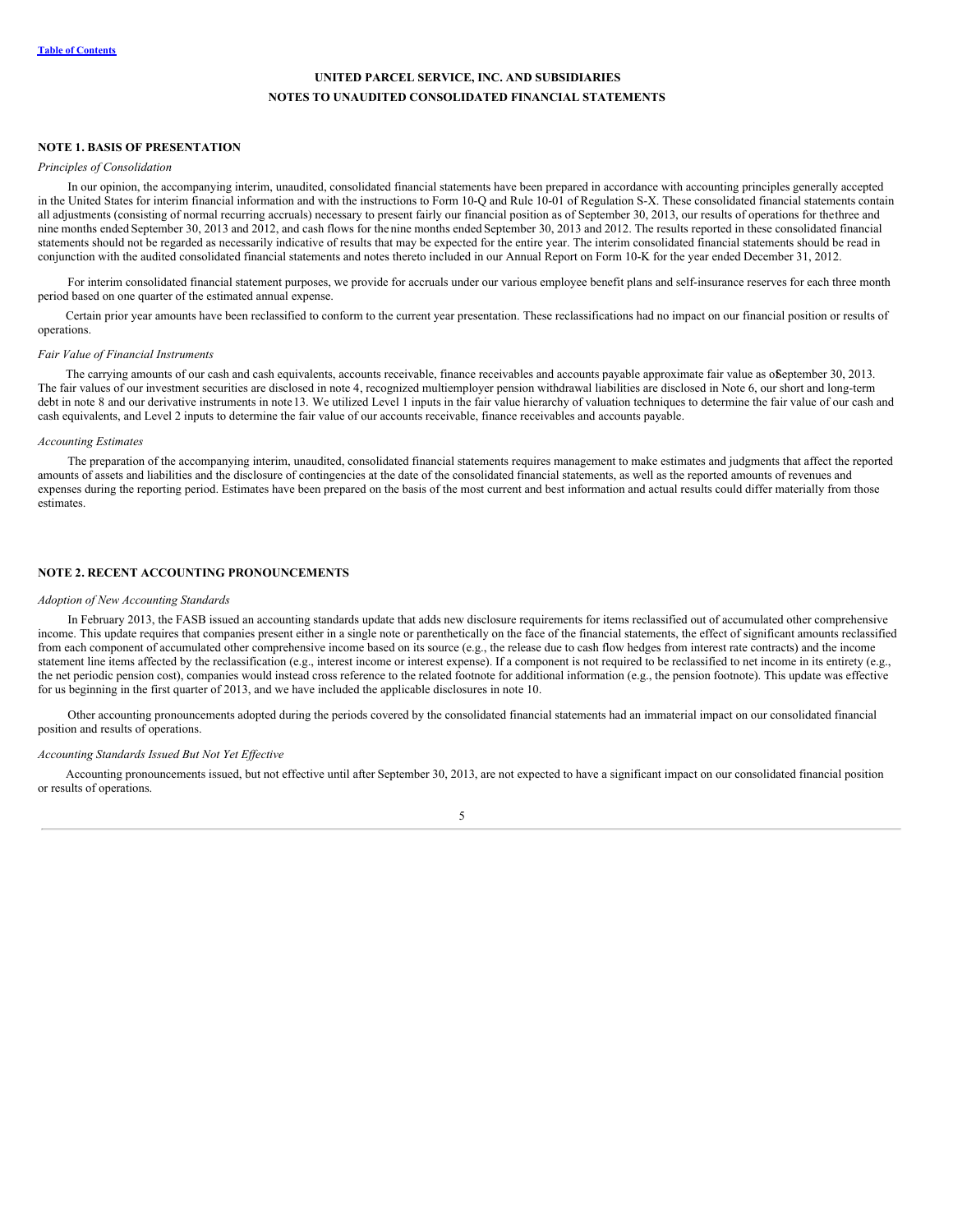# <span id="page-7-0"></span>**NOTE 3. STOCK-BASED COMPENSATION**

We issue employee share-based awards under the UPS Incentive Compensation Plan, which permits the grant of nonqualified and incentive stock options, stock appreciation rights, restricted stock and stock units, and restricted performance shares and performance units, to eligible employees (Restricted stock and stock units, and restricted performance shares and performance units are herein referred to as "Restricted Units"). The primary compensation programs offered under the UPS Incentive Compensation Plan include the UPS Management Incentive Award program, the UPS Long-Term Incentive Performance Award program and the UPS Stock Option program. We also maintain an employee stock purchase plan which allows eligible employees to purchase shares of UPS class A common stock at a discount. Additionally, our matching contributions to the primary employee defined contribution plan are made in shares of UPS class A common stock.

#### *Management Incentive Award*

During the first quarter of 2013, we granted Restricted Units under the Management Incentive Award program to eligible U.S.-based management employees. Restricted Units under the Management Incentive Award program will generally vest over a five-year period with approximately 20% of the award vesting on January 15th of each of the years following the grant date (except in the case of death, disability, or retirement, in which case immediate vesting occurs). The entire grant is expensed on a straight-line basis over the requisite service period. Based on the date that the eligible management population and performance targets were approved for the Management Incentive Award program, we determined the award measurement date to be February 5, 2013 (for U.S.-based employees) and April 1, 2013 (for international-based employees); therefore, the Restricted Unit grant was valued for stock compensation expense purposes using the closing New York Stock Exchange price of \$80.80 and \$84.47 on those dates, respectively.

#### *Long-Term Incentive Performance Award*

During the first quarter of 2013, we granted target Restricted Units under the UPS Long-Term Incentive Performance Award program to eligible management employees. Of the total 2013 target award, 90% of the target award will be divided intothree substantially equal tranches, one for each calendar year in thethree-year award cycle from 2013 to 2015, using performance criteria targets established each year. For 2013, those targets consist of consolidated operating return on invested capital and growth in consolidated revenue. The remaining 10% of the total 2013 target award will be based upon our achievement of adjusted earnings per share in2015 compared to a target established at the grant date.

The number of Restricted Units earned each year will be the target number adjusted for the percentage achievement of performance criteria targets for the year. The percentage of achievement used to determine the Restricted Units earned may be a percentage less than or more than 100% of the target Restricted Units for each tranche. Based on the date that the eligible management population and performance targets were approved for the 2013 performance tranches, we determined the award measurement date to be March 1, 2013; therefore the target Restricted Units grant was valued for stock compensation expense purposes using the closing New York Stock Exchange price of\$82.87 on that date.

#### *Nonqualified Stock Options*

During the first quarter of 2013, we granted nonqualified stock option awards to a limited group of eligible senior management employees under the UPS Stock Option program. Stock option awards generally vest over a five-year period with approximately 20% of the award vesting at each anniversary date of the grant (except in the case of death, disability, or retirement, in which case immediate vesting occurs). The options granted will expire ten years after the date of the grant. In the first quarter of 2013 and 2012, we granted 0.2 million stock options each year at a weighted average grant price of\$82.93 and \$76.94, respectively. The weighted average fair value of our employee stock options granted, as determined by the Black-Scholes valuation model, was \$15.50 and \$14.88 for 2013 and 2012, respectively, using the following assumptions:

|                            | 2013   | 2012     |
|----------------------------|--------|----------|
| Expected life (in years)   | 7.5    | 7.5      |
| Risk-free interest rate    | 1.38%  | 1.63%    |
| <b>Expected volatility</b> | 24.85% | 25.06%   |
| Expected dividend yield    | 2.75%  | $2.77\%$ |

Compensation expense for share-based awards recognized in net income for thethree months ended September 30, 2013 and 2012 was \$118 and \$126 million pre-tax, respectively. Compensation expense for share-based awards recognized in net income for the nine months ended September 30, 2013 and 2012 was \$406 and \$421 million pretax, respectively.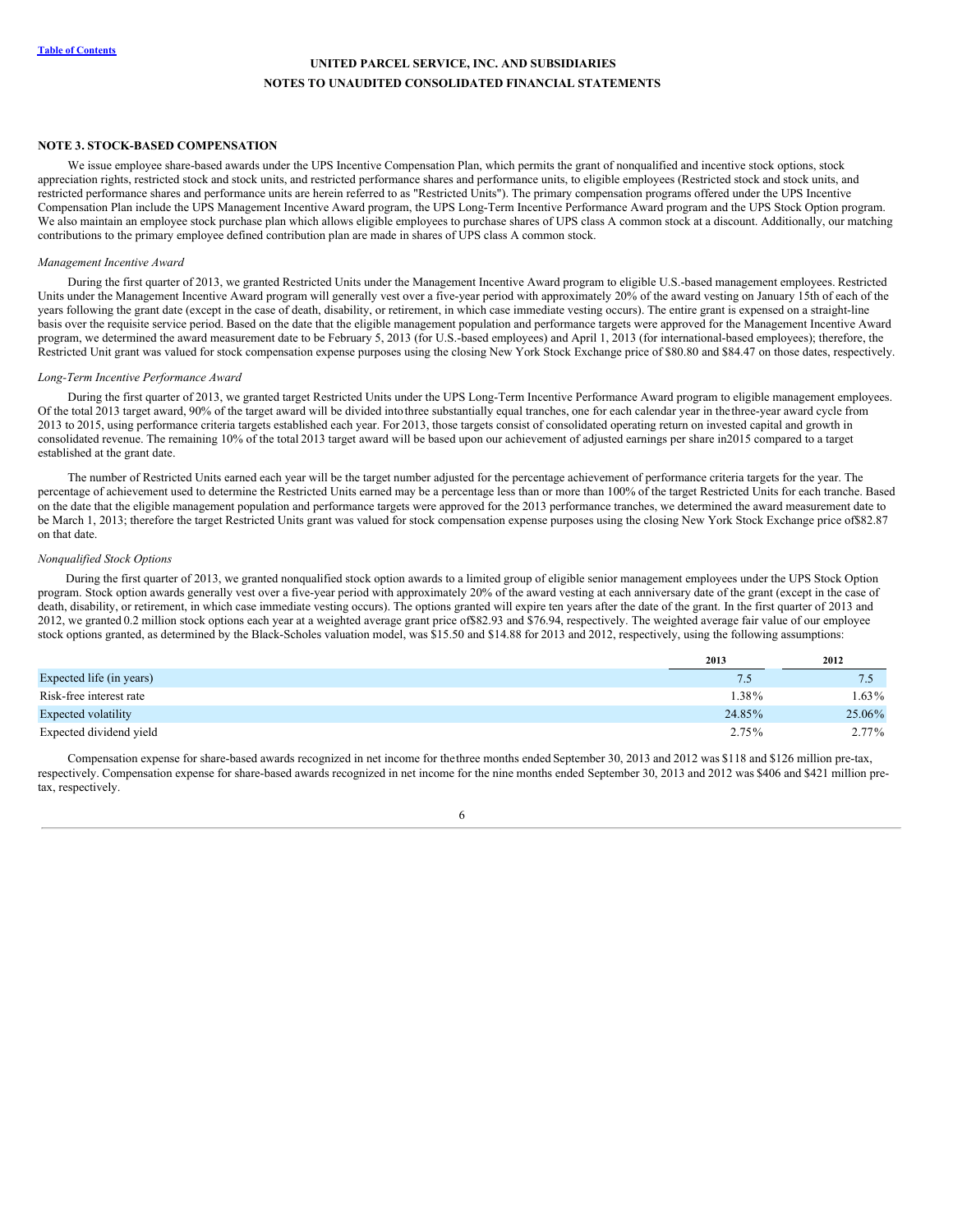# <span id="page-8-0"></span>**NOTE 4. INVESTMENTS AND RESTRICTED CASH**

The following is a summary of marketable securities classified as available-for-sale as ofSeptember 30, 2013 and December 31, 2012 (in millions):

|                                                |              | Cost           |              | <b>Unrealized</b><br>Gains |               | Unrealized<br>Losses        |               | <b>Estimated</b><br><b>Fair Value</b> |
|------------------------------------------------|--------------|----------------|--------------|----------------------------|---------------|-----------------------------|---------------|---------------------------------------|
| September 30, 2013                             |              |                |              |                            |               |                             |               |                                       |
| Current marketable securities:                 |              |                |              |                            |               |                             |               |                                       |
| U.S. government and agency debt securities     | \$           | 342            | $\mathbb{S}$ |                            | <sup>\$</sup> | (2)                         | $\mathbb{S}$  | 341                                   |
| Mortgage and asset-backed debt securities      |              | 70             |              |                            |               | (1)                         |               | -69                                   |
| Corporate debt securities                      |              | 713            |              |                            |               | (1)                         |               | 713                                   |
| U.S. state and local municipal debt securities |              | 19             |              |                            |               |                             |               | 19                                    |
| Other debt and equity securities               |              | 325            |              |                            |               |                             |               | 325                                   |
| Total marketable securities                    |              | 1,469          |              | 2                          |               | (4                          |               | 1,467                                 |
|                                                |              |                |              |                            |               |                             |               |                                       |
|                                                |              | Cost           |              | Unrealized<br>Gains        |               | Unrealized<br><b>Losses</b> |               | <b>Estimated</b><br><b>Fair Value</b> |
| December 31, 2012                              |              |                |              |                            |               |                             |               |                                       |
| Current marketable securities:                 |              |                |              |                            |               |                             |               |                                       |
| U.S. government and agency debt securities     | $\mathbb{S}$ | 236            | $\mathbf S$  | $\overline{2}$             | $\mathbf S$   |                             | $\mathcal{S}$ | 238                                   |
| Mortgage and asset-backed debt securities      |              | 171            |              | 3                          |               |                             |               | 174                                   |
| Corporate debt securities                      |              | 158            |              | 5                          |               |                             |               | 163                                   |
| U.S. state and local municipal debt securities |              | 15             |              |                            |               |                             |               | 15                                    |
| Other debt and equity securities               |              | $\overline{7}$ |              |                            |               |                             |               |                                       |

### *Investment Other-Than-Temporary Impairments*

We have concluded that no other-than-temporary impairment losses existed as ofSeptember 30, 2013. In making this determination, we considered the financial condition and prospects of the issuers, the magnitude of the losses compared with the investments' cost, the length of time the investments have been in an unrealized loss position, the probability that we will be unable to collect all amounts due according to the contractual terms of the securities, the credit rating of the securities and our ability and intent to hold these investments until the anticipated recovery in market value occurs.

### *Maturity Information*

The amortized cost and estimated fair value of marketable securities atSeptember 30, 2013, by contractual maturity, are shown below (in millions). Actual maturities may differ from contractual maturities because the issuers of the securities may have the right to prepay obligations without prepayment penalties.

|                                          | Cost  |               | <b>Estimated</b><br><b>Fair Value</b> |
|------------------------------------------|-------|---------------|---------------------------------------|
| Due in one year or less                  | 918   | <sup>\$</sup> | 918                                   |
| Due after one year through three years   | 424   |               | 424                                   |
| Due after three years through five years | 25    |               | 24                                    |
| Due after five years                     | 100   |               | 98                                    |
|                                          | 1,467 |               | 1,464                                 |
| Equity securities                        |       |               |                                       |
|                                          | 1.469 |               | 1.467                                 |
|                                          |       |               |                                       |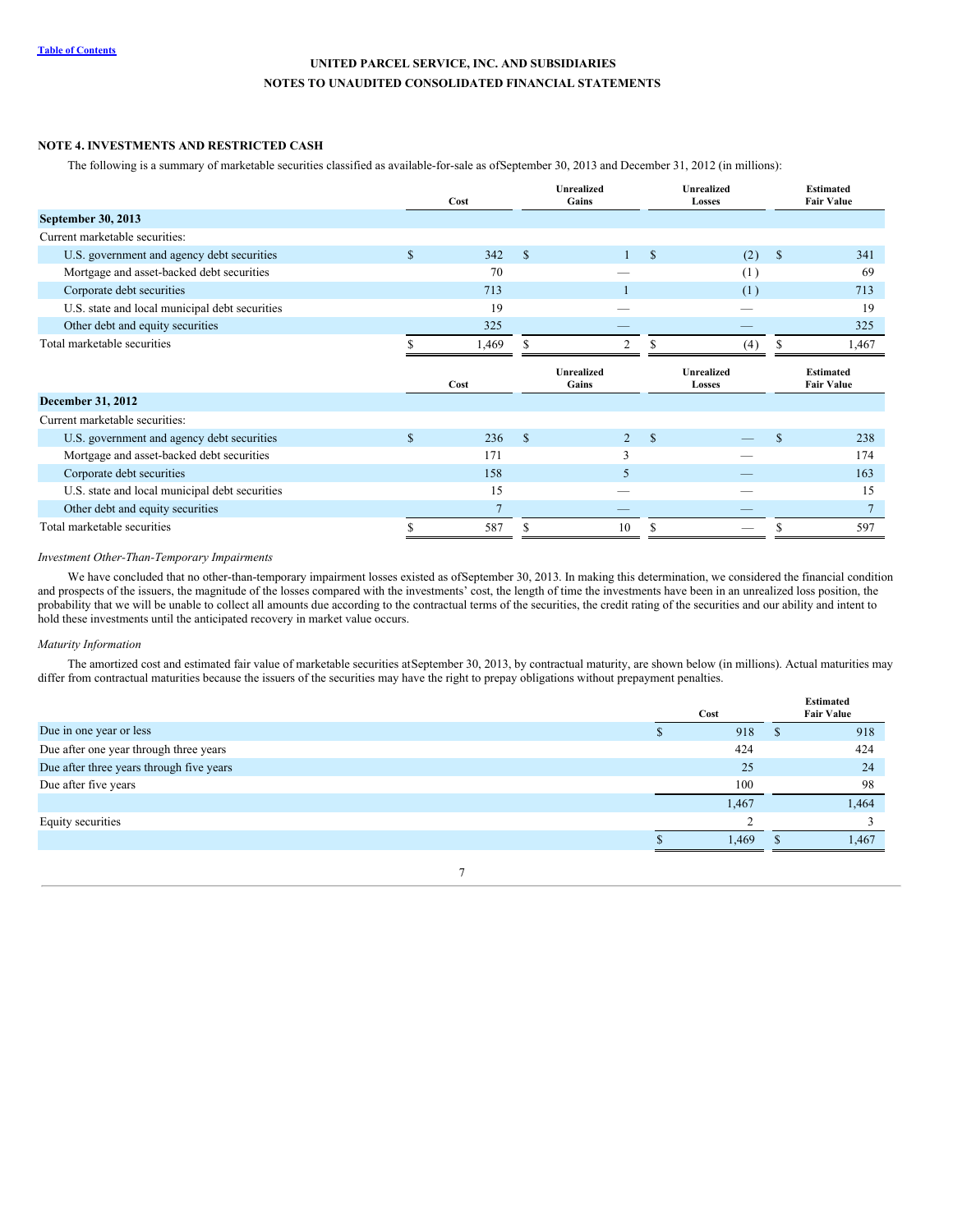### *Non-Current Investments and Restricted Cash*

We had \$387 and \$288 million of restricted cash related to our self-insurance requirements as ofSeptember 30, 2013 and December 31, 2012, respectively, which is reported in "Non-Current Investments and Restricted Cash" on the consolidated balance sheets. This restricted cash is invested in money market funds and similar cashequivalent type assets.

At September 30, 2013 and December 31, 2012, we held a \$19 million investment in a variable life insurance policy to fund benefits for the UPS Excess Coordinating Benefit Plan. This investment is classified as "Non-Current Investments and Restricted Cash" in the consolidated balance sheets with the quarterly change in investment value recognized in the statements of consolidated income.

#### *Fair Value Measurements*

Marketable securities utilizing Level 1 inputs include active exchange-traded equity securities and equity index funds, and most U.S. Government debt securities, as these securities all have quoted prices in active markets. Marketable securities utilizing Level 2 inputs include asset-backed securities, corporate bonds and municipal bonds. These securities are valued using market corroborated pricing, matrix pricing or other models that utilize observable inputs such as yield curves.

We maintain holdings in certain investment partnerships that are measured at fair value utilizing Level 3 inputs (classified as "other investments" in the tables below and as "Other Non-Current Assets" in the consolidated balance sheets). These partnership holdings do not have quoted prices, nor can they be valued using inputs based on observable market data. These investments are valued internally using a discounted cash flow model with two significant inputs: (1) the after-tax cash flow projections for each partnership and (2) the risk-adjusted discount rate consistent with the duration of the expected cash flows for each partnership. The weighted-average discount rates used to value these investments were 8.61% and 7.75% as of September 30, 2013 and December 31, 2012, respectively. These inputs and the resulting fair values are updated on a quarterly basis.

The following table presents information about our investments measured at fair value on a recurring basis as ofSeptember 30, 2013 and December 31, 2012, and indicates the fair value hierarchy of the valuation techniques utilized to determine such fair value (in millions):

|                                                |     | <b>Ouoted Prices</b><br>in Active<br><b>Markets</b> for<br><b>Identical</b><br><b>Assets</b><br>(Level 1) |               | <b>Significant Other</b><br><b>Observable Inputs</b><br>(Level 2) |               | Significant<br>Unobservable<br>Inputs<br>(Level 3) |          | <b>Balance</b> |
|------------------------------------------------|-----|-----------------------------------------------------------------------------------------------------------|---------------|-------------------------------------------------------------------|---------------|----------------------------------------------------|----------|----------------|
| <b>September 30, 2013</b>                      |     |                                                                                                           |               |                                                                   |               |                                                    |          |                |
| Marketable Securities:                         |     |                                                                                                           |               |                                                                   |               |                                                    |          |                |
| U.S. government and agency debt securities     | \$. | 340                                                                                                       | <sup>\$</sup> |                                                                   | <sup>\$</sup> |                                                    | <b>S</b> | 341            |
| Mortgage and asset-backed debt securities      |     |                                                                                                           |               | 69                                                                |               |                                                    |          | 69             |
| Corporate debt securities                      |     |                                                                                                           |               | 713                                                               |               |                                                    |          | 713            |
| U.S. state and local municipal debt securities |     |                                                                                                           |               | 19                                                                |               |                                                    |          | 19             |
| Other debt and equity securities               |     |                                                                                                           |               | 325                                                               |               |                                                    |          | 325            |
| Total marketable securities                    |     | 340                                                                                                       |               | 1,127                                                             |               |                                                    |          | 1,467          |
| Other investments                              |     | 19                                                                                                        |               |                                                                   |               | 123                                                |          | 142            |
| Total                                          |     | 359                                                                                                       |               | 1,127                                                             |               | 123                                                |          | 1,609          |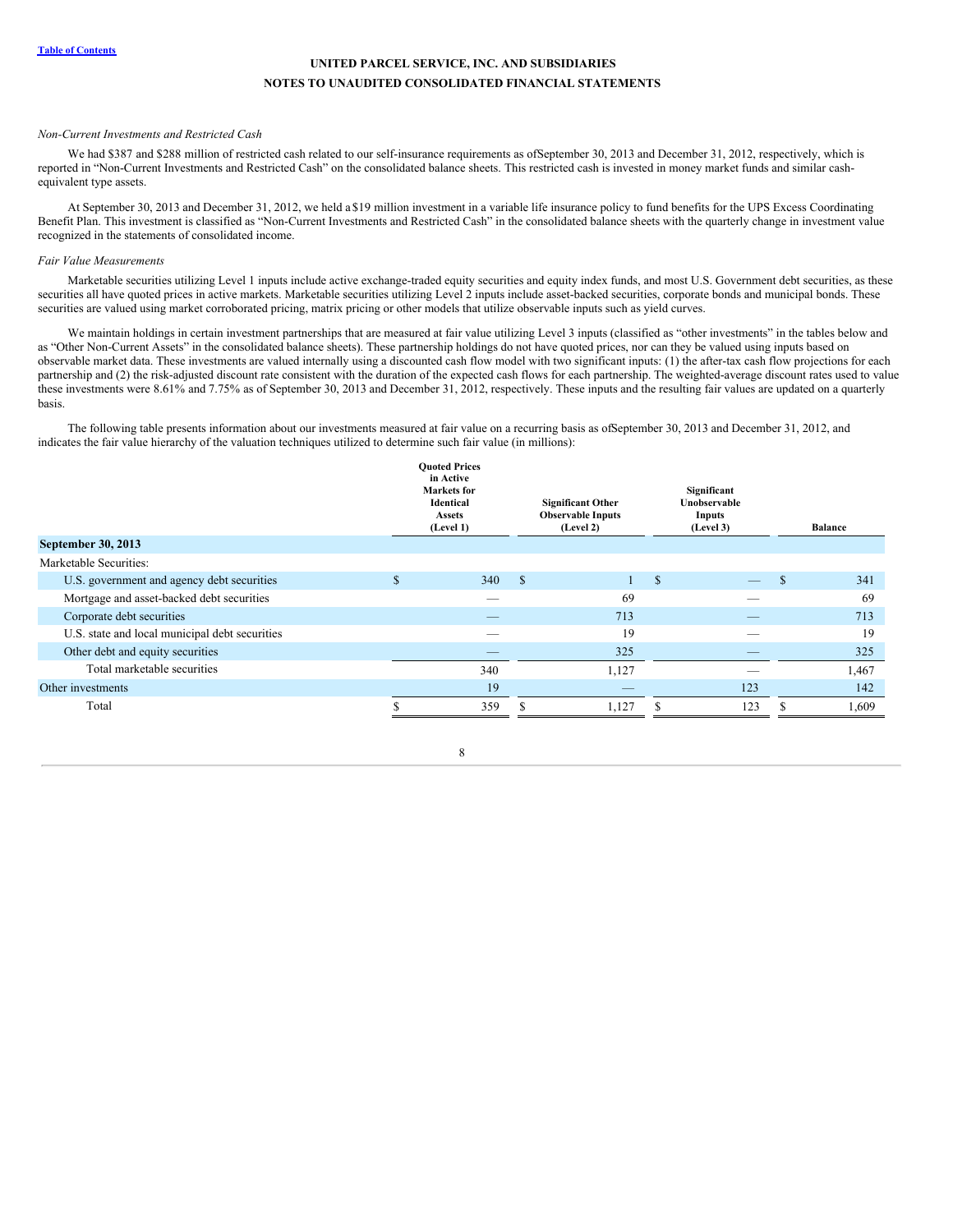|                                                |   | <b>Ouoted Prices</b><br>in Active<br><b>Markets</b> for<br>Identical<br><b>Assets</b><br>(Level 1) |              | <b>Significant Other</b><br><b>Observable Inputs</b><br>(Level 2) |              | Significant<br>Unobservable<br>Inputs<br>(Level 3) |          | <b>Balance</b> |
|------------------------------------------------|---|----------------------------------------------------------------------------------------------------|--------------|-------------------------------------------------------------------|--------------|----------------------------------------------------|----------|----------------|
| December 31, 2012                              |   |                                                                                                    |              |                                                                   |              |                                                    |          |                |
| Marketable Securities:                         |   |                                                                                                    |              |                                                                   |              |                                                    |          |                |
| U.S. government and agency debt securities     | S | 237                                                                                                | $\mathbb{S}$ |                                                                   | $\mathbf{s}$ |                                                    | <b>S</b> | 238            |
| Mortgage and asset-backed debt securities      |   |                                                                                                    |              | 174                                                               |              |                                                    |          | 174            |
| Corporate debt securities                      |   |                                                                                                    |              | 163                                                               |              |                                                    |          | 163            |
| U.S. state and local municipal debt securities |   |                                                                                                    |              | 15                                                                |              |                                                    |          | 15             |
| Other debt and equity securities               |   | _                                                                                                  |              |                                                                   |              | _                                                  |          |                |
| Total marketable securities                    |   | 237                                                                                                |              | 360                                                               |              |                                                    |          | 597            |
| Other investments                              |   | 19                                                                                                 |              | $\overline{\phantom{a}}$                                          |              | 163                                                |          | 182            |
| Total                                          |   | 256                                                                                                |              | 360                                                               |              | 163                                                |          | 779            |

The following table presents the changes in the above Level 3 instruments measured on a recurring basis for the three months endedSeptember 30, 2013 and 2012 (in millions):

|                                                              | Marketable<br><b>Securities</b> |   | Other<br>Investments |   | Total |
|--------------------------------------------------------------|---------------------------------|---|----------------------|---|-------|
| Balance on July 1, 2013                                      |                                 | _ | 136                  | S | 136   |
| Transfers into (out of) Level 3                              |                                 |   |                      |   |       |
| Net realized and unrealized gains (losses):                  |                                 |   |                      |   |       |
| Included in earnings (in investment income)                  |                                 |   | (13)                 |   | (13)  |
| Included in accumulated other comprehensive income (pre-tax) |                                 |   |                      |   |       |
| Purchases                                                    |                                 |   |                      |   |       |
| <b>Sales</b>                                                 |                                 | _ | _                    |   |       |
| Balance on September 30, 2013                                |                                 | _ |                      |   | 123   |

|                          |                                 | Other |             | Total |
|--------------------------|---------------------------------|-------|-------------|-------|
| $\overline{\phantom{a}}$ |                                 | 190   | S           | 190   |
| $\overline{\phantom{a}}$ |                                 |       |             |       |
|                          |                                 |       |             |       |
|                          |                                 | (13)  |             | (13)  |
|                          |                                 |       |             |       |
|                          |                                 |       |             |       |
|                          |                                 |       |             |       |
| _                        |                                 | 177   |             | 177   |
|                          |                                 |       |             |       |
|                          | Marketable<br><b>Securities</b> |       | Investments |       |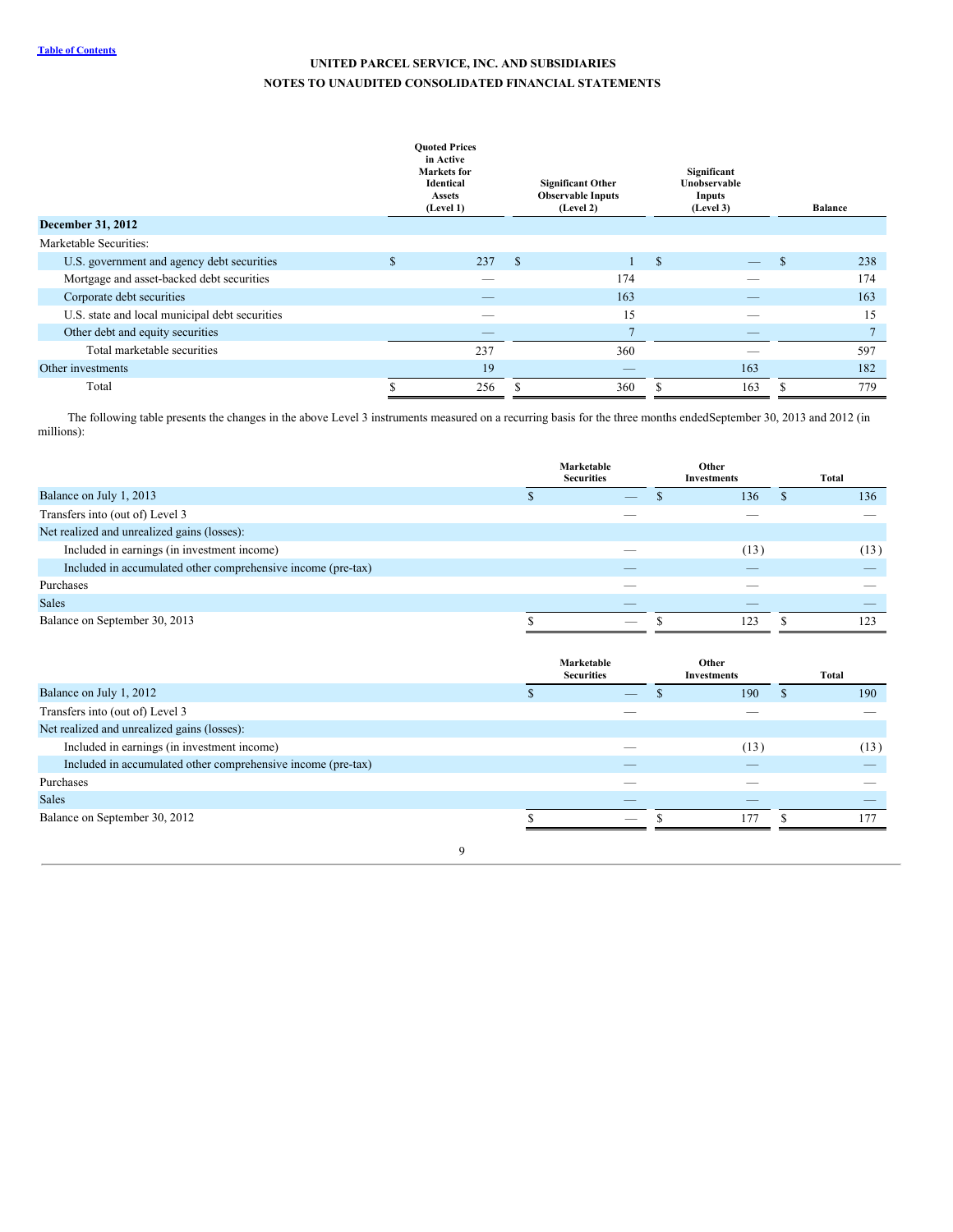The following table presents the changes in the above Level 3 instruments measured on a recurring basis for thenine months ended September 30, 2013 and 2012 (in millions):

|                                                              | Marketable<br><b>Securities</b> | Other<br><b>Investments</b> | Total |
|--------------------------------------------------------------|---------------------------------|-----------------------------|-------|
| Balance on January 1, 2013                                   | _                               | 163                         | 163   |
| Transfers into (out of) Level 3                              |                                 |                             |       |
| Net realized and unrealized gains (losses):                  |                                 | $\overline{\phantom{a}}$    |       |
| Included in earnings (in investment income)                  |                                 | (40)                        | (40)  |
|                                                              |                                 |                             |       |
| Included in accumulated other comprehensive income (pre-tax) | $\sim$                          |                             |       |
| Purchases                                                    |                                 |                             |       |
| <b>Sales</b>                                                 | -                               | -                           |       |
| Balance on September 30, 2013                                | $-$                             | 123                         | 123   |

|                                                              | Marketable<br><b>Securities</b> | Other<br>Investments | Total                    |
|--------------------------------------------------------------|---------------------------------|----------------------|--------------------------|
| Balance on January 1, 2012                                   |                                 | 217                  | 217                      |
| Transfers into (out of) Level 3                              |                                 |                      |                          |
| Net realized and unrealized gains (losses):                  |                                 |                      |                          |
| Included in earnings (in investment income)                  |                                 | (40)                 | (40)                     |
| Included in accumulated other comprehensive income (pre-tax) |                                 | ____                 |                          |
| Purchases                                                    |                                 |                      |                          |
| <b>Sales</b>                                                 | $\overline{\phantom{a}}$        | $-$                  | $\overline{\phantom{a}}$ |
| Balance on September 30, 2012                                | $-$                             | 177                  | 177<br>Ф                 |
|                                                              |                                 |                      |                          |

<span id="page-11-0"></span>There were no transfers of investments between Level 1 and Level 2 during thethree and nine months ended September 30, 2013 and 2012.

# **NOTE 5. PROPERTY, PLANT AND EQUIPMENT**

Property, plant and equipment as of September 30, 2013 and December 31, 2012 consist of the following (in millions):

|                                                 | 2013 |           |               | 2012      |
|-------------------------------------------------|------|-----------|---------------|-----------|
| Vehicles                                        |      | 6,629     | <sup>\$</sup> | 6,344     |
| Aircraft                                        |      | 15,748    |               | 15,164    |
| Land                                            |      | 1,128     |               | 1,122     |
| <b>Buildings</b>                                |      | 3,236     |               | 3,138     |
| Building and leasehold improvements             |      | 3,096     |               | 3,049     |
| Plant equipment                                 |      | 7,160     |               | 7,010     |
| Technology equipment                            |      | 1,629     |               | 1,675     |
| Equipment under operating leases                |      | 53        |               | 69        |
| Construction-in-progress                        |      | 267       |               | 470       |
|                                                 |      | 38,946    |               | 38,041    |
| Less: Accumulated depreciation and amortization |      | (20, 954) |               | (20, 147) |
|                                                 |      | 17,992    | S             | 17,894    |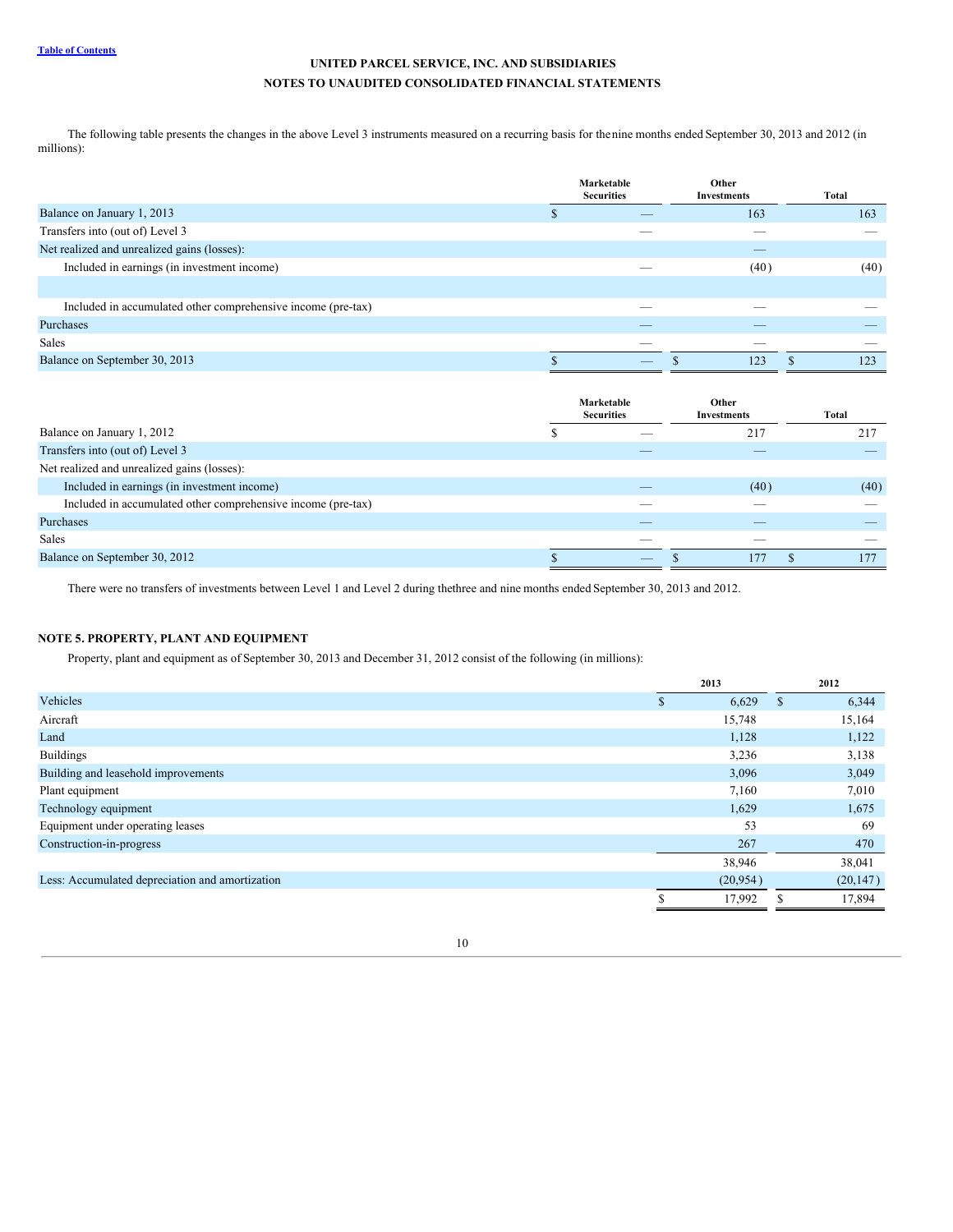We continually monitor our aircraft fleet utilization in light of current and projected volume levels, aircraft fuel prices and other factors. Additionally, we monitor our other property, plant and equipment categories for any indicators that the carrying value of the assets exceeds the fair value. There were no indicators of impairment in our property, plant and equipment, and no impairment charges were recorded, during the three and nine months ended September 30, 2013 and 2012.

### <span id="page-12-0"></span>**NOTE 6. EMPLOYEE BENEFIT PLANS**

#### *Company-Sponsored Benefit Plans*

Information about net periodic benefit cost for our company-sponsored pension and postretirement benefit plans is as follows for thethree and nine months ended September 30, 2013 and 2012 (in millions):

|                                         | <b>U.S. Pension Benefits</b> |       |   | <b>U.S. Postretirement</b><br><b>Medical Benefits</b> |   |      |               | <b>International</b><br><b>Pension Benefits</b> |               |      |   |      |
|-----------------------------------------|------------------------------|-------|---|-------------------------------------------------------|---|------|---------------|-------------------------------------------------|---------------|------|---|------|
|                                         |                              | 2013  |   | 2012                                                  |   | 2013 |               | 2012                                            |               | 2013 |   | 2012 |
| <b>Three Months Ended September 30:</b> |                              |       |   |                                                       |   |      |               |                                                 |               |      |   |      |
| Service cost                            | S                            | 337   | S | 249                                                   | S | 20   | <sup>\$</sup> | 23                                              | <sup>\$</sup> | 11   | S | 12   |
| Interest cost                           |                              | 362   |   | 353                                                   |   | 46   |               | 52                                              |               | 11   |   | 10   |
| Expected return on assets               |                              | (537) |   | (493)                                                 |   | (8)  |               | (4)                                             |               | (14) |   | (11) |
| Amortization of:                        |                              |       |   |                                                       |   |      |               |                                                 |               |      |   |      |
| Transition obligation                   |                              | __    |   |                                                       |   |      |               |                                                 |               |      |   |      |
| Prior service cost                      |                              | 44    |   | 43                                                    |   |      |               |                                                 |               |      |   |      |
| Other net (gain) loss                   |                              | --    |   |                                                       |   |      |               |                                                 |               |      |   |      |
| Actuarial (gain) loss                   |                              | _     |   |                                                       |   | _    |               |                                                 |               |      |   |      |
| Net periodic benefit cost               |                              | 206   |   | 152                                                   | S | 59   |               | 72                                              |               | 8    |   | 12   |

|                                        |              | <b>U.S. Pension Benefits</b> |              |          | <b>U.S. Postretirement</b><br><b>Medical Benefits</b> |      |    |      | International<br><b>Pension Benefits</b> |      |      |      |
|----------------------------------------|--------------|------------------------------|--------------|----------|-------------------------------------------------------|------|----|------|------------------------------------------|------|------|------|
|                                        |              | 2013                         |              | 2012     |                                                       | 2013 |    | 2012 |                                          | 2013 |      | 2012 |
| <b>Nine Months Ended September 30:</b> |              |                              |              |          |                                                       |      |    |      |                                          |      |      |      |
| Service cost                           | $\mathbb{S}$ | 1,012                        | $\mathbb{S}$ | 748      | <sup>S</sup>                                          | 72   | -S | 67   | <b>S</b>                                 | 37   | - \$ | 41   |
| Interest cost                          |              | 1,087                        |              | 1,058    |                                                       | 139  |    | 156  |                                          | 33   |      | 31   |
| Expected return on assets              |              | (1,611)                      |              | (1, 478) |                                                       | (25) |    | (13) |                                          | (42) |      | (35) |
| Amortization of:                       |              |                              |              |          |                                                       |      |    |      |                                          |      |      |      |
| <b>Transition obligation</b>           |              | _                            |              | $-$      |                                                       | _    |    | _    |                                          |      |      |      |
| Prior service cost                     |              | 130                          |              | 130      |                                                       | 3    |    | 3    |                                          |      |      |      |
| Other net (gain) loss                  |              | _                            |              |          |                                                       |      |    |      |                                          |      |      |      |
| Actuarial (gain) loss                  |              |                              |              |          |                                                       |      |    |      |                                          |      |      |      |
| Net periodic benefit cost              |              | 618                          |              | 458      | O                                                     | 189  |    | 213  |                                          | 28   |      | 38   |

During the first nine months of 2013, we contributed \$76 and \$82 million to our company-sponsored pension and postretirement medical benefit plans, respectively. We also expect to contribute \$24 and \$29 million over the remainder of the year to the pension and U.S. postretirement medical benefit plans, respectively.

#### *Collective Bargaining Agreements*

As of December 31, 2012, we had approximately 249,000 employees employed under a national master agreement and various supplemental agreements with local unions affiliated with the International Brotherhood of Teamsters ("Teamsters"). These agreements ran through July 31, 2013, and have been extended pending ratification of a new national master agreement (see note 16).

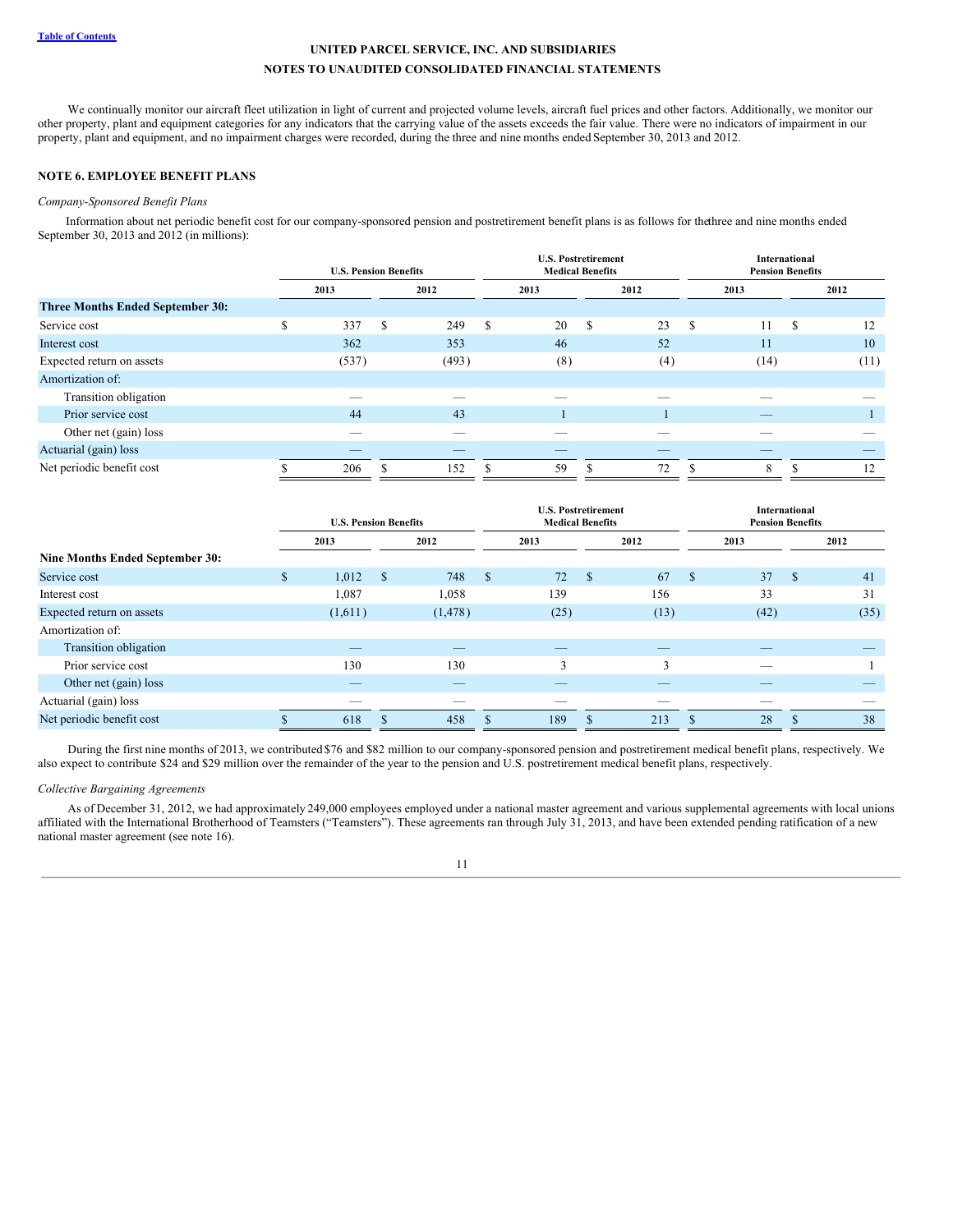We have approximately 2,600 pilots who are employed under a collective bargaining agreement with the Independent Pilots Association, which became amendable at the end of 2011. Our airline mechanics are covered by a collective bargaining agreement with Teamsters Local 2727, which runs through November 1, 2013. In addition, approximately 3,100 of our ground mechanics who are not employed under agreements with the Teamsters are employed under collective bargaining agreements with the International Association of Machinists and Aerospace Workers ("IAM"). Our agreement with the IAM runs through July 31, 2014.

#### *Multiemployer Benefit Plans*

We contribute to a number of multiemployer defined benefit and health and welfare plans under terms of collective bargaining agreements that cover our unionrepresented employees. Our current collective bargaining agreements set forth the annual contribution increases allotted to the plans that we participate in, and we are in compliance with these contribution rates. These limitations will remain in effect throughout the terms of the existing collective bargaining agreements.

In the third quarter of 2012, we reached an agreement with the New England Teamsters and Trucking Industry Pension Fund ("NETTI Fund"), a multiemployer pension plan in which UPS is a participant, to restructure the pension liabilities for approximately 10,200 UPS employees represented by the Teamsters. The agreement reflected a decision by the NETTI Fund's trustees to restructure the NETTI Fund through plan amendments to utilize a "two pool approach", which effectively subdivided the plan assets and liabilities between two groups of beneficiaries. As part of this agreement, UPS agreed to withdraw from the original pool of the NETTI Fund, of which it had historically been a participant, and reenter the NETTI Fund's newly-established pool as a new employer.

Upon ratification of the agreement by the Teamsters in September 2012, we withdrew from the original pool of the NETTI Fund and incurred an undiscounted withdrawal liability of \$2.162 billion to be paid in equal monthly installments over50 years. The undiscounted withdrawal liability was calculated by independent actuaries employed by the NETTI Fund, in accordance with the governing plan documents and the applicable requirements of the Employee Retirement Income Security Act of 1974. In the third quarter of 2012, we recorded a charge to expense to establish an \$896 million withdrawal liability on our consolidated balance sheet, which represented the present value of the \$2.162 billion future payment obligation discounted at a 4.25% interest rate. This discount rate represented the estimated credit-adjusted market rate of interest at which we could obtain financing of a similar maturity and seniority.

The \$896 million charge to expense recorded in the third quarter of 2012 is included in "compensation and benefits" expense in the statements of consolidated income, while the corresponding withdrawal liability is included in "other non-current liabilities" on the consolidated balance sheet. We impute interest on the withdrawal liability using the 4.25% discount rate, while the monthly payments made to the NETTI Fund reduce the remaining balance of the withdrawal liability.

Our status in the newly-established pool of the NETTI Fund is accounted for as the participation in a new multiemployer pension plan, and therefore we recognize expense based on the contractually-required contribution for each period, and we recognize a liability for any contributions due and unpaid at the end of a reporting period.

Based on the borrowing rates currently available to the Company for long-term financing of a similar maturity, the fair value of the NETTI withdrawal liability as of September 30, 2013 was \$808 million. We utilized Level 2 inputs in the fair value hierarchy of valuation techniques to determine the fair value of this liability.

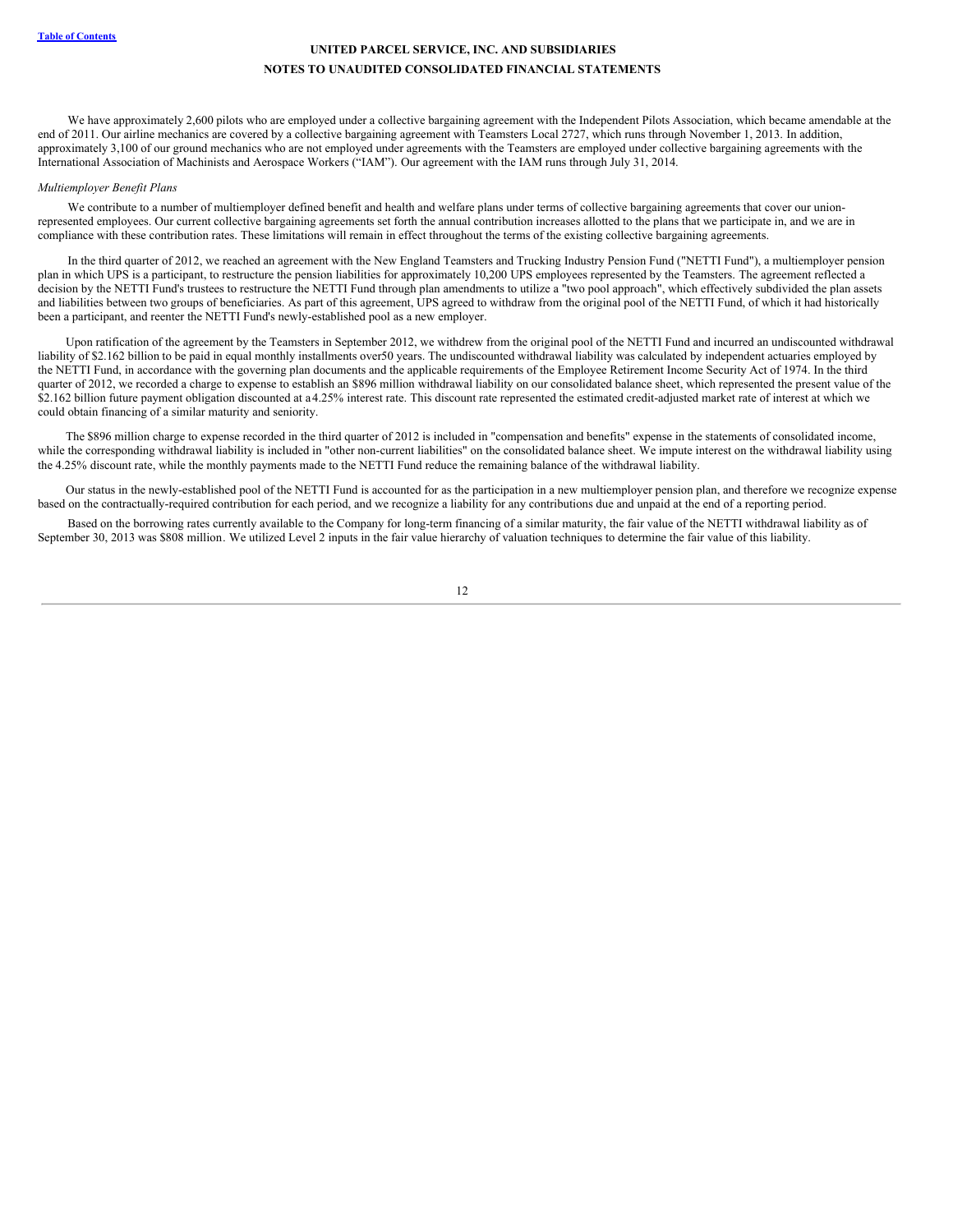# <span id="page-14-0"></span>**NOTE 7. GOODWILL AND INTANGIBLE ASSETS**

The following table indicates the allocation of goodwill by reportable segment as ofSeptember 30, 2013 and December 31, 2012 (in millions):

|                           | <b>U.S. Domestic</b><br>International<br>Package<br>Package |                                | Supply Chain &<br>Freight |  |       | Consolidated |       |  |
|---------------------------|-------------------------------------------------------------|--------------------------------|---------------------------|--|-------|--------------|-------|--|
| <b>December 31, 2012:</b> |                                                             | $\overline{\phantom{a}}$       | 430                       |  | 1,743 |              | 2,173 |  |
| Acquired                  |                                                             | $\overline{\phantom{a}}$       |                           |  | 18    |              | 18    |  |
| Currency / Other          |                                                             | $\overline{\phantom{a}}$       | (13)                      |  |       |              | (11)  |  |
| September 30, 2013:       |                                                             | $\overbrace{\hspace{25mm}}^{}$ | 417                       |  | 1.763 |              | 2,180 |  |

The goodwill acquired in the Supply Chain & Freight segment was related to our July 2013 acquisition of Cemelog Ltd. ("Cemelog"), a Hungary-based medical logistics provider that operates in Central and Eastern Europe. The acquisition of Cemelog was not material to our consolidated financial position or results of operations.

The remaining change in goodwill for both the International Package and Supply Chain & Freight segments was due to the impact of changes in the value of the U.S. Dollar on the translation of non-U.S. Dollar goodwill balances.

The following is a summary of intangible assets as ofSeptember 30, 2013 and December 31, 2012 (in millions):

|                                          | <b>Gross Carrying</b><br>Amount |       |    | Accumulated<br>Amortization |     | <b>Net Carrying</b><br>Value |
|------------------------------------------|---------------------------------|-------|----|-----------------------------|-----|------------------------------|
| September 30, 2013:                      |                                 |       |    |                             |     |                              |
| Trademarks, licenses, patents, and other | S                               | 257   | S  | (98)                        | -S  | 159                          |
| Customer lists                           |                                 | 146   |    | (87)                        |     | 59                           |
| Franchise rights                         |                                 | 117   |    | (69)                        |     | 48                           |
| Capitalized software                     |                                 | 2,384 |    | (1,879)                     |     | 505                          |
| Total Intangible Assets, Net             |                                 | 2,904 | £. | (2,133)                     |     | 771                          |
| December 31, 2012:                       |                                 |       |    |                             |     |                              |
| Trademarks, licenses, patents, and other | \$                              | 163   | S  | (80)                        | - S | 83                           |
| Customer lists                           |                                 | 131   |    | (79)                        |     | 52                           |
| Franchise rights                         |                                 | 117   |    | (64)                        |     | 53                           |
| Capitalized software                     |                                 | 2,197 |    | (1,782)                     |     | 415                          |
| Total Intangible Assets, Net             |                                 | 2,608 |    | (2,005)                     |     | 603                          |
|                                          |                                 |       |    |                             |     |                              |

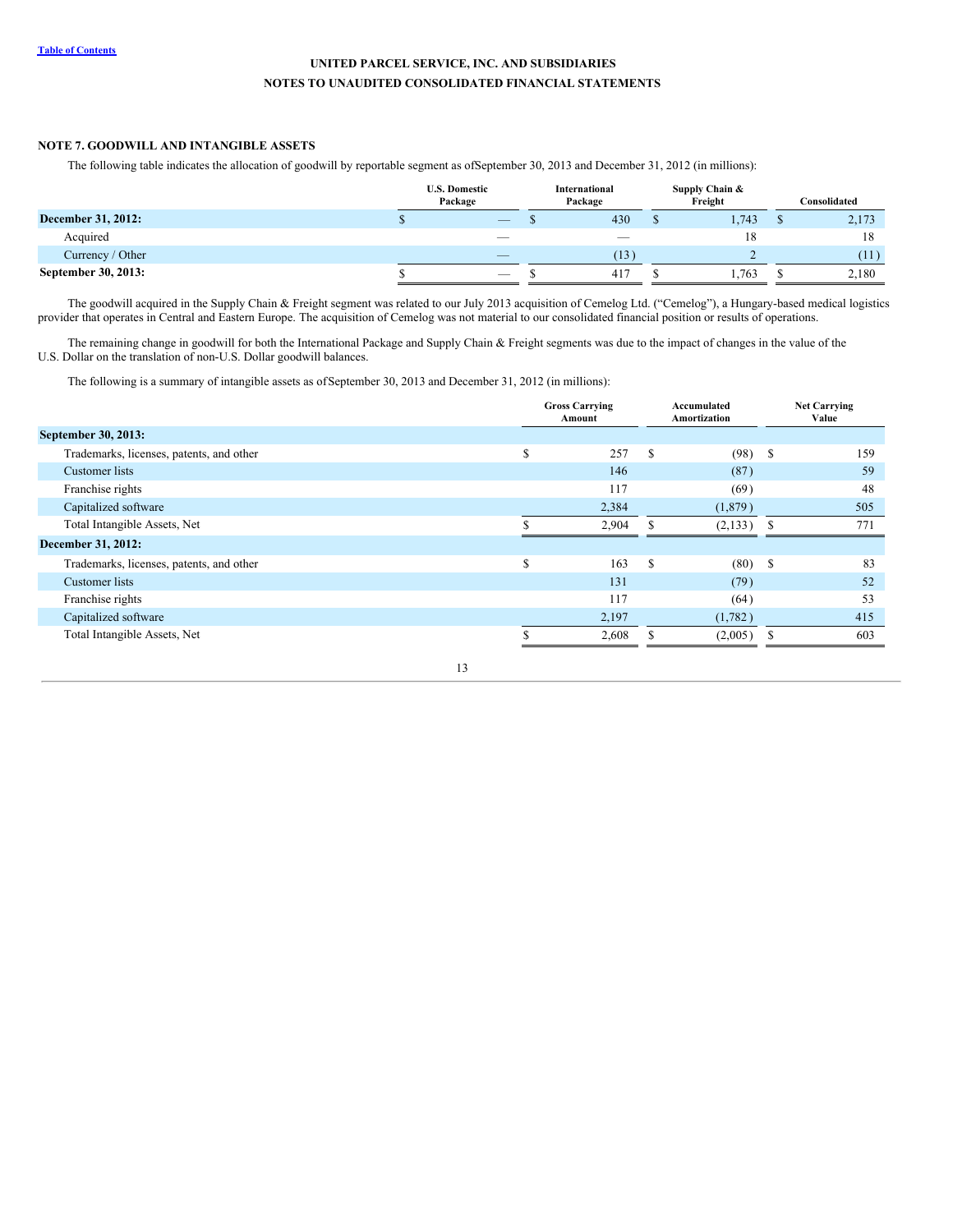# <span id="page-15-0"></span>**NOTE 8. DEBT AND FINANCING ARRANGEMENTS**

The carrying value of our outstanding debt as ofSeptember 30, 2013 and December 31, 2012 consists of the following (in millions):

|                            |               | Principal |           |      |         | <b>Carrying Value</b> |         |  |
|----------------------------|---------------|-----------|-----------|------|---------|-----------------------|---------|--|
|                            |               | Amount    | Maturity  | 2013 |         |                       | 2012    |  |
| Commercial paper           | <sup>\$</sup> | 1,652     | 2013      | \$   | 1,652   | <sup>\$</sup>         |         |  |
| Fixed-rate senior notes:   |               |           |           |      |         |                       |         |  |
| 4.50% senior notes         |               | -         | 2013      |      |         |                       | 1,751   |  |
| 3.875% senior notes        |               | 1,000     | 2014      |      | 1,014   |                       | 1,033   |  |
| 1.125% senior notes        |               | 375       | 2017      |      | 368     |                       | 373     |  |
| 5.50% senior notes         |               | 750       | 2018      |      | 824     |                       | 851     |  |
| 5.125% senior notes        |               | 1,000     | 2019      |      | 1,093   |                       | 1,140   |  |
| 3.125% senior notes        |               | 1,500     | 2021      |      | 1,605   |                       | 1,655   |  |
| 2.45% senior notes         |               | 1,000     | 2022      |      | 934     |                       | 996     |  |
| 6.20% senior notes         |               | 1,500     | 2038      |      | 1,481   |                       | 1,480   |  |
| 4.875% senior notes        |               | 500       | 2040      |      | 489     |                       | 489     |  |
| 3.625% senior notes        |               | 375       | 2042      |      | 367     |                       | 367     |  |
| 8.375% Debentures:         |               |           |           |      |         |                       |         |  |
| 8.375% debentures          |               | 424       | 2020      |      | 487     |                       | 512     |  |
| 8.375% debentures          |               | 276       | 2030      |      | 283     |                       | 284     |  |
| Pound Sterling notes:      |               |           |           |      |         |                       |         |  |
| $5.50\%$ notes             |               | 107       | 2031      |      | 103     |                       | 103     |  |
| $5.13\%$ notes             |               | 731       | 2050      |      | 699     |                       | 699     |  |
| Floating rate senior notes |               | 377       | 2049-2053 |      | 373     |                       | 374     |  |
| Capital lease obligations  |               | 488       | 2013-3004 |      | 488     |                       | 440     |  |
| Facility notes and bonds   |               | 320       | 2015-2036 |      | 320     |                       | 320     |  |
| Other debt                 |               | 20        | 2013-2022 |      | 20      |                       | 3       |  |
| <b>Total Debt</b>          | \$            | 12,395    |           |      | 12,600  |                       | 12,870  |  |
| Less: Current Maturities   |               |           |           |      | (1,703) |                       | (1,781) |  |
| Long-term Debt             |               |           |           | \$   | 10,897  | \$                    | 11,089  |  |
|                            |               |           |           |      |         |                       |         |  |

#### *Debt Repayments*

On January 15, 2013, our\$1.75 billion 4.5% senior notes matured and were repaid in full.

#### *Debt Classification*

We have classified our 3.875% senior notes with a principal balance of \$1.0 billion due in April 2014 as a long-term liability, based on our intent and ability to refinance the debt as of September 30, 2013.

### *Sources of Credit*

We are authorized to borrow up to \$10.0 billion under the U.S. commercial paper program we maintain. We had \$1.652 billion outstanding under this program as of September 30, 2013, with an average interest rate of0.06%. We also maintain a European commercial paper program under which we are authorized to borrow up to €5.0 billion in a variety of currencies. As of September 30, 2013, there were no amounts outstanding under this program. As of September 30, 2013, we have classified the entire commercial paper balance as a current liability in our consolidated balance sheet.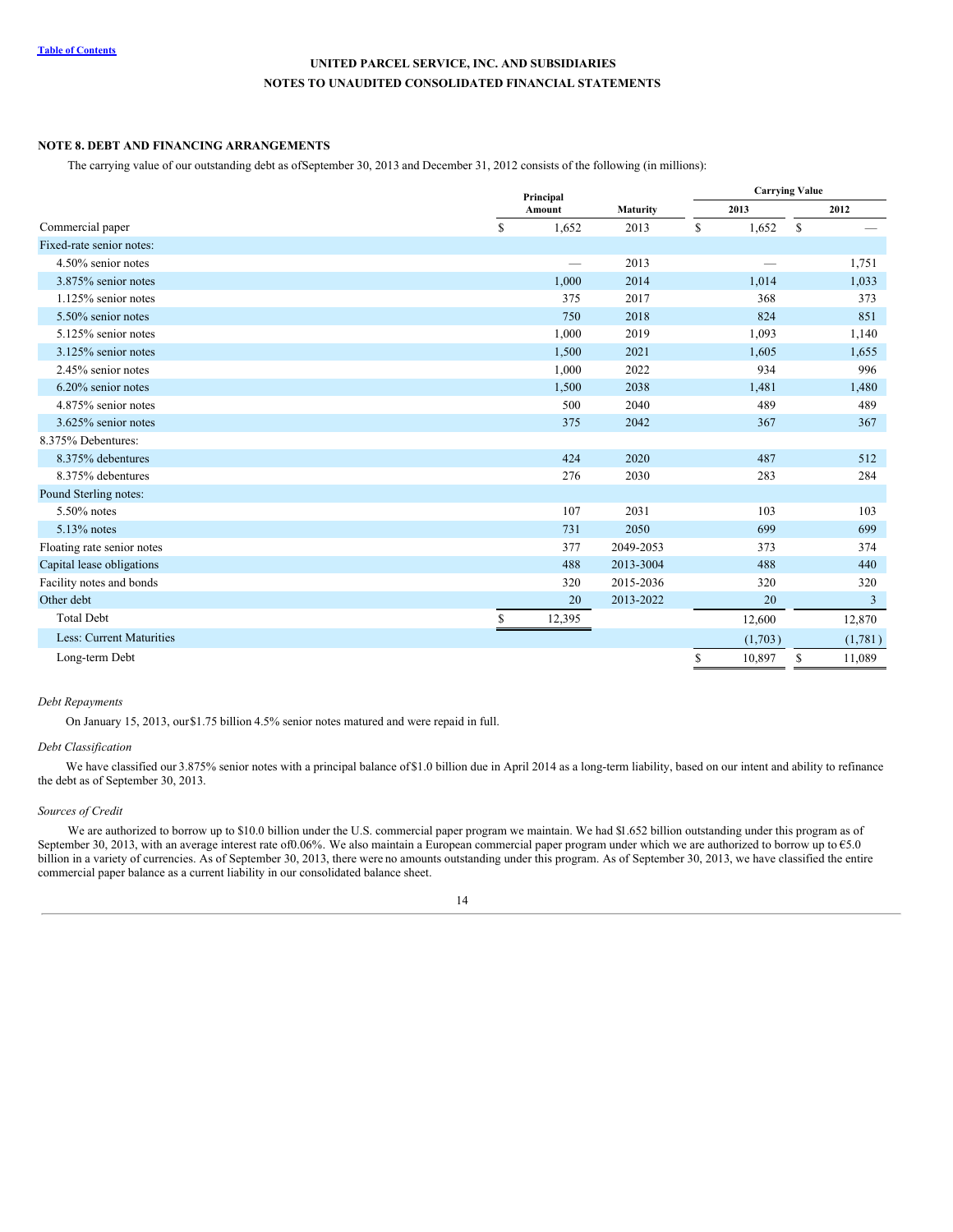We maintain two credit agreements with a consortium of banks. One of these agreements provides revolving credit facilities of \$1.5 billion, and expires on March 28, 2014. Generally, amounts outstanding under this facility bear interest at a periodic fixed rate equal to LIBOR for the applicable interest period and currency denomination, plus an applicable margin. Alternatively, a fluctuating rate of interest equal to the highest of (1) JPMorgan Chase Bank's publicly announced prime rate, (2) the Federal Funds effective rate plus 0.50%, and (3) LIBOR for a one month interest period plus1.00%, plus an applicable margin, may be used at our discretion. In each case, the applicable margin for advances bearing interest based on LIBOR is a percentage determined by quotations from Markit Group Ltd. for our 1-year credit default swap spread, subject to a minimum rate of 0.10% and a maximum rate of 0.75%. The applicable margin for advances bearing interest based on the prime rate is1.00% below the applicable margin for LIBOR advances (but not lower than 0.00%). We are also able to request advances under this facility based on competitive bids for the applicable interest rate. There were no amounts outstanding under this facility as of September 30, 2013.

The second agreement provides revolving credit facilities of \$1.0 billion, and expires on March 29, 2018. Generally, amounts outstanding under this facility bear interest at a periodic fixed rate equal to LIBOR for the applicable interest period and currency denomination, plus an applicable margin. Alternatively, a fluctuating rate of interest equal to the highest of (1) JPMorgan Chase Bank's publicly announced prime rate, (2) the Federal Funds effective rate plus 0.50%, and (3) LIBOR for a one month interest period plus 1.00%, plus an applicable margin, may be used at our discretion. In each case, the applicable margin for advances bearing interest based on LIBOR is a percentage determined by quotations from Markit Group Ltd. for our credit default swap spread, interpolated for a period from the date of determination of such credit default swap spread in connection with a new interest period until the latest maturity date of this facility then in effect (but not less than a period of one year). The applicable margin is subject to certain minimum rates and maximum rates based on our public debt ratings from Standard & Poor's Rating Service and Moody's Investors Service. The minimum applicable margin rates range from 0.100% to 0.375%, and the maximum applicable margin rates range from 0.750% to 1.250%, per annum. The applicable margin for advances bearing interest based on the prime rate is 1.00% below the applicable margin for LIBOR advances (but not less than0.00%). We are also able to request advances under this facility based on competitive bids. There were no amounts outstanding under this facility as of September 30, 2013.

#### *Debt Covenants*

Our existing debt instruments and credit facilities subject us to certain financial covenants. As ofSeptember 30, 2013 and for all prior periods, we have satisfied these financial covenants. These covenants limit the amount of secured indebtedness that we may incur, and limit the amount of attributable debt in sale-leaseback transactions, to 10% of net tangible assets. As of September 30, 2013, 10% of net tangible assets was equivalent to\$2.670 billion; however, we have no covered sale-leaseback transactions or secured indebtedness outstanding. We do not expect these covenants to have a material impact on our financial condition or liquidity.

#### *Fair Value of Debt*

Based on the borrowing rates currently available to the Company for long-term debt with similar terms and maturities, the fair value of long-term debt, including current maturities, was approximately \$13.572 and \$14.658 billion as of September 30, 2013 and December 31, 2012, respectively. We utilized Level 2 inputs in the fair value hierarchy of valuation techniques to determine the fair value of all of our debt instruments.

### <span id="page-16-0"></span>**NOTE 9. LEGAL PROCEEDINGS AND CONTINGENCIES**

We are involved in a number of judicial proceedings and other matters arising from the conduct of our business activities.

Although there can be no assurance as to the ultimate outcome, we have generally denied, or believe we have a meritorious defense and will deny, liability in all litigation pending against us, including (except as otherwise noted herein) the matters described below, and we intend to defend vigorously each case. We have accrued for legal claims when, and to the extent that, amounts associated with the claims become probable and can be reasonably estimated. The actual costs of resolving legal claims may be substantially higher or lower than the amounts accrued for those claims.

For those matters as to which we are not able to estimate a possible loss or range of loss, we are not able to determine whether the loss will have a material adverse effect on our business, financial condition or results of operations or liquidity. For matters in this category, we have indicated in the descriptions that follow the reasons that we are unable to estimate the possible loss or range of loss.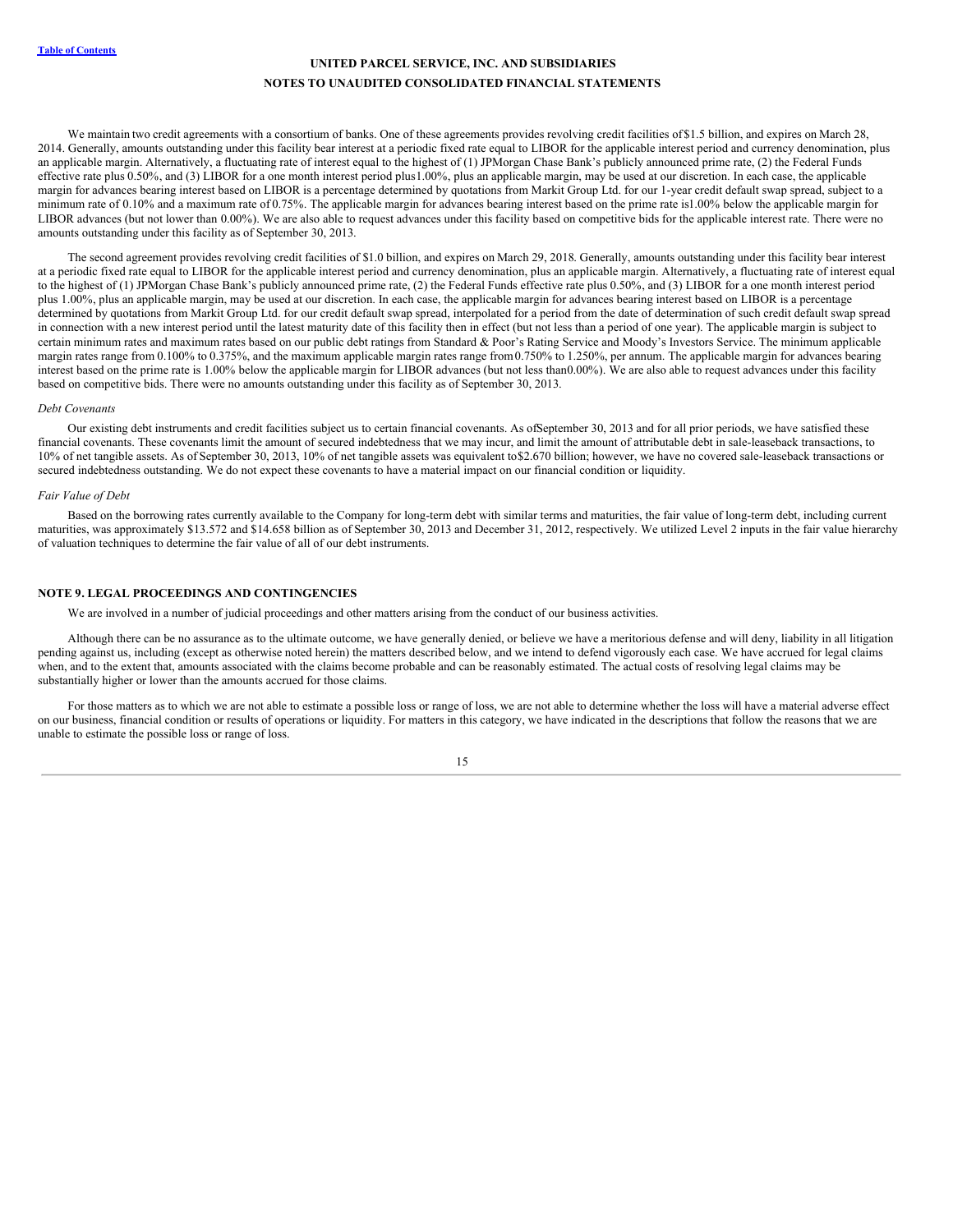#### *Judicial Proceedings*

We are a defendant in a number of lawsuits filed in state and federal courts containing various class action allegations under state wage-and-hour laws. At this time, we do not believe that any loss associated with these matters would have a material adverse effect on our financial condition, results of operations or liquidity.

UPS and our subsidiary Mail Boxes Etc., Inc. are defendants in a lawsuit in California Superior Court about the rebranding of The UPS Store franchises. In the Morgate case, the plaintiffs are (1) 125 individual franchisees who did not rebrand to The UPS Store and (2) a certified class of all franchisees who did rebrand. With respect to the 125 individual franchisees described in (1) above, the trial court entered judgment against a bellwether individual plaintiff, which was affirmed in January 2012. In March 2013, we reached a settlement in principle with the remaining individual plaintiffs who did not rebrand. We believe this settlement will not have a material adverse effect on our financial condition, results of operations or liquidity. The trial court granted our motion for summary judgment against the certified class described in (2) above, which was reversed in January 2012. We have not reached a settlement with this class of franchisees, and the claims of the class remain pending.

There are multiple factors that prevent us from being able to estimate the amount of loss, if any, that may result from the remaining aspects of this case, including: (1) we are vigorously defending ourselves and believe we have a number of meritorious legal defenses; and (2) it remains uncertain what evidence of damages, if any, plaintiffs will be able to present. Accordingly, at this time, we are not able to estimate a possible loss or range of loss that may result from this matter or to determine whether such loss, if any, would have a material adverse effect on our financial condition, results of operations or liquidity.

In AFMS LLC v. UPS and FedEx Corporation, a lawsuit filed in federal court in the Central District of California in August 2010, the plaintiff asserts that UPS and FedEx violated U.S. antitrust law by conspiring to refuse to negotiate with third-party negotiators retained by shippers and by individually imposing policies that prevent shippers from using such negotiators. The case is scheduled to go to trial in February 2014. The Antitrust Division of the U.S. Department of Justice ("DOJ") has an ongoing civil investigation of our policies and practices for dealing with third-party negotiators. We are cooperating with this investigation. We deny any liability with respect to these matters and intend to vigorously defend ourselves. There are multiple factors that prevent us from being able to estimate the amount of loss, if any, that may result from these matters including: (1) we believe that we have a number of meritorious defenses; (2) the Court has not ruled on the pending dispositive motions; and (3) the DOJ investigation is pending. Accordingly, at this time, we are not able to estimate a possible loss or range of loss that may result from these matters or to determine whether such loss, if any, would have a material adverse effect on our financial condition, results of operations or liquidity.

In Canada, four purported class-action cases were filed against us in British Columbia (2006); Ontario (2007) and Québec (2006 and 2013). The cases each allege inadequate disclosure concerning the existence and cost of brokerage services provided by us under applicable provincial consumer protection legislation and infringement of interest restriction provisions under the Criminal Code of Canada. The British Columbia class action was declared inappropriate for certification and dismissed by the trial judge. That decision was upheld by the British Columbia Court of Appeal in March 2010, which ended the case in our favor. The Ontario class action was certified in September 2011. Partial summary judgment was granted to us and the plaintiffs by the Ontario motions court. The complaint under the Criminal Code was dismissed. No appeal is being taken from that decision. The allegations of inadequate disclosure were granted and we are appealing that decision. The motion to authorize the 2006 Québec litigation as a class action was dismissed by the motions judge in October 2012; there was no appeal, which ended that case in our favor. The 2013 Québec litigation also has been dismissed. We deny all liability and are vigorously defending the one outstanding case in Ontario. There are multiple factors that prevent us from being able to estimate the amount of loss, if any, that may result from this matter, including: (1) we are vigorously defending ourselves and believe that we have a number of meritorious legal defenses; and (2) there are unresolved questions of law and fact that could be important to the ultimate resolution of this matter. Accordingly, at this time, we are not able to estimate a possible loss or range of loss that may result from this matter or to determine whether such loss, if any, would have a material adverse effect on our financial condition, results of operations or liquidity.

#### *Other Matters*

On March 29, 2013, we entered into a Non-Prosecution Agreement ("NPA") with the United States Attorney's Office in the Northern District of California in connection with an investigation by the Drug Enforcement Administration of shipments by illicit online pharmacies. Under the NPA, we forfeited \$40 million to the government, admitted to a Statement of Facts describing the conduct leading to the agreement, and agreed to implement an online pharmacy compliance program. The term of the NPA is two years, although we can petition the government to shorten that term in its discretion to one year. The NPA did not have a material impact on our results of operations in 2013.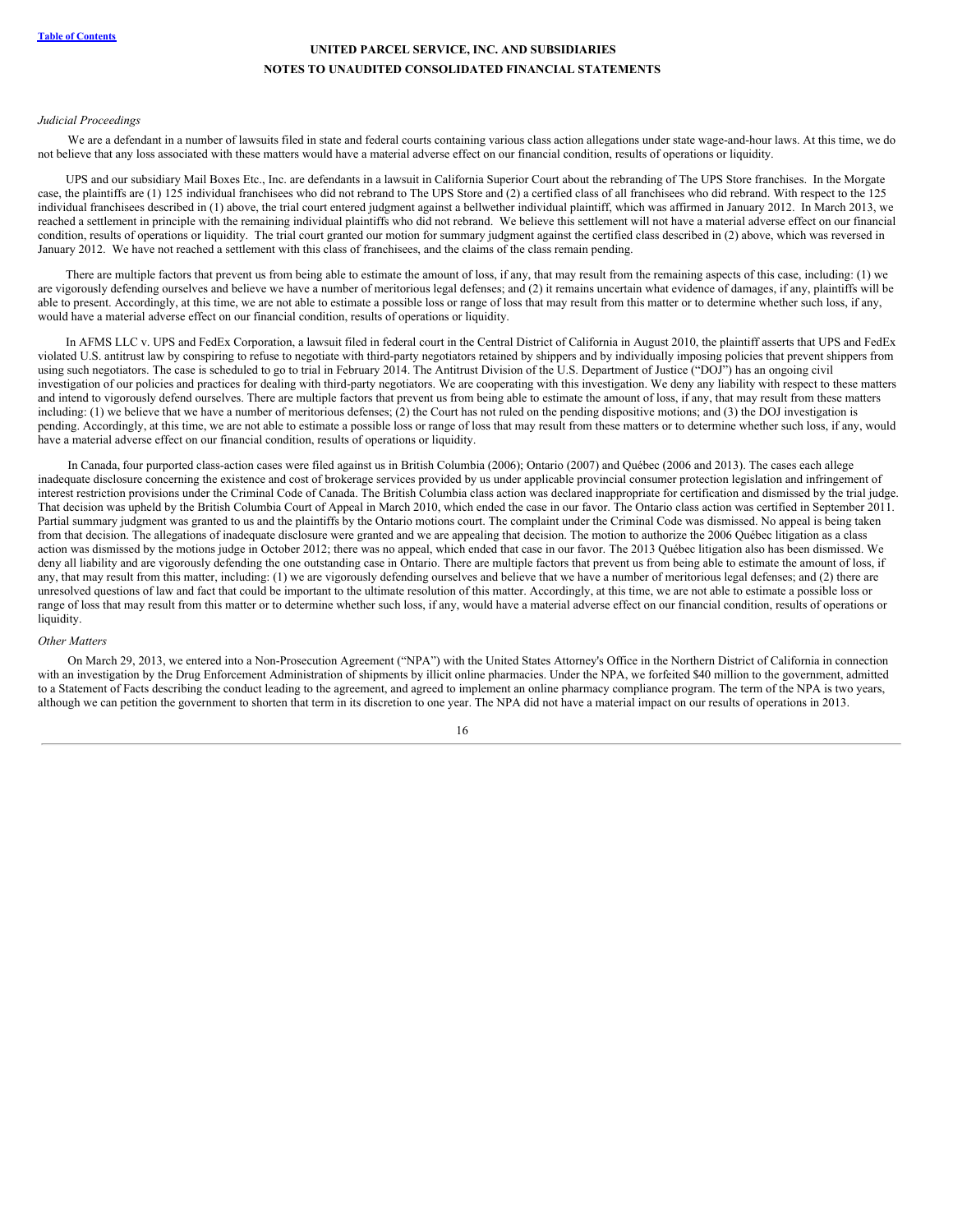In August 2010, competition authorities in Brazil opened an administrative proceeding to investigate alleged anticompetitive behavior in the freight forwarding industry. Approximately 45 freight forwarding companies and individuals are named in the proceeding, including UPS, UPS SCS Transportes (Brasil) S.A., and a former employee in Brazil. UPS will have an opportunity to respond to these allegations. In November 2012, the Commerce Commission of Singapore initiated an investigation with respect to similar matters.

We are cooperating with each of these investigations, and intend to continue to vigorously defend ourselves. There are multiple factors that prevent us from being able to estimate the amount of loss, if any, that may result from these matters including: (1) we are vigorously defending each matter and believe that we have a number of meritorious legal defenses; (2) there are unresolved questions of law that could be of importance to the ultimate resolutions of these matters, including the calculation of any potential fine; and (3) there is uncertainty about the time period that is the subject of the investigations. Accordingly, at this time, we are not able to estimate a possible loss or range of loss that may result from these matters or to determine whether such loss, if any, would have a material adverse effect on our financial condition, results of operations or liquidity.

In January 2008, a class action complaint was filed in the United States District Court for the Eastern District of New York alleging price-fixing activities relating to the provision of freight forwarding services. UPS was not named in this case. In July 2009, the plaintiffs filed a First Amended Complaint naming numerous global freight forwarders as defendants. UPS and UPS Supply Chain Solutions are among the 60 defendants named in the amended complaint. The plaintiffs filed a Second Amended Complaint in October 2010, which we moved to dismiss. In August 2012, the Court granted our motion to dismiss all claims relevant to UPS in the Second Amended Complaint, with leave to amend. The plaintiffs filed a Third Amended Complaint in November 2012. We filed another motion to dismiss. On September 20, 2013, the Magistrate Judge recommended to the Court that UPS be dismissed from one of the claims in the Third Amended Complaint, with prejudice, but recommended that UPS's motion to dismiss with respect to other claims in the Third Amended Complaint be denied. UPS and other defendants filed objections to the recommendations of the Magistrate Judge to the extent they recommended denial of UPS's motion to dismiss. Those objections are currently pending before the Court. There are multiple factors that prevent us from being able to estimate the amount of loss, if any, that may result from these matters including: (1) the Court's pending review of the adequacy of the Third Amended Complaint; (2) the scope and size of the proposed class is ill-defined; (3) there are significant legal questions about the adequacy and standing of the putative class representatives; and (4) we believe that we have a number of meritorious legal defenses. Accordingly, at this time, we are not able to estimate a possible loss or range of loss that may result from these matters or to determine whether such loss, if any, would have a material adverse effect on our financial condition, results of operations or liquidity.

We are a defendant in various other lawsuits that arose in the normal course of business. We do not believe that the eventual resolution of these other lawsuits (either individually or in the aggregate), including any reasonably possible losses in excess of current accruals, will have a material adverse effect on our financial condition, results of operations or liquidity.

#### *Tax Matters*

In June 2011, we received an IRS Revenue Agent Report ("RAR") covering excise taxes for tax years 2003 through 2007, in addition to the income tax matters described in note 14. The excise tax RAR proposed two alternate theories for asserting additional excise tax on transportation of property by air. We disagreed with these proposed excise tax theories and related adjustments. We filed protests and, in the third quarter of 2011, the IRS responded to our protests and forwarded the case to IRS Appeals.

Beginning in the third quarter of 2012 and continuing through the first quarter of 2013, we had settlement discussions with the Appeals team. In the first quarter of 2013, we reached settlement terms for a complete resolution of all excise tax matters and correlative income tax refund claims for the 2003 through 2007 tax years. The final resolution of these matters did not materially impact our financial condition, results of operations or liquidity.

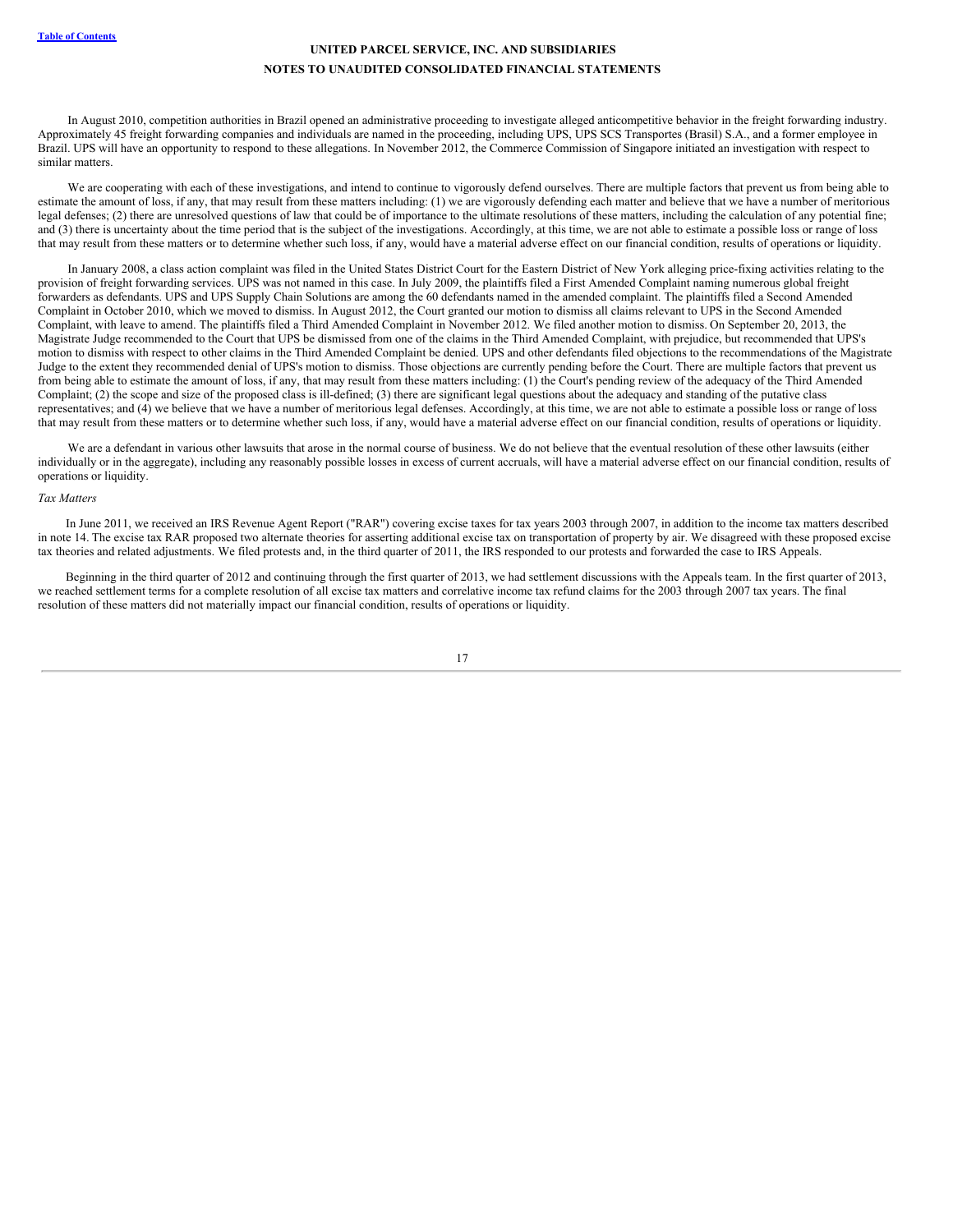# <span id="page-19-0"></span>**NOTE 10. SHAREOWNERS' EQUITY**

### *Capital Stock, Additional Paid-In Capital and Retained Earnings*

We maintain two classes of common stock, which are distinguished from each other primarily by their respective voting rights. Class A shares are entitled tol0 votes per share, whereas class B shares are entitled to one vote per share. Class A shares are primarily held by UPS employees and retirees, and these shares are fully convertible into class B shares at any time. Class B shares are publicly traded on the New York Stock Exchange under the symbol "UPS". Class A and B shares both have a \$0.01 par value, and as of September 30, 2013, there were 4.6 billion class A shares and 5.6 billion class B shares authorized to be issued. Additionally, there are 200 million preferred shares, with a \$0.01 par value, authorized to be issued; as ofSeptember 30, 2013, no preferred shares had been issued.

The following is a rollforward of our common stock, additional paid-in capital and retained earnings accounts for thenine months ended September 30, 2013 and 2012 (in millions, except per share amounts):

|                                                |                | 2013         |                | 2012          |               |                |  |
|------------------------------------------------|----------------|--------------|----------------|---------------|---------------|----------------|--|
|                                                | <b>Shares</b>  |              | <b>Dollars</b> | <b>Shares</b> |               | <b>Dollars</b> |  |
| <b>Class A Common Stock</b>                    |                |              |                |               |               |                |  |
| Balance at beginning of period                 | 225            | S            | 3              | 240           | <sup>\$</sup> | 3              |  |
| Common stock purchases                         | (6)            |              | (1)            | (6)           |               |                |  |
| Stock award plans                              | 6              |              |                | 5             |               |                |  |
| Common stock issuances                         | $\overline{3}$ |              |                | 3             |               |                |  |
| Conversions of class A to class B common stock | (14)           |              |                | (11)          |               |                |  |
| Class A shares issued at end of period         | 214            | $\mathbb{S}$ | $\overline{2}$ | 231           | $\mathbb{S}$  | 3              |  |
| <b>Class B Common Stock</b>                    |                |              |                |               |               |                |  |
| Balance at beginning of period                 | 729            | \$           | 7              | 725           | $\mathbb{S}$  | 7              |  |
| Common stock purchases                         | (27)           |              |                | (13)          |               |                |  |
| Conversions of class A to class B common stock | 14             |              |                | 11            |               |                |  |
| Class B shares issued at end of period         | 716            | S            | $\tau$         | 723           | \$            | $\tau$         |  |
| <b>Additional Paid-In Capital</b>              |                |              |                |               |               |                |  |
| Balance at beginning of period                 |                | \$           |                |               | \$            |                |  |
| Stock award plans                              |                |              | 493            |               |               | 414            |  |
| Common stock purchases                         |                |              | (513)          |               |               | (827)          |  |
| Common stock issuances                         |                |              | 216            |               |               | 207            |  |
| Option premiums received (paid)                |                |              | (196)          |               |               | 206            |  |
| Balance at end of period                       |                | S            |                |               | \$            |                |  |
| <b>Retained Earnings</b>                       |                |              |                |               |               |                |  |
| Balance at beginning of period                 |                | $\mathbf S$  | 7,997          |               | $\mathbb{S}$  | 10,128         |  |
| Net income attributable to common shareowners  |                |              | 3,205          |               |               | 2,555          |  |
| Dividends (\$1.86 and \$1.71 per share)        |                |              | (1,770)        |               |               | (1,670)        |  |
| Common stock purchases                         |                |              | (2,330)        |               |               | (565)          |  |
| Balance at end of period                       |                | $\mathbf S$  | 7,102          |               | $\mathbb{S}$  | 10.448         |  |

In total, we repurchased 33.3 million shares of class A and class B common stock for\$2.844 billion during the nine months ended September 30, 2013, and 18.5 million shares for \$1.392 billion during the nine months ended September 30, 2012. On February 14, 2013, the Board of Directors approved a new share repurchase authorization of \$10.0 billion, which replaced an authorization previously announced in 2012. The new share repurchase authorization has no expiration date. Share repurchases may take the form of accelerated share repurchases, open market purchases, or other such methods as we deem appropriate. The timing of our share repurchases will depend upon market conditions. Unless terminated earlier by the resolution of our Board, the program will expire when we have purchased all shares authorized for repurchase under the program.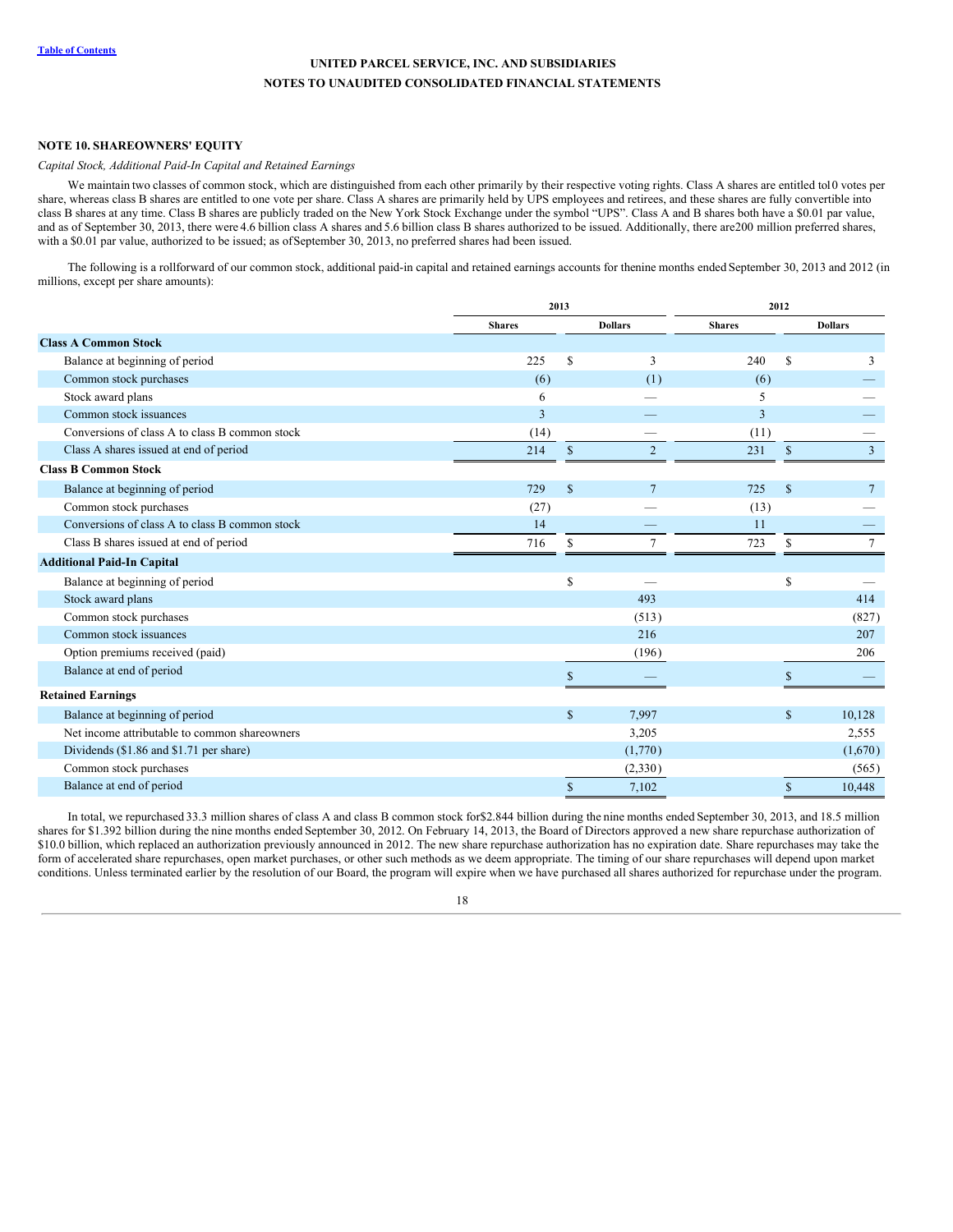From time to time, we enter into share repurchase programs with large financial institutions to assist in our buyback of company stock. These programs allow us to repurchase our shares at a price below the weighted average UPS share price for a given period. During the third quarter of 2013, we entered into an accelerated share repurchase program, which allowed us to repurchase \$750 million of shares (8.6 million shares). The program was completed in September 2013.

In order to lower the average cost of acquiring shares in our ongoing share repurchase program, we periodically enter into structured repurchase agreements involving the use of capped call options for the purchase of UPS class B shares. We pay a fixed sum of cash upon execution of each agreement in exchange for the right to receive either a predetermined amount of cash or stock. Upon expiration of each agreement, if the closing market price of our common stock is above the pre-determined price, we will have our initial investment returned with a premium in either cash or shares (at our election). If the closing market price of our common stock is at or below the pre-determined price, we will receive the number of shares specified in the agreement. As of September 30, 2013, we paid net premiums of \$200 million on options for the purchase of 2.6 million shares that will settle in the fourth quarter of 2013. During the nine months ended September 30, 2013, we settled options that resulted in the receipt of\$4 million in premiums (in excess of our initial investment). During the nine months ended September 30, 2012, we received \$206 million in net premiums for options that were entered into during 2011 that expired in 2012, including \$6 million in premiums in excess of our initial investment.

#### *Accumulated Other Comprehensive Income (Loss)*

We experience activity in AOCI for unrealized holding gains and losses on available-for-sale securities, foreign currency translation adjustments, unrealized gains and losses from derivatives that qualify as hedges of cash flows and unrecognized pension and postretirement benefit costs. The activity in AOCI for the nine months ended September 30, 2013 and 2012 is as follows (in millions):

|                                                                                        | 2013      |    | 2012    |
|----------------------------------------------------------------------------------------|-----------|----|---------|
| Foreign currency translation gain (loss):                                              |           |    |         |
| Balance at beginning of period                                                         | \$<br>134 | -S | (160)   |
| Reclassification to earnings (no tax impact in either period)                          | (161)     |    |         |
| Translation adjustment (net of tax effect of $\S(2)$ and $\S(6)$ )                     | (99)      |    | 176     |
| Balance at end of period                                                               | (126)     |    | 16      |
| Unrealized gain (loss) on marketable securities, net of tax:                           |           |    |         |
| Balance at beginning of period                                                         | 6         |    | 6       |
| Current period changes in fair value (net of tax effect of $\S(5)$ and $\S5)$ )        | (7)       |    |         |
| Reclassification to earnings (net of tax effect of \$0 and $\$(3)\)$ )                 |           |    | (5)     |
| Balance at end of period                                                               | (1)       |    | 8       |
| Unrealized gain (loss) on cash flow hedges, net of tax:                                |           |    |         |
| Balance at beginning of period                                                         | (286)     |    | (204)   |
| Current period changes in fair value (net of tax effect of \$3 and \$(38))             | 6         |    | (64)    |
| Reclassification to earnings (net of tax effect of \$39 and $\$(16)$ )                 | 64        |    | (28)    |
| Balance at end of period                                                               | (216)     |    | (296)   |
| Unrecognized pension and postretirement benefit costs, net of tax:                     |           |    |         |
| Balance at beginning of period                                                         | (3,208)   |    | (2,745) |
| Reclassification to earnings (net of tax effect of \$51 and \$50)                      | 82        |    | 84      |
| Adjustment for Early Retirement Reinsurance Program (net of tax effect of \$0 and \$2) |           |    | 4       |
| Balance at end of period                                                               | (3,126)   |    | (2,657) |
| Accumulated other comprehensive income (loss) at end of period                         | (3, 469)  | S  | (2,929) |
|                                                                                        |           |    |         |

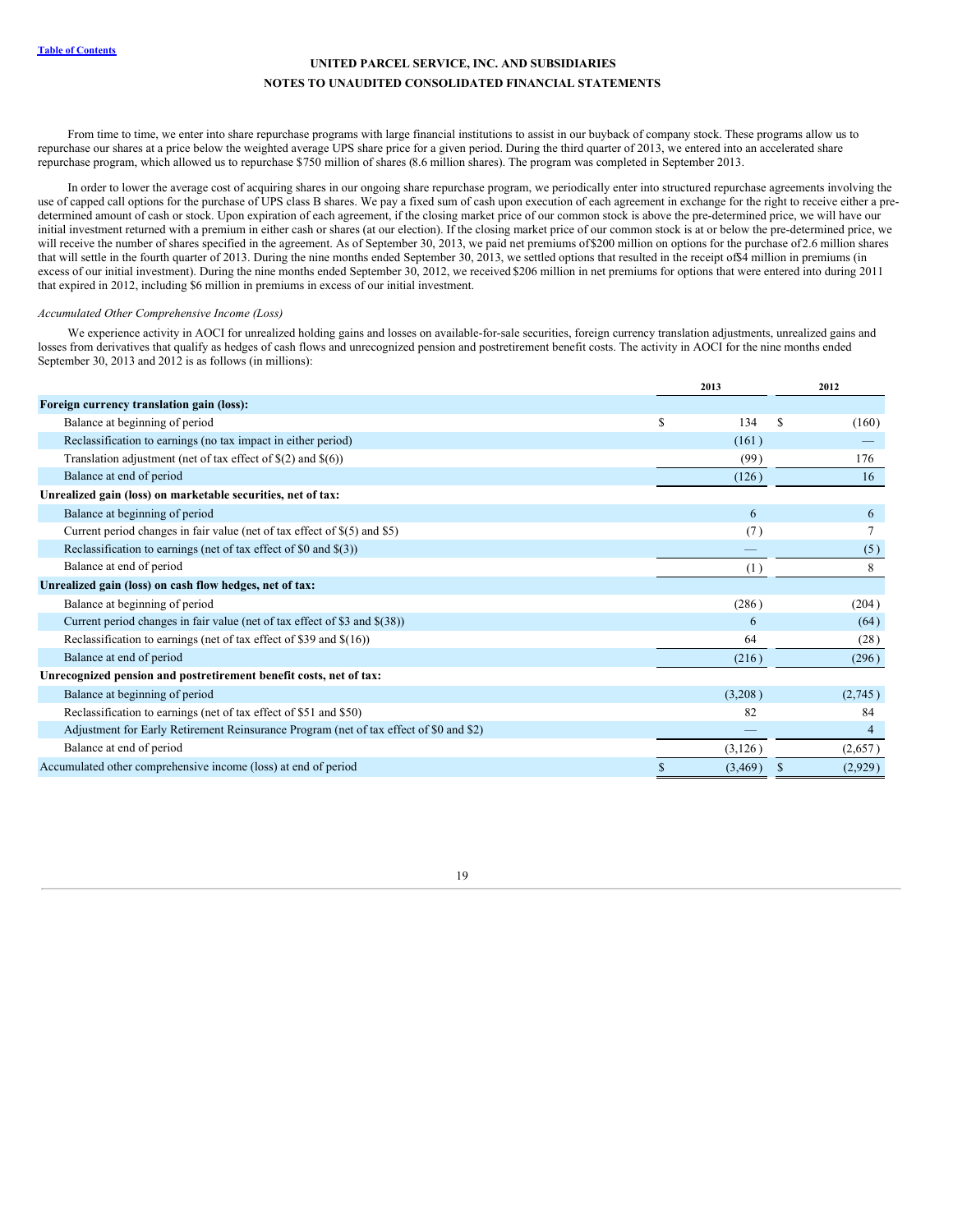Detail of the gains (losses) reclassified from AOCI to the statements of consolidated income for thethree and nine months ended September 30, 2013 and 2012 is as follows (in millions):

# **Three Months Ended September 30:**

|                                                        | 2013 Amount<br><b>Reclassified from</b><br><b>AOCI</b> | 2012 Amount<br><b>Reclassified from</b><br><b>AOCI</b> | Affected Line Item in the Income<br><b>Statement</b> |
|--------------------------------------------------------|--------------------------------------------------------|--------------------------------------------------------|------------------------------------------------------|
| Foreign currency translation gain (loss):              |                                                        |                                                        |                                                      |
| Liquidation of foreign subsidiary                      | $\mathbb{S}$                                           | \$                                                     | Other expenses                                       |
| Income tax (expense) benefit                           |                                                        |                                                        | Income tax expense                                   |
| Impact on net income                                   |                                                        |                                                        | Net income                                           |
| Unrealized gain (loss) on marketable securities:       |                                                        |                                                        |                                                      |
| Realized gain (loss) on sale of securities             |                                                        | $\overline{4}$                                         | Investment income                                    |
| Income tax (expense) benefit                           |                                                        | (2)                                                    | Income tax expense                                   |
| Impact on net income                                   |                                                        | $\overline{2}$                                         | Net income                                           |
| Unrealized gain (loss) on cash flow hedges:            |                                                        |                                                        |                                                      |
| Interest rate contracts                                | (6)                                                    | (6)                                                    | Interest expense                                     |
| Foreign exchange contracts                             | 44                                                     | 30                                                     | Interest expense                                     |
| Foreign exchange contracts                             | (13)                                                   | 36                                                     | Revenue                                              |
| Commodity contracts                                    |                                                        |                                                        | Fuel expense                                         |
| Income tax (expense) benefit                           | (9)                                                    | (22)                                                   | Income tax expense                                   |
| Impact on net income                                   | 16                                                     | 38                                                     | Net income                                           |
| Unrecognized pension and postretirement benefit costs: |                                                        |                                                        |                                                      |
| Prior service costs                                    | (45)                                                   | (45)                                                   | Compensation and benefits                            |
| Income tax (expense) benefit                           | 17                                                     | 16                                                     | Income tax expense                                   |
| Impact on net income                                   | (28)                                                   | (29)                                                   | Net income                                           |
|                                                        |                                                        |                                                        |                                                      |
| Total amount reclassified for the period               | (12)                                                   | S<br>11                                                | Net income                                           |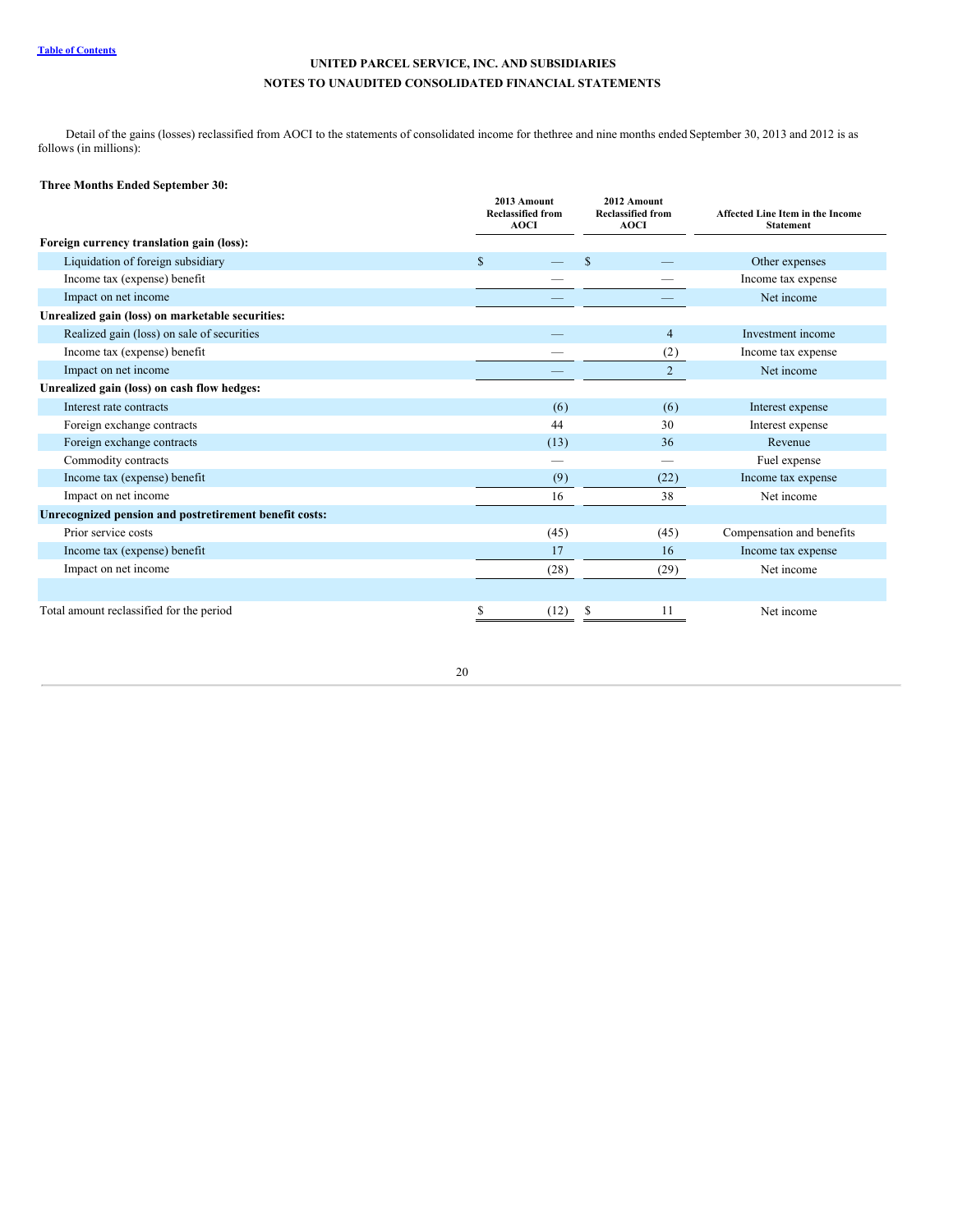# **Nine Months Ended September 30:**

|                                                        |              | 2013 Amount<br><b>Reclassified from</b><br><b>AOCI</b> | 2012 Amount<br><b>Reclassified from</b><br><b>AOCI</b> |       | <b>Affected Line Item in the Income</b><br><b>Statement</b> |
|--------------------------------------------------------|--------------|--------------------------------------------------------|--------------------------------------------------------|-------|-------------------------------------------------------------|
| Foreign currency translation gain (loss):              |              |                                                        |                                                        |       |                                                             |
| Liquidation of foreign subsidiary                      | $\mathbb{S}$ | 161                                                    | $\mathbb{S}$                                           |       | Other expenses                                              |
| Income tax (expense) benefit                           |              | -                                                      |                                                        |       | Income tax expense                                          |
| Impact on net income                                   |              | 161                                                    |                                                        |       | Net income                                                  |
| Unrealized gain (loss) on marketable securities:       |              |                                                        |                                                        |       |                                                             |
| Realized gain (loss) on sale of securities             |              |                                                        |                                                        | 8     | Investment income                                           |
| Income tax (expense) benefit                           |              |                                                        |                                                        | (3)   | Income tax expense                                          |
| Impact on net income                                   |              |                                                        |                                                        | 5     | Net income                                                  |
| Unrealized gain (loss) on cash flow hedges:            |              |                                                        |                                                        |       |                                                             |
| Interest rate contracts                                |              | (16)                                                   |                                                        | (16)  | Interest expense                                            |
| Foreign exchange contracts                             |              |                                                        |                                                        | 27    | Interest expense                                            |
| Foreign exchange contracts                             |              | (39)                                                   |                                                        | 33    | Revenue                                                     |
| Commodity contracts                                    |              | (48)                                                   |                                                        |       | Fuel expense                                                |
| Income tax (expense) benefit                           |              | 39                                                     |                                                        | (16)  | Income tax expense                                          |
| Impact on net income                                   |              | (64)                                                   |                                                        | 28    | Net income                                                  |
| Unrecognized pension and postretirement benefit costs: |              |                                                        |                                                        |       |                                                             |
| Prior service costs                                    |              | (133)                                                  |                                                        | (134) | Compensation and benefits                                   |
| Income tax (expense) benefit                           |              | 51                                                     |                                                        | 50    | Income tax expense                                          |
| Impact on net income                                   |              | (82)                                                   |                                                        | (84)  | Net income                                                  |
|                                                        |              |                                                        |                                                        |       |                                                             |
| Total amount reclassified for the period               | S            | 15                                                     | S                                                      | (51)  | Net income                                                  |

# *Deferred Compensation Obligations and Treasury Stock*

Activity in the deferred compensation program for thenine months ended September 30, 2013 and 2012 is as follows (in millions):

|                                           | 2013                          |               |                | 2012          |               |                |  |
|-------------------------------------------|-------------------------------|---------------|----------------|---------------|---------------|----------------|--|
|                                           | <b>Shares</b>                 |               | <b>Dollars</b> | <b>Shares</b> |               | <b>Dollars</b> |  |
| <b>Deferred Compensation Obligations:</b> |                               |               |                |               |               |                |  |
| Balance at beginning of period            |                               | ¢<br>ъ        | 78             |               | $\sigma$<br>ъ | 88             |  |
| Reinvested dividends                      |                               |               | 3              |               |               |                |  |
| Benefit payments                          |                               |               | (13)           |               |               | (14)           |  |
| Balance at end of period                  |                               |               | 68             |               |               | 77             |  |
| <b>Treasury Stock:</b>                    |                               |               |                |               |               |                |  |
| Balance at beginning of period            | (1)                           | <sup>\$</sup> | (78)           | (2)           | $\mathcal{S}$ | (88)           |  |
| Reinvested dividends                      |                               |               | (3)            |               |               | (3)            |  |
| Benefit payments                          |                               |               | 13             |               |               | 14             |  |
| Balance at end of period                  | $\left\langle 1\right\rangle$ |               | (68)           | (2)           |               | (77)           |  |
|                                           | 21                            |               |                |               |               |                |  |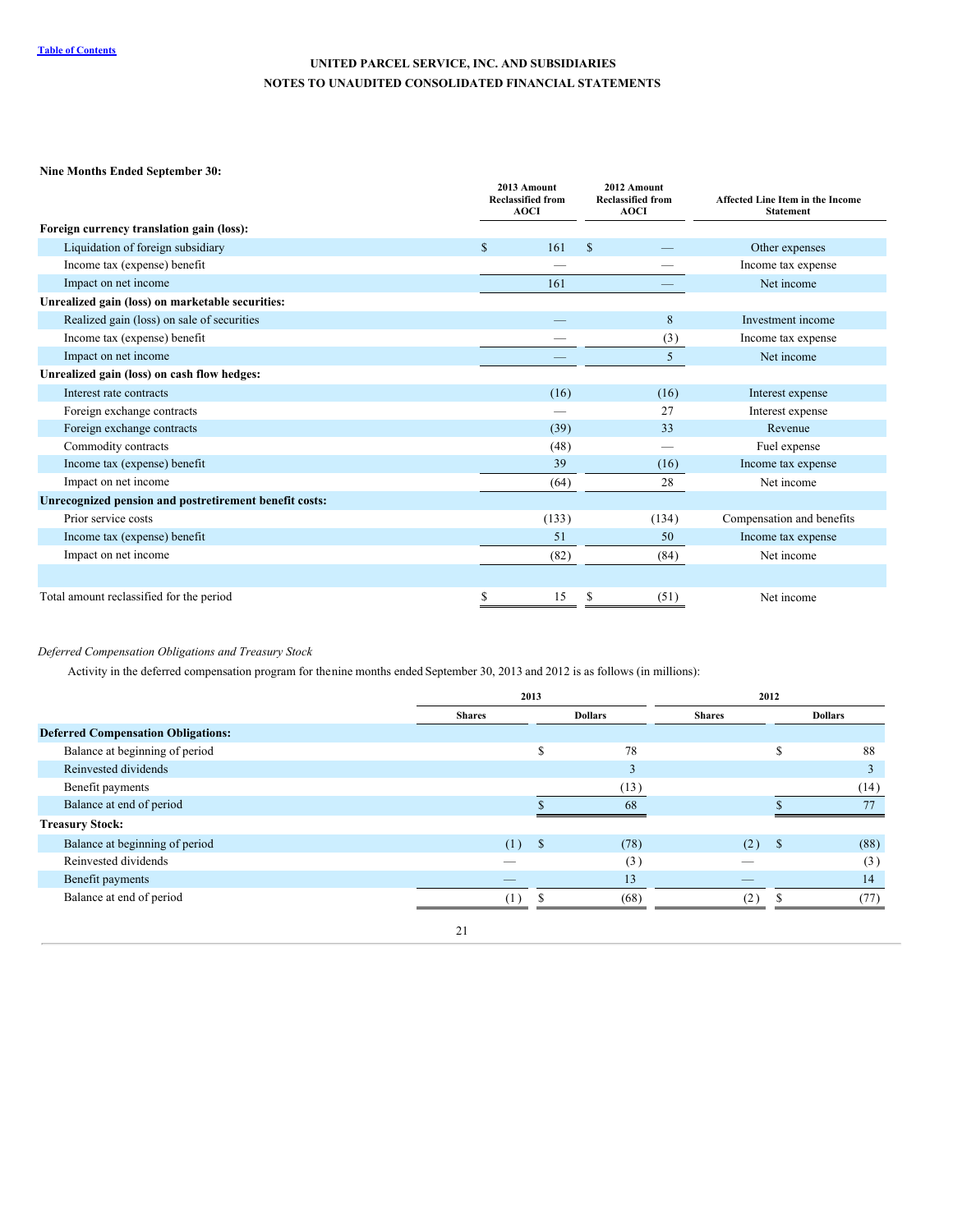#### *Noncontrolling Interests:*

We have noncontrolling interests in certain consolidated subsidiaries in our International Package and Supply Chain & Freight segments. The activity related to our noncontrolling interests is presented below for the nine months ended September 30, 2013 and 2012 (in millions):

|                                                     | 2013 |      | 2012           |
|-----------------------------------------------------|------|------|----------------|
| <b>Noncontrolling Interests:</b>                    |      |      |                |
| Balance at beginning of period                      |      | 80   |                |
| Acquired noncontrolling interests                   |      | (67) | $\overline{2}$ |
| Dividends attributable to noncontrolling interests  |      |      |                |
| Net income attributable to noncontrolling interests |      |      |                |
| Balance at end of period                            |      |      | 85             |

<span id="page-23-0"></span>The reduction in our noncontrolling interests in 2013 primarily relates to our purchase of the remaining noncontrolling interest in a joint venture that operates in the Middle East, Turkey and portions of the Central Asia region for \$70 million. After this transaction, we own 100% of this entity.

### **NOTE 11. SEGMENT INFORMATION**

We report our operations in three segments: U.S. Domestic Package operations, International Package operations and Supply Chain & Freight operations. Package operations represent our most significant business and are broken down into regional operations around the world. Regional operations managers are responsible for both domestic and export operations within their geographic area.

#### *U.S. Domestic Package*

Domestic Package operations include the time-definite delivery of letters, documents and packages throughout the United States.

# *International Package*

International Package operations include delivery to more than220 countries and territories worldwide, including shipments wholly outside the United States, as well as U.S. export and U.S. import shipments. Our International Package reporting segment includes the operations of our Europe, Asia and Americas operating segments.

#### *Supply Chain & Freight*

Supply Chain & Freight includes the operations of our forwarding, logistics and freight units, as well as other aggregated businesses. Our forwarding and logistics business provides services in more than 195 countries and territories worldwide, and includes supply chain design and management, freight distribution, customs brokerage, mail and consulting services. UPS Freight offers a variety of less-than-truckload ("LTL") and truckload ("TL") services to customers in North America. Other aggregated business units within this segment include The UPS Store and UPS Capital.

In evaluating financial performance, we focus on operating profit as a segment's measure of profit or loss. Operating profit is before investment income, interest expense and income taxes. The accounting policies of the reportable segments are the same as those described in the summary of accounting policies included in the consolidated financial statements in our Annual Report on Form 10-K for the year ended December 31, 2012, with certain expenses allocated between the segments using activity-based costing methods. Unallocated assets are comprised primarily of cash, marketable securities and investments in limited partnerships.

<sup>22</sup>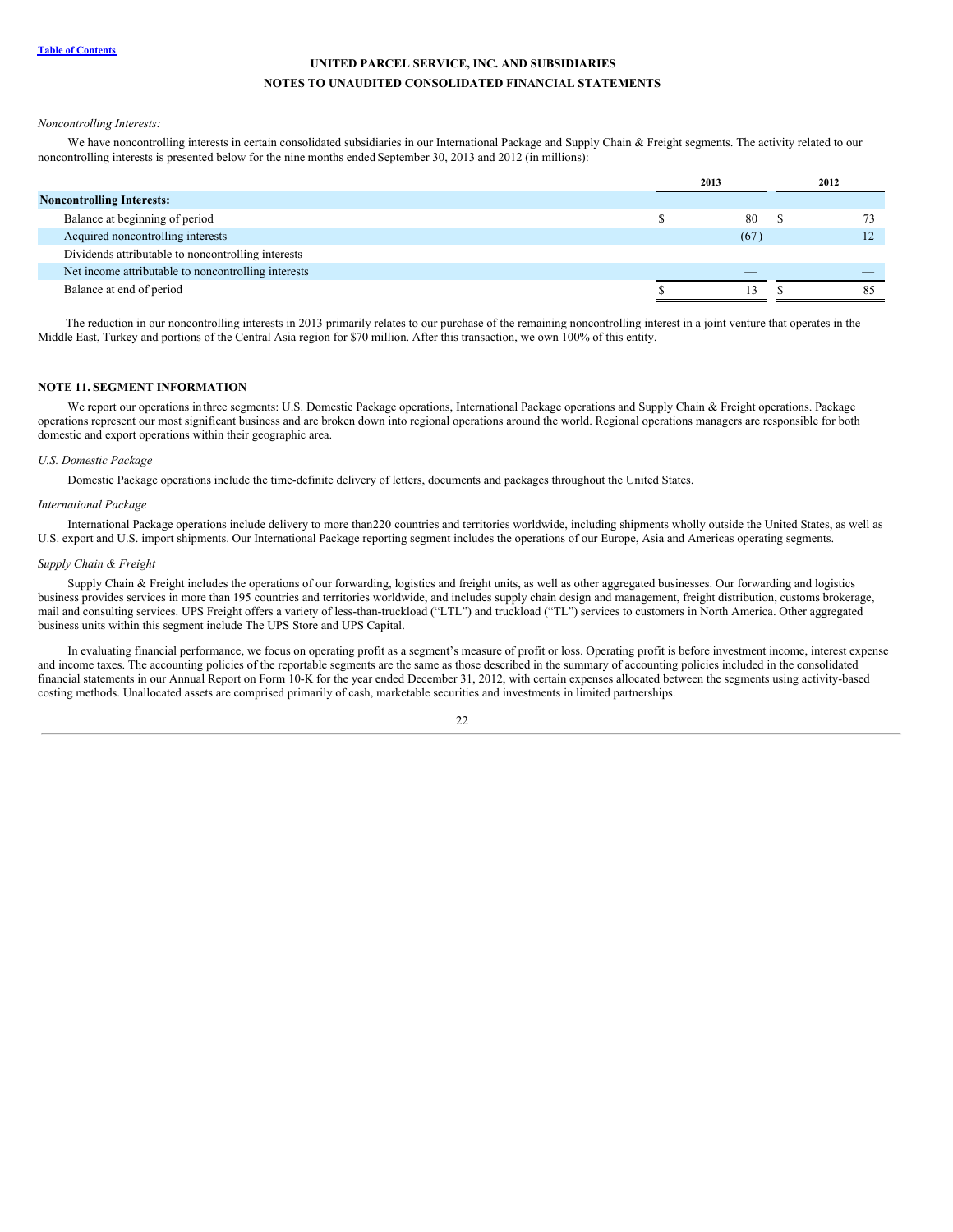Segment information for the three and nine months ended September 30, 2013 and 2012 is as follows (in millions):

|                              | <b>Three Months Ended</b><br>September 30, |        |             |        | <b>Nine Months Ended</b><br>September 30, |        |             |        |  |
|------------------------------|--------------------------------------------|--------|-------------|--------|-------------------------------------------|--------|-------------|--------|--|
|                              |                                            | 2013   |             | 2012   | 2013                                      |        |             | 2012   |  |
| <b>Revenue:</b>              |                                            |        |             |        |                                           |        |             |        |  |
| U.S. Domestic Package        | $\sigma$<br>ъ                              | 8,254  | S           | 7,861  | \$                                        | 24,766 | S           | 23,923 |  |
| <b>International Package</b> |                                            | 3,017  |             | 2,943  |                                           | 9,057  |             | 8,923  |  |
| Supply Chain & Freight       |                                            | 2,250  |             | 2,267  |                                           | 6,639  |             | 6,710  |  |
| Consolidated                 |                                            | 13,521 |             | 13,071 | ж                                         | 40,462 | ъ           | 39,556 |  |
| <b>Operating Profit:</b>     |                                            |        |             |        |                                           |        |             |        |  |
| U.S. Domestic Package        | $\mathbb{S}$                               | 1,186  | $\mathbf S$ | 129    | $\mathbb{S}$                              | 3,403  | $\mathbf S$ | 2,258  |  |
| <b>International Package</b> |                                            | 417    |             | 449    |                                           | 1,220  |             | 1,311  |  |
| Supply Chain & Freight       |                                            | 201    |             | 188    |                                           | 503    |             | 556    |  |
| Consolidated                 |                                            | 1,804  |             | 766    |                                           | 5,126  |             | 4,125  |  |

# <span id="page-24-0"></span>**NOTE 12. EARNINGS PER SHARE**

The following table sets forth the computation of basic and diluted earnings per share for thethree and nine months ended September 30, 2013 and 2012 (in millions, except per share amounts):

|                                               |   | <b>Three Months Ended</b><br>September 30, |   |      | <b>Nine Months Ended</b><br>September 30, |       |      |       |  |
|-----------------------------------------------|---|--------------------------------------------|---|------|-------------------------------------------|-------|------|-------|--|
|                                               |   | 2013                                       |   | 2012 |                                           | 2013  | 2012 |       |  |
| Numerator:                                    |   |                                            |   |      |                                           |       |      |       |  |
| Net income attributable to common shareowners | ς | 1,097                                      | ς | 469  | S                                         | 3,205 | S    | 2,555 |  |
| Denominator:                                  |   |                                            |   |      |                                           |       |      |       |  |
| Weighted average shares                       |   | 933                                        |   | 958  |                                           | 941   |      | 959   |  |
| Deferred compensation obligations             |   |                                            |   |      |                                           |       |      |       |  |
| Vested portion of restricted shares           |   |                                            |   |      |                                           |       |      | 2     |  |
| Denominator for basic earnings per share      |   | 935                                        |   | 961  |                                           | 943   |      | 962   |  |
| <b>Effect of dilutive securities:</b>         |   |                                            |   |      |                                           |       |      |       |  |
| <b>Restricted shares</b>                      |   | 8                                          |   | 8    |                                           | 8     |      | 8     |  |
| Stock options                                 |   |                                            |   |      |                                           |       |      |       |  |
| Denominator for diluted earnings per share    |   | 944                                        |   | 970  |                                           | 952   |      | 971   |  |
| Basic earnings per share                      |   | 1.17                                       |   | 0.49 |                                           | 3.40  |      | 2.66  |  |
| Diluted earnings per share                    |   | 1.16                                       |   | 0.48 |                                           | 3.37  |      | 2.63  |  |

Diluted earnings per share for the three months ended September 30, 2013 and 2012 exclude the effect of 0.0 and 2.6 million shares of common stock (0.1 and 2.6 million for the nine months ended September 30, 2013 and 2012), respectively, that may be issued upon the exercise of employee stock options because such effect would be antidilutive.

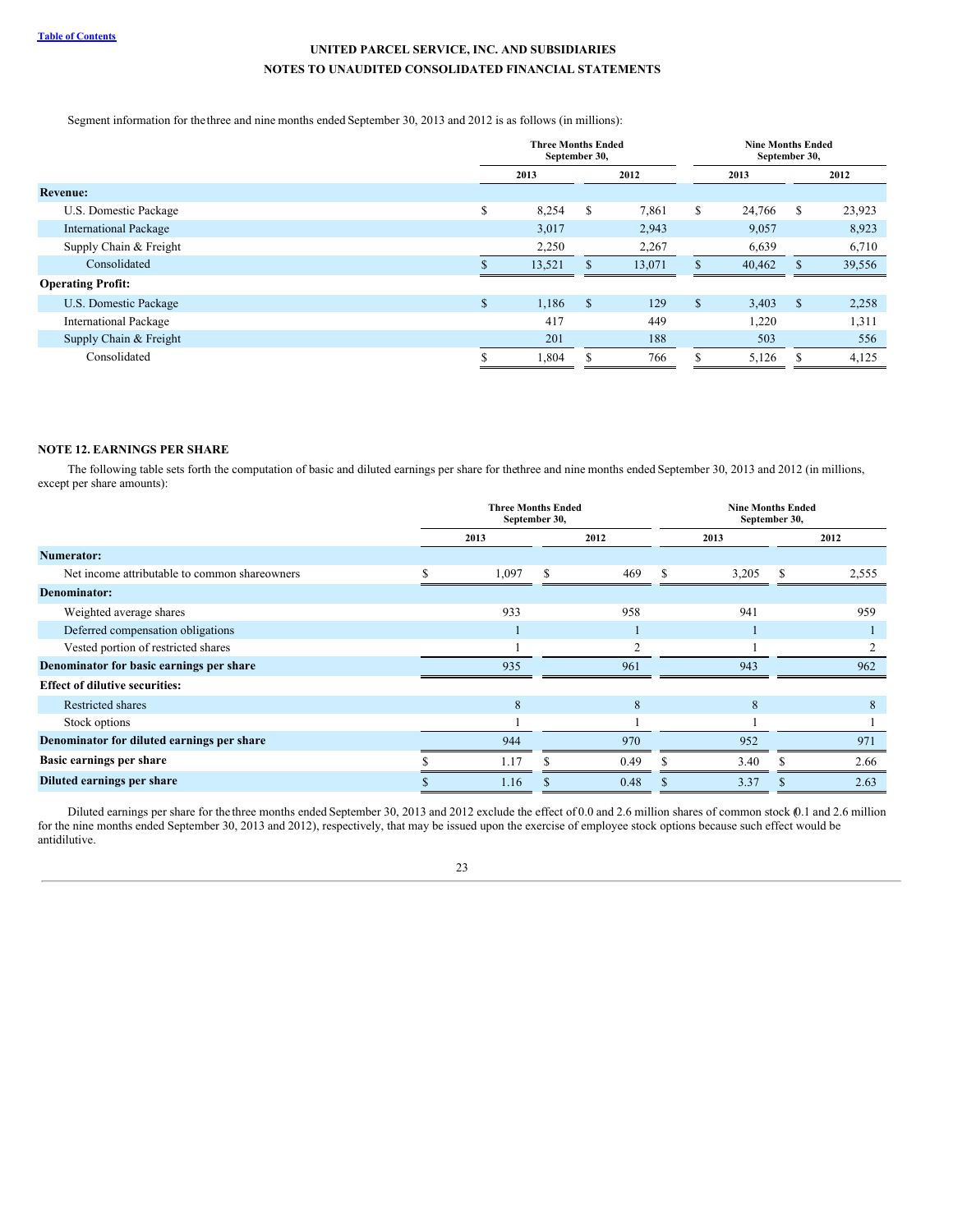# <span id="page-25-0"></span>**NOTE 13. DERIVATIVE INSTRUMENTS AND RISK MANAGEMENT**

#### *Risk Management Policies*

We are exposed to market risk, primarily related to foreign exchange rates, commodity prices and interest rates. These exposures are actively monitored by management. To manage the volatility relating to certain of these exposures, we enter into a variety of derivative financial instruments. Our objective is to reduce, where it is deemed appropriate to do so, fluctuations in earnings and cash flows associated with changes in foreign currency rates, commodity prices and interest rates. It is our policy and practice to use derivative financial instruments only to the extent necessary to manage exposures. As we use price sensitive instruments to hedge a certain portion of our existing and anticipated transactions, we expect that any loss in value for those instruments generally would be offset by increases in the value of those hedged transactions. We do not hold or issue derivative financial instruments for trading or speculative purposes.

#### *Credit Risk Management*

The forward contracts, swaps and options discussed below contain an element of risk that the counterparties may be unable to meet the terms of the agreements; however, we minimize such risk exposures for these instruments by limiting the counterparties to banks and financial institutions that meet established credit guidelines, and monitoring counterparty credit risk to prevent concentrations of credit risk with any single counterparty.

We have agreements with all of our active counterparties (covering the majority of our derivative positions) containing early termination rights and/or zero threshold bilateral collateral provisions whereby cash is required based on the net fair value of derivatives associated with those counterparties. Events such as a counterparty credit rating downgrade (depending on the ultimate rating level) could also allow us to take additional protective measures such as the early termination of trades. At September 30, 2013, we held cash collateral of \$171 million under these agreements.

In connection with the agreements described above, we could also be required to provide collateral or terminate transactions with certain counterparties in the event of a downgrade of our credit rating. The amount of collateral required would be determined by the net fair value of the associated derivatives with each counterparty. At September 30, 2013, the aggregate fair value of the instruments covered by these contractual features that were in a net liability position was \$06 million; and we were required to post \$24 million in collateral with our counterparties as of that date.

We have not historically incurred, and do not expect to incur in the future, any losses as a result of counterparty default.

#### *Accounting Policy for Derivative Instruments*

We recognize all derivative instruments as assets or liabilities in the consolidated balance sheets at fair value. The accounting for changes in the fair value of a derivative instrument depends on whether it has been designated and qualifies as part of a hedging relationship and, further, on the type of hedging relationship. For those derivative instruments that are designated and qualify as hedging instruments, a company must designate the derivative, based upon the exposure being hedged, as a cash flow hedge, a fair value hedge or a hedge of a net investment in a foreign operation.

A cash flow hedge refers to hedging the exposure to variability in expected future cash flows that is attributable to a particular risk. For derivative instruments that are designated and qualify as a cash flow hedge, the effective portion of the gain or loss on the derivative instrument is reported as a component of AOCI, and reclassified into earnings in the same period during which the hedged transaction affects earnings. The remaining gain or loss on the derivative instrument in excess of the cumulative change in the present value of future cash flows of the hedged item, or hedge components excluded from the assessment of effectiveness, are recognized in the statements of consolidated income during the current period.

A fair value hedge refers to hedging the exposure to changes in the fair value of an existing asset or liability on the consolidated balance sheets that is attributable to a particular risk. For derivative instruments that are designated and qualify as a fair value hedge, the gain or loss on the derivative instrument is recognized in the statements of consolidated income during the current period, as well as the offsetting gain or loss on the hedged item.

A net investment hedge refers to the use of cross currency swaps, forward contracts or foreign currency denominated debt to hedge portions of our net investments in foreign operations. For hedges that meet the effectiveness requirements, the net gains or losses attributable to changes in spot exchange rates are recorded in the cumulative translation adjustment within AOCI. The remainder of the change in value of such instruments is recorded in earnings.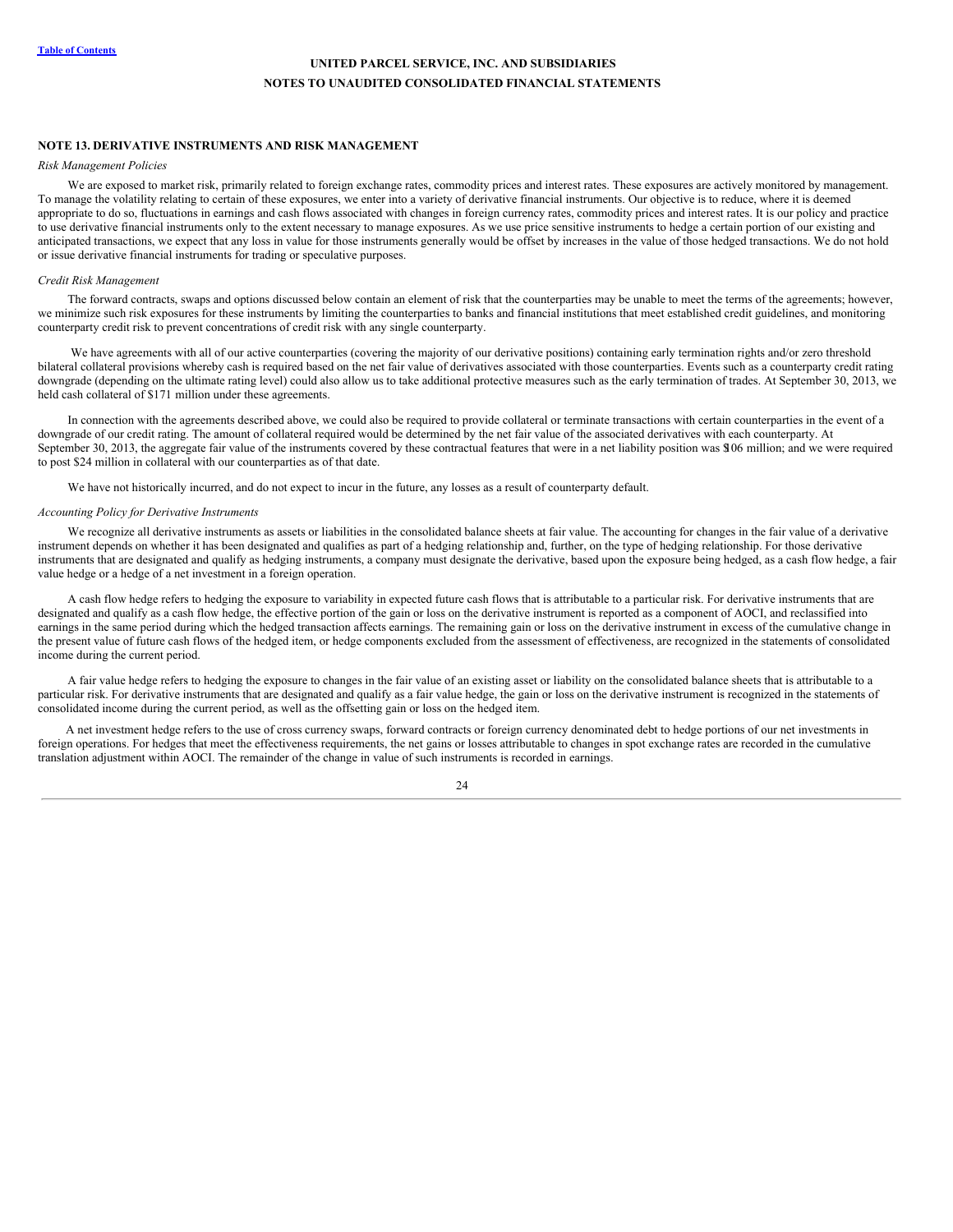# *Types of Hedges*

#### *Commodity Risk Management*

Currently, the fuel surcharges that we apply to our domestic and international package and LTL services are the primary means of reducing the risk of adverse fuel price changes on our business. We periodically enter into option contracts on energy commodity products to manage the price risk associated with forecasted transactions involving refined fuels, principally jet-A, diesel and unleaded gasoline. The objective of the hedges is to reduce the variability of cash flows, due to changing fuel prices, associated with the forecasted transactions involving those products. We have designated and account for these contracts as cash flow hedges of the underlying forecasted transactions involving these fuel products and, therefore, the resulting gains and losses from these hedges are recognized as a component of fuel expense or revenue when the underlying transactions occur.

#### *Foreign Currency Risk Management*

To protect against the reduction in value of forecasted foreign currency cash flows from our international package business, we maintain a foreign currency cash flow hedging program. Our most significant foreign currency exposures relate to the Euro, British Pound Sterling, Canadian Dollar, Chinese Renminbi and Hong Kong Dollar. We hedge portions of our forecasted revenue denominated in foreign currencies with option contracts. We have designated and account for these contracts as cash flow hedges of anticipated foreign currency denominated revenue and, therefore, the resulting gains and losses from these hedges are recognized as a component of international package revenue when the underlying sales transactions occur.

We also hedge portions of our anticipated cash settlements of intercompany transactions subject to foreign currency remeasurement using foreign currency forward contracts. We have designated and account for these contracts as cash flow hedges of forecasted foreign currency denominated transactions; therefore, the resulting gains and losses from these hedges are recognized as a component of other operating expense when the underlying transactions are subject to currency remeasurement.

We have foreign currency denominated debt obligations and capital lease obligations associated with our aircraft. For some of these debt obligations and leases, we hedge the foreign currency denominated contractual payments using cross-currency interest rate swaps, which effectively convert the foreign currency denominated contractual payments into U.S. Dollar denominated payments. We have designated and account for these swaps as cash flow hedges of the forecasted contractual payments; therefore, the resulting gains and losses from these hedges are recognized in the statements of consolidated income when the currency remeasurement gains and losses on the underlying debt obligations and leases are incurred.

#### *Interest Rate Risk Management*

Our indebtedness under our various financing arrangements creates interest rate risk. We use a combination of derivative instruments, including interest rate swaps and cross-currency interest rate swaps, as part of our program to manage the fixed and floating interest rate mix of our total debt portfolio and related overall cost of borrowing. The notional amount, interest payment date and maturity date of the swaps match the terms of the associated debt being hedged. Interest rate swaps allow us to maintain a target range of floating rate debt within our capital structure.

We have designated and account for the majority of our interest rate swaps that convert fixed rate interest payments into floating rate interest payments as hedges of the fair value of the associated debt instruments. Therefore, the gains and losses resulting from fair value adjustments to the interest rate swaps and fair value adjustments to the associated debt instruments are recorded to interest expense in the period in which the gains and losses occur. We have designated and account for interest rate swaps that convert floating rate interest payments into fixed rate interest payments as cash flow hedges of the forecasted payment obligations. The gains and losses resulting from fair value adjustments to the interest rate swaps are recorded to AOCI.

We periodically hedge the forecasted fixed-coupon interest payments associated with anticipated debt offerings, using forward starting interest rate swaps, interest rate locks or similar derivatives. These agreements effectively lock a portion of our interest rate exposure between the time the agreement is entered into and the date when the debt offering is completed, thereby mitigating the impact of interest rate changes on future interest expense. These derivatives are settled commensurate with the issuance of the debt, and any gain or loss upon settlement is amortized as an adjustment to the effective interest yield on the debt.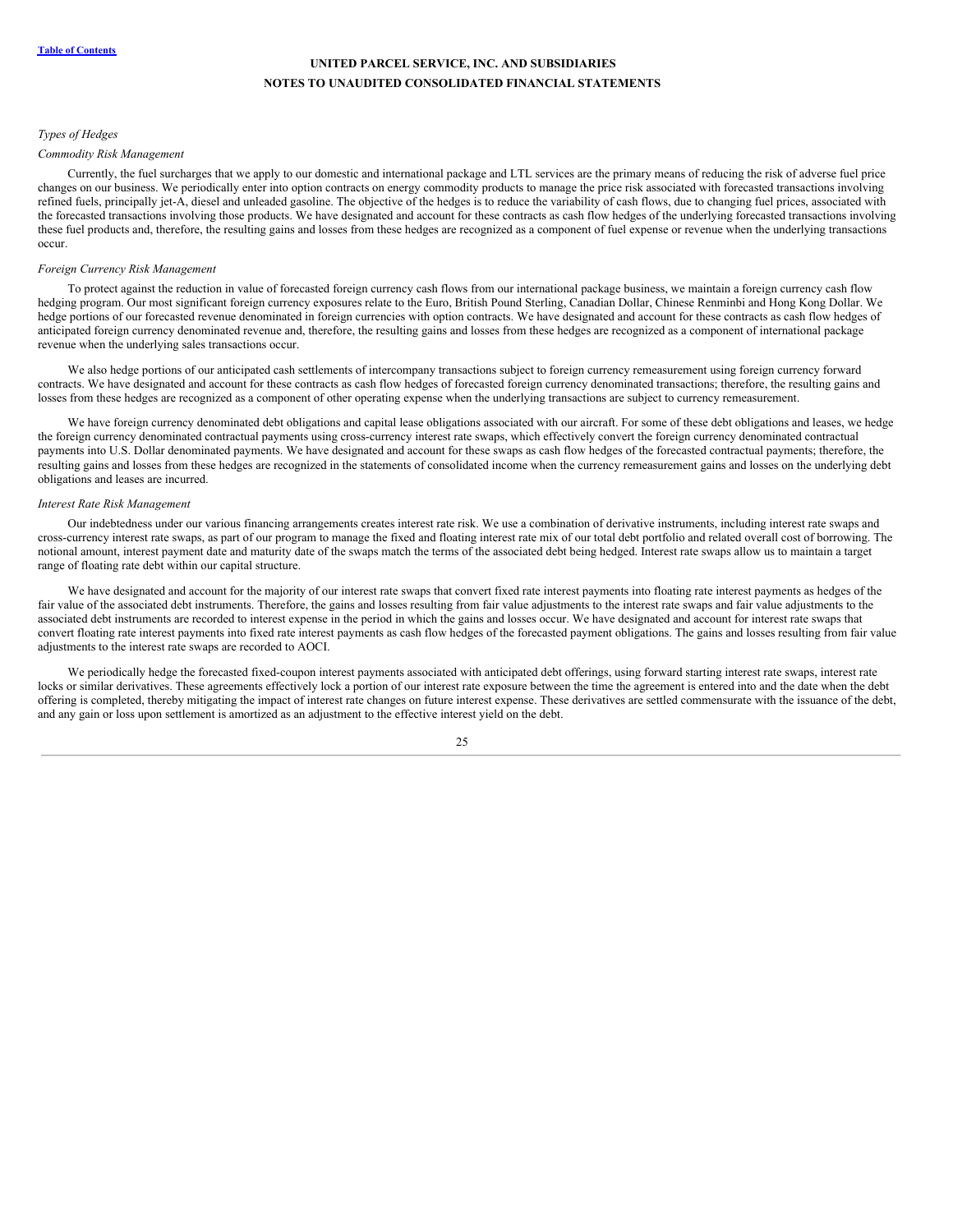#### *Outstanding Positions*

As of September 30, 2013 and December 31, 2012, the notional amounts of our outstanding derivative positions were as follows (in millions):

|                               | September 30, 2013 |                                 |            | December 31, 2012 |
|-------------------------------|--------------------|---------------------------------|------------|-------------------|
| <b>Currency hedges:</b>       |                    |                                 |            |                   |
| <b>British Pound Sterling</b> | <b>GBP</b>         | 851                             | <b>GBP</b> | 797               |
| Canadian Dollar               | CAD                | 278                             | <b>CAD</b> | 341               |
| Euro                          | <b>EUR</b>         | 1,780                           | EUR        | 1,783             |
| <b>Indian Rupee</b>           | <b>INR</b>         | 341                             | <b>INR</b> | $-$               |
| Malaysian Ringgit             | <b>MYR</b>         | 1,410                           | <b>MYR</b> | 500               |
| Mexican Peso                  | <b>MXN</b>         | 4,896                           | <b>MXN</b> | $-$               |
| United Arab Emirates Dirham   | AED                | $\hspace{0.1mm}-\hspace{0.1mm}$ | <b>AED</b> | 551               |
|                               |                    |                                 |            |                   |

| Interest rate hedges:                 |       |       |
|---------------------------------------|-------|-------|
| Fixed to Floating Interest Rate Swaps | 6.049 | 7,274 |
| Floating to Fixed Interest Rate Swaps | 780   | 781   |
| Interest Rate Basis Swaps             | 2.500 | 2,500 |

### *Balance Sheet Recognition and Fair Value Measurements*

The following table indicates the location on the consolidated balance sheets in which our derivative assets and liabilities have been recognized, the fair value hierarchy level applicable to each derivative type and the related fair values of those derivatives (in millions). The table is segregated between those derivative instruments that qualify and are designated as hedging instruments and those that are not, as well as by type of contract and whether the derivative is in an asset or liability position.

We have master netting arrangements with substantially all of our counterparties giving us the right of offset for our derivative positions. However, we have not elected to offset the fair value positions of our derivative contracts recorded on our consolidated balance sheets. The columns labeled "Net Amounts if Right of Offset had been Applied" indicate the potential net fair value positions by type of contract and location on the consolidated balance sheets had we elected to apply the right of offset.

|                                       | <b>Fair Value</b>             |                    | <b>Gross Amounts Presented in</b><br><b>Consolidated Balance Sheets</b> |                       |    | <b>Net Amounts if Right of</b><br><b>Offset had been Applied</b> |                       |     |                      |     |
|---------------------------------------|-------------------------------|--------------------|-------------------------------------------------------------------------|-----------------------|----|------------------------------------------------------------------|-----------------------|-----|----------------------|-----|
| <b>Asset Derivatives</b>              | <b>Balance Sheet Location</b> | Hierarchy<br>Level |                                                                         | September 30,<br>2013 |    | December 31.<br>2012                                             | September 30,<br>2013 |     | December 31,<br>2012 |     |
| Derivatives designated as hedges:     |                               |                    |                                                                         |                       |    |                                                                  |                       |     |                      |     |
| Foreign exchange contracts            | Other current assets          | Level 2            | <sup>\$</sup>                                                           | 18                    | -S | 27                                                               | <sup>\$</sup>         | 18  | <sup>\$</sup>        | 27  |
| Interest rate contracts               | Other current assets          | Level 2            |                                                                         | 15                    |    |                                                                  |                       | 15  |                      |     |
| Foreign exchange contracts            | Other non-current assets      | Level 2            |                                                                         | 32                    |    | 14                                                               |                       | 32  |                      | 12  |
| Interest rate contracts               | Other non-current assets      | Level 2            |                                                                         | 243                   |    | 420                                                              |                       | 171 |                      | 406 |
| Derivatives not designated as hedges: |                               |                    |                                                                         |                       |    |                                                                  |                       |     |                      |     |
| Foreign exchange contracts            | Other current assets          | Level 2            |                                                                         | 12                    |    |                                                                  |                       | 8   |                      |     |
| Interest rate contracts               | Other non-current assets      | Level 2            |                                                                         | 62                    |    | 101                                                              |                       | 59  |                      | 91  |
| <b>Total Asset Derivatives</b>        |                               |                    |                                                                         | 382                   |    | 566                                                              |                       | 303 |                      | 540 |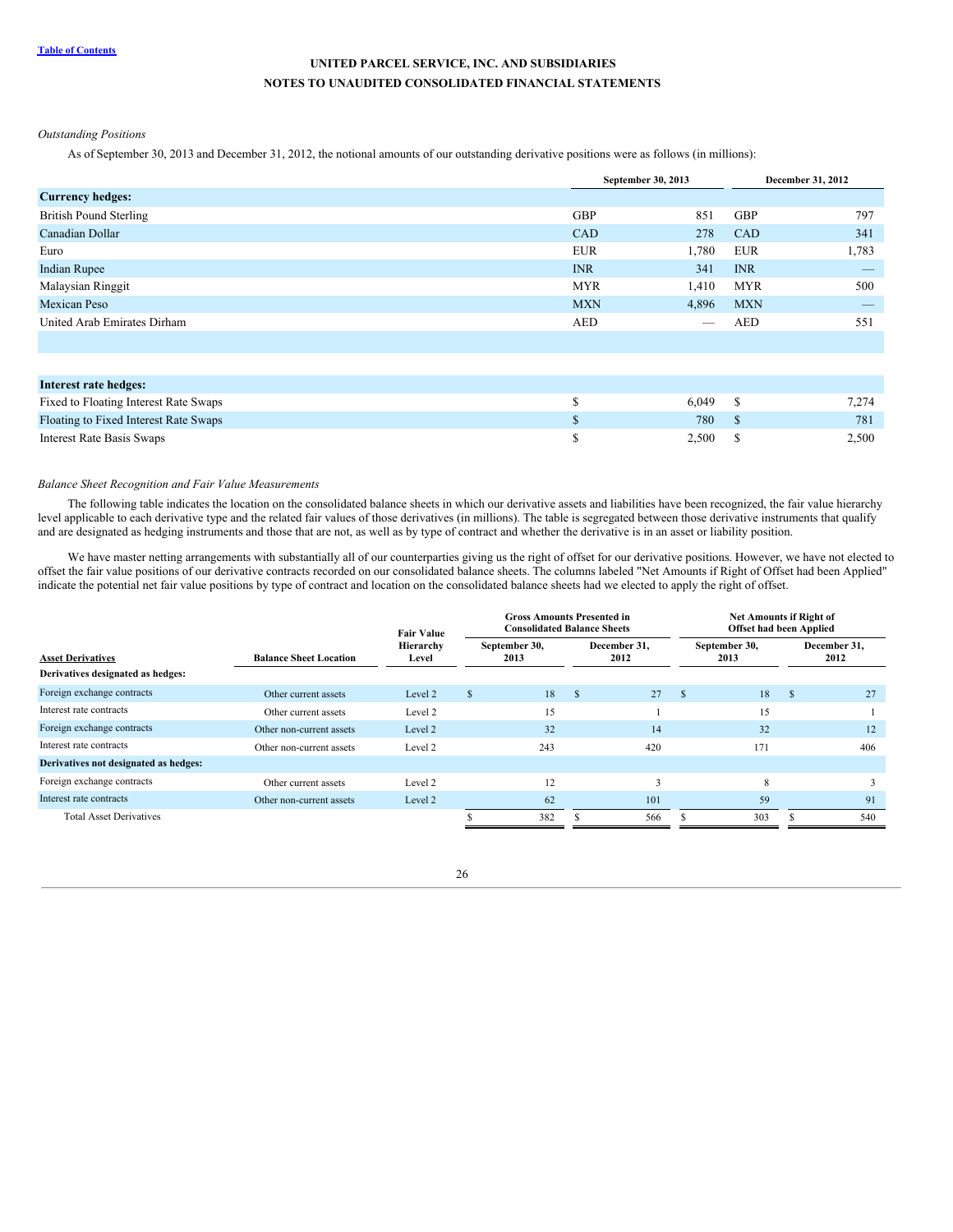|                                       |                               | <b>Fair Value</b>  | <b>Gross Amounts Presented in</b><br><b>Consolidated Balance Sheets</b> |     |                      |     |                       | <b>Net Amounts if Right of</b><br><b>Offset had been Applied</b> |                      |     |  |
|---------------------------------------|-------------------------------|--------------------|-------------------------------------------------------------------------|-----|----------------------|-----|-----------------------|------------------------------------------------------------------|----------------------|-----|--|
| <b>Liability Derivatives</b>          | <b>Balance Sheet Location</b> | Hierarchy<br>Level | September 30,<br>2013                                                   |     | December 31,<br>2012 |     | September 30,<br>2013 |                                                                  | December 31,<br>2012 |     |  |
| Derivatives designated as hedges:     |                               |                    |                                                                         |     |                      |     |                       |                                                                  |                      |     |  |
| Foreign exchange contracts            | Other non-current liabilities | Level 2            | \$.                                                                     | 22  | S.                   | 103 | <b>S</b>              | 22                                                               | S                    | 101 |  |
| Interest rate contracts               | Other non-current liabilities | Level 2            |                                                                         | 75  |                      | 14  |                       |                                                                  |                      |     |  |
| Derivatives not designated as hedges: |                               |                    |                                                                         |     |                      |     |                       |                                                                  |                      |     |  |
| Foreign exchange contracts            | Other current liabilities     | Level 2            |                                                                         |     |                      |     |                       |                                                                  |                      |     |  |
| Interest rate contracts               | Other current liabilities     | Level 2            |                                                                         |     |                      | $-$ |                       |                                                                  |                      |     |  |
| Interest rate contracts               | Other non-current liabilities | Level 2            |                                                                         |     |                      | 41  |                       |                                                                  |                      | 31  |  |
| <b>Total Liability Derivatives</b>    |                               |                    |                                                                         | 106 |                      | 159 |                       | 27                                                               |                      | 133 |  |

Our foreign currency, interest rate and energy derivatives are largely comprised of over-the-counter derivatives, which are primarily valued using pricing models that rely on market observable inputs such as yield curves, currency exchange rates and commodity forward prices; therefore, these derivatives are classified as Level 2.

*Income Statement and Other Comprehensive Income Recognition*

The following table indicates the amount of gains and losses that have been recognized in other comprehensive income for thethree and nine months ended September 30, 2013 and 2012 for those derivatives designated as cash flow hedges (in millions):

#### **Three Months Ended September 30:**

|                                                                            | 2013                                                                  | 2012 |                                                                       |      |
|----------------------------------------------------------------------------|-----------------------------------------------------------------------|------|-----------------------------------------------------------------------|------|
| <b>Derivative Instruments in Cash Flow</b><br><b>Hedging Relationships</b> | Amount of Gain (Loss) Recognized in<br><b>OCI</b> (Effective Portion) |      | Amount of Gain (Loss) Recognized in<br><b>OCI</b> (Effective Portion) |      |
| Interest rate contracts                                                    |                                                                       |      |                                                                       | (11) |
| Foreign exchange contracts                                                 |                                                                       | 44   |                                                                       | 60   |
| Commodity contracts                                                        |                                                                       | _    |                                                                       | _    |
| Total                                                                      |                                                                       | 45   |                                                                       | 49   |

#### **Nine Months Ended September 30:**

|                                                                            | 2013                                                                  | 2012                                                                  |
|----------------------------------------------------------------------------|-----------------------------------------------------------------------|-----------------------------------------------------------------------|
| <b>Derivative Instruments in Cash Flow</b><br><b>Hedging Relationships</b> | Amount of Gain (Loss) Recognized in<br><b>OCI</b> (Effective Portion) | Amount of Gain (Loss) Recognized in<br><b>OCI</b> (Effective Portion) |
| Interest rate contracts                                                    |                                                                       | (72)                                                                  |
| Foreign exchange contracts                                                 | 53                                                                    | (30)                                                                  |
| Commodity contracts                                                        | (48)                                                                  |                                                                       |
| Total                                                                      |                                                                       | (102)                                                                 |

As of September 30, 2013, \$66 million of pre-tax losses related to cash flow hedges that are currently deferred in AOCI are expected to be reclassified to income over the 12 month period ended September 30, 2014. The actual amounts that will be reclassified to income over the next 12 months will vary from this amount as a result of changes in market conditions. The maximum term over which we are hedging exposures to the variability of cash flow is 37 years.

The amount of ineffectiveness recognized in income on derivative instruments designated in cash flow hedging relationships was immaterial for thethree and nine months ended September 30, 2013 and 2012.

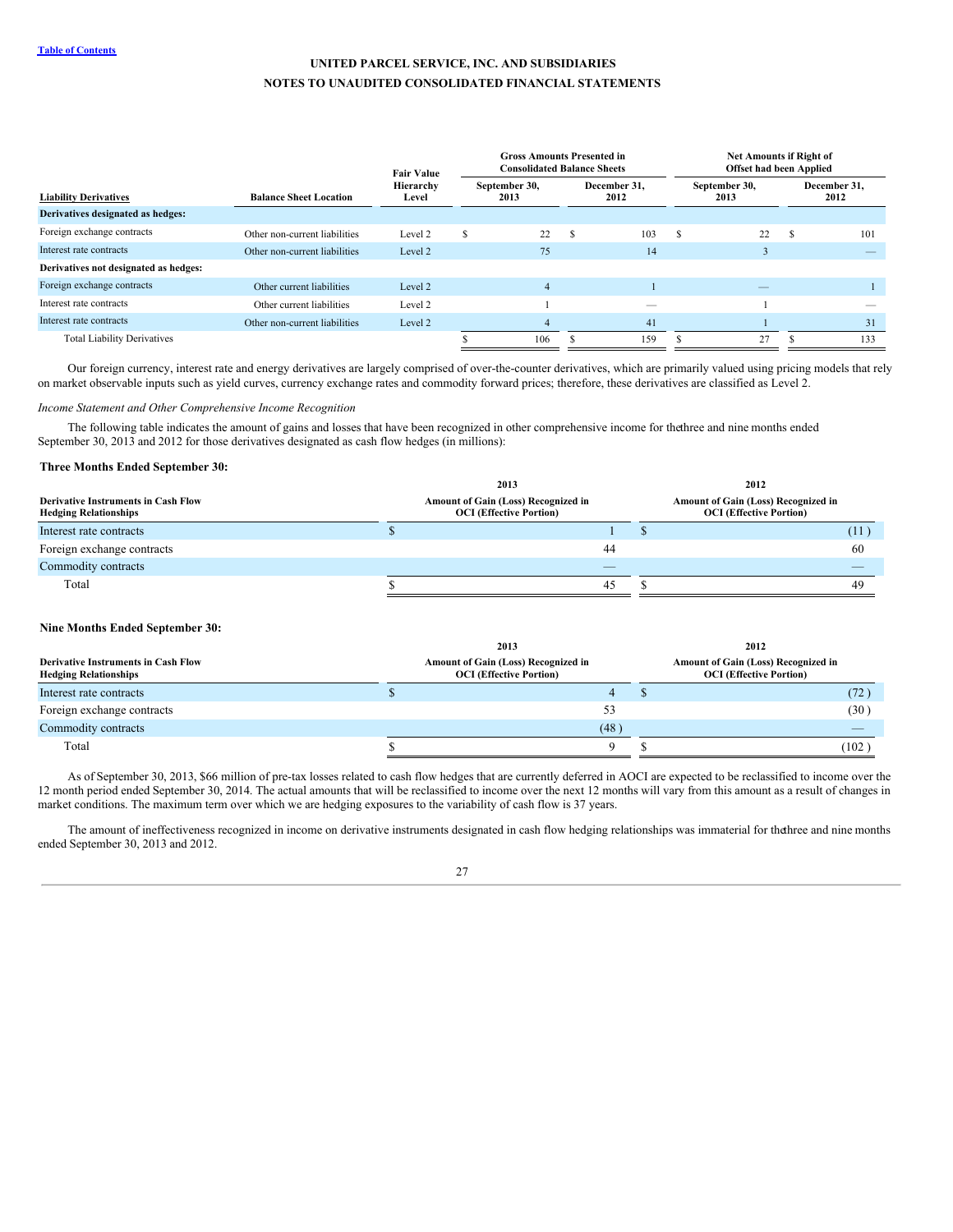The following table indicates the amount and location in the statements of consolidated income in which derivative gains and losses, as well as the associated gains and losses on the underlying exposure, have been recognized for those derivatives designated as fair value hedges for the three and nine months ended September 30, 2013 and 2012 (in millions):

| Derivative Instruments in Fair<br><b>Value Hedging Relationships</b> | <b>Location of</b><br>Gain (Loss)<br>Recognized in<br>Income |    | 2013<br><b>Amount</b> of<br>Gain (Loss)<br>Recognized<br>in Income |   | 2012<br><b>Amount of</b><br>Gain (Loss)<br>Recognized<br>in Income | <b>Hedged Items in</b><br><b>Fair Value</b><br>Hedging<br>Relationships | Location of<br>Gain (Loss)<br><b>Recognized In</b><br>Income |    | 2013<br>Amount of<br>Gain (Loss)<br>Recognized<br>in Income |   | 2012<br><b>Amount</b> of<br>Gain (Loss)<br>Recognized<br>in Income |
|----------------------------------------------------------------------|--------------------------------------------------------------|----|--------------------------------------------------------------------|---|--------------------------------------------------------------------|-------------------------------------------------------------------------|--------------------------------------------------------------|----|-------------------------------------------------------------|---|--------------------------------------------------------------------|
| <b>Three Months Ended September 30:</b>                              |                                                              |    |                                                                    |   |                                                                    |                                                                         |                                                              |    |                                                             |   |                                                                    |
| Interest rate contracts                                              | Interest<br>Expense                                          | \$ | 3                                                                  | S | 19                                                                 | Fixed-Rate<br>Debt and<br>Capital Leases                                | Interest<br>Expense                                          | \$ | (3)                                                         | S | (19)                                                               |
| <b>Nine Months Ended September 30:</b>                               |                                                              |    |                                                                    |   |                                                                    |                                                                         |                                                              |    |                                                             |   |                                                                    |
| Interest rate contracts                                              | Interest<br>Expense                                          | S  | $(230)$ \$                                                         |   | 55                                                                 | Fixed-Rate<br>Debt and<br>Capital Leases                                | Interest<br>Expense                                          | S  | 230                                                         | S | (55)                                                               |

Additionally, we maintain some interest rate swap and foreign exchange forward contracts that are not designated as hedges. These interest rate swap contracts are intended to provide an economic hedge of a portfolio of interest bearing receivables. These foreign exchange forward contracts are intended to provide an economic offset to foreign currency remeasurement and settlement risk for certain assets and liabilities in our consolidated balance sheets.

We also periodically terminate interest rate swaps and foreign currency options by entering into offsetting swap and foreign currency positions with different counterparties. As part of this process, we de-designate our original swap and foreign currency contracts. These transactions provide an economic offset that effectively eliminates the effects of changes in market valuation.

We have entered into several interest rate basis swaps, which effectively convert cash flows based on variable LIBOR-based interest rates to cash flows based on the prevailing federal funds interest rate. These swaps are not designated as hedges, and all amounts related to fair value changes and settlements are recorded to interest expense in the statements of consolidated income.

The following is a summary of the amounts recorded in the statements of consolidated income related to fair value changes and settlements of these interest rate swaps and foreign currency forward contracts not designated as hedges (in millions):

|                                                                          |                                                               | 2013                                                        |               | 2012                                                        |
|--------------------------------------------------------------------------|---------------------------------------------------------------|-------------------------------------------------------------|---------------|-------------------------------------------------------------|
| Derivative Instruments not Designated in<br><b>Hedging Relationships</b> | <b>Location of Gain (Loss)</b><br><b>Recognized in Income</b> | <b>Amount of Gain (Loss)</b><br><b>Recognized in Income</b> |               | <b>Amount of Gain (Loss)</b><br><b>Recognized in Income</b> |
| <b>Three Months Ended September 30:</b>                                  |                                                               |                                                             |               |                                                             |
| Interest rate contracts                                                  | <b>Interest Expense</b>                                       | \$<br>$\overline{2}$                                        | <sup>\$</sup> | (6)                                                         |
| Foreign exchange contracts                                               | Revenue                                                       |                                                             |               |                                                             |
| Foreign exchange contracts                                               | <b>Other Operating Expenses</b>                               | (8)                                                         |               | (7)                                                         |
| Foreign exchange contracts                                               | <b>Investment Income</b>                                      | (11)                                                        |               | (24)                                                        |
|                                                                          |                                                               | (17)                                                        |               | (35)                                                        |
| <b>Nine Months Ended September 30:</b>                                   |                                                               |                                                             |               |                                                             |
| Interest rate contracts                                                  | <b>Interest Expense</b>                                       | \$<br>(2)                                                   | <b>S</b>      | (11)                                                        |
| Foreign exchange contracts                                               | Revenue                                                       |                                                             |               |                                                             |
| Foreign exchange contracts                                               | <b>Other Operating Expenses</b>                               | 76                                                          |               | 27                                                          |
| Foreign exchange contracts                                               | <b>Investment Income</b>                                      | 4                                                           |               | (24)                                                        |
|                                                                          |                                                               | 78                                                          |               | (6)                                                         |
|                                                                          | 28                                                            |                                                             |               |                                                             |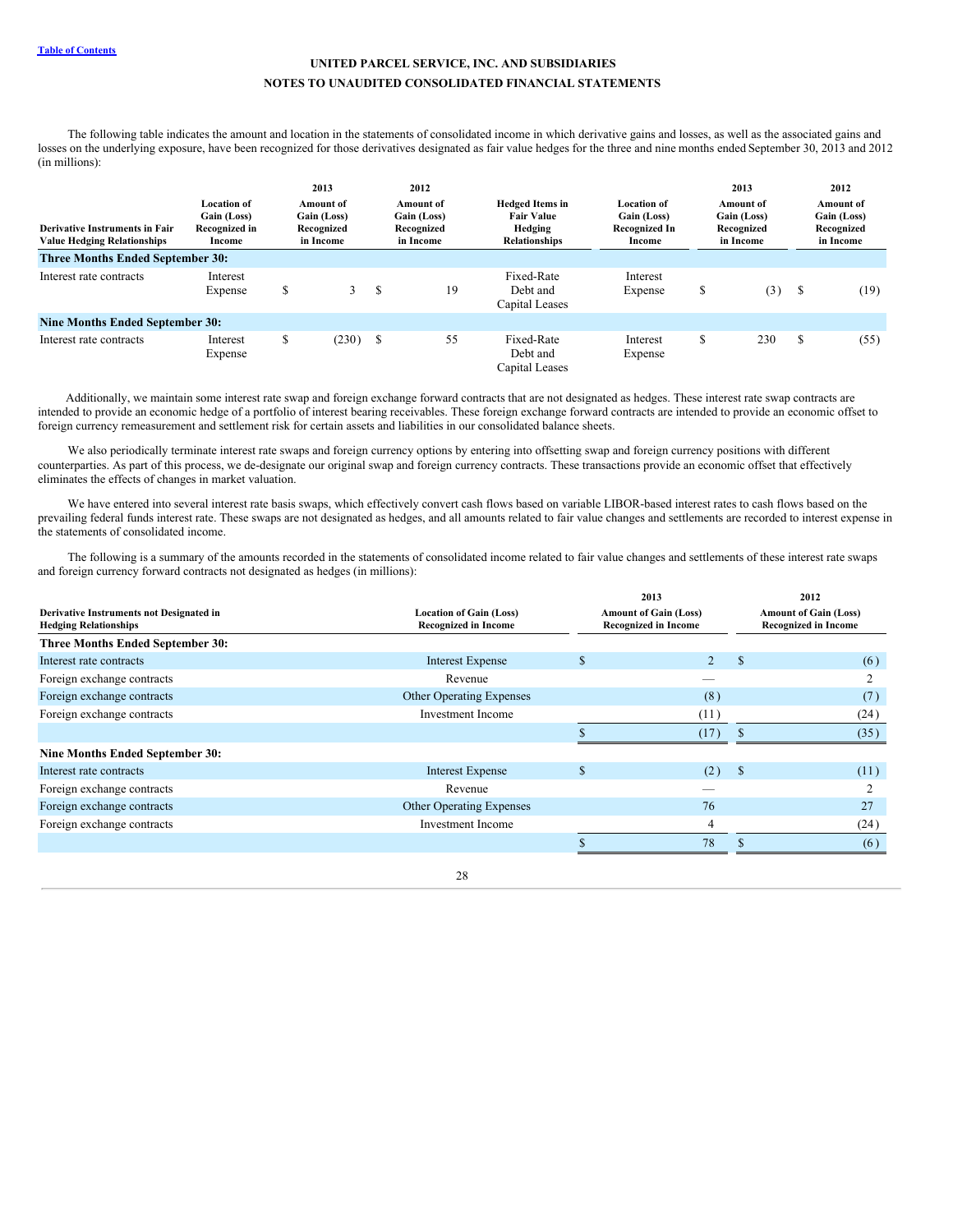# <span id="page-30-0"></span>**NOTE 14. INCOME TAXES**

Our effective tax rate increased to 36.0% in the third quarter of 2013 compared with 30.4% in the same period of 2012, largely due to the multiemployer pension withdrawal charge taken in the third quarter of 2012 (discussed further in note 6). Additionally, the increase in our effective tax rate was impacted by a decrease in U.S. Federal and state tax credits relative to total pre-tax income, as well as unfavorable changes in the proportion of our taxable income in certain U.S. and non-U.S. jurisdictions relative to total pre-tax income.

On a year-to-date basis, our effective tax rate increased to33.9% in 2013 from 33.8% in 2012, and was affected by the factors noted above; however, the impact of these factors on the year-to-date 2013 effective tax rate was partially mitigated by a portion of the gain from liquidating a foreign subsidiary in early 2013 not being taxable (discussed further in note 15).

In June 2011, we received a RAR covering income taxes for tax years 2005 through 2007, in addition to the excise tax matters described in note 9. The income tax RAR proposed adjustments related to the value of acquired software and intangibles, research credit expenditures, and the amount of deductible costs associated with our British Pound Sterling Notes exchange offer completed in May 2007. Receipt of the RAR represents only the conclusion of the examination process. We disagree with some of the proposed adjustments related to these matters. Therefore, we filed protests and, in the third quarter of 2011, the IRS responded to our protests and forwarded the case to IRS Appeals.

In July 2013, we began resolution discussions with IRS Appeals on the income tax matters. We expect the resolution discussions to be concluded within the next twelve months. It should be noted, however, that the ultimate resolution of these matters will result in a refund to UPS, even according to the adjustments proposed by the IRS.

At this time, we do not believe the ultimate resolution of these income tax matters will have a material effect on our financial condition, results of operations, or liquidity.

A number of years may elapse before an uncertain tax position is audited and ultimately settled. It is difficult to predict the ultimate outcome or the timing of resolution for uncertain tax positions. It is reasonably possible that the amount of unrecognized tax benefits could significantly increase or decrease within the next twelve months. Items that may cause changes to unrecognized tax benefits include the timing of interest deductions and the allocation of income and expense between tax jurisdictions. These changes could result from the settlement of ongoing litigation, the completion of ongoing examinations, the expiration of the statute of limitations or other unforeseen circumstances. At this time, an estimate of the range of the reasonably possible change cannot be made.

### <span id="page-30-1"></span>**NOTE 15. TERMINATION OF TNT TRANSACTION**

#### *TNT Termination Fee and Related Costs*

On January 30, 2013, the European Commission issued a formal decision prohibiting our proposed acquisition of TNT Express N.V. ("TNT Express"). As a result of the prohibition by the European Commission, the condition of our offer requiring European Union competition clearance was not fulfilled, and our proposed acquisition of TNT Express could not be completed. Given this outcome, UPS and TNT Express entered a separate agreement to terminate the merger protocol, and we withdrew our formal offer for TNT Express. We paid a termination fee to TNT Express of €200 million (\$268 million) under this agreement, and also incurred transaction-related expenses of \$16 million during the first quarter of 2013. The combination of these items resulted in a pre-tax charge of \$284 million (\$177 million after-tax), which impacted our International Package segment.

#### *Gain upon the Liquidation of a Foreign Subsidiary*

Subsequent to the termination of the merger protocol, we liquidated a foreign subsidiary that would have been used to acquire the outstanding shares of TNT Express in connection with the proposed acquisition. Upon the liquidation of this subsidiary in the first quarter of 2013, we realized a pre-tax foreign currency gain of \$245 million (\$213 million after-tax), which impacted our International Package segment.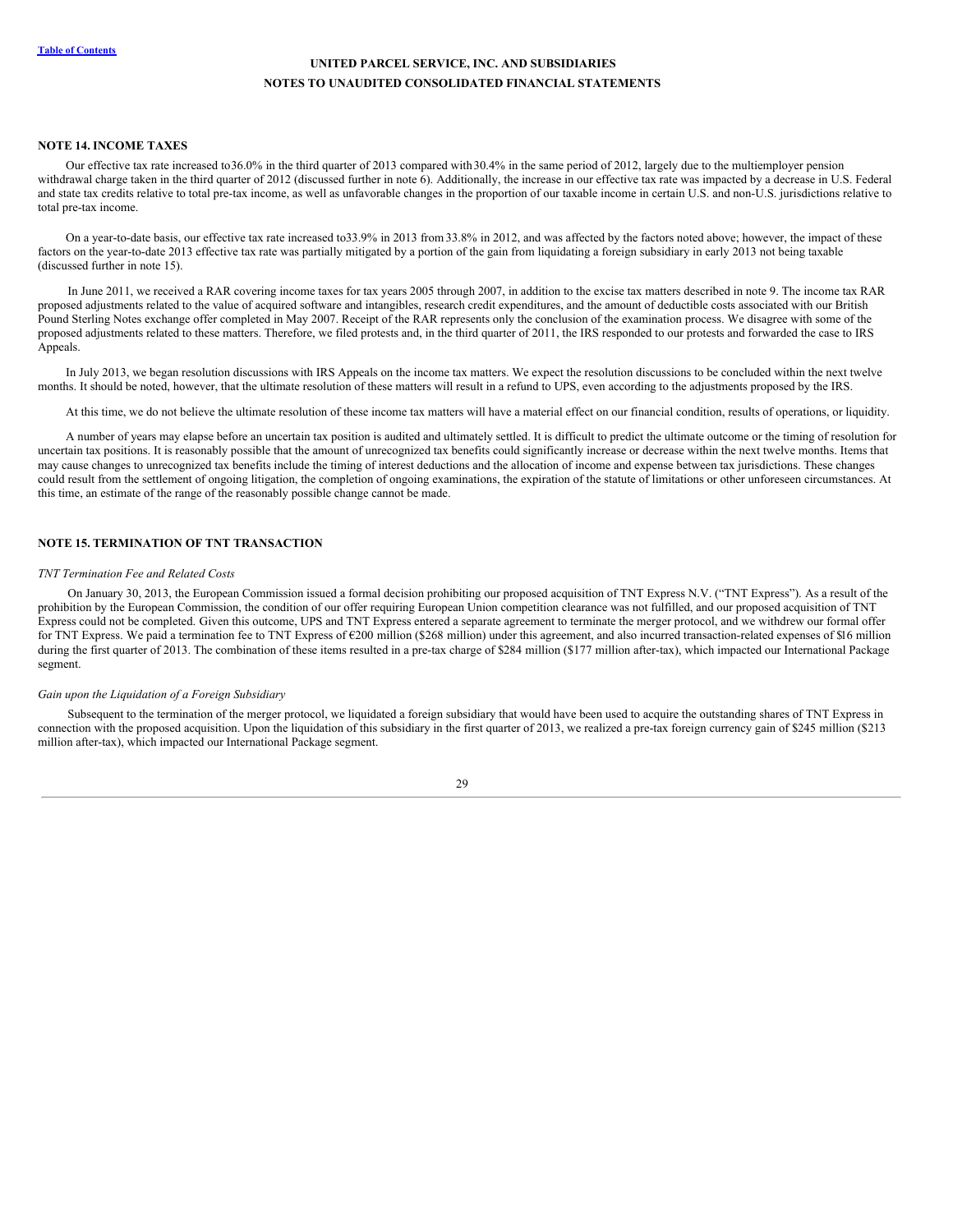# <span id="page-31-0"></span>**NOTE 16. SUBSEQUENT EVENTS**

#### *Business Acquisitions*

In September 2013, we entered into an agreement to purchase the assets and operations of two Costa Rican-based companies: (1) Union Pak de Costa Rica, S.A., a small package delivery company, and (2) SEISA Brokerage, a customs brokerage company. Both companies have long-standing relationships with UPS as authorized service contractors. We completed the acquisitions in October 2013. The acquisitions of these two companies were not material to our consolidated financial position or results of operations.

#### *Collective Bargaining Agreement Status*

On April 25, 2013,we reached a tentative agreement with the Teamsterson two new five-year national master agreements in the U.S. Domestic Package and UPS Freight business units. Subject to ratification by the UPS Teamster-represented employees, the new national master agreements will be retroactively effective as of August 1, 2013. UPS Teamster-represented employees in the U.S. Domestic Package business unit subsequently voted to approve the new national master agreement in June 2013, while several local U.S. Domestic Package supplemental agreements and the national master agreement covering UPS Freight employees require additional negotiation and approval before ratification occurs.

Before expiration of the existing contract on July 31, 2013, the Company and the Teamsters agreed to extensions of both existingfive-year national master agreements and all supplemental agreements. The extensions are open-ended and can be terminated by either party on thirty days' notice.

In October 2013, five additional supplemental agreements in the U.S. Domestic Package business unit were approved. As of the end of October, there were a total of eleven supplemental agreements, in addition to the UPS Freight national master agreement, that still have to be approved before ratification. We anticipate that the remaining agreements will be voted upon in the coming months.

As of the date of this filing, there can be no assurance that our efforts will be successful or that the ultimate resolution of these matters will not adversely affect our business, financial position, results of operations or liquidity.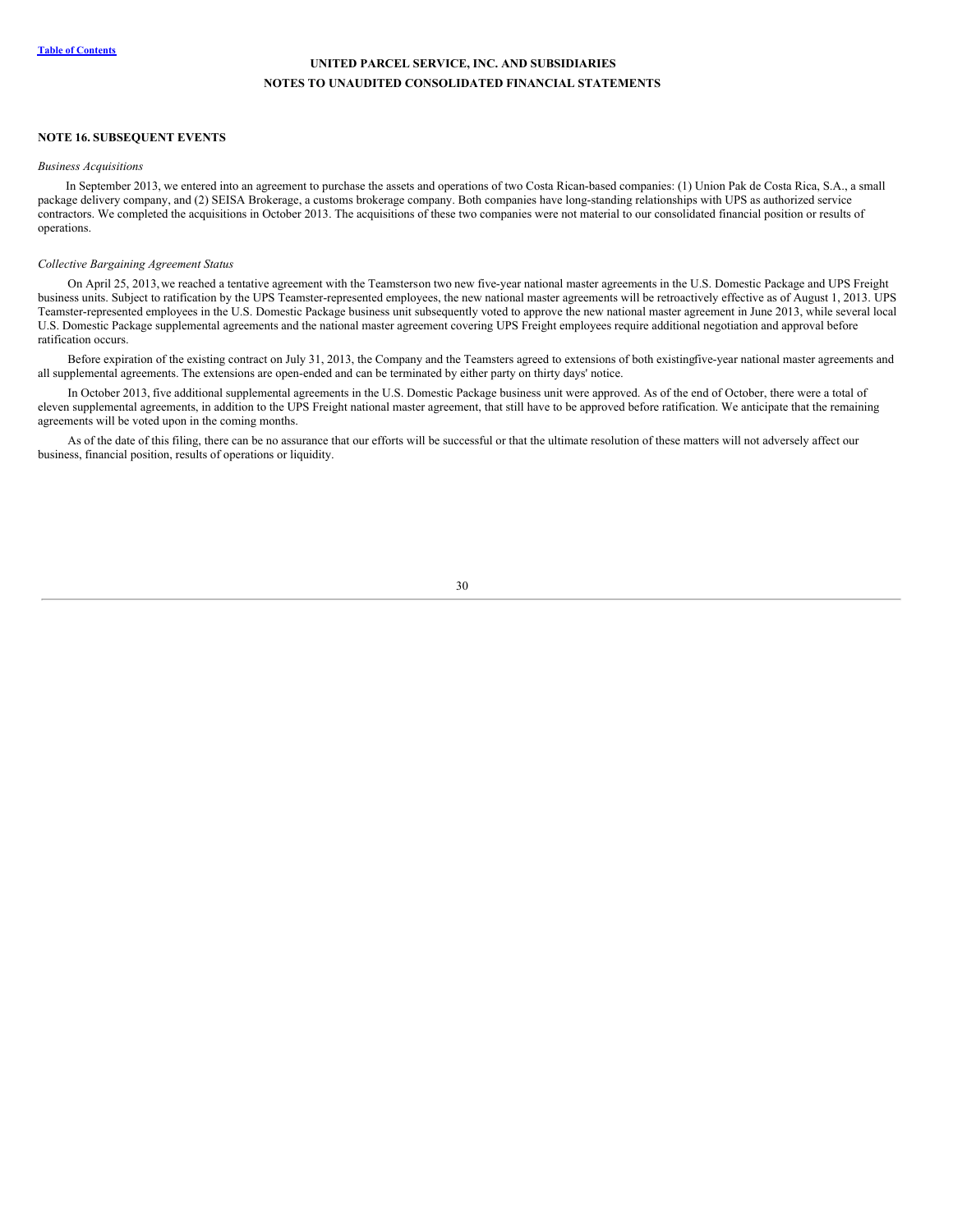<span id="page-32-0"></span>**Item 2.** *Management's Discussion and Analysis of Financial Condition and Results of Operations*

#### <span id="page-32-1"></span>**Overview**

The U.S. economic expansion has continued at a slow pace through the third quarter of 2013. Continued growth in retail sales (particularly among e-commerce retailers) has provided for expansion in the overall U.S. small package delivery market; however, slowing export growth and industrial production, and a lack of significant inventory replenishment, have negatively impacted the growth in commercial shipments. Given these trends, our products most aligned with business-to-consumer shipments have experienced the strongest growth, while growth in our business-to-business volume has remained sluggish.

Outside of the U.S., economic growth has remained slow largely due to fiscal austerity measures, particularly in Europe. This slower economic growth has created an environment in which customers are more likely to trade-down from premium express products to standard delivery products in both Europe and Asia. Additionally, the uneven nature of economic growth worldwide, combined with the trend towards more international trade being conducted regionally, has led to shifting trade patterns and resulted in overcapacity in certain trade lanes. These circumstances have led us to adjust our air capacity and cost structure in our transportation network to match the prevailing volume mix levels. Our broad portfolio of product offerings and the flexibilities inherent in our transportation network have helped us adapt to these changing trends.

While the worldwide economic environment has remained challenging in 2013, we have continued to undertake initiatives to improve yield management, increase operational efficiency and contain costs across all segments. Continued deployment of technology improvements should lead to further gains in our operational efficiency, flexibility and reliability, thus restraining cost increases and improving margins. In our International Package segment, we have adjusted our transportation network and utilized newly expanded operating facilities to improve time-in-transit for shipments in each region. We have also continued to leverage the new air route authority we have gained over the last several years and to take full advantage of faster growing trade lanes.

Our consolidated results are presented in the table below:

|                                             | <b>Three Months Ended</b><br>September 30, |          |    |        | Change        |              | <b>Nine Months Ended</b><br>September 30, | Change |          |           |
|---------------------------------------------|--------------------------------------------|----------|----|--------|---------------|--------------|-------------------------------------------|--------|----------|-----------|
|                                             |                                            | 2013     |    | 2012   | $\frac{0}{0}$ |              | 2013                                      |        | 2012     | $\%$      |
| Revenue (in millions)                       | ъ                                          | 13,521   | ъ  | 13,071 | $3.4\%$       | <sup>S</sup> | 40,462                                    | Эħ.    | 39,556   | $2.3\%$   |
| Operating Expenses (in millions)            |                                            | 11,717   |    | 12,305 | $(4.8)\%$     |              | 35,336                                    |        | 35,431   | $(0.3)\%$ |
| Operating Profit (in millions)              |                                            | 1,804    | S. | 766    | 135.5 %       | -S           | 5,126                                     | \$     | 4,125    | $24.3 \%$ |
| <b>Operating Margin</b>                     |                                            | $13.3\%$ |    | 5.9%   |               |              | $12.7\%$                                  |        | $10.4\%$ |           |
| Average Daily Package Volume (in thousands) |                                            | 15,980   |    | 15,521 | $3.0\%$       |              | 15.974                                    |        | 15,490   | $3.1\%$   |
| Average Revenue Per Piece                   | S                                          | 10.87    | S  | 10.90  | $(0.3)\%$ \$  |              | 10.94                                     | S      | 10.96    | $(0.2)\%$ |
| Net Income (in millions)                    | \$                                         | 1,097    | S. | 469    | $133.9\%$ \$  |              | 3.205                                     | \$     | 2,555    | $25.4 \%$ |
| Basic Earnings Per Share                    | S                                          | 1.17     | S  | 0.49   | 138.8 % \$    |              | 3.40                                      | \$     | 2.66     | 27.8 %    |
| Diluted Earnings Per Share                  | ъ                                          | 1.16     |    | 0.48   | $141.7\%$ \$  |              | 3.37                                      | \$     | 2.63     | 28.1%     |

# <span id="page-32-2"></span>**Items Affecting Comparability**

The year-over-year comparisons of our financial results were affected by the following items (amounts in millions):

|                                                   |    | <b>Three Months Ended</b><br>September 30, |      |  |       |      | <b>Nine Months Ended</b><br>September 30, |   |       |
|---------------------------------------------------|----|--------------------------------------------|------|--|-------|------|-------------------------------------------|---|-------|
|                                                   |    |                                            | 2013 |  | 2012  | 2013 |                                           |   | 2012  |
| <b>Operating Expenses:</b>                        |    |                                            |      |  |       |      |                                           |   |       |
| TNT Termination Fee and Related Expenses          |    | S                                          |      |  |       | D    | 284                                       | S |       |
| Gain Upon Liquidation of Foreign Subsidiary       |    |                                            |      |  | _     |      | (245)                                     |   | _     |
| Multiemployer Pension Plan Withdrawal Charge      |    |                                            |      |  | 896   |      | _                                         |   | 896   |
| Income Tax Expense:                               |    |                                            |      |  |       |      |                                           |   |       |
| Income Tax Expense (Benefit) from the Items Above |    |                                            |      |  | (337) |      | (75)                                      |   | (337) |
|                                                   | 31 |                                            |      |  |       |      |                                           |   |       |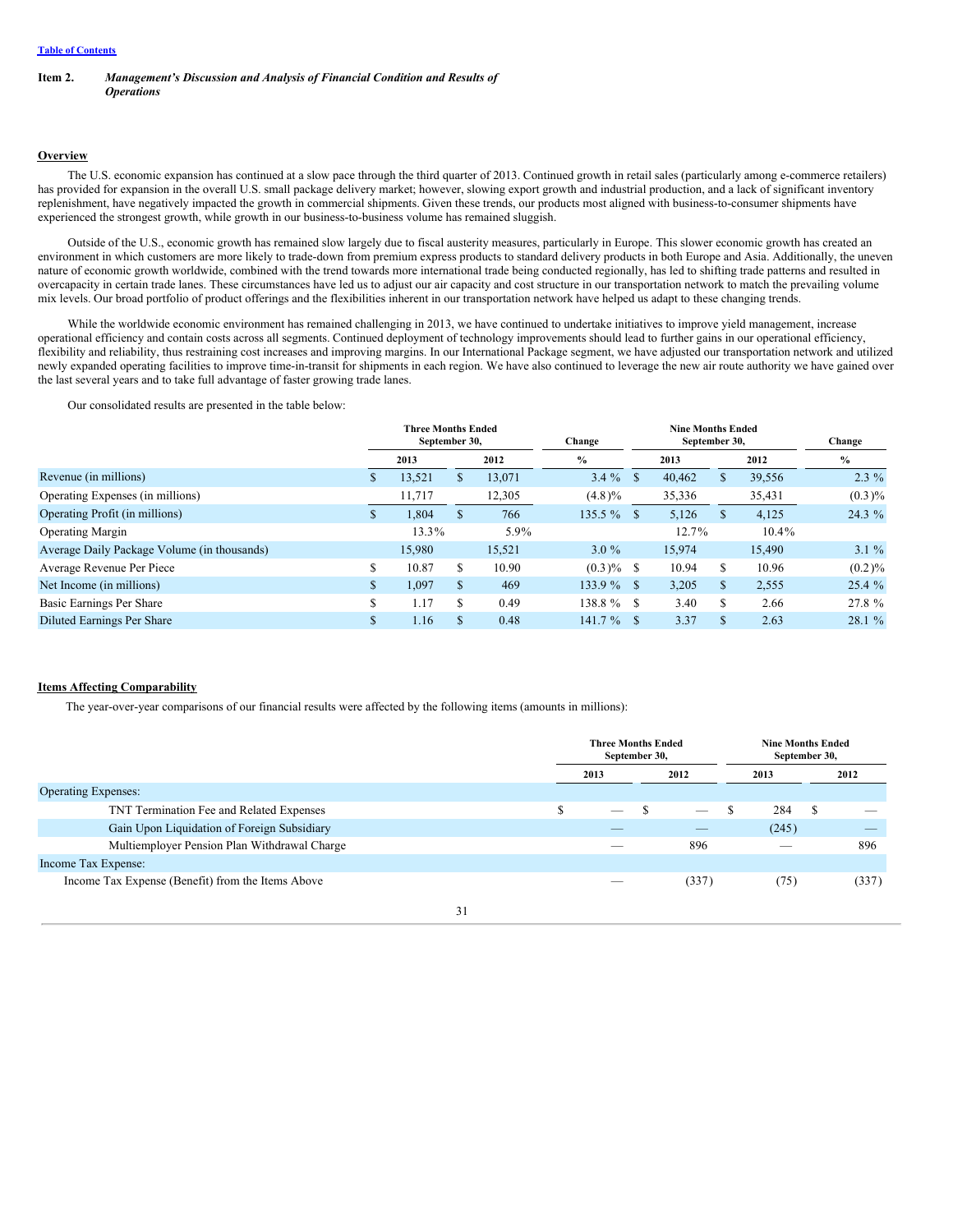These items have been excluded from comparisons of "adjusted" operating expenses, operating profit and operating margin in the discussion that follows.

#### *TNT Termination Fee and Related Expenses*

On January 30, 2013, the European Commission issued a formal decision prohibiting our proposed acquisition of TNT Express N.V. ("TNT Express"). As a result of the prohibition by the European Commission, the condition of our offer requiring European Union competition clearance was not fulfilled, and our proposed acquisition of TNT Express could not be completed. Given this outcome, UPS and TNT Express entered a separate agreement to terminate the merger protocol, and we withdrew our formal offer for TNT Express. We paid a termination fee to TNT Express of €200 million (\$268 million) under this agreement, and also incurred transaction-related expenses of \$16 million during the first quarter of 2013. The combination of these items resulted in a pre-tax charge of \$284 million (\$177 million after-tax), which impacted our International Package segment.

#### *Gain upon the Liquidation of a Foreign Subsidiary*

Subsequent to the termination of the merger protocol, we liquidated a foreign subsidiary that would have been used to acquire the outstanding shares of TNT Express in connection with the proposed acquisition. Upon the liquidation of this subsidiary in the first quarter of 2013, we realized a pre-tax foreign currency gain of \$245 million (\$213 million after-tax), which impacted our International Package segment.

#### *Multiemployer Pension Plan Withdrawal Charge*

In the third quarter of 2012, we recognized an \$896 million pre-tax charge (\$559 million after-tax) for the establishment of a withdrawal liability related to our withdrawal from the New England Teamsters and Trucking Industry Pension Fund ("New England Pension Fund"), a multiemployer pension plan. This charge is recorded in compensation and benefits expense in our statements of consolidated income, and impacted our U.S. Domestic Package segment.

#### <span id="page-33-0"></span>**Results of Operations—Segment Review**

The results and discussions that follow are reflective of how our executive management monitors the performance of our reporting segments. From time to time, we supplement the reporting of our financial information determined under generally accepted accounting principles ("GAAP") with certain non-GAAP financial measures, including operating profit, operating margin, pre-tax income, effective tax rate, net income and earnings per share adjusted for the non-comparable items discussed above. We believe that these adjusted measures provide meaningful information to assist investors and analysts in understanding our financial results and assessing our prospects for future performance. We believe these adjusted financial measures are important indicators of our results of operations because they exclude items that may not be indicative of, or are unrelated to, our core operating results, and provide a better baseline for analyzing trends in our underlying businesses.

Certain operating expenses are allocated between our reporting segments based on activity-based costing methods. These activity-based costing methods require us to make estimates that impact the amount of each expense category that is attributed to each segment. Changes in these estimates will directly impact the amount of expense allocated to each segment, and therefore the operating profit of each reporting segment. There were no significant changes in our expense allocation methodology during 2013 or 2012.

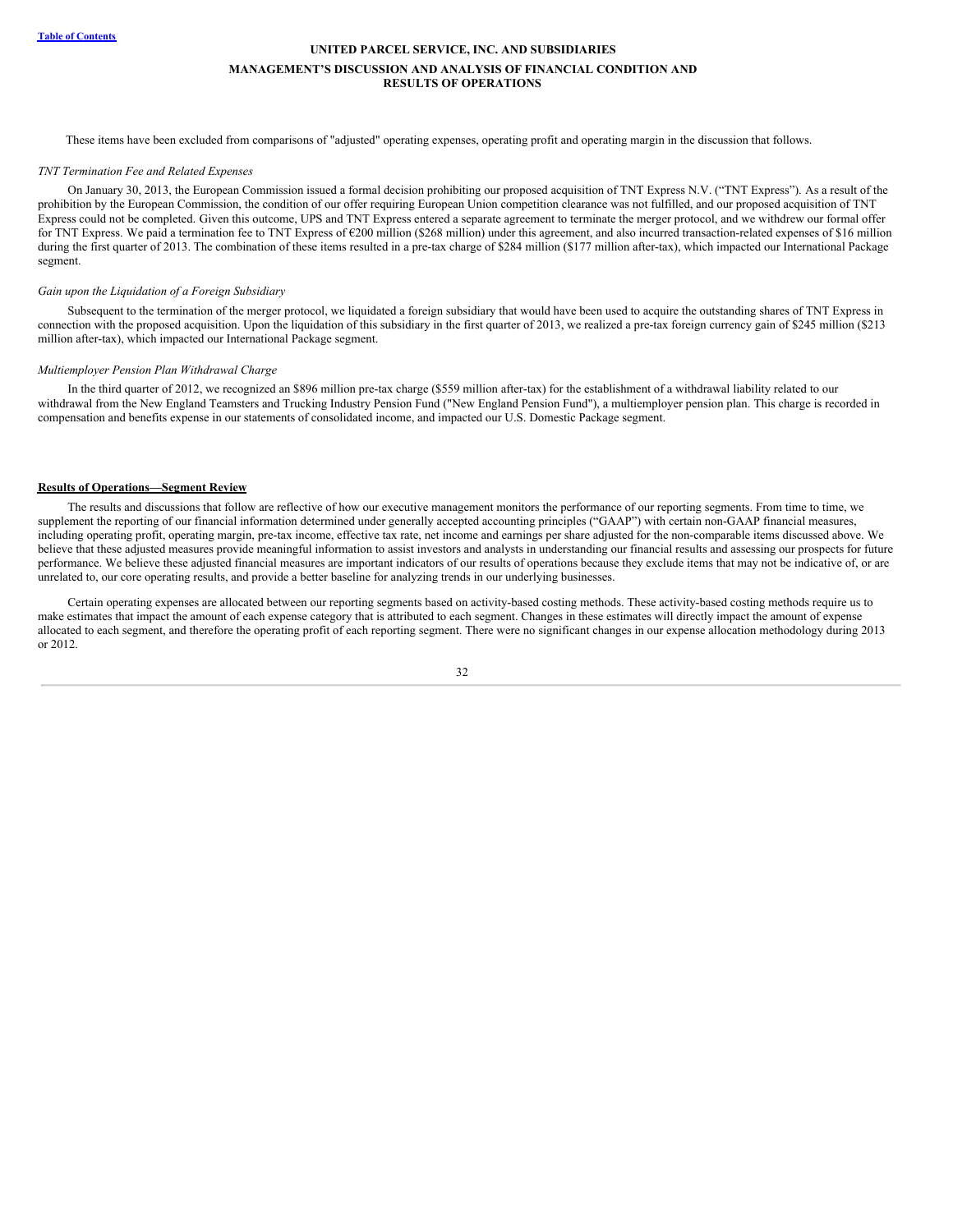# <span id="page-34-0"></span>**U.S. Domestic Package Operations**

|                                              |              | <b>Three Months Ended</b><br>September 30, |               |        | Change        |               | <b>Nine Months Ended</b><br>September 30, |              |        | Change        |
|----------------------------------------------|--------------|--------------------------------------------|---------------|--------|---------------|---------------|-------------------------------------------|--------------|--------|---------------|
|                                              |              | 2013                                       |               | 2012   | $\frac{0}{0}$ |               | 2013                                      |              | 2012   | $\frac{0}{0}$ |
| Average Daily Package Volume (in thousands): |              |                                            |               |        |               |               |                                           |              |        |               |
| Next Day Air                                 |              | 1,222                                      |               | 1,264  | $(3.3)\%$     |               | 1,223                                     |              | 1,236  | $(1.1)\%$     |
| Deferred                                     |              | 952                                        |               | 931    | $2.3\%$       |               | 970                                       |              | 947    | $2.4\%$       |
| Ground                                       |              | 11,340                                     |               | 11,010 | 3.0%          |               | 11,362                                    |              | 10,990 | $3.4\%$       |
| Total Avg. Daily Package Volume              |              | 13,514                                     |               | 13,205 | $2.3\%$       |               | 13,555                                    |              | 13,173 | $2.9\%$       |
| Average Revenue Per Piece:                   |              |                                            |               |        |               |               |                                           |              |        |               |
| Next Day Air                                 | $\mathbb{S}$ | 20.39                                      | $\mathsf{\$}$ | 19.80  | $3.0\%$ \$    |               | 20.35                                     | $\mathbb{S}$ | 20.09  | 1.3 $%$       |
| Deferred                                     |              | 12.97                                      |               | 13.23  | $(2.0)\%$     |               | 12.95                                     |              | 13.27  | $(2.4)\%$     |
| Ground                                       |              | 8.09                                       |               | 7.94   | $1.9\%$       |               | 8.12                                      |              | 7.99   | $1.6\%$       |
| Total Avg. Revenue Per Piece                 | \$           | 9.54                                       | <sup>\$</sup> | 9.45   | $1.0 \%$ \$   |               | 9.57                                      | S.           | 9.51   | $0.6\%$       |
| Operating Days in Period                     |              | 64                                         |               | 63     |               |               | 191                                       |              | 191    |               |
| Revenue (in millions):                       |              |                                            |               |        |               |               |                                           |              |        |               |
| Next Day Air                                 | $\mathbb{S}$ | 1,595                                      | $\mathbb{S}$  | 1,577  | $1.1 \%$ \$   |               | 4,754                                     | $\mathbb{S}$ | 4,743  | $0.2\%$       |
| Deferred                                     |              | 790                                        |               | 776    | 1.8 %         |               | 2,400                                     |              | 2,400  | $-$ %         |
| Ground                                       |              | 5,869                                      |               | 5,508  | $6.6\%$       |               | 17,612                                    |              | 16,780 | 5.0 $%$       |
| <b>Total Revenue</b>                         | \$           | 8,254                                      | \$            | 7,861  | $5.0 \%$ \$   |               | 24,766                                    | $\mathbb{S}$ | 23,923 | $3.5 \%$      |
| Operating Expenses (in millions):            |              |                                            |               |        |               |               |                                           |              |        |               |
| <b>Operating Expenses</b>                    | \$           | 7,068                                      | \$            | 7,732  | $(8.6)\%$ \$  |               | 21,363                                    | \$           | 21,665 | $(1.4)\%$     |
| Multiemployer Pension Plan Withdrawal Charge |              |                                            |               | (896)  |               |               |                                           |              | (896)  |               |
| <b>Adjusted Operating Expenses</b>           | \$           | 7,068                                      | \$            | 6,836  | $3.4\%$       | <sup>\$</sup> | 21,363                                    | \$           | 20,769 | $2.9\%$       |
| Operating Profit (in millions) and Margin:   |              |                                            |               |        |               |               |                                           |              |        |               |
| <b>Operating Profit</b>                      | \$           | 1,186                                      | \$            | 129    | N/A           | \$            | 3,403                                     | \$           | 2,258  | 50.7 %        |
| <b>Adjusted Operating Profit</b>             | $\mathbb{S}$ | 1,186                                      | $\mathsf{\$}$ | 1,025  | $15.7 \%$ \$  |               | 3,403                                     | $\mathbb{S}$ | 3,154  | 7.9 %         |
| <b>Operating Margin</b>                      |              | 14.4%                                      |               | 1.6%   |               |               | 13.7%                                     |              | 9.4%   |               |
| <b>Adjusted Operating Margin</b>             |              | 14.4%                                      |               | 13.0%  |               |               | 13.7%                                     |              | 13.2%  |               |

# *Revenue*

The change in overall revenue was impacted by the following factors for thethird quarter and year-to-date periods of 2013 compared with the corresponding periods of 2012:

|                                    | Volume  | Rates /<br><b>Product Mix</b> | Fuel<br>Surcharge | <b>Total</b><br>Revenue<br>Change |
|------------------------------------|---------|-------------------------------|-------------------|-----------------------------------|
| <b>Net Revenue Change Drivers:</b> |         |                               |                   |                                   |
| Third quarter $2013$ vs. $2012$    | $4.0\%$ | $1.2\%$                       | $(0.2) \%$        | $5.0\%$                           |
| Year-to-date $2013$ vs. $2012$     | $2.9\%$ | $1.0\%$                       | $(0.4) \%$        | $3.5\%$                           |
|                                    |         |                               |                   |                                   |

### *Volume*

Our overall volume increased in the third quarter and year-to-date periods of 2013 compared with 2012, largely due to continued solid growth in e-commerce and overall retail sales; however, the increase in volume was hindered by slow overall U.S. economic and industrial production growth. Business-to-consumer shipments, which represent over 40% of total U.S. Domestic Package volume, grew approximately 5% for the quarter and drove increases in both air and ground shipments. Business-to-business volume increased slightly in the third quarter of 2013, largely due to increased shipping activity by the retail industry; however, business-to-business volume was negatively impacted by slowing industrial production.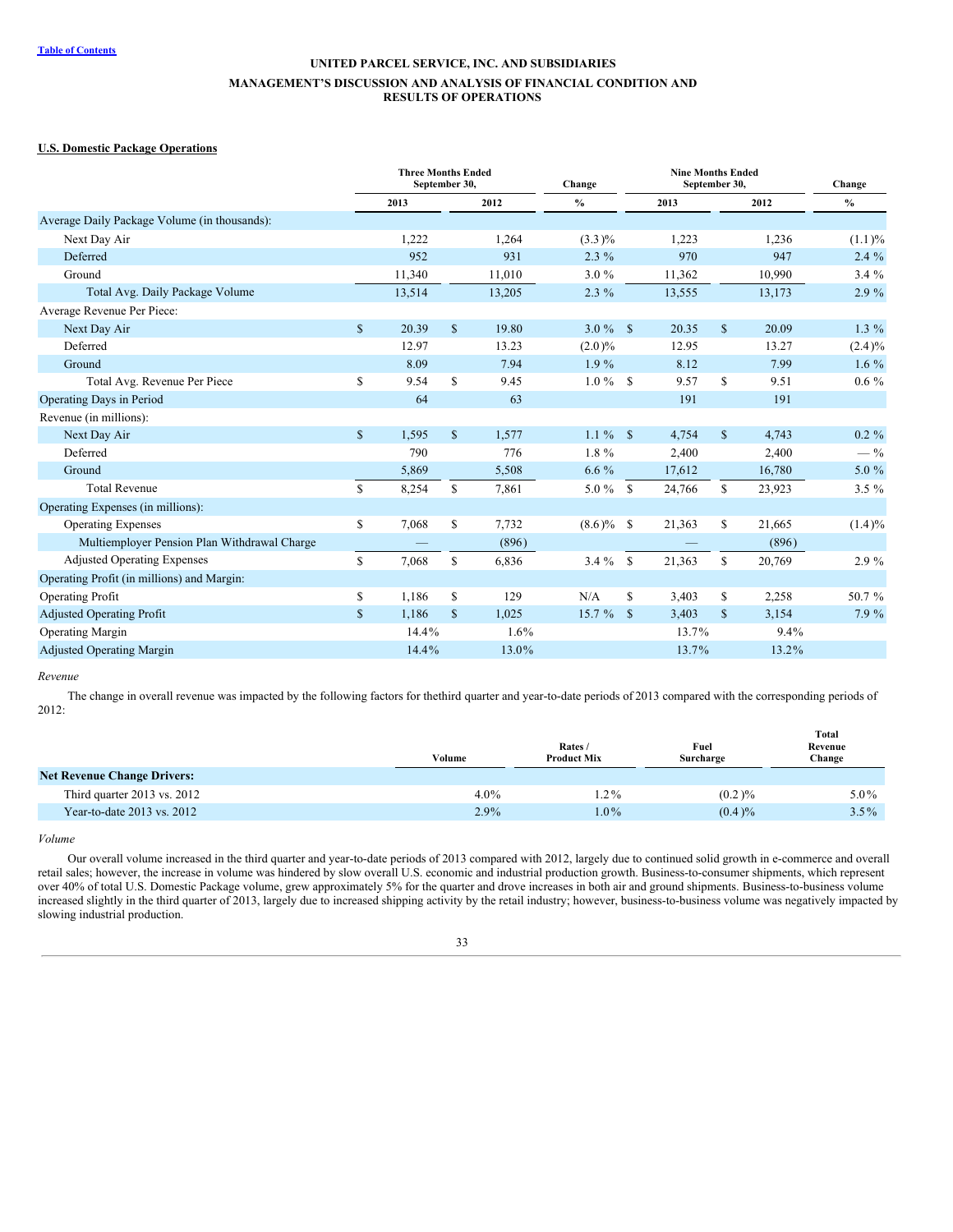### **UNITED PARCEL SERVICE, INC. AND SUBSIDIARIES**

### **MANAGEMENT'S DISCUSSION AND ANALYSIS OF FINANCIAL CONDITION AND RESULTS OF OPERATIONS**

Among our air products, volume declined slightly in the third quarter of 2013 compared with 2012, as growth in our deferred products was more than offset by a decline in our Next Day Air services. Solid air volume growth continued for those products most aligned with business-to-consumer shipping, including our residential Second Day Air package and residential Next Day Air Saver products. Next Day Air letter volume decreased over 10%, and was negatively impacted by competitive losses and slowing growth in the financial services industry. Our business-to-business air volume continued to be impacted by sluggish economic conditions in the U.S., low levels of inventory replenishment among our customers and changes in our customers' supply chain networks. The combination of these factors influence their sensitivity towards the price and speed of shipments, and therefore the use of our premium air services.

The increase in ground volume in the third quarter of 2013 was primarily attributed to our traditional and lightweight residential service offerings. Demand for these residential products continues to be driven by business-to-consumer shipping activity from e-commerce retailers and other large customers. Business-to-business ground volume also showed a small increase, and was positively impacted by the overall expansion of the U.S. retail sector; however, continued weakness in industrial production hindered growth. The increased use of omni-channel retailing (including ship-from-store and ship-to-store models) by customers is also positively impacting volume growth for both our residential and commercial ground products.

### *Rates and Product Mix*

Overall revenue per piece increased 1.0% for the third quarter of 2013 compared with the same period of 2012 (0.6% year-to-date), and was impacted by changes in base rates, customer and product mix, and fuel surcharge rates.

Revenue per piece for our ground and air products was positively impacted by an increase in base rates that took effect on December 31, 2012. We increased the base rates 6.5% on UPS Next Day Air, UPS 2nd Day Air and UPS 3 Day Select, and 5.9% on UPS Ground, while reducing our fuel surcharge indices. Other pricing changes included an increase in the residential surcharge, and an increase in the delivery area surcharge on certain residential and commercial services. These rate changes are customary and occur on an annual basis.

In the third quarter of 2013, revenue per piece increased for Next Day Air, and was positively impacted by the base rate increase and the loss of some lower-yielding letter volume. Revenue per piece for our deferred products declined, as the impact of the base rate increase was more than offset by declines in fuel surcharge rates and changes in customer and product mix. Revenue per piece for our air products was adversely impacted by the relatively stronger growth in our lower-yielding Next Day Air Saver and deferred products, compared with our premium Next Day Air services, as well as the faster growth in lighter-weight business-to-consumer shipments. Additionally, revenue per piece was negatively affected by the faster volume growth among our larger customers, which typically have a lower average yield than our smaller and middle-market customers.

Ground revenue per piece increased for the third quarter of 2013, compared with the corresponding period of 2012, primarily due to the base rate increase; however, this was partially offset by customer and product mix changes, as a greater portion of our overall volume in 2013, relative to 2012, came from lighter-weight shipments and larger customers. Fuel surcharge rate changes adversely impacted ground revenue per piece growth in the third quarter of 2013 compared with 2012.

#### *Fuel Surcharges*

UPS applies a fuel surcharge on our domestic air and ground services. The air fuel surcharge is based on the U.S. Department of Energy's ("DOE") Gulf Coast spot price for a gallon of kerosene-type jet fuel, while the ground fuel surcharge is based on the DOE's On-Highway Diesel Fuel price. Based on published rates, the average fuel surcharge for domestic air and ground products were as follows:

|                         | <b>Three Months Ended</b><br>September 30, |          | Change    | <b>Nine Months Ended</b><br>September 30, | Change |           |
|-------------------------|--------------------------------------------|----------|-----------|-------------------------------------------|--------|-----------|
|                         | 2013                                       | 2012     | % Point   | 2013                                      | 2012   | % Point   |
| Next Day Air / Deferred | $10.0\%$                                   | $11.1\%$ | $(1.1)\%$ | $10.7\%$                                  | 12.8%  | $(2.1)\%$ |
| Ground                  | $7.0\%$                                    | $7.3\%$  | $(0.3)\%$ | $7.3\%$                                   | 7.9%   | $(0.6)\%$ |
|                         |                                            | 34       |           |                                           |        |           |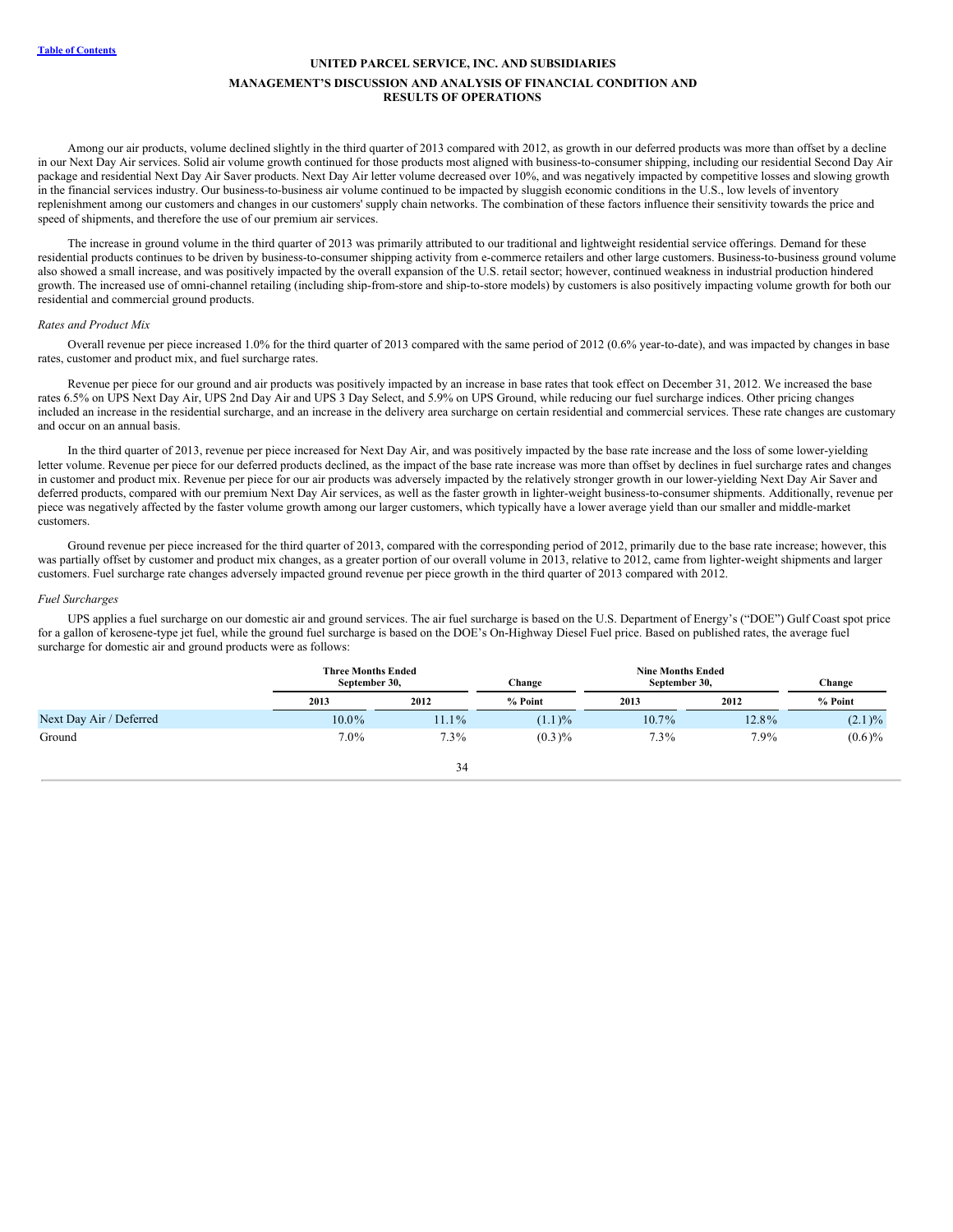### **UNITED PARCEL SERVICE, INC. AND SUBSIDIARIES**

#### **MANAGEMENT'S DISCUSSION AND ANALYSIS OF FINANCIAL CONDITION AND RESULTS OF OPERATIONS**

On December 31, 2012, in connection with our base rate increase, we modified the fuel surcharge on air and ground services by reducing the index used to determine the fuel surcharge by 2% and 1%, respectively. Total domestic fuel surcharge revenue decreased by \$15 million in the third quarter of 2013 compared with the same period of 2012 (\$103 million year-to-date) primarily due to the lower fuel surcharge rates; however, this was partially offset by the increase in package volume for the quarter and year-to-date periods. These decreased fuel surcharge rates were due to lower jet and diesel fuel prices, as well as the reduction in the index on the air and ground surcharges made in conjunction with our base rate increase.

#### *Operating Expenses*

Adjusted operating expenses for the segment increased \$232 million for the third quarter of 2013 compared with the same period of 2012 (\$594 million year-to-date). This increase was primarily due to pick-up and delivery costs, which grew \$153 million, as well as the cost of operating our domestic integrated air and ground network, which increased \$60 million for the third quarter (\$422 million and \$148 million on a year-to-date basis, respectively). The growth in pick-up and delivery and network costs was largely due to increased volume and higher employee compensation costs, which were impacted by a union contractual wage increase (package driver wage rates rose 2.2%), an increase in average daily driver hours (up 1.7%) and an increase in employee pension and healthcare costs. Partially offsetting these cost increases was a reduction in worker's compensation expense, due to actuarial adjustments that were largely attributable to operational safety and claims management initiatives.

Cost increases have been mitigated as we adjust our air and ground networks to better match higher volume levels and utilize technology to increase package sorting and delivery efficiency. Improved pick-up and delivery densities, particularly for our residential products, have also contained increases in cost. These network efficiency improvements allowed us to process increased volume (up 2.3%) at a faster rate than the increase in average daily union labor hours (up 1.8%), aircraft block hours (down  $3.6\%$ ) and miles driven (up 2.0%) in the third quarter of 2013 compared with the same period of 2012. The total adjusted cost per piece decreased 0.6% for the third quarter of 2013 (flat year-to-date).

### *Operating Profit and Margin*

Adjusted operating profit increased \$161 million for the third quarter of 2013 compared with 2012 (\$249 million year-to-date), as the volume growth and productivity improvements discussed previously more than offset the pressure on revenue per piece and the adverse impact of fuel. Overall volume growth allowed us to better leverage our transportation network, resulting in greater productivity and better pick-up and delivery density, which drove the 140 basis point increase in our adjusted operating margin (50 basis points year-to-date). Operating profit and margin was also favorably impacted by having one additional operating day in the third quarter of 2013, which is estimated to add approximately \$50-\$60 million in operating profit. However, these factors were partially offset by changes in customer and product mix, which combined to pressure our revenue per piece. Additionally, the net impact of fuel adversely affected operating profit by approximately \$20 million in the third quarter of 2013 compared with 2012 (\$100 million year-to-date), as fuel surcharge revenue decreased at a faster rate than fuel expense.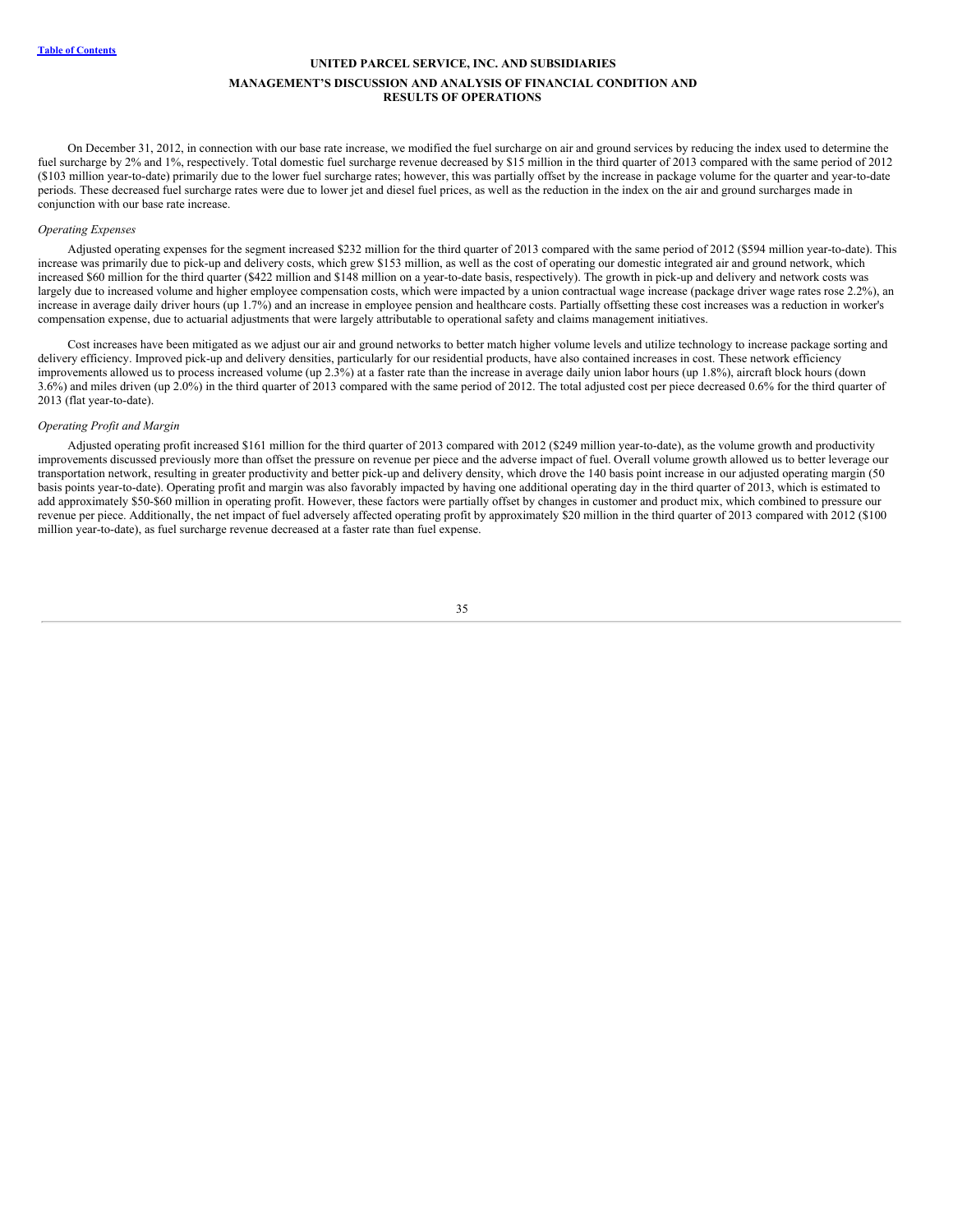# <span id="page-37-0"></span>**International Package Operations**

|                                                       |               | <b>Three Months Ended</b> | September 30. |       | Change        |               | <b>Nine Months Ended</b><br>September 30. |              |       |             | Change        |
|-------------------------------------------------------|---------------|---------------------------|---------------|-------|---------------|---------------|-------------------------------------------|--------------|-------|-------------|---------------|
|                                                       |               | 2013                      |               | 2012  |               | $\frac{0}{0}$ | 2013                                      |              | 2012  |             | $\frac{0}{0}$ |
| Average Daily Package Volume (in thousands):          |               |                           |               |       |               |               |                                           |              |       |             |               |
| Domestic                                              |               | 1,474                     |               | 1,386 |               | $6.3\%$       | 1,439                                     |              | 1,385 |             | $3.9\%$       |
| Export                                                |               | 992                       |               | 930   |               | $6.7 \%$      | 980                                       |              | 932   |             | 5.2 %         |
| Total Avg. Daily Package Volume                       |               | 2,466                     |               | 2,316 |               | $6.5\%$       | 2,419                                     |              | 2,317 |             | 4.4 %         |
| Average Revenue Per Piece:                            |               |                           |               |       |               |               |                                           |              |       |             |               |
| Domestic                                              | \$            | 6.92                      | <sup>\$</sup> | 6.87  |               | $0.7 \%$ \$   | 7.05                                      | \$           | 7.01  |             | $0.6\%$       |
| Export                                                |               | 34.87                     |               | 37.46 |               | $(6.9)\%$     | 35.60                                     |              | 37.31 |             | $(4.6)\%$     |
| Total Avg. Revenue Per Piece                          | $\mathbb{S}$  | 18.17                     | \$            | 19.16 |               | $(5.2)\%$ \$  | 18.62                                     | \$           | 19.20 |             | $(3.0)\%$     |
| Operating Days in Period                              |               | 64                        |               | 63    |               |               | 191                                       |              | 191   |             |               |
| Revenue (in millions):                                |               |                           |               |       |               |               |                                           |              |       |             |               |
| Domestic                                              | $\mathsf{\$}$ | 653                       | $\mathbb{S}$  | 600   |               | $8.8 \%$ \$   | 1,939                                     | $\mathbb{S}$ | 1,855 |             | 4.5 $%$       |
| Export                                                |               | 2,214                     |               | 2,195 |               | $0.9\%$       | 6,664                                     |              | 6,642 |             | $0.3\%$       |
| Cargo                                                 |               | 150                       |               | 148   |               | $1.4\%$       | 454                                       |              | 426   |             | $6.6\%$       |
| <b>Total Revenue</b>                                  | $\mathbb{S}$  | 3,017                     | \$            | 2,943 |               | $2.5 \%$ \$   | 9,057                                     | \$           | 8,923 |             | $1.5\%$       |
| Operating Expenses (in millions):                     |               |                           |               |       |               |               |                                           |              |       |             |               |
| <b>Operating Expenses</b>                             | \$            | 2,600                     | \$            | 2,494 |               | 4.3 $%$ \$    | 7,837                                     | \$           | 7,612 |             | $3.0\%$       |
| TNT Termination Fee and Related Expenses              |               |                           |               |       |               |               | (284)                                     |              |       |             |               |
| Gain Upon Liquidation of Foreign Subsidiary           |               |                           |               |       |               |               | 245                                       |              |       |             |               |
| <b>Adjusted Operating Expenses</b>                    | $\mathbb{S}$  | 2,600                     | $\mathbb{S}$  | 2,494 |               | 4.3 $%$ \$    | 7,798                                     | $\mathbb{S}$ | 7,612 |             | $2.4\%$       |
| Operating Profit (in millions) and Operating Margin:  |               |                           |               |       |               |               |                                           |              |       |             |               |
| <b>Operating Profit</b>                               | $\mathsf{\$}$ | 417                       | $\mathcal{S}$ | 449   |               | $(7.1)\%$ \$  | 1,220                                     | $\mathbb{S}$ | 1,311 |             | $(6.9)\%$     |
| <b>Adjusted Operating Profit</b>                      | \$            | 417                       | \$            | 449   |               | $(7.1)\%$ \$  | 1,259                                     | \$           | 1,311 |             | $(4.0)\%$     |
| <b>Operating Margin</b>                               |               | 13.8%                     |               | 15.3% |               |               | 13.5%                                     |              | 14.7% |             |               |
| <b>Adjusted Operating Margin</b>                      |               | 13.8%                     |               | 15.3% |               |               | 13.9%                                     |              | 14.7% |             |               |
| Currency Translation Benefit / (Cost)—(in millions)*: |               |                           |               |       |               | $\mathsf{\$}$ |                                           |              |       |             | \$            |
| Revenue                                               |               |                           |               |       | <sup>\$</sup> | (24)          |                                           |              |       | $\mathbf S$ | (43)          |
| <b>Operating Expenses</b>                             |               |                           |               |       |               | (19)          |                                           |              |       |             | (24)          |
| <b>Operating Profit</b>                               |               |                           |               |       | \$            | (43)          |                                           |              |       | \$          | (67)          |

\* Net of currency hedging; amount represents the change compared to the prior year.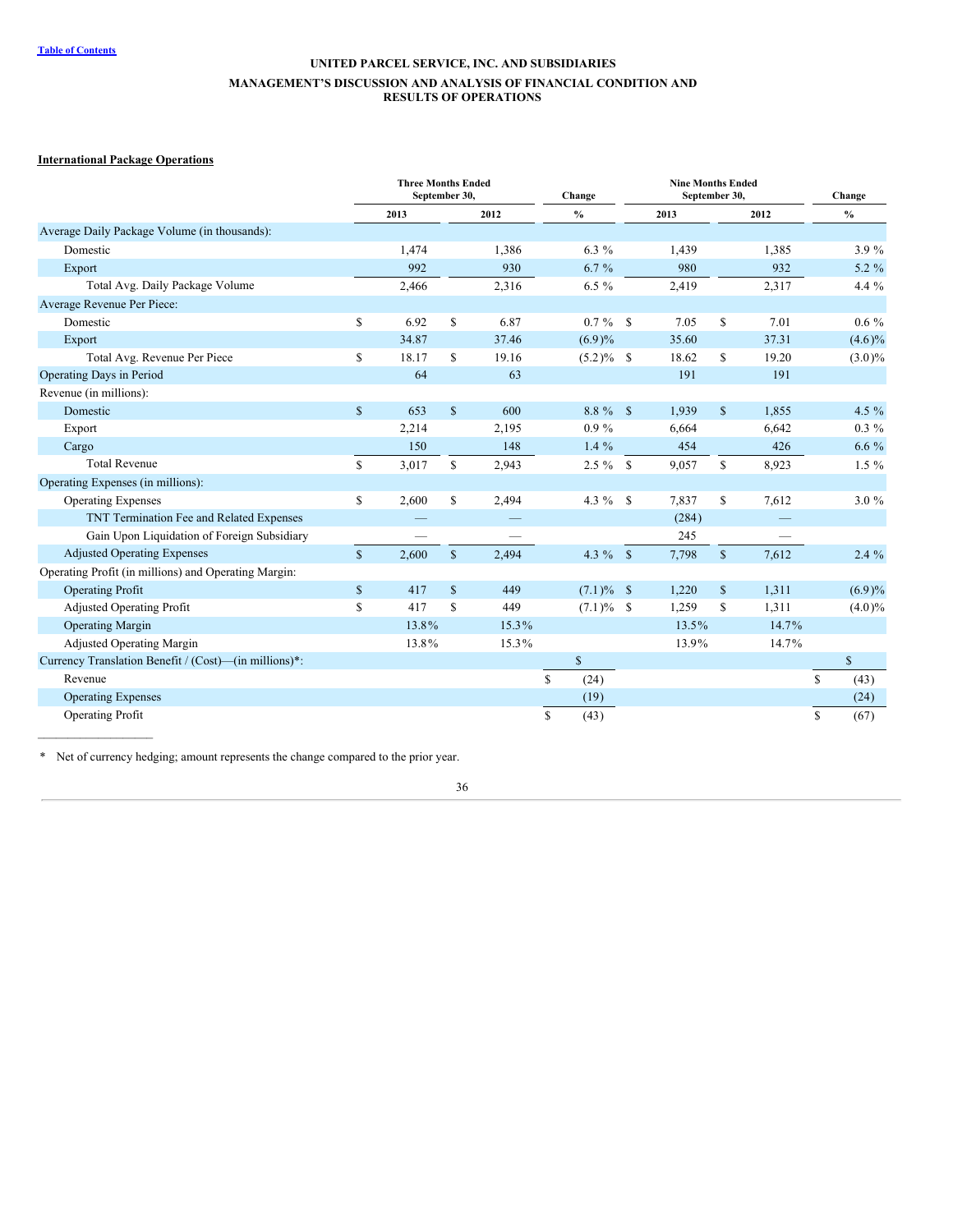#### *Revenue*

The change in overall revenue was impacted by the following factors for the third quarter and year-to-date periods of 2013 compared with the corresponding periods of 2012:

|                                    | Volume  | Rates<br><b>Product Mix</b> | Fuel<br>Surcharge | Currencv  | <b>Total</b><br>Revenue<br>Change |
|------------------------------------|---------|-----------------------------|-------------------|-----------|-----------------------------------|
| <b>Net Revenue Change Drivers:</b> |         |                             |                   |           |                                   |
| Third quarter 2013 vs. 2012        | $8.2\%$ | $(4.1)\%$                   | $(0.8)\%$         | $(0.8)\%$ | 2.5%                              |
| Year-to-date $2013$ vs. $2012$     | $4.4\%$ | $(1.3)\%$                   | $(1.1)\%$         | $(0.5)\%$ | $1.5\%$                           |

#### *Volume*

Our overall average daily volume increased in the third quarter and year-to-date periods of 2013 compared with the corresponding periods of 2012, largely due to growth in key markets in Europe, as well as Canada and Mexico.

Export volume increased in the third quarter and year-to-date periods of 2013. Volume continued to shift towards our standard products, such as Transborder Standard and Worldwide Expedited, as compared with our premium express products, such as Worldwide Express. Our international customers continue to be impacted by economic pressures and changes in their supply chain networks, and the combination of these factors influence their sensitivity towards the price and speed of shipments. Export volume growth in the third quarter was driven by Europe (largely in the intra-European trade lanes) and the Americas (particularly in the Canada-to-U.S. and Mexico-to-U.S. trade lanes). Asian export volume growth was flat with the prior year and was impacted by slowing economic growth, fewer technology product launches from our customers, and a small number of competitive losses.

Domestic volume increased in the third quarter and year-to-date periods of 2013 compared to 2012. Results were driven by solid volume growth in several key markets, including Italy, Canada, Poland and Turkey.

#### *Rates and Product Mix*

Total average revenue per piece decreased 4.3% for the third quarter of 2013 on a currency-adjusted basis (2.5% year-to-date), and was impacted by changes in base rates, customer and product mix, and fuel surcharge rates.

On December 31, 2012, we increased the base rates 6.5% for international shipments originating in the United States (Worldwide Express, Worldwide Express Plus, UPS Worldwide Expedited and UPS International Standard service), while reducing fuel surcharge indices. Rate changes for shipments originating outside the U.S. are made throughout the year and vary by geographic market.

Currency-adjusted export revenue per piece decreased 5.4% for the third quarter (3.8% year-to-date), as the shift in product mix from our premium express products to our standard products more than offset the increase in base rates. Currency-adjusted export revenue per piece was also negatively affected by the faster growth among our larger customers, which tend to have a lower yield than middle market and smaller accounts. Additionally, currency-adjusted export revenue per piece was adversely impacted by shorter average trade lanes (due to faster growth in intra-regional shipments), as well as a small impact on pricing from overcapacity in the Asia outbound freight market.

Currency-adjusted domestic revenue per piece decreased 1.0% for the third quarter (0.1% year-to-date). Domestic revenue per piece was adversely impacted by the faster domestic volume growth in our lower-yielding standard service, as well as product and customer mix changes in several developed markets.

#### *Fuel Surcharges*

On December 31, 2012, in connection with our base rate increases, we modified the fuel surcharge on certain U.S., South and Central America, and Asia-related international air services by reducing the index used to determine the fuel surcharge by 2%. The fuel surcharges for air products originating outside the United States are indexed to the DOE's Gulf Coast spot price for a gallon of kerosene-type jet fuel, while the fuel surcharges for ground products originating outside the United States are indexed to fuel prices in the international region or country where the shipment takes place. Total international fuel surcharge revenue decreased by \$25 million for the third quarter of 2013 when compared with 2012 (\$94 million year-to-date), primarily due to reduced fuel surcharge rates caused by declining fuel prices and the reduction in the index; however, this was partially offset by increased international air volume.

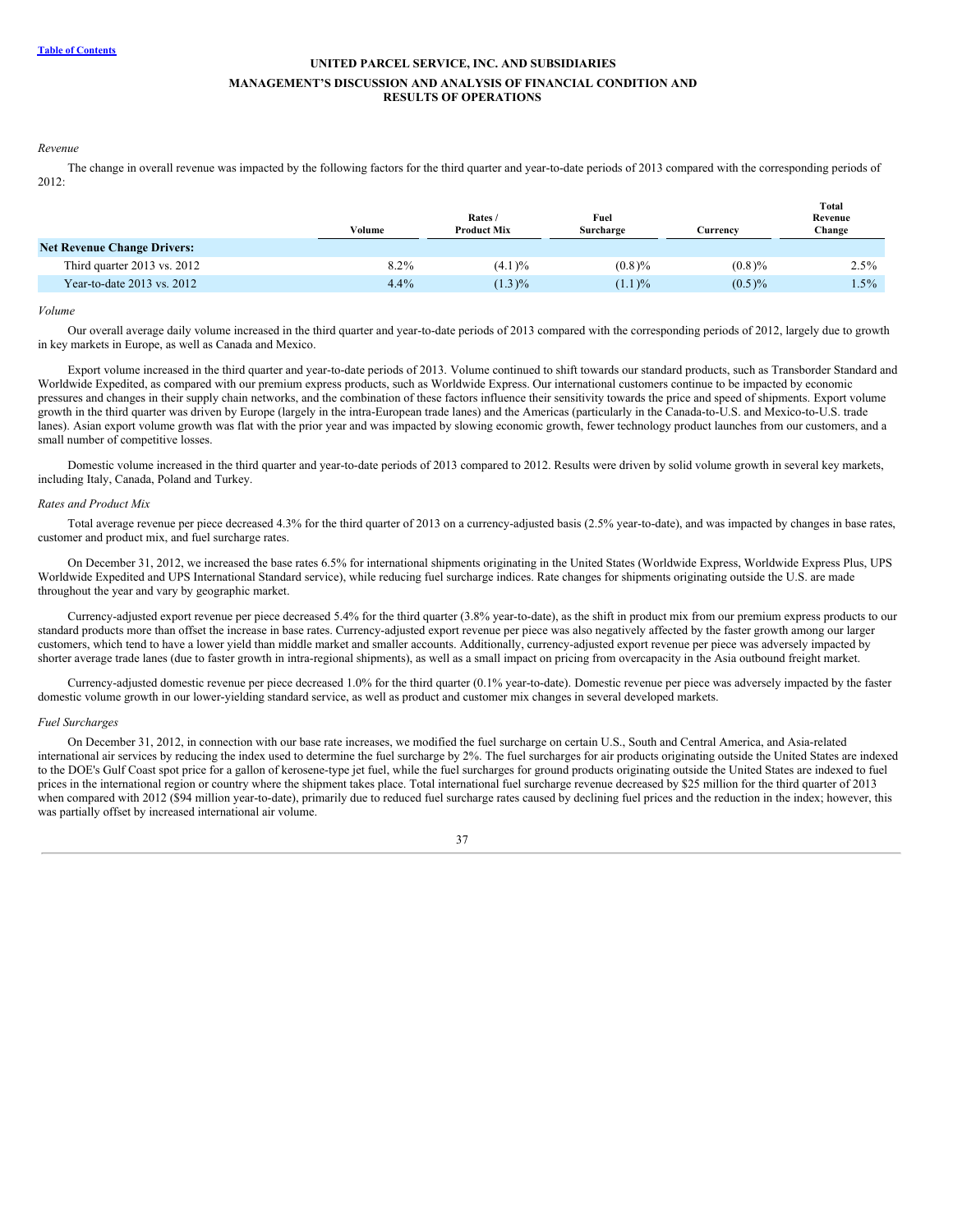# **UNITED PARCEL SERVICE, INC. AND SUBSIDIARIES**

#### **MANAGEMENT'S DISCUSSION AND ANALYSIS OF FINANCIAL CONDITION AND RESULTS OF OPERATIONS**

### *Operating Expenses*

Overall adjusted operating expenses for the segment increased \$106 million for the third quarter of 2013 compared with the same period in 2012 (\$186 million year-todate). This increase was driven by the cost of pick-up and delivery, which increased \$65 million for the third quarter (\$117 million year-to-date), largely due to higher package volume.

The cost of operating our international integrated air and ground network increased \$30 million for the quarter (\$39 million year-to-date), also largely due to higher package volume; however, network costs were mitigated by a 1.0% reduction in average daily aircraft block hours resulting from ongoing modifications to our air network. This was achieved even with a 6.7% increase in third quarter international export volume and several air product service enhancements that occurred during 2013.

The remaining increases in adjusted operating expenses for the quarter and year-to-date periods were largely due to the costs of package sorting, which was impacted by volume growth, and indirect operating costs, which were affected by increased expenses associated with aviation security.

Excluding the impact of currency exchange rate changes, the total adjusted cost per piece for the segment decreased 4.4% for the third quarter of 2013 compared with the same period of 2012 (2.2% year-to-date).

### *Operating Profit and Margin*

Adjusted operating profit contracted by 7.1% for the third quarter of 2013 compared with 2012 (4.0% year-to-date), while the adjusted operating margin decreased 150 basis points (80 basis points year-to-date). The solid volume growth in 2013 was largely offset by reductions in revenue per piece, leading to only slight growth in revenue. The net impact of fuel (fuel surcharge revenue decreased at a faster rate than fuel expense) as well as currency remeasurement and translation losses resulted in an adverse impact on operating profit of \$77 million when comparing the third quarter of 2013 with 2012 (\$162 million year-to-date). The combination of low revenue growth and the adverse impact of fuel and currency led to the reduction in operating margin.

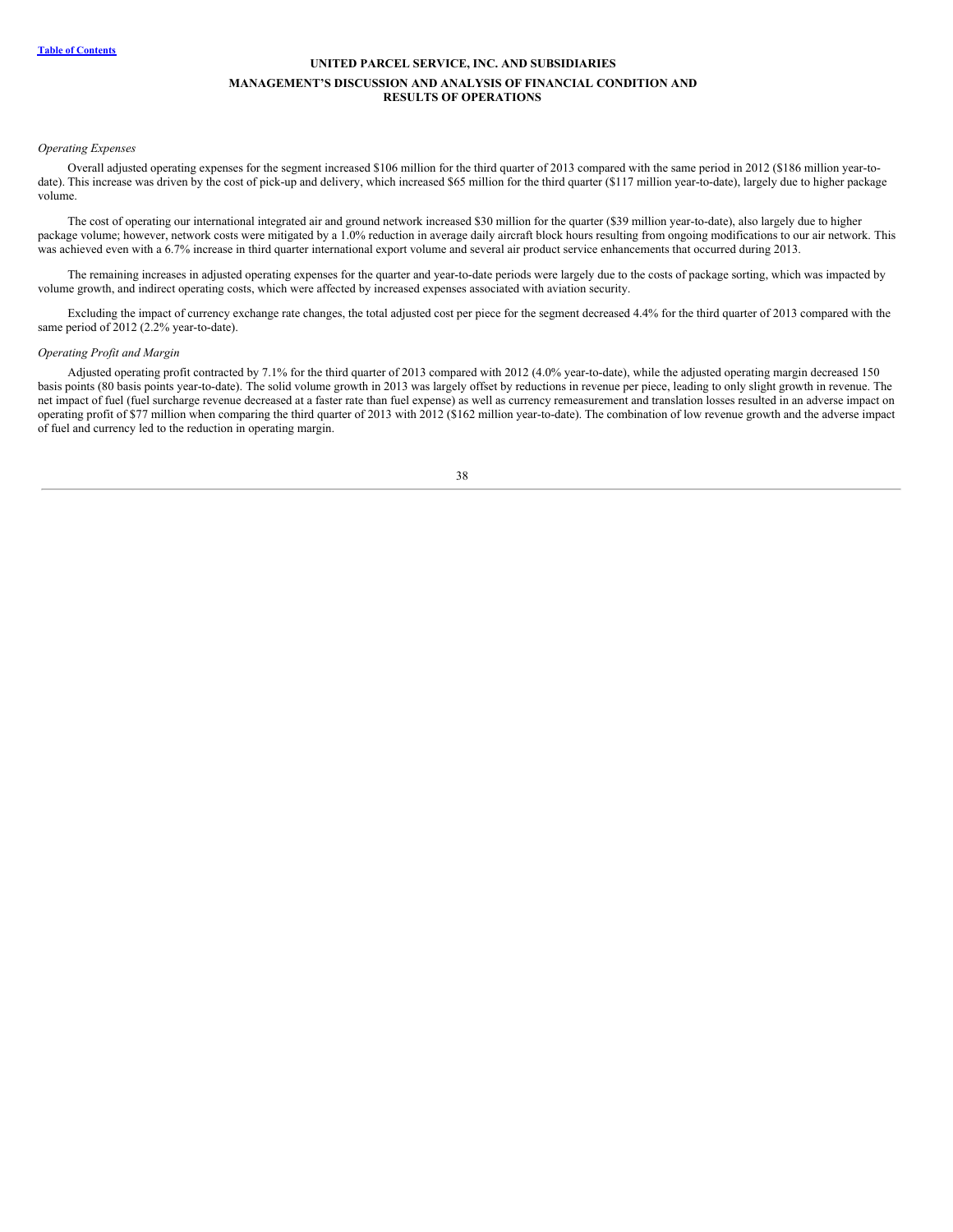# <span id="page-40-0"></span>**Supply Chain & Freight Operations**

|                                                           |              | <b>Three Months Ended</b> | September 30, |       |              | Change        |  | <b>Nine Months Ended</b><br>September 30, |              |       |               | Change       |
|-----------------------------------------------------------|--------------|---------------------------|---------------|-------|--------------|---------------|--|-------------------------------------------|--------------|-------|---------------|--------------|
|                                                           |              | 2013                      |               | 2012  |              | $\frac{0}{0}$ |  | 2013                                      | 2012         |       | $\frac{0}{0}$ |              |
| Freight LTL Statistics:                                   |              |                           |               |       |              |               |  |                                           |              |       |               |              |
| Revenue (in millions)                                     | $\mathbb{S}$ | 655                       | \$            | 621   |              | 5.5 $%$ \$    |  | 1,886                                     | $\mathbb{S}$ | 1,775 |               | 6.3 $%$      |
| Revenue Per Hundredweight                                 | $\mathbb{S}$ | 22.35                     | \$            | 21.86 |              | $2.2 \%$ \$   |  | 21.94                                     | \$           | 21.62 |               | $1.5\%$      |
| Shipments (in thousands)                                  |              | 2,713                     |               | 2,595 |              | 4.5 $%$       |  | 7,948                                     |              | 7,646 |               | $3.9\%$      |
| Shipments Per Day (in thousands)                          |              | 42.4                      |               | 41.2  |              | $2.9\%$       |  | 41.6                                      |              | 40.0  |               | 4.0 $%$      |
| Gross Weight Hauled (in millions of lbs)                  |              | 2,928                     |               | 2,838 |              | $3.2\%$       |  | 8,596                                     |              | 8,212 |               | 4.7 $%$      |
| Weight Per Shipment (in lbs)                              |              | 1,079                     |               | 1,094 |              | $(1.4)\%$     |  | 1,082                                     |              | 1,074 |               | $0.7\%$      |
| Operating Days in Period                                  |              | 64                        |               | 63    |              |               |  | 191                                       |              | 191   |               |              |
| Revenue (in millions):                                    |              |                           |               |       |              |               |  |                                           |              |       |               |              |
| Forwarding and Logistics                                  | $\mathbb{S}$ | 1,358                     | \$            | 1,445 |              | $(6.0)\%$ \$  |  | 4,051                                     | \$           | 4,354 |               | $(7.0)\%$    |
| Freight                                                   |              | 751                       |               | 691   |              | $8.7\%$       |  | 2,170                                     |              | 1,969 |               | $10.2 \%$    |
| Other                                                     |              | 141                       |               | 131   |              | $7.6\%$       |  | 418                                       |              | 387   |               | $8.0\%$      |
| <b>Total Revenue</b>                                      | $\mathbb{S}$ | 2,250                     | $\mathbb{S}$  | 2,267 |              | $(0.7)\%$ \$  |  | 6,639                                     | $\mathbb{S}$ | 6,710 |               | $(1.1)\%$    |
| Operating Expenses (in millions):                         | \$           | 2,049                     | \$            | 2,079 |              | $(1.4)\%$ \$  |  | 6,136                                     | \$           | 6,154 |               | $(0.3)\%$    |
| Operating Profit (in millions)                            | $\mathbb{S}$ | 201                       | $\mathbb{S}$  | 188   |              | $6.9 \%$ \$   |  | 503                                       | $\mathbb{S}$ | 556   |               | $(9.5)\%$    |
| <b>Operating Margin</b>                                   |              | 8.9%                      |               | 8.3%  |              |               |  | $7.6\%$                                   |              | 8.3%  |               |              |
| Currency Translation Benefit / $(Cost) - (in$ millions)*: |              |                           |               |       |              | $\mathbf S$   |  |                                           |              |       |               | $\mathbb{S}$ |
| Revenue                                                   |              |                           |               |       | S            | (8)           |  |                                           |              |       | \$            | (20)         |
| <b>Operating Expenses</b>                                 |              |                           |               |       |              | 6             |  |                                           |              |       |               | 17           |
| <b>Operating Profit</b>                                   |              |                           |               |       | $\mathbb{S}$ | (2)           |  |                                           |              |       | \$            | (3)          |

Amount represents the change compared to the prior year.

*Revenue*

Forwarding and logistics revenue decreased \$87 million in the third quarter of 2013 compared with the corresponding period in 2012 (\$303 million year-to-date). Forwarding revenue decreased in the third quarter and year-to-date periods of 2013, primarily due to lower tonnage and rates charged to our customers in our international air forwarding business. The reduction in tonnage was impacted by several factors, including weak overall market demand, competitive pressures, and our customer concentration among the technology and military sectors, as demand in these sectors was relatively weaker than the remainder of the air freight market. The reduction in rates was largely due to industry overcapacity in key trade lanes, particularly the Asia-outbound market. Revenue for our logistics products increased slightly in the third quarter and year-to-date periods of 2013 compared with 2012, as we experienced solid growth in our mail services and healthcare distribution solutions; however, this was largely offset by revenue declines among our technology customers.

Freight revenue increased \$60 million for the third quarter of 2013 (\$201 million year-to-date), driven by an increase in LTL revenue per hundredweight, tonnage and average daily LTL shipments. The increase in LTL revenue per hundredweight was largely due to our focus on yield management, as well as general rate increases averaging 5.9% that took effect on both July 16, 2012 and on June 10, 2013, covering non-contractual shipments in the United States, Canada and Mexico. LTL fuel surcharge revenue increased by \$6 million for the third quarter of 2013 compared with the corresponding period of the prior year (\$21 million year-to-date), due to changes in diesel fuel prices and overall LTL shipment volume. In addition, our Truckload division experienced increased volume and revenue, primarily related to our dedicated and non-dedicated service offerings.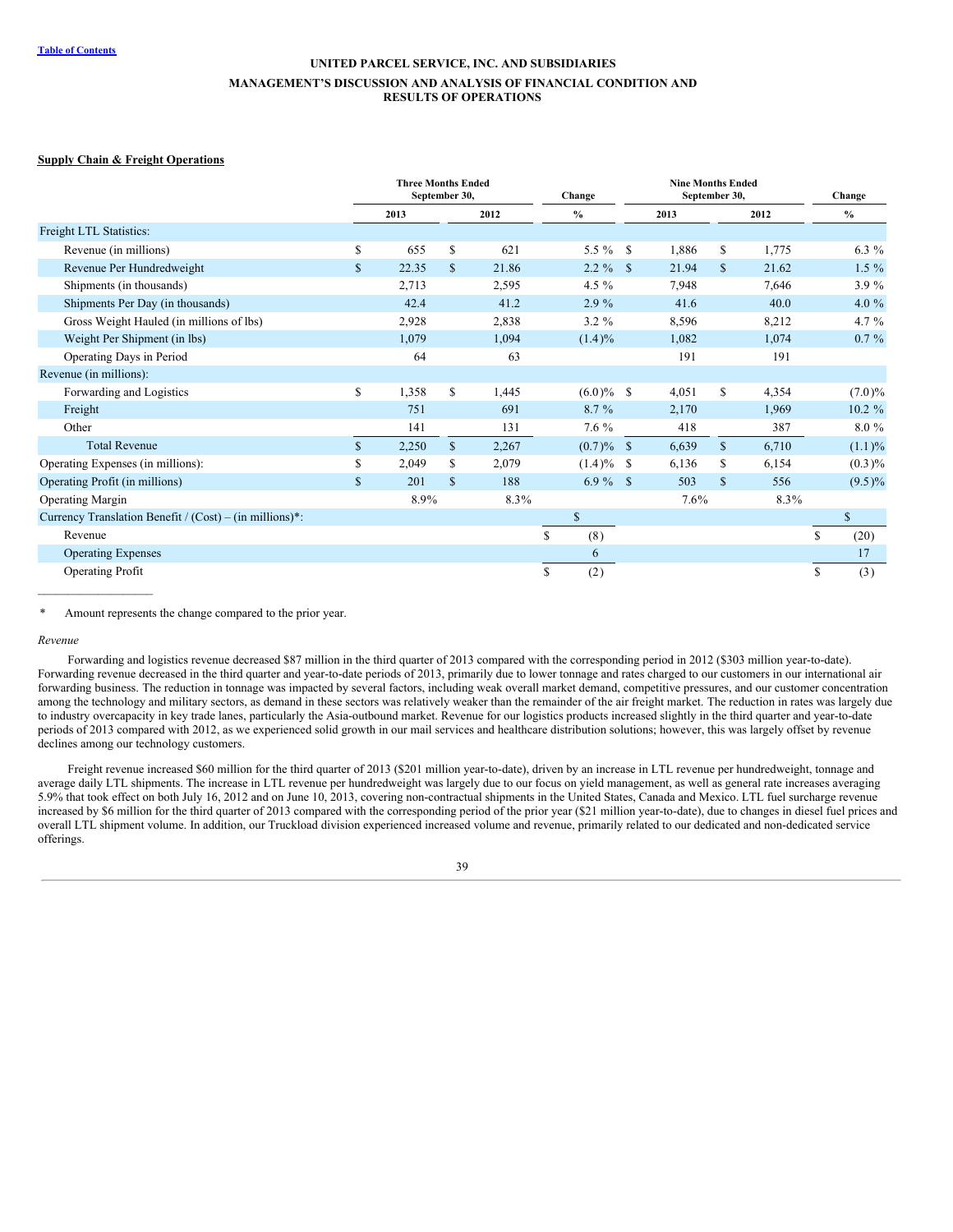#### **UNITED PARCEL SERVICE, INC. AND SUBSIDIARIES**

#### **MANAGEMENT'S DISCUSSION AND ANALYSIS OF FINANCIAL CONDITION AND RESULTS OF OPERATIONS**

The other businesses within Supply Chain & Freight increased revenue by \$10 million for the quarter (\$31 million year-to-date), primarily due to growth at UPS Capital, The UPS Store and UPS Customer Solutions.

#### *Operating Expenses*

Forwarding and logistics operating expenses decreased \$94 million for the third quarter of 2013 compared with the same period of 2012 (\$209 million year-to-date), due to several factors. Purchased transportation expense declined by \$40 million in the third quarter (\$115 million year-to-date), primarily due to lower tonnage in our international air freight forwarding business. Compensation and benefits expense declined by \$27 million in the third quarter (\$50 million year-to-date), largely due to reduced payroll costs and lower expense for worker's compensation claims. The remaining decrease in expense was impacted by lower fuel costs, bad debt expense, and various other items.

Freight operating expenses increased \$64 million in the third quarter of 2013 (\$186 million year-to-date), while the total cost per LTL shipment increased 2.2% (2.0%) year-to-date). The largest component of this increase related to the cost of operating our linehaul network, which grew by \$14 million for the third quarter (\$50 million year-todate), as a result of a 1.6% average daily tonnage increase, coupled with wage and purchased transportation increases. Our Truckload division experienced an \$11 million increase in costs for the quarter (\$38 million year-to-date), largely related to the expansion of our dedicated and non-dedicated services. Pick-up and delivery costs increased \$10 million for the quarter (\$18 million year-to-date) as a result of higher volume and wage increases, but partially offset by productivity improvements. The remaining increase in expense for the third quarter and year-to-date periods of 2013 was impacted by increases in fleet costs, pension expense and healthcare costs.

Operating expenses for the other businesses within Supply Chain & Freight were flat in the third quarter of 2013 compared with 2012 (increased \$5 million year-to-date).

#### *Operating Profit and Margin*

Operating profit for the forwarding and logistics unit increased by \$7 million in the third quarter of 2013 compared to the same period in 2012, largely driven by strong results in our mail services, which were impacted by solid revenue growth, operating margin expansion, and the benefit of an extra operating day in the third quarter of 2013. On a year-to-date basis, operating profit decreased \$94 million in 2013 compared with 2012. This decrease was primarily due to reduced profitability in our international air forwarding business, which resulted from competitive pressures combined with weak overall air freight market demand due to continued economic weakness in Europe, slowing growth in China and a sluggish U.S. economy. Additionally, our customer concentration among the technology and military sectors negatively impacted our results, as demand in these sectors was relatively weaker than the remainder of the air freight market. This lower demand pressured the rates we charge to our customers, which more than offset the reduced rates we incur from third-party transportation carriers, and thereby led to a compression in our year-to-date operating margin.

Operating profit for our freight unit declined \$4 million in the third quarter of 2013 compared to the same period in 2012, as wage and benefit expense increases more than offset the revenue growth and productivity improvements during the quarter. For the year-to-date period of 2013 compared with 2012, operating profit increased \$15 million as improvements in average daily LTL volume, yields and productivity measures (including gains in pick-up and delivery stops per hour, dock bills per hour and linehaul network utilization) more than offset an increase in wage and benefit expenses.

The combined operating profit for all of our other businesses in this segment increased \$10 million during the third quarter (\$26 million year-to-date), primarily due to higher operating profit at UPS Capital and The UPS Store.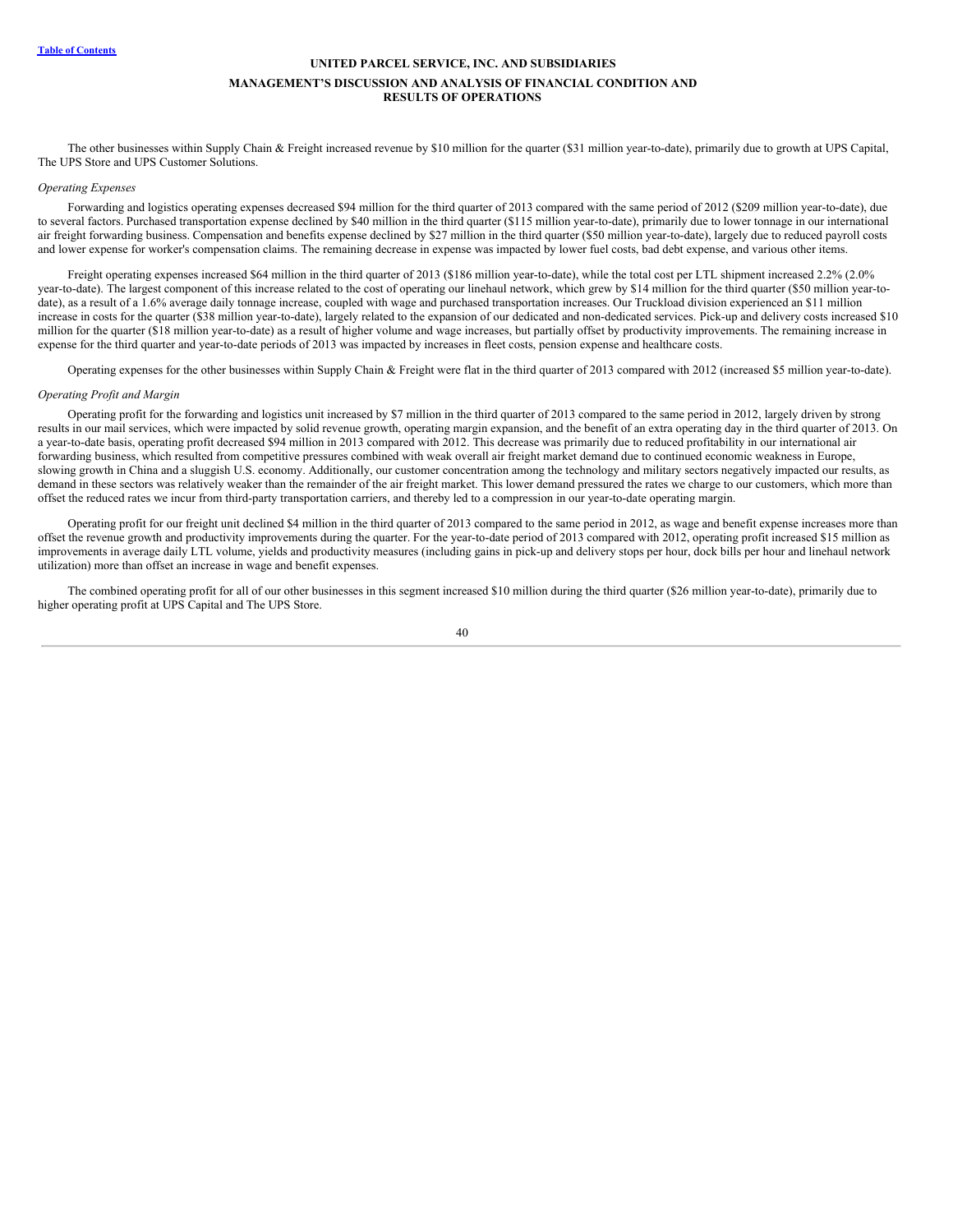### <span id="page-42-0"></span>**Consolidated Operating Expenses**

|                                              |              | <b>Three Months Ended</b> | September 30, |        |              | Change        |      | <b>Nine Months Ended</b><br>September 30, |    |        | Change        |                |
|----------------------------------------------|--------------|---------------------------|---------------|--------|--------------|---------------|------|-------------------------------------------|----|--------|---------------|----------------|
|                                              |              | 2013                      |               | 2012   |              | $\frac{6}{6}$ | 2013 |                                           |    | 2012   | $\frac{0}{0}$ |                |
| <b>Operating Expenses (in millions):</b>     |              |                           |               |        |              |               |      |                                           |    |        |               |                |
| Compensation and Benefits                    | \$           | 6,961                     | S             | 7,577  |              | $(8.1)\%$ \$  |      | 20,910                                    | S  | 21,159 |               | $(1.2)\%$      |
| Multiemployer Pension Plan Withdrawal Charge |              |                           |               | (896)  |              |               |      |                                           |    | (896)  |               |                |
| Adjusted Compensation and Benefits           |              | 6.961                     |               | 6,681  |              | 4.2 $\%$      |      | 20,910                                    |    | 20,263 |               | $3.2\%$        |
|                                              |              |                           |               |        |              |               |      |                                           |    |        |               |                |
| Repairs and Maintenance                      |              | 311                       |               | 306    |              | 1.6 $%$       |      | 929                                       |    | 911    |               | $2.0\%$        |
| Depreciation and Amortization                |              | 460                       |               | 464    |              | $(0.9)\%$     |      | 1,400                                     |    | 1,382  |               | 1.3 $%$        |
| <b>Purchased Transportation</b>              |              | 1,781                     |               | 1,743  |              | $2.2\%$       |      | 5,292                                     |    | 5,193  |               | $1.9\%$        |
| Fuel                                         |              | 968                       |               | 969    |              | $(0.1)\%$     |      | 2,966                                     |    | 3,008  |               | $(1.4)\%$      |
| Other Occupancy                              |              | 225                       |               | 220    |              | $2.3\%$       |      | 703                                       |    | 670    |               | 4.9 $%$        |
|                                              |              |                           |               |        |              |               |      |                                           |    |        |               |                |
| Other Expenses                               |              | 1,011                     |               | 1,026  |              | $(1.5)\%$     |      | 3,136                                     |    | 3,108  |               | $0.9\%$        |
| TNT Termination Fee and Related Expenses     |              |                           |               |        |              |               |      | (284)                                     |    |        |               |                |
| Gain Upon Liquidation of Foreign Subsidiary  |              |                           |               |        |              |               |      | 245                                       |    |        |               |                |
| <b>Adjusted Other Expenses</b>               |              | 1,011                     |               | 1,026  |              | $(1.5)\%$     |      | 3,097                                     |    | 3,108  |               | $(0.4)\%$      |
|                                              |              |                           |               |        |              |               |      |                                           |    |        |               |                |
| <b>Total Operating Expenses</b>              | $\mathbb{S}$ | 11,717                    | \$            | 12,305 |              | $(4.8)\%$ \$  |      | 35,336                                    | \$ | 35,431 |               | $(0.3)\%$      |
| <b>Adjusted Total Operating Expenses</b>     | \$           | 11,717                    | \$            | 11,409 |              | $2.7\%$       |      | 35,297                                    | S  | 34,535 |               | $2.2\%$        |
|                                              |              |                           |               |        |              |               |      |                                           |    |        |               |                |
|                                              |              |                           |               |        |              | \$            |      |                                           |    |        |               | S              |
| Currency Translation (Benefit) Cost          |              |                           |               |        | $\mathbb{S}$ | 13            |      |                                           |    |        | $\mathbf S$   | $\overline{7}$ |

#### *Compensation and Benefits*

Employee payroll costs increased \$167 million for the third quarter of 2013 compared with 2012 (\$394 million year-to-date), largely due to contractual union wage rate increases, a 1.8% increase in average daily union labor hours, and a merit salary increase for management employees; however, this was partially offset by an overall reduction in the number of management personnel.

Adjusted benefits expense increased \$113 million for the third quarter of 2013 compared with 2012 (\$253 million year-to-date), primarily due to higher pension expense, increased vacation, holiday and excused absence expense, and higher health and welfare costs; however, these items were partially offset by changes in the expense associated with our self-insurance for worker's compensation claims. These factors are discussed further as follows:

- Pension expense increased \$97 million for the third quarter of 2013 compared with 2012 (\$228 million year-to-date), due to higher union contribution rates for multiemployer pension plans combined with increased service and interest costs for company-sponsored plans. The increase in service and interest costs for companysponsored plans was largely due to continued service accruals and lower discount rates.
- Vacation, holiday and excused absence expense increased \$30 million for the third quarter compared with 2012 (\$64 million year-to-date), due to increased vacation entitlements earned based on employees' years of service.
- Health and welfare costs increased \$21 million for the third quarter of 2013 compared with 2012 (\$70 million year-to-date), largely due to higher medical claims and the impact of several provisions of the Patient Protection and Affordable Care Act of 2010.

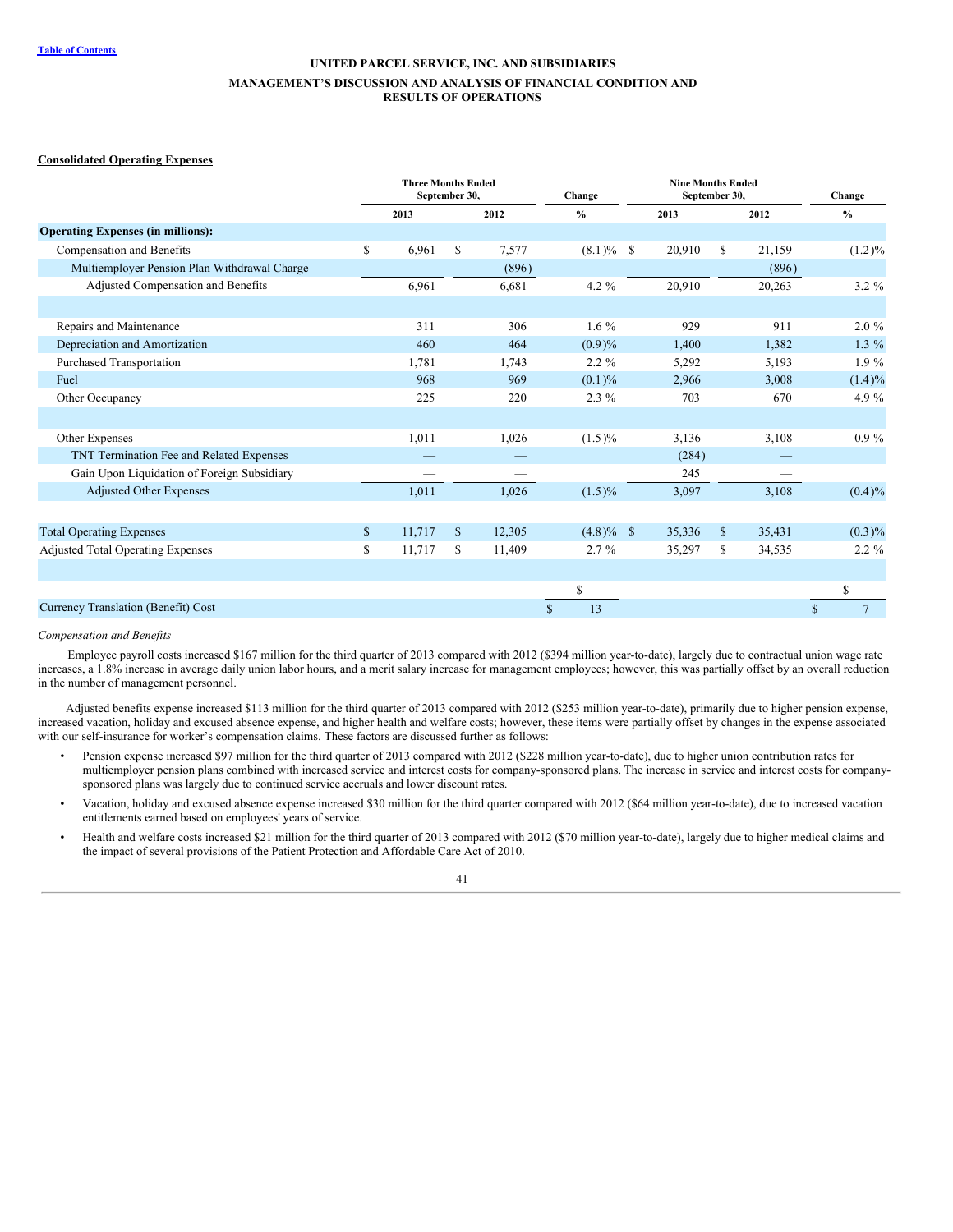#### **UNITED PARCEL SERVICE, INC. AND SUBSIDIARIES**

### **MANAGEMENT'S DISCUSSION AND ANALYSIS OF FINANCIAL CONDITION AND RESULTS OF OPERATIONS**

• The expense associated with our self-insurance programs for worker's compensation claims decreased \$46 million for the third quarter of 2013 compared with 2012 (\$138 million year-to-date). Insurance reserves are established for estimates of the loss that we will ultimately incur on reported worker's compensation claims, as well as estimates of claims that have been incurred but not reported, and take into account a number of factors including our history of claim losses, payroll growth and the impact of safety improvement initiatives. In 2013, we experienced favorable actuarial expense adjustments as the frequency and severity of claims was less than previously projected, due to the impact of ongoing safety improvement and claim management initiatives.

#### *Repairs and Maintenance*

The increase in repairs and maintenance expense was largely due to increased vehicle maintenance costs in our global package and freight operations. These increased costs were impacted by the increase in miles driven in the third quarter and year-to-date periods of 2013 compared with 2012.

#### *Depreciation and Amortization*

The slight decline in depreciation and amortization expense in the third quarter of 2013 compared with the same period of 2012 was due to several factors, including lower capitalized software amortization and building and facility depreciation.

On a year-to-date basis, the increase in depreciation and amortization expense in 2013 compared with 2012 was primarily due to a \$45 million increase in depreciation expense on vehicles. This increase was driven by the replacement of older, fully-depreciated vehicles, technology upgrades on new vehicles and an overall increase in the size of our vehicle fleet in our U.S. Domestic Package and UPS Freight operations. This increase was partially offset by lower capitalized software amortization and building and facility depreciation.

#### *Purchased Transportation*

The increase in purchased transportation expense charged to us by third-party air, ocean and truck carriers for the third quarter and year-to-date periods was driven by several factors:

- Our U.S. Domestic Package segment incurred a \$17 million expense increase for the quarter (\$67 million year-to-date), primarily due to higher rates passed to us from rail carriers, and higher fees paid to the U.S. Postal Service associated with the volume growth in our SurePost product.
- Our International Package segment incurred a \$45 million expense increase for the quarter (\$89 million year-to-date) primarily due to international volume growth.
- Our UPS Freight business incurred a \$16 million increase for the quarter (\$58 million year-to-date) largely due to growth in LTL volume and higher rates passed to us from rail carriers.
- The purchased transportation expense for our forwarding & logistics business declined \$40 million for the third quarter (\$115 million year-to-date), largely due to lower tonnage and reduced rates from third-party transportation carriers in our international air freight forwarding business.

#### *Fuel*

The decrease in fuel expense for the third quarter and year-to-date periods of 2013 was largely due to the decline in fuel prices (primarily jet-A fuel prices), which decreased expense by \$6 million (\$35 million year-to-date), net of hedging. This was partially offset during the third quarter by an increase in vehicle miles driven and lower fuel efficiency, which increased expense by \$5 million; however, usage decreased expense for the year-to-date period of 2013 compared with 2012 by \$7 million, primarily due to a reduction in aircraft block hours.

#### *Other Occupancy*

The increase in other occupancy expense in the third quarter of 2013 compared with the same period of 2012 was primarily due to an increase in real estate and vehicle taxes. For the year-to-date period of 2013 compared with 2012, other occupancy expense increased largely due to higher snow removal costs at our operating facilities, an increase in utility expenses, as well as higher real estate and vehicle taxes. The relatively cold winter in the United States in 2013 compared with 2012 caused the increase in snow removal costs, while higher natural gas and electricity prices resulted in the increase in utility expenses.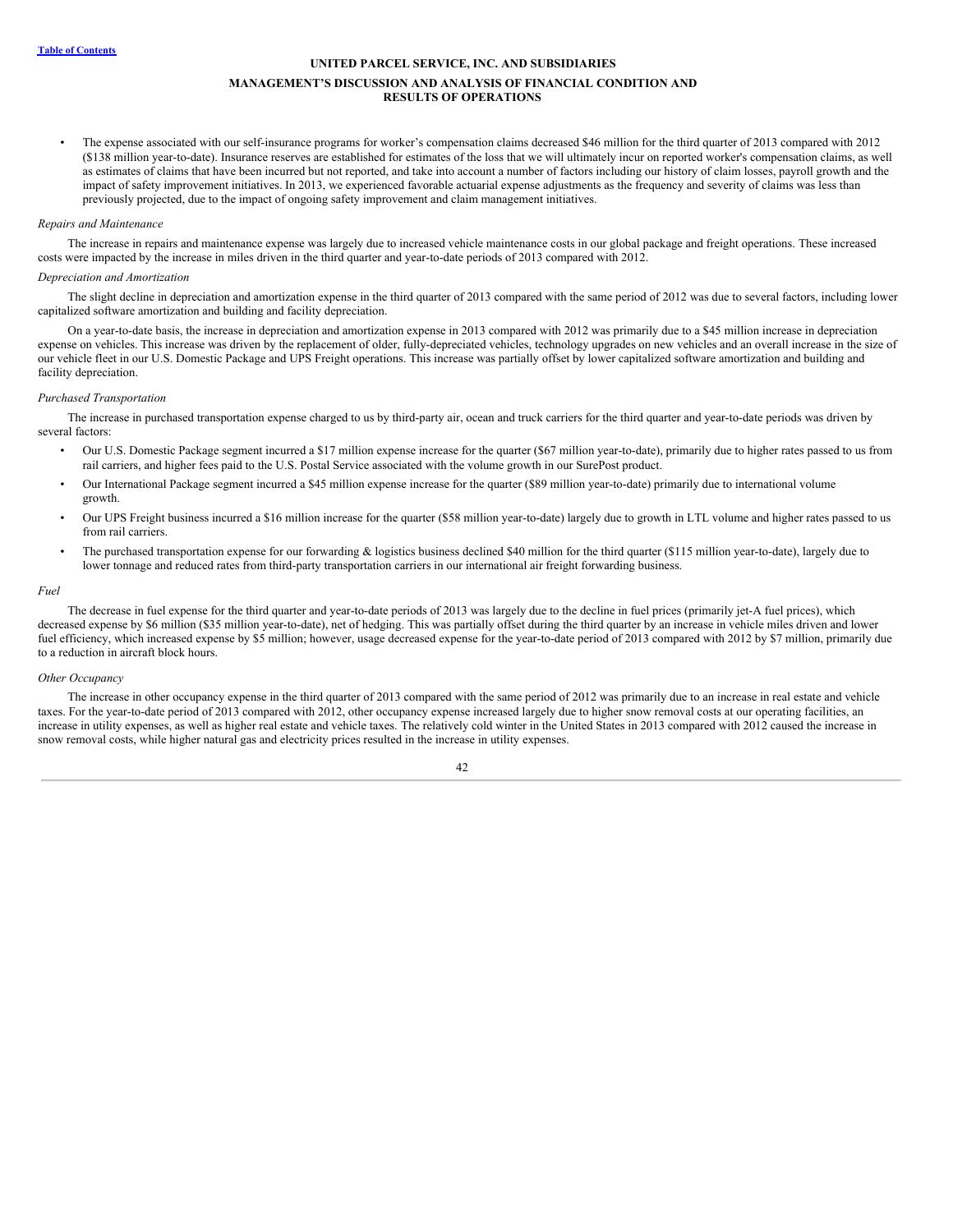### *Other Expenses*

The decrease in adjusted other expenses for the third quarter and year-to-date periods of 2013 compared with 2012 was impacted by a number of factors, including decreases in bad debt expense, employee expense reimbursements, advertising costs, telecommunications expenses, and non-income based state and local taxes. These decreases in expense were partially offset by increases in auto liability insurance, transportation equipment rentals, and air cargo handling costs.

#### <span id="page-44-0"></span>**Investment Income and Interest Expense**

|                   | <b>Three Months Ended</b><br>September 30, |  | Change       |               | <b>Nine Months Ended</b><br>September 30, | Change |  |       |               |
|-------------------|--------------------------------------------|--|--------------|---------------|-------------------------------------------|--------|--|-------|---------------|
|                   | 2013                                       |  | 2012         | $\frac{0}{0}$ |                                           | 2013   |  | 2012  | $\frac{9}{6}$ |
| (in millions)     |                                            |  |              |               |                                           |        |  |       |               |
| Investment Income |                                            |  | $\mathbf{p}$ | $(66.7)\%$ \$ |                                           | 10     |  | 18    | $(44.4)\%$    |
| Interest Expense  | (92)                                       |  | (98)         | $(6.1)\%$ \$  |                                           | (286)  |  | (284) | $0.7\%$       |

#### *Investment Income*

The decrease in investment income for the third quarter of 2013 compared with the same period of 2012 was primarily due to lower interest rates earned on invested assets, as well as a decline in the average balance of invested assets. For the year-to-date period of 2013 compared with 2012, the decline in investment income was largely driven by lower interest rates earned on invested assets.

#### *Interest Expense*

Interest expense decreased in the third quarter of 2013 compared to 2012, largely due to a lower effective interest rate incurred on our variable rate debt and interest rate swaps, as well as a lower average balance of debt outstanding. For the year-to-date period of 2013 compared with 2012, interest expense increased slightly, primarily due to the imputation of interest expense on the multiemployer pension withdrawal liability related to the New England Pension Fund; however, this was substantially offset by a lower effective interest rate incurred on our variable rate debt and interest rate swaps.

#### <span id="page-44-1"></span>**Income Tax Expense**

|                                                | <b>Three Months Ended</b><br>September 30, |               |          | Change        |    | <b>Nine Months Ended</b><br>September 30, |               | Change                   |               |
|------------------------------------------------|--------------------------------------------|---------------|----------|---------------|----|-------------------------------------------|---------------|--------------------------|---------------|
|                                                | 2013                                       |               | 2012     | $\frac{0}{0}$ |    | 2013                                      |               | 2012                     | $\frac{0}{0}$ |
| (in millions)                                  |                                            |               |          |               |    |                                           |               |                          |               |
| Income Tax Expense                             | \$<br>617                                  | <sup>\$</sup> | 205      | N/A           | \$ | 1,645                                     | <sup>\$</sup> | 1,304                    | $26.2\%$      |
| TNT Termination Fee and Related Expenses       | $\overline{\phantom{a}}$                   |               | _        |               |    | 107                                       |               | $\overline{\phantom{a}}$ |               |
| Gain Upon Liquidation of Foreign<br>Subsidiary |                                            |               | _        |               |    | (32)                                      |               | $\overline{\phantom{a}}$ |               |
| Multiemployer Pension Plan Withdrawal Charge   |                                            |               | 337      |               |    |                                           |               | 337                      |               |
| Adjusted Income Tax Expense                    | \$<br>617                                  | S             | 542      | 13.8%         | -S | 1,720                                     | <sup>\$</sup> | 1,641                    | $4.8\%$       |
| <b>Effective Tax Rate</b>                      | 36.0%                                      |               | 30.4%    |               |    | 33.9%                                     |               | 33.8%                    |               |
| <b>Adjusted Effective Tax Rate</b>             | $36.0\%$                                   |               | $34.5\%$ |               |    | $35.2\%$                                  |               | $34.5\%$                 |               |

Our adjusted effective tax rate increased to 36.0% in the third quarter of 2013 from 34.5% in the same period of 2012 (Year-to-date, 35.2% in 2013 from 34.5% in 2012) due to a decrease in U.S. Federal and state tax credits relative to total pre-tax income, and unfavorable changes in the proportion of our taxable income in certain U.S. and non-U.S. jurisdictions relative to total pre-tax income.

Our effective tax rate increased to 36.0% in the third quarter of 2013 compared with 30.4% in the same period of 2012 due to the multiemployer pension withdrawal charge taken in the third quarter of 2012, in addition to the aforementioned trends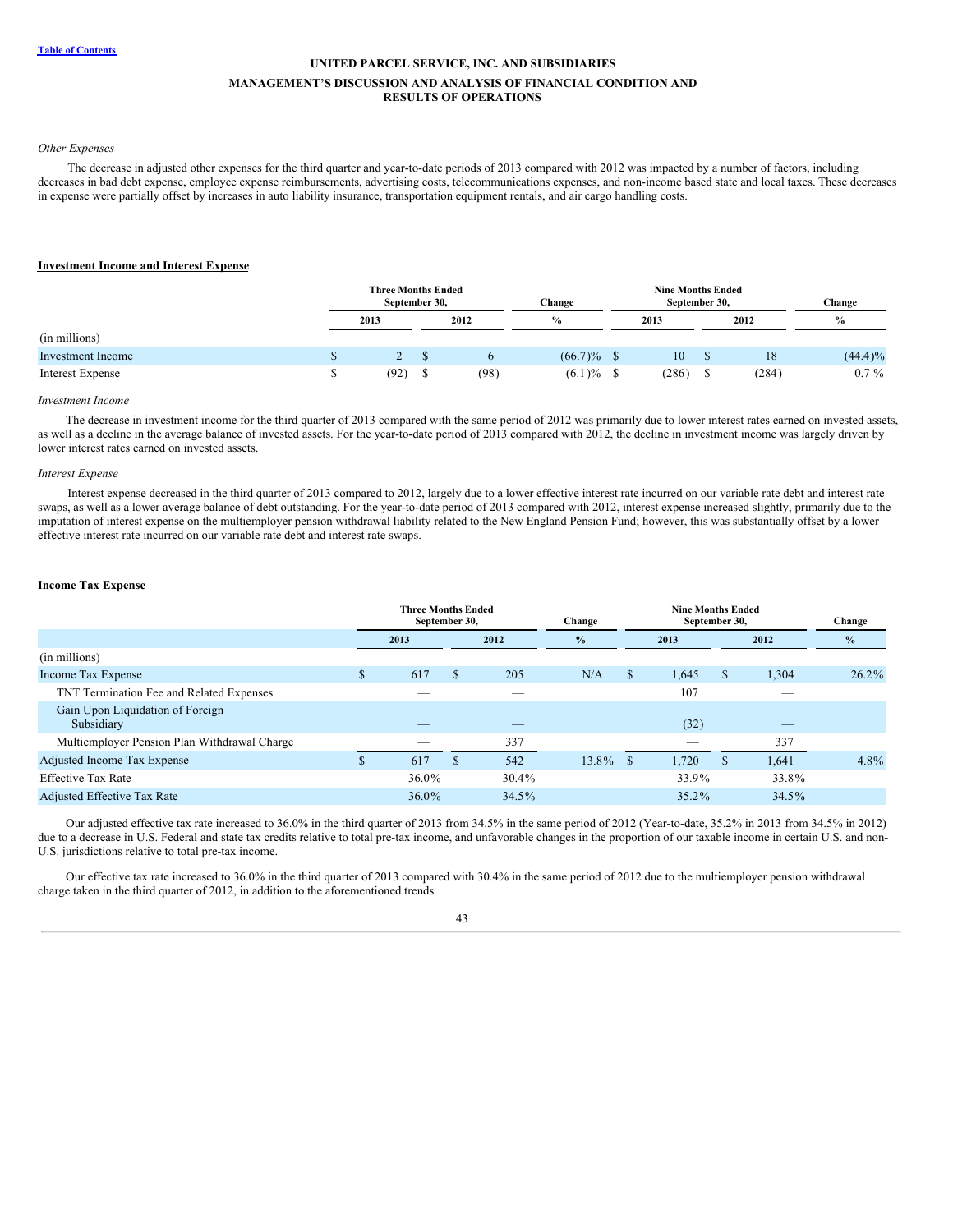$\mathcal{L}_\text{max}$ 

# **UNITED PARCEL SERVICE, INC. AND SUBSIDIARIES MANAGEMENT'S DISCUSSION AND ANALYSIS OF FINANCIAL CONDITION AND RESULTS OF OPERATIONS**

with U.S. Federal and state tax credits and unfavorable changes in the proportion of our taxable income in certain U.S. and non-U.S. jurisdictions relative to total pre-tax income.

<span id="page-45-0"></span>On a year-to-date basis, our effective tax rate increased to 33.9% in 2013 from 33.8% in 2012, and was affected by the factors discussed above; however, the impact of these factors on the year-to-date 2013 effective tax rate was partially mitigated by a portion of the gain from liquidating a foreign subsidiary in early 2013 not being taxable.

### <span id="page-45-1"></span>**Liquidity and Capital Resources**

### *Net Cash From Operating Activities*

The following is a summary of the significant sources (uses) of cash from operating activities (amounts in millions):

|                                                                        | <b>Nine Months Ended</b><br>September 30, |              |       |  |  |
|------------------------------------------------------------------------|-------------------------------------------|--------------|-------|--|--|
|                                                                        | 2013                                      |              | 2012  |  |  |
| Net income                                                             | 3,205                                     | <sup>8</sup> | 2,555 |  |  |
| Non-cash operating activities (a)                                      | 2,130                                     |              | 3,145 |  |  |
| Pension and postretirement plan contributions (UPS-sponsored plans)    | (158)                                     |              | (864) |  |  |
| Income tax receivables and payables                                    | (134)                                     |              | 272   |  |  |
| Changes in working capital and other noncurrent assets and liabilities | 100                                       |              | 79    |  |  |
| Other sources (uses) of cash from operating activities                 | (83)                                      |              | (84)  |  |  |
| Net cash from operating activities                                     | 5,060                                     |              | 5,103 |  |  |

(a) Represents depreciation and amortization, gains and losses on derivative transactions and foreign exchange, deferred income taxes, provisions for uncollectible accounts, pension and postretirement benefit expense, stock compensation expense, impairment charges and other non-cash items.

Operating cash flow was negatively impacted in 2013, compared with 2012, by certain TNT Express transaction-related charges, as well as changes in income tax receivables and payables. We paid a termination fee to TNT Express of €200 million (\$268 million) under the agreement to terminate the merger protocol in the first quarter of 2013. The cash payments for income taxes increased in 2013 compared with 2012, and were impacted by the timing of current tax deductions.

The adverse impact of these items on our operating cash flow in 2013 compared with 2012 was partially offset by reduced pension and postretirement medical defined benefit plan contributions. Contributions to our company-sponsored defined benefit plans have varied based primarily on whether any minimum funding requirements are present for the individual plans. The decline in contributions to our defined benefit plans was largely related to the UPS IBT Pension Plan and the UPS Retired Employees Healthcare Plan (\$355 and \$365 million in contributions, respectively, in the first nine months of 2012; no contributions in 2013 for either plan). The remaining contributions in both years were largely related to our international pension and other U.S. postretirement medical plans. As discussed in note 6 to the unaudited consolidated financial statements, we expect to contribute \$53 million to our company-sponsored pension and postretirement medical benefit plans over the remainder of 2013.

As of September 30, 2013, the total of our worldwide holdings of cash and cash equivalents was\$5.182 billion. Approximately 45%-55% of our cash and cash equivalents are typically held by foreign subsidiaries throughout the year. The amount of cash held by our U.S. and foreign subsidiaries fluctuates throughout the year due to a variety of factors, including the timing of cash receipts and disbursements in the normal course of business. Cash provided by operating activities in the United States continues to be our primary source of funds to finance domestic operating needs, capital expenditures, share repurchases and dividend payments to shareowners. To the extent that such amounts represent previously untaxed earnings, the cash held by foreign subsidiaries would be subject to tax if such amounts were repatriated in the form of dividends; however, not all international cash balances would have to be repatriated in the form of a dividend if returned to the U.S. When amounts earned by foreign subsidiaries are expected to be indefinitely reinvested, no accrual for taxes is provided.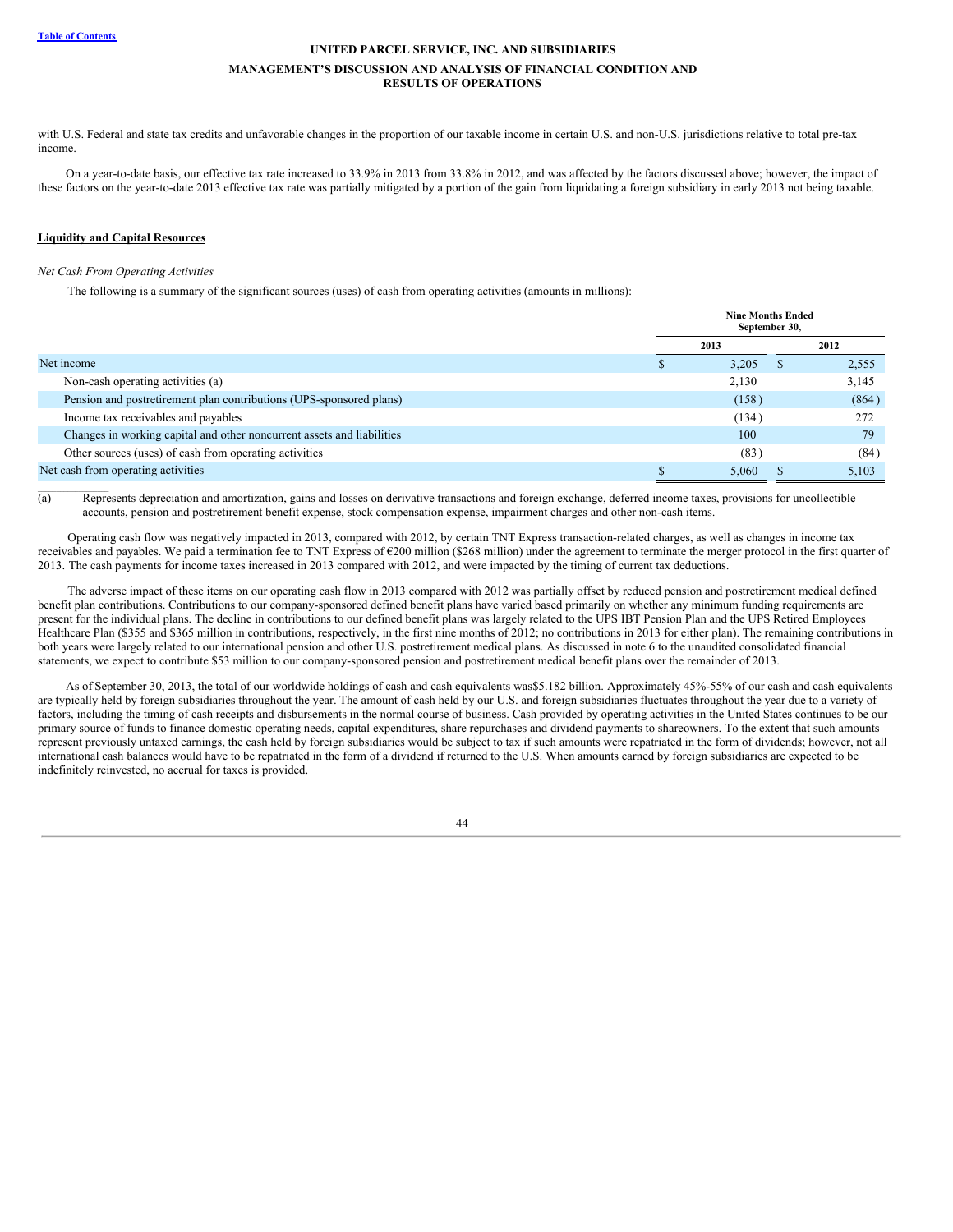# <span id="page-46-0"></span>*Net Cash Used In Investing Activities*

Our primary sources (uses) of cash for investing activities were as follows (amounts in millions):

|                                                          |               | <b>Nine Months Ended</b><br>September 30, |               |         |  |  |  |
|----------------------------------------------------------|---------------|-------------------------------------------|---------------|---------|--|--|--|
|                                                          | 2013          |                                           |               | 2012    |  |  |  |
| Net cash used in investing activities                    | Ъ.            | (2, 463)                                  | <sup>\$</sup> | (907)   |  |  |  |
|                                                          |               |                                           |               |         |  |  |  |
| <b>Capital Expenditures:</b>                             |               |                                           |               |         |  |  |  |
| Buildings and facilities                                 | \$            | (309)                                     | \$            | (350)   |  |  |  |
| Aircraft and parts                                       |               | (446)                                     |               | (499)   |  |  |  |
| Vehicles                                                 |               | (490)                                     |               | (440)   |  |  |  |
| Information technology                                   |               | (360)                                     |               | (314)   |  |  |  |
|                                                          |               | (1,605)                                   | S             | (1,603) |  |  |  |
|                                                          |               |                                           |               |         |  |  |  |
| Capital Expenditures as a % of Revenue                   |               | $4.0\%$                                   |               | $4.1\%$ |  |  |  |
|                                                          |               |                                           |               |         |  |  |  |
| <b>Other Investing Activities:</b>                       |               |                                           |               |         |  |  |  |
| Proceeds from disposals of property, plant and equipment | $\mathsf{\$}$ | 90                                        | $\mathbb{S}$  | 61      |  |  |  |
| Net decrease in finance receivables                      | \$            | 28                                        | S             | 56      |  |  |  |
| Net sales (purchases) of marketable securities           | $\mathsf{\$}$ | (982)                                     | \$            | 645     |  |  |  |
| Cash paid for business acquisitions                      | \$            | (20)                                      | \$            | (100)   |  |  |  |
| Other sources (uses) of cash for investing activities    | \$            | 26                                        | \$            | 34      |  |  |  |

We have commitments for the purchase of aircraft, vehicles, equipment and real estate to provide for the replacement of existing capacity and anticipated future growth. We generally fund our capital expenditures with our cash from operations. Capital spending on real estate declined in the first nine months of 2013 compared with 2012, as the expansion of our Cologne air hub nears completion. Capital spending on aircraft is primarily related to contract deposits and final payments associated with the delivery of aircraft under our Boeing 767-300 order, which has been completed in 2013. Capital spending on vehicles increased in the first nine months of 2013 in our U.S. and international package businesses and our freight unit, due to vehicle replacements, technology enhancements and new vehicle orders to support volume growth. Capital spending on technology increased in the first nine months of 2013, largely due to new capitalized software projects.

Future capital spending for anticipated growth and replacement assets will depend on a variety of factors, including economic and industry conditions. We anticipate that our capital expenditures for 2013 will be approximately \$2.4 billion, or approximately 4% of revenue.

The net decrease in finance receivables was primarily due to loan sales in our business credit and leasing portfolios. The purchases and sales of marketable securities are largely determined by liquidity needs and the periodic rebalancing of investment types, and will therefore fluctuate from period to period. The cash paid for business acquisitions in 2013 and 2012 was primarily related to our acquisitions of Cemelog Ltd. and Kiala S.A, respectively. Other investing activities include the cash settlement of derivative contracts used in our currency and commodity hedging programs, as well as capital contributions into certain investment partnerships.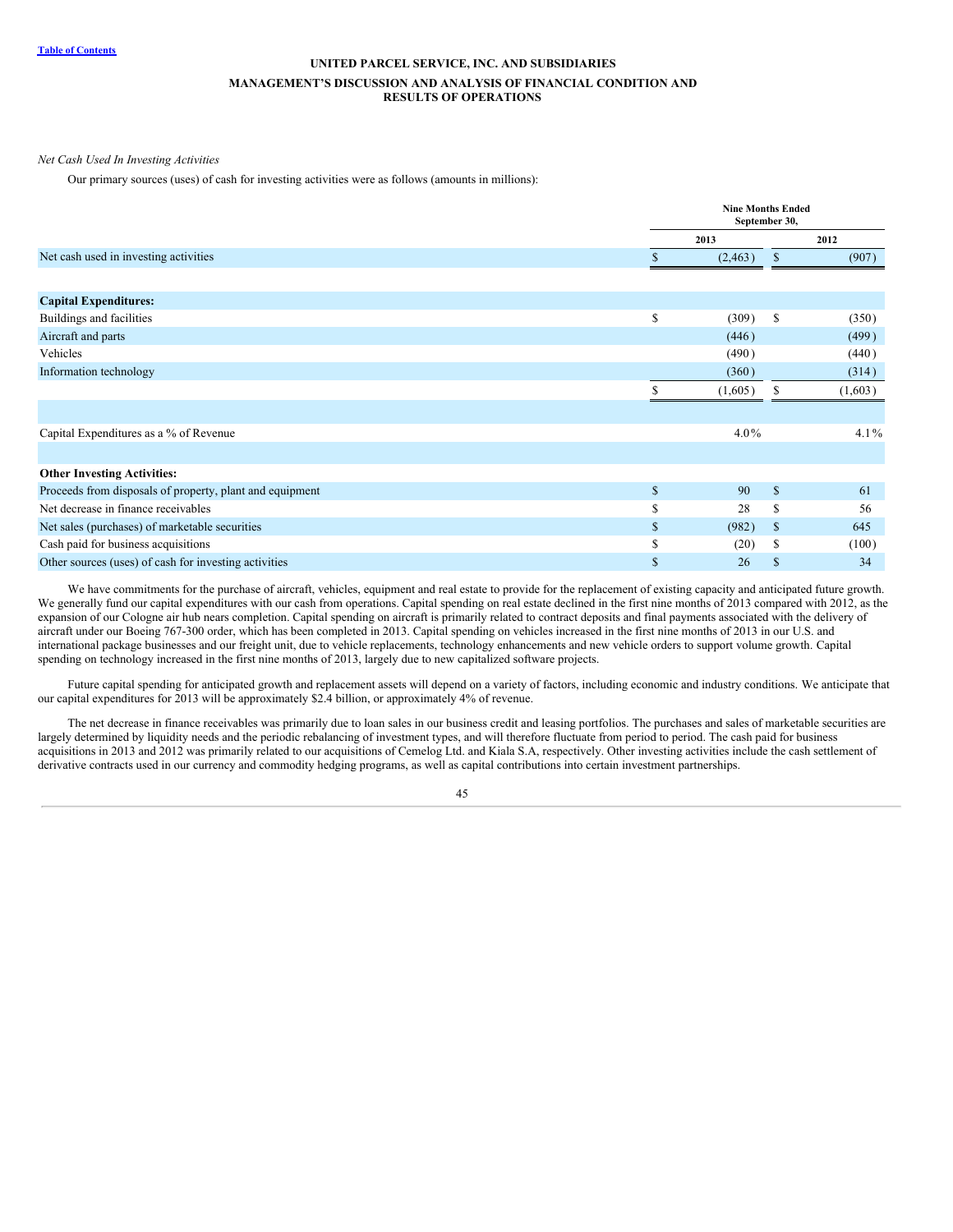### <span id="page-47-0"></span>*Net Cash Provided by (used in) Financing Activities*

Our primary sources (uses) of cash for financing activities are as follows (amounts in millions, except per share data):

|                                                       |               | <b>Nine Months Ended</b> | September 30, |         |  |  |
|-------------------------------------------------------|---------------|--------------------------|---------------|---------|--|--|
|                                                       |               | 2013                     |               |         |  |  |
| Net cash provided by (used in) financing activities   |               | (4,716)                  | <sup>\$</sup> | 1,067   |  |  |
| <b>Share Repurchases:</b>                             |               |                          |               |         |  |  |
| Cash expended for shares repurchased                  | <sup>\$</sup> | (2,866)                  | $\mathbb{S}$  | (1,402) |  |  |
| Number of shares repurchased                          |               | (33.3)                   |               | (18.5)  |  |  |
| Shares outstanding at period end                      |               | 929                      |               | 952     |  |  |
| Percent reduction in shares outstanding               |               | $(2.5)\%$                |               | (1.1)%  |  |  |
| Dividends:                                            |               |                          |               |         |  |  |
| Dividends declared per share                          | S             | 1.86                     | <sup>\$</sup> | 1.71    |  |  |
| Cash expended for dividend payments                   | \$            | (1,702)                  | \$            | (1,600) |  |  |
| <b>Borrowings:</b>                                    |               |                          |               |         |  |  |
| Net borrowings (repayment) of debt principal          | <sup>\$</sup> | (108)                    | $\mathbb{S}$  | 3,808   |  |  |
| <b>Other Financing Activities:</b>                    |               |                          |               |         |  |  |
| Cash received for common stock issuances              | $\mathbb{S}$  | 368                      | $\mathbf S$   | 253     |  |  |
| Other sources (uses) of cash for financing activities | $\mathbb{S}$  | (408)                    | S             | 8       |  |  |
| Capitalization (as of September 30 each year):        |               |                          |               |         |  |  |
| Total debt outstanding at period end                  | S             | 12,600                   | <sup>\$</sup> | 15,007  |  |  |
| Total shareowners' equity at period end               |               | 3,655                    |               | 7,614   |  |  |
| Total capitalization                                  |               | 16,255                   | S             | 22,621  |  |  |
| Debt to Total Capitalization %                        |               | 77.5%                    |               | 66.3 %  |  |  |

We repurchased a total of 33.3 million shares of class A and class B common stock for \$2.844 billion in the first nine months of 2013, and 18.5 million shares for \$1.392 billion for the first nine months of 2012 (\$2.866 and \$1.402 billion in repurchases for 2013 and 2012, respectively, are reported on the cash flow statement due to the timing of settlements). On February 14, 2013, the Board of Directors approved a new share repurchase authorization of \$10.0 billion, which replaced an authorization previously announced in 2012. The new share repurchase authorization has no expiration date. As of September 30, 2013, we had \$7.816 billion of this share repurchase authorization available. Share repurchases may take the form of accelerated share repurchases, open market purchases, or other such methods as we deem appropriate. The timing of our share repurchases will depend upon market conditions. Unless terminated earlier by the resolution of our Board, the program will expire when we have purchased all shares authorized for repurchase under the program. We anticipate repurchasing a total of approximately \$4.0 billion of shares in 2013.

The declaration of dividends is subject to the discretion of the Board of Directors and will depend on various factors, including our net income, financial condition, cash requirements, future prospects and other relevant factors. We increased our quarterly cash dividend payment to \$0.62 per share in 2013, compared with the previous \$0.57 quarterly dividend rate in 2012. We expect to continue the practice of paying regular cash dividends.

Issuances of debt in the first nine months of 2013 consisted primarily of commercial paper, while the issuances of debt in 2012 consisted primarily of an offering of \$1.75 billion of senior notes, consisting of \$375 million of 1.125% notes due October 2017, \$1.0 billion of 2.45% notes due October 2022, and \$375 million of 3.625% notes due October 2042. Repayments of debt in 2013 consisted primarily of the \$1.75 billion 4.5% senior notes that matured in January 2013. We consider the overall fixed and floating interest rate mix of our portfolio and the related overall cost of borrowing when planning for future issuances and non-scheduled repayments of debt.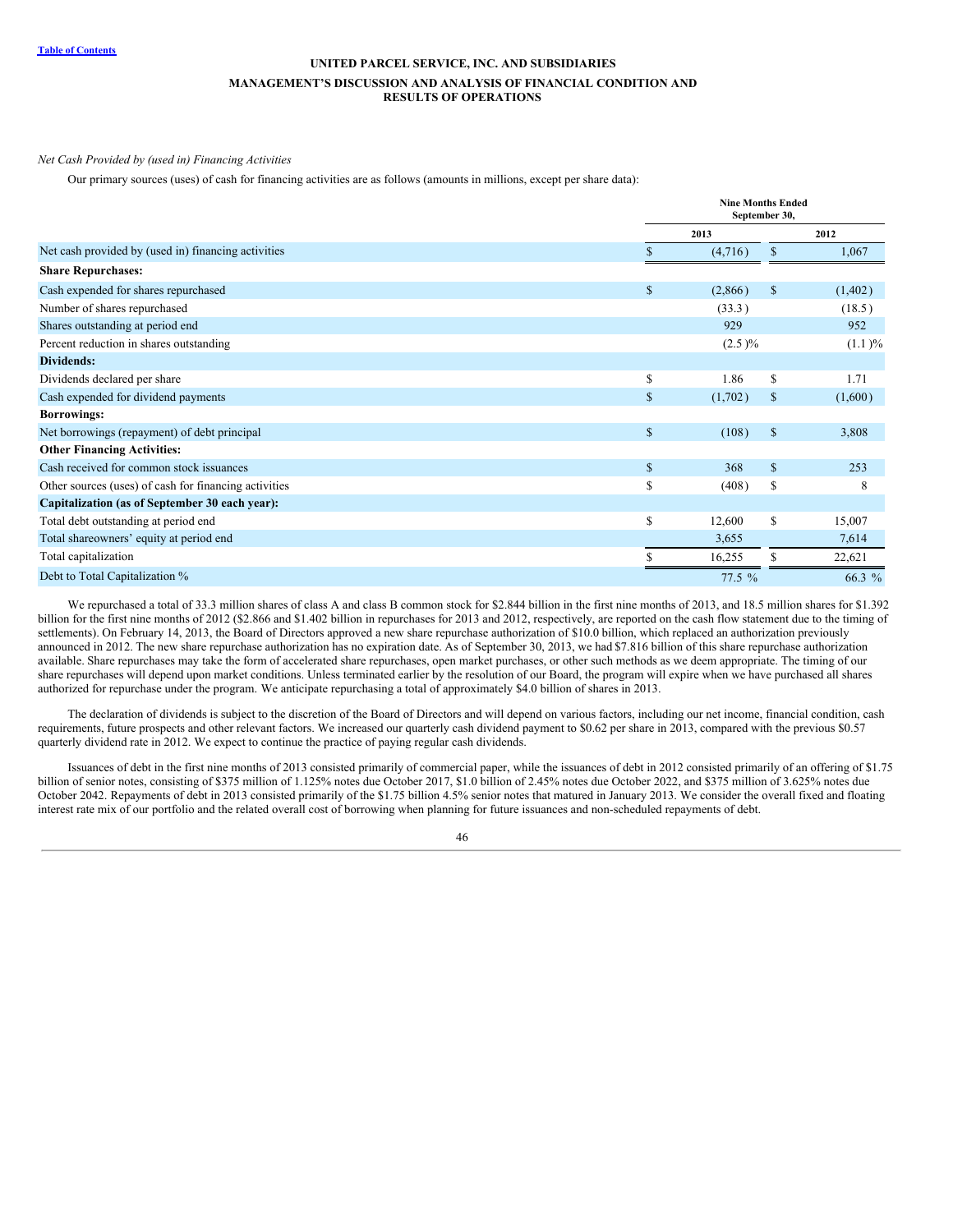The cash outflows in other financing activities were primarily due to premiums paid and received on capped call options for the purchase of UPS class B shares, and the purchase of noncontrolling interests. During the first nine months of 2013, we paid net premiums of \$200 million on options for the purchase of2.6 million shares that will settle in the fourth quarter of 2013. During the first nine months of 2012, we received \$206 million in net premiums for options that were entered into during 2011 that expired in 2012. Additionally, we paid \$70 million in 2013 to purchase the noncontrolling interest in a joint venture that operates in the Middle East, Turkey and portions of the Central Asia region. The remaining cash outflows in other financing activities for both 2013 and 2012 were related to tax withholdings on vested employee stock awards.

# <span id="page-48-0"></span>*Sources of Credit*

We are authorized to borrow up to \$10.0 billion under the U.S. commercial paper program we maintain. We had\$1.652 billion outstanding under this program as of September 30, 2013, with an average interest rate of0.06%. We also maintain a European commercial paper program under which we are authorized to borrow up to £5.0 billion in a variety of currencies. As of September 30, 2013, there were no amounts outstanding under this program.

We maintain two credit agreements with a consortium of banks. One of these agreements provides revolving credit facilities of \$1.5 billion, and expires on March 28, 2014. Generally, amounts outstanding under this facility bear interest at a periodic fixed rate equal to LIBOR for the applicable interest period and currency denomination, plus an applicable margin. Alternatively, a fluctuating rate of interest equal to the highest of (1) JPMorgan Chase Bank's publicly announced prime rate, (2) the Federal Funds effective rate plus 0.50%, and (3) LIBOR for a one month interest period plus 1.00%, plus an applicable margin, may be used at our discretion. In each case, the applicable margin for advances bearing interest based on LIBOR is a percentage determined by quotations from Markit Group Ltd. for our 1-year credit default swap spread, subject to a minimum rate of 0.10% and a maximum rate of 0.75%. The applicable margin for advances bearing interest based on the prime rate is1.00% below the applicable margin for LIBOR advances (but not lower than 0.00%). We are also able to request advances under this facility based on competitive bids for the applicable interest rate. There were no amounts outstanding under this facility as of September 30, 2013.

The second agreement provides revolving credit facilities of \$1.0 billion, and expires on March 29, 2018. Generally, amounts outstanding under this facility bear interest at a periodic fixed rate equal to LIBOR for the applicable interest period and currency denomination, plus an applicable margin. Alternatively, a fluctuating rate of interest equal to the highest of (1) JPMorgan Chase Bank's publicly announced prime rate, (2) the Federal Funds effective rate plus 0.50%, and (3) LIBOR for a one month interest period plus 1.00%, plus an applicable margin, may be used at our discretion. In each case, the applicable margin for advances bearing interest based on LIBOR is a percentage determined by quotations from Markit Group Ltd. for our credit default swap spread, interpolated for a period from the date of determination of such credit default swap spread in connection with a new interest period until the latest maturity date of this facility then in effect (but not less than a period of one year). The applicable margin is subject to certain minimum rates and maximum rates based on our public debt ratings from Standard & Poor's Rating Service and Moody's Investors Service. The minimum applicable margin rates range from 0.100% to 0.375%, and the maximum applicable margin rates range from0.750% to 1.250%, per annum. The applicable margin for advances bearing interest based on the prime rate is 1.00% below the applicable margin for LIBOR advances (but not less than0.00%). We are also able to request advances under this facility based on competitive bids. There were no amounts outstanding under this facility as of September 30, 2013.

Our Moody's and Standard & Poor's short-term credit ratings are P-1 and A-1, respectively. Our Moody's and Standard & Poor's long-term credit ratings are Aa3 and A+, respectively. We currently have a negative outlook from Standard & Poor's and a stable outlook from Moody's.

Our existing debt instruments and credit facilities subject us to certain financial covenants. As ofSeptember 30, 2013 and for all prior periods, we have satisfied these financial covenants. These covenants limit the amount of secured indebtedness that we may incur, and limit the amount of attributable debt in sale-leaseback transactions, to 10% of net tangible assets. As of September 30, 2013, 10% of net tangible assets was equivalent to\$2.670 billion; however, we have no covered sale-leaseback transactions or secured indebtedness outstanding. We do not expect these covenants to have a material impact on our financial condition or liquidity.

Except as described in this quarterly report, the nature and amounts of our payment obligations under our debt, capital and operating lease agreements, purchase commitments, and other liabilities as of September 30, 2013 have not materially changed from those described in our Annual Report on Form 10-K for the year ended December 31, 2012.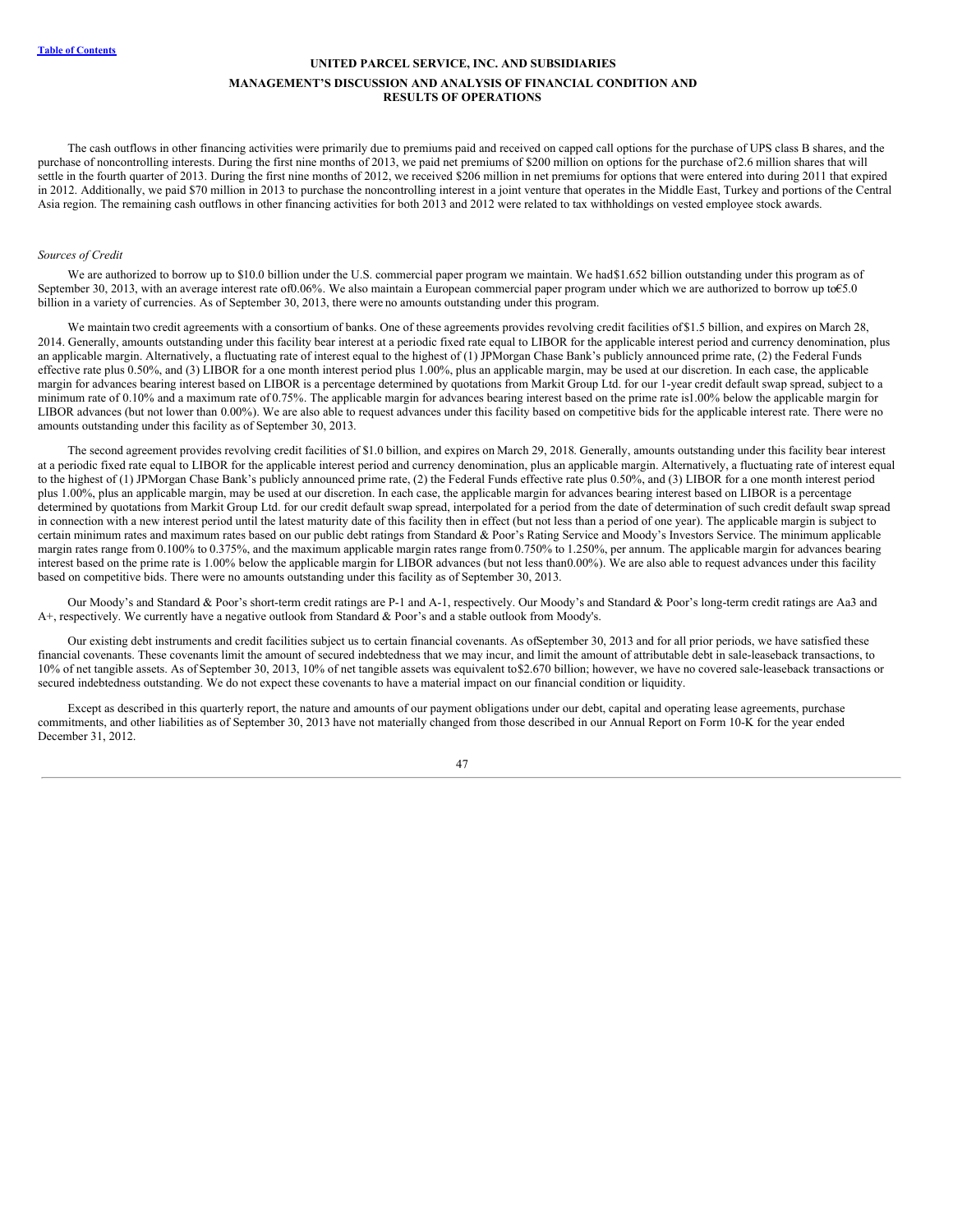### **UNITED PARCEL SERVICE, INC. AND SUBSIDIARIES**

### **MANAGEMENT'S DISCUSSION AND ANALYSIS OF FINANCIAL CONDITION AND RESULTS OF OPERATIONS**

We believe that funds from operations and borrowing programs will provide adequate sources of liquidity and capital resources to meet our expected long-term needs for the operation of our business, including anticipated capital expenditures, such as commitments for aircraft purchases, for the foreseeable future.

# *Guarantees and Other Of -Balance Sheet Arrangements*

<span id="page-49-0"></span>We do not have guarantees or other off-balance sheet financing arrangements, including variable interest entities, which we believe could have a material impact on our financial condition or liquidity.

#### *Contingencies*

We are involved in a number of judicial proceedings and other matters arising from the conduct of our business activities.

Although there can be no assurance as to the ultimate outcome, we have generally denied, or believe we have a meritorious defense and will deny, liability in all litigation pending against us, including (except as otherwise noted herein) the matters described below, and we intend to defend vigorously each case. We have accrued for legal claims when, and to the extent that, amounts associated with the claims become probable and can be reasonably estimated. The actual costs of resolving legal claims may be substantially higher or lower than the amounts accrued for those claims.

For those matters as to which we are not able to estimate a possible loss or range of loss, we are not able to determine whether the loss will have a material adverse effect on our business, financial condition or results of operations or liquidity. For matters in this category, we have indicated in the descriptions that follow the reasons that we are unable to estimate the possible loss or range of loss.

#### *Judicial Proceedings*

We are a defendant in a number of lawsuits filed in state and federal courts containing various class action allegations under state wage-and-hour laws. At this time, we do not believe that any loss associated with these matters would have a material adverse effect on our financial condition, results of operations or liquidity.

UPS and our subsidiary Mail Boxes Etc., Inc. are defendants in a lawsuit in California Superior Court about the rebranding of The UPS Store franchises. In the Morgate case, the plaintiffs are (1) 125 individual franchisees who did not rebrand to The UPS Store and (2) a certified class of all franchisees who did rebrand. With respect to the 125 individual franchisees described in (1) above, the trial court entered judgment against a bellwether individual plaintiff, which was affirmed in January 2012. In March 2013, we reached a settlement in principle with the remaining individual plaintiffs who did not rebrand. We believe this settlement will not have a material adverse effect on our financial condition, results of operations or liquidity. The trial court granted our motion for summary judgment against the certified class described in (2) above, which was reversed in January 2012. We have not reached a settlement with this class of franchisees, and the claims of the class remain pending.

There are multiple factors that prevent us from being able to estimate the amount of loss, if any, that may result from the remaining aspects of this case, including: (1) we are vigorously defending ourselves and believe we have a number of meritorious legal defenses; and (2) it remains uncertain what evidence of damages, if any, plaintiffs will be able to present. Accordingly, at this time, we are not able to estimate a possible loss or range of loss that may result from this matter or to determine whether such loss, if any, would have a material adverse effect on our financial condition, results of operations or liquidity.

In AFMS LLC v. UPS and FedEx Corporation, a lawsuit filed in federal court in the Central District of California in August 2010, the plaintiff asserts that UPS and FedEx violated U.S. antitrust law by conspiring to refuse to negotiate with third-party negotiators retained by shippers and by individually imposing policies that prevent shippers from using such negotiators. The case is scheduled to go to trial in February 2014. The Antitrust Division of the U.S. Department of Justice ("DOJ") has an ongoing civil investigation of our policies and practices for dealing with third-party negotiators. We are cooperating with this investigation. We deny any liability with respect to these matters and intend to vigorously defend ourselves. There are multiple factors that prevent us from being able to estimate the amount of loss, if any, that may result from these matters including: (1) we believe that we have a number of meritorious defenses; (2) the Court has not ruled on the pending dispositive motions; and (3) the DOJ investigation is pending. Accordingly, at this time, we are not able to estimate a possible loss or range of loss that may result from these matters or to determine whether such loss, if any, would have a material adverse effect on our financial condition, results of operations or liquidity.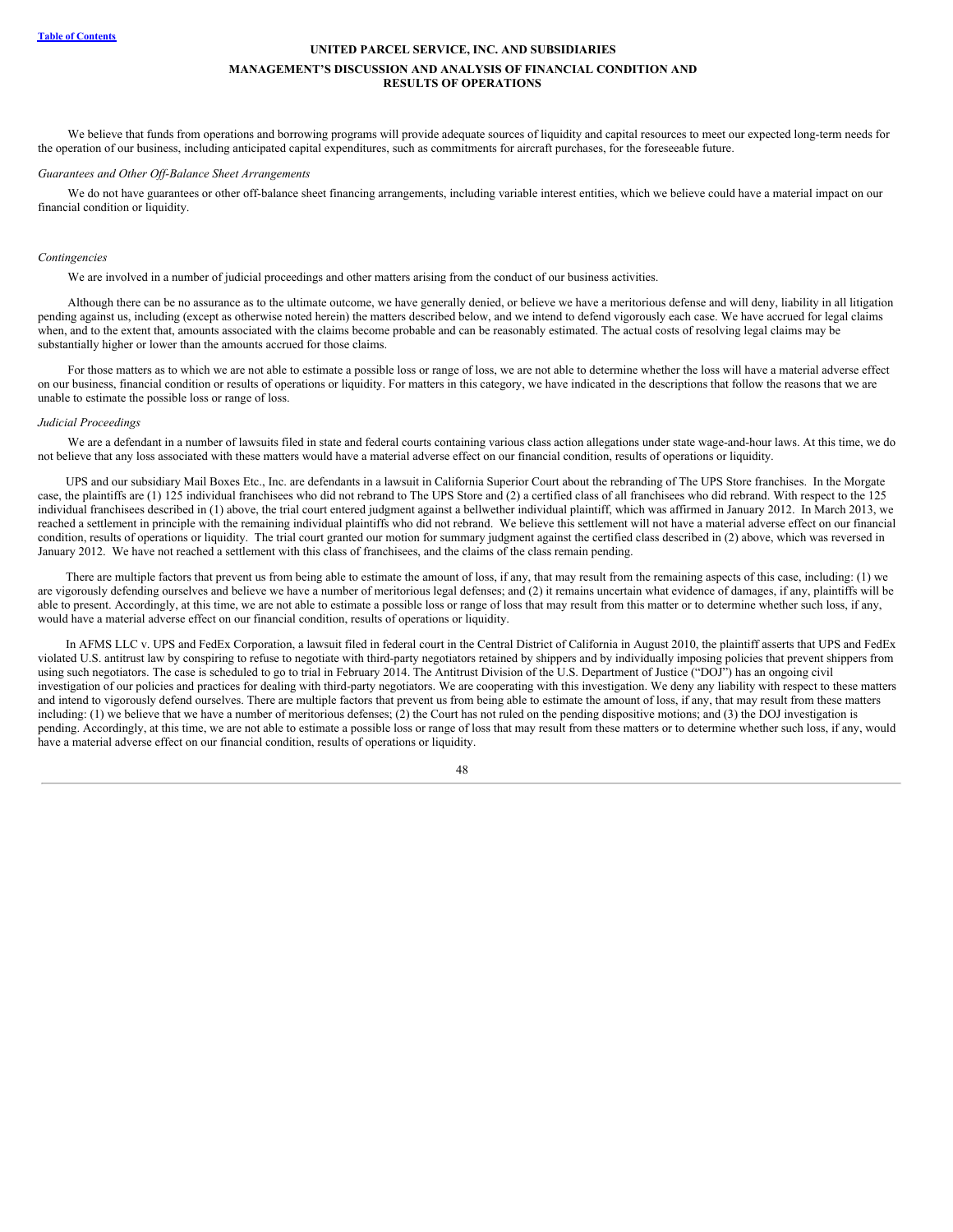In Canada, four purported class-action cases were filed against us in British Columbia (2006); Ontario (2007) and Québec (2006 and 2013). The cases each allege inadequate disclosure concerning the existence and cost of brokerage services provided by us under applicable provincial consumer protection legislation and infringement of interest restriction provisions under the Criminal Code of Canada. The British Columbia class action was declared inappropriate for certification and dismissed by the trial judge. That decision was upheld by the British Columbia Court of Appeal in March 2010, which ended the case in our favor. The Ontario class action was certified in September 2011. Partial summary judgment was granted to us and the plaintiffs by the Ontario motions court. The complaint under the Criminal Code was dismissed. No appeal is being taken from that decision. The allegations of inadequate disclosure were granted and we are appealing that decision. The motion to authorize the 2006 Québec litigation as a class action was dismissed by the motions judge in October 2012; there was no appeal, which ended that case in our favor. The 2013 Québec litigation also has been dismissed. We deny all liability and are vigorously defending the one outstanding case in Ontario. There are multiple factors that prevent us from being able to estimate the amount of loss, if any, that may result from this matter, including: (1) we are vigorously defending ourselves and believe that we have a number of meritorious legal defenses; and (2) there are unresolved questions of law and fact that could be important to the ultimate resolution of this matter. Accordingly, at this time, we are not able to estimate a possible loss or range of loss that may result from this matter or to determine whether such loss, if any, would have a material adverse effect on our financial condition, results of operations or liquidity.

#### *Other Matters*

On March 29, 2013, we entered into a Non-Prosecution Agreement ("NPA") with the United States Attorney's Office in the Northern District of California in connection with an investigation by the Drug Enforcement Administration of shipments by illicit online pharmacies. Under the NPA, we forfeited \$40 million to the government, admitted to a Statement of Facts describing the conduct leading to the agreement, and agreed to implement an online pharmacy compliance program. The term of the NPA is two years, although we can petition the government to shorten that term in its discretion to one year. The NPA did not have a material impact on our results of operations in 2013.

In August 2010, competition authorities in Brazil opened an administrative proceeding to investigate alleged anticompetitive behavior in the freight forwarding industry. Approximately 45 freight forwarding companies and individuals are named in the proceeding, including UPS, UPS SCS Transportes (Brasil) S.A., and a former employee in Brazil. UPS will have an opportunity to respond to these allegations. In November 2012, the Commerce Commission of Singapore initiated an investigation with respect to similar matters.

We are cooperating with each of these investigations, and intend to continue to vigorously defend ourselves. There are multiple factors that prevent us from being able to estimate the amount of loss, if any, that may result from these matters including: (1) we are vigorously defending each matter and believe that we have a number of meritorious legal defenses; (2) there are unresolved questions of law that could be of importance to the ultimate resolutions of these matters, including the calculation of any potential fine; and (3) there is uncertainty about the time period that is the subject of the investigations. Accordingly, at this time, we are not able to estimate a possible loss or range of loss that may result from these matters or to determine whether such loss, if any, would have a material adverse effect on our financial condition, results of operations or liquidity.

In January 2008, a class action complaint was filed in the United States District Court for the Eastern District of New York alleging price-fixing activities relating to the provision of freight forwarding services. UPS was not named in this case. In July 2009, the plaintiffs filed a First Amended Complaint naming numerous global freight forwarders as defendants. UPS and UPS Supply Chain Solutions are among the 60 defendants named in the amended complaint. The plaintiffs filed a Second Amended Complaint in October 2010, which we moved to dismiss. In August 2012, the Court granted our motion to dismiss all claims relevant to UPS in the Second Amended Complaint, with leave to amend. The plaintiffs filed a Third Amended Complaint in November 2012. We filed another motion to dismiss. On September 20, 2013, the Magistrate Judge recommended to the Court that UPS be dismissed from one of the claims in the Third Amended Complaint, with prejudice, but recommended that UPS's motion to dismiss with respect to other claims in the Third Amended Complaint be denied. UPS and other defendants filed objections to the recommendations of the Magistrate Judge to the extent they recommended denial of UPS's motion to dismiss. Those objections are currently pending before the Court. There are multiple factors that prevent us from being able to estimate the amount of loss, if any, that may result from these matters including: (1) the Court's pending review of the adequacy of the Third Amended Complaint; (2) the scope and size of the proposed class is ill-defined; (3) there are significant legal questions about the adequacy and standing of the putative class representatives; and (4) we believe that we have a number of meritorious legal defenses. Accordingly, at this time, we are not able to estimate a possible loss or range of loss that may result from these matters or to determine whether such loss, if any, would have a material adverse effect on our financial condition, results of operations or liquidity.

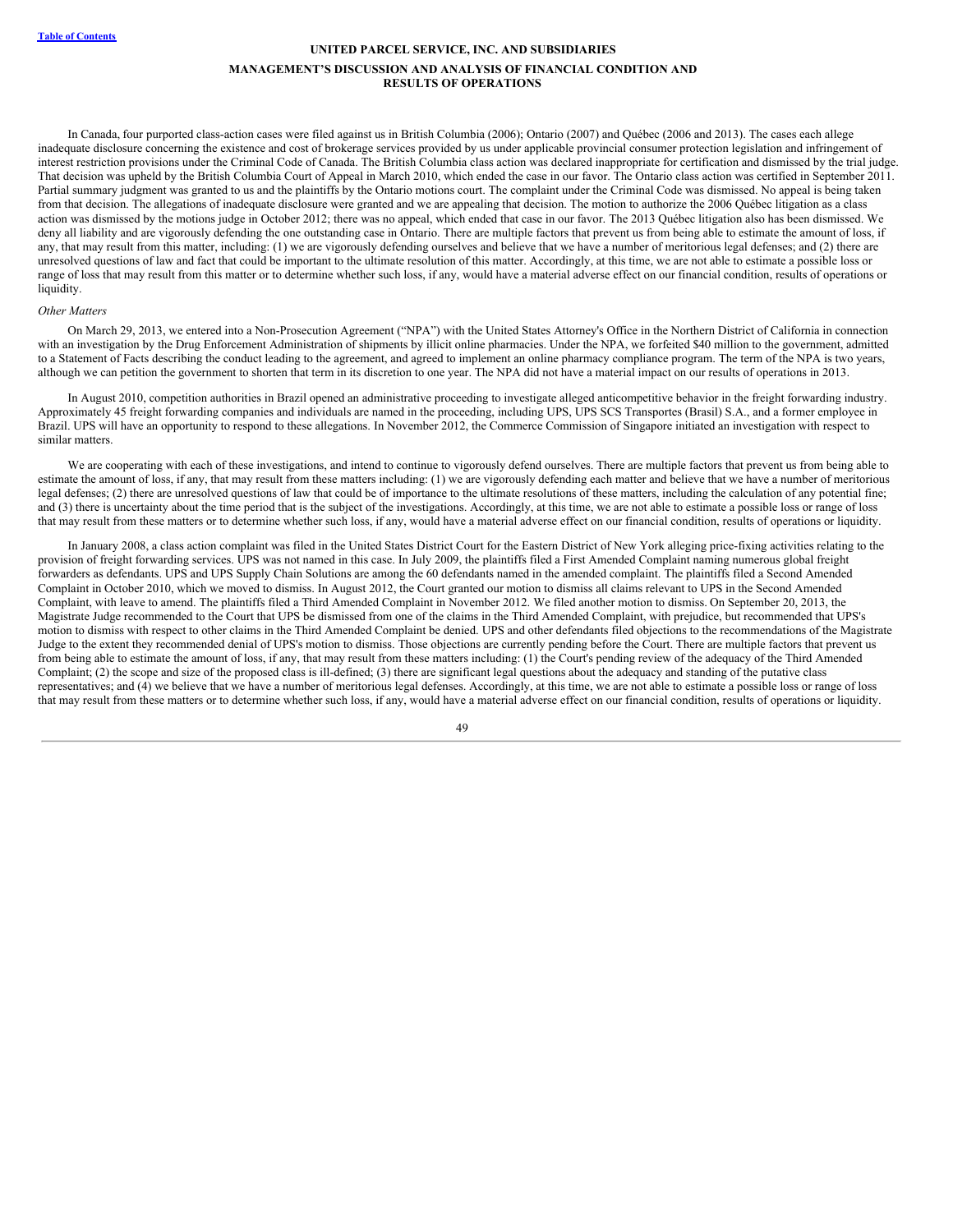### **UNITED PARCEL SERVICE, INC. AND SUBSIDIARIES**

### **MANAGEMENT'S DISCUSSION AND ANALYSIS OF FINANCIAL CONDITION AND RESULTS OF OPERATIONS**

We are a defendant in various other lawsuits that arose in the normal course of business. We do not believe that the eventual resolution of these other lawsuits (either individually or in the aggregate), including any reasonably possible losses in excess of current accruals, will have a material adverse effect on our financial condition, results of operations or liquidity.

#### *Collective Bargaining Agreements*

As of December 31, 2012, we had approximately 249,000 employees employed under a national master agreement and various supplemental agreements with local unions affiliated with the International Brotherhood of Teamsters ("Teamsters"). On April 25, 2013, we reached a tentative agreement with the Teamsters on two new five-year national master agreements in the U.S. Domestic Package and UPS Freight business units. Subject to ratification by the UPS Teamster-represented employees, the new national master agreements will be retroactively effective as of August 1, 2013. UPS Teamster-represented employees in the U.S. Domestic Package business unit subsequently voted to approve the new national master agreement in June 2013, while several local U.S. Domestic Package supplemental agreements and the national master agreement covering UPS Freight employees require additional negotiation and approval before ratification occurs.

Before expiration of the existing contract on July 31, 2013, the Company and the Teamsters agreed to extensions of both existing five-year national master agreements and all supplemental agreements. The extensions are open-ended and can be terminated by either party on thirty days' notice.

In October 2013, five additional supplemental agreements in the U.S. Domestic Package business unit were approved. As of the end of October, there were a total of eleven supplemental agreements, in addition to the UPS Freight national master agreement, that still have to be approved before ratification. We anticipate that the remaining agreements will be voted upon in the coming months.

As of the date of this filing, there can be no assurance that our efforts will be successful or that the ultimate resolution of these matters will not adversely affect our business, financial position, results of operations or liquidity.

We have approximately 2,600 pilots who are employed under a collective bargaining agreement with the Independent Pilots Association, which became amendable at the end of 2011. Our airline mechanics are covered by a collective bargaining agreement with Teamsters Local 2727, which runs through November 1, 2013. In addition, approximately 3,100 of our ground mechanics who are not employed under agreements with the Teamsters are employed under collective bargaining agreements with the International Association of Machinists and Aerospace Workers ("IAM"). Our agreement with the IAM runs through July 31, 2014.

#### *Multiemployer Benefit Plans*

We contribute to a number of multiemployer defined benefit and health and welfare plans under terms of collective bargaining agreements that cover our unionrepresented employees. Our current collective bargaining agreements set forth the annual contribution increases allotted to the plans that we participate in, and we are in compliance with these contribution rates. These limitations will remain in effect throughout the terms of the existing collective bargaining agreements.

#### *Tax Matters*

In June 2011, we received an IRS Revenue Agent Report ("RAR") covering excise taxes for tax years 2003 through 2007, in addition to the income tax matters described in note 14 to the consolidated financial statements. The excise tax RAR proposed two alternate theories for asserting additional excise tax on transportation of property by air. We disagreed with these proposed excise tax theories and related adjustments. We filed protests and, in the third quarter of 2011, the IRS responded to our protests and forwarded the case to IRS Appeals.

Beginning in the third quarter of 2012 and continuing through the first quarter of 2013, we had settlement discussions with the Appeals team. In the first quarter of 2013, we reached settlement terms for a complete resolution of all excise tax matters and correlative income tax refund claims for the 2003 through 2007 tax years. The final resolution of these matters did not materially impact our financial condition, results of operations or liquidity.

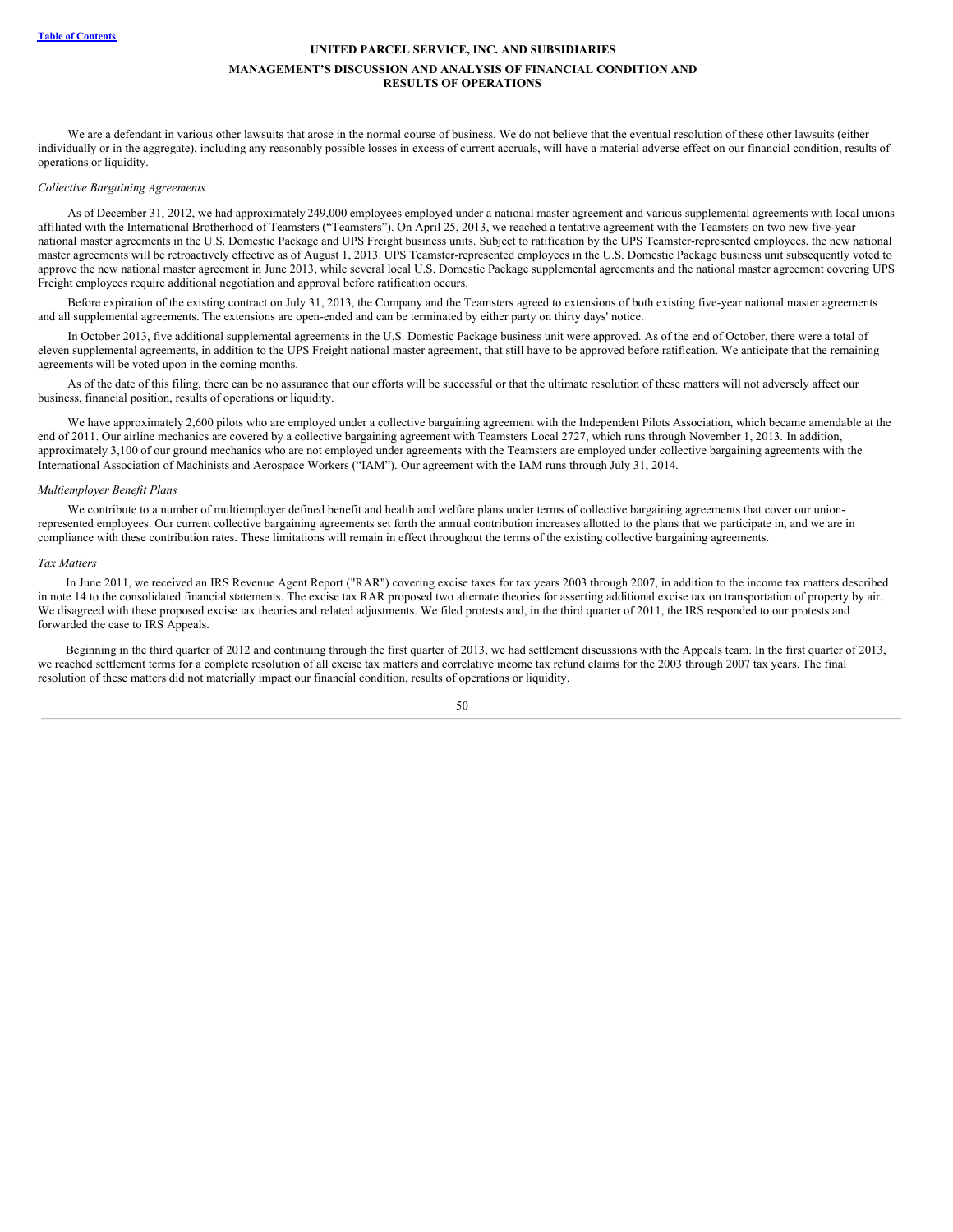# <span id="page-52-0"></span>**Recent Accounting Pronouncements**

*Adoption of New Accounting Standards*

In February 2013, the FASB issued an accounting standards update that adds new disclosure requirements for items reclassified out of accumulated other comprehensive income. This update requires that companies present either in a single note or parenthetically on the face of the financial statements, the effect of significant amounts reclassified from each component of accumulated other comprehensive income based on its source (e.g., the release due to cash flow hedges from interest rate contracts) and the income statement line items affected by the reclassification (e.g., interest income or interest expense). If a component is not required to be reclassified to net income in its entirety (e.g., the net periodic pension cost), companies would instead cross reference to the related footnote for additional information (e.g., the pension footnote). This update was effective for us beginning in the first quarter of 2013, and we have included the applicable disclosures in note 10 to the consolidated financial statements.

Other accounting pronouncements adopted during the periods covered by the consolidated financial statements had an immaterial impact on our consolidated financial position and results of operations.

### *Accounting Standards Issued But Not Yet Ef ective*

Accounting pronouncements issued, but not effective until after September 30, 2013, are not expected to have a significant impact on our consolidated financial position or results of operations.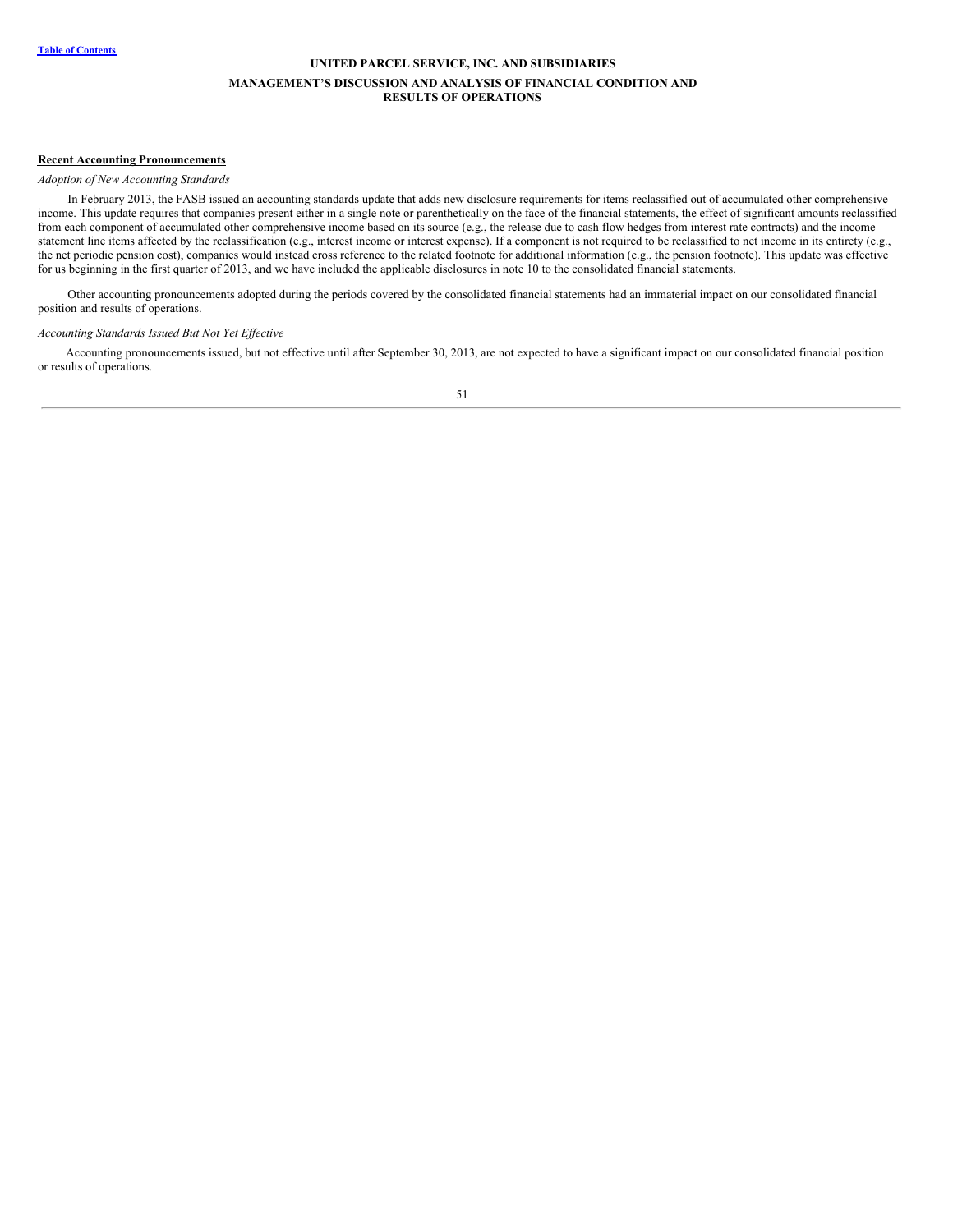#### <span id="page-53-0"></span>Item 3. *Quantitative and Qualitative Disclosures About Market Risk*

We are exposed to market risk from changes in foreign currency exchange rates, interest rates, equity prices, and certain commodity prices. This market risk arises in the normal course of business, as we do not engage in speculative trading activities. In order to manage the risk arising from these exposures, we utilize a variety of foreign exchange, interest rate, equity and commodity forward contracts, options, and swaps.

The total fair value asset (liability) of our derivative financial instruments is summarized in the following table (in millions):

|                                  |    | September 30,<br>2013    | December 31,<br>2012 |
|----------------------------------|----|--------------------------|----------------------|
| <b>Currency Derivatives</b>      | ٨D | 36                       | (60)                 |
| <b>Commodity Derivatives</b>     |    | $\overline{\phantom{a}}$ | __                   |
| <b>Interest Rate Derivatives</b> |    | 240                      | 467                  |
|                                  |    | 276                      | 407                  |

Our market risks, hedging strategies and financial instrument positions atSeptember 30, 2013 have not materially changed from those disclosed in our Annual Report on Form 10-K for the year ended December 31, 2012. In 2013, we entered into several heating oil and diesel fuel swaps, and also entered into new currency options on the Euro, British Pound Sterling and Canadian Dollar, as well as terminated positions that expired during the first nine months of 2013. The remaining fair value changes between December 31, 2012 and September 30, 2013 in the preceding table are primarily due to interest rate and foreign currency exchange rate changes between those dates.

The forward contracts, swaps, and options previously discussed contain an element of risk that the counterparties may be unable to meet the terms of the agreements; however, we minimize such risk exposures for these instruments by limiting the counterparties to banks and financial institutions that meet established credit guidelines.

We have agreements with substantially all of our active counterparties (covering the majority of our derivative positions) containing early termination rights and/or zero threshold bilateral collateral provisions whereby cash is required based on the net fair value of derivatives associated with those counterparties. Events such as a credit rating downgrade (depending on the ultimate rating level) could also allow us to take additional protective measures such as the early termination of trades. Under these agreements, we held cash collateral of \$171 million and were required to post \$24 million in collateral with our counterparties as ofSeptember 30, 2013.

We have not historically incurred, and do not expect to incur in the future, any losses as a result of counterparty default.

<span id="page-53-1"></span>The information concerning market risk under the caption "Quantitative and Qualitative Disclosures about Market Risk" on pages 53-54 of our consolidated financial statements contained in our Annual Report on Form 10-K for the year ended December 31, 2012, is hereby incorporated by reference in this report.

#### **Item 4.** *Controls and Procedures*

### *Evaluation of Disclosure Controls and Procedures:*

As of the end of the period covered by this report, management, including our chief executive officer and chief financial officer, evaluated the effectiveness of the design and operation of our disclosure controls and procedures (as defined in Rules 13a-15(e) and 15d-15(e) of the Securities Exchange Act of 1934 ("Exchange Act")). Based upon that evaluation, our chief executive officer and chief financial officer concluded that the disclosure controls and procedures were effective to ensure that information required to be disclosed in reports we file or submit under the Exchange Act is (1) recorded, processed, summarized and reported within the time periods specified in Securities and Exchange Commission rules and forms, and (2) accumulated and communicated to our management to allow their timely decisions regarding required disclosure.

#### *Changes in Internal Control over Financial Reporting:*

There were no changes in the Company's internal controls over financial reporting during the quarter endedSeptember 30, 2013 that have materially affected, or are reasonably likely to materially affect, the Company's internal control over financial reporting.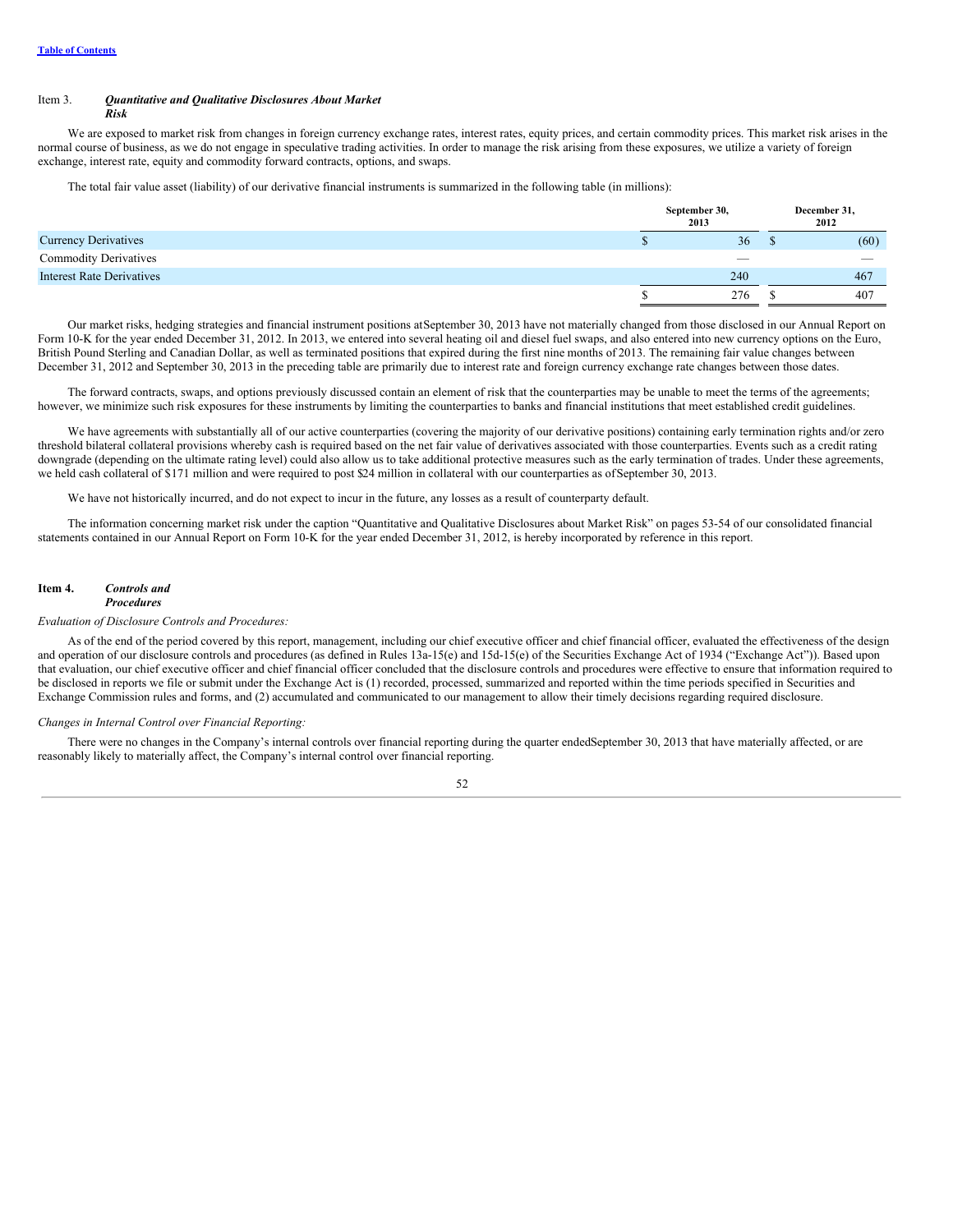#### **PART II. OTHER INFORMATION**

# <span id="page-54-0"></span>**Item 1.** *Legal*

# *Proceedings*

<span id="page-54-1"></span>For a discussion of legal proceedings affecting us and our subsidiaries, please see the information under the sub-caption "Contingencies" of the caption "Management's Discussion and Analysis of Financial Condition and Results of Operations" included in this report.

#### **Item 1A.** *Risk Factors*

You should carefully consider the following factors, which could materially affect our business, financial condition or results of operations. You should read these Risk Factors in conjunction with "Management's Discussion and Analysis of Financial Condition and Results of Operations" in Item 2 and our Consolidated Financial Statements and related notes in Item 1.

# General economic conditions, both in the U.S. and internationally, may adversely affect our results of operations.

We conduct operations in over 220 countries and territories. Our U.S. and international operations are subject to normal cycles affecting the economy in general, as well as the local economic environments in which we operate. The factors that create cyclical changes to the economy and to our business are beyond our control, and it may be difficult for us to adjust our business model to mitigate the impact of these factors. In particular, our business is affected by levels of industrial production, consumer spending and retail activity, and our business, financial position and results of operations could be materially affected by adverse developments in these aspects of the economy.

#### We face significant competition which could adversely affect our business, financial position and results of operations.

We face significant competition on a local, regional, national and international basis. Our competitors include the postal services of the U.S. and other nations, various motor carriers, express companies, freight forwarders, air couriers and others. Competition may also come from other sources in the future. Some of our competitors have cost and organizational structures that differ from ours and may offer services and pricing terms that we may not be willing or able to offer. If we are unable to timely and appropriately respond to competitive pressures, our business, financial position and results of operations could be adversely affected.

The transportation industry continues to consolidate and competition remains strong. As a result of consolidation, our competitors may increase their market share and improve their financial capacity, and may strengthen their competitive positions. Business combinations could also result in competitors providing a wider variety of services and products at competitive prices, which could adversely affect our financial performance.

#### Changes in our relationships with our significant customers, including the loss or reduction in business from one or more of them, could have an adverse impact on us.

Our 10 largest customers account for less than 10% of our consolidated revenue. We do not believe the loss of any single customer would materially impair our overall financial condition or results of operations; however, collectively, some of these large customers might account for a relatively significant portion of the growth in revenue in a particular quarter or year. These customers can drive the growth in revenue for particular services based on factors such as: new customer product launches; the seasonality associated with the fourth quarter holiday season; business mergers and acquisitions; and the overall fast growth of a customer's underlying business. These customers could choose to divert all or a portion of their business with us to one of our competitors, demand pricing concessions for our services, require us to provide enhanced services that increase our costs, or develop their own shipping and distribution capabilities. If these factors drove some of our large customers to cancel all or a portion of their business relationships with us, it could materially impact the growth in our business and the ability to meet our current and long-term financial forecasts.

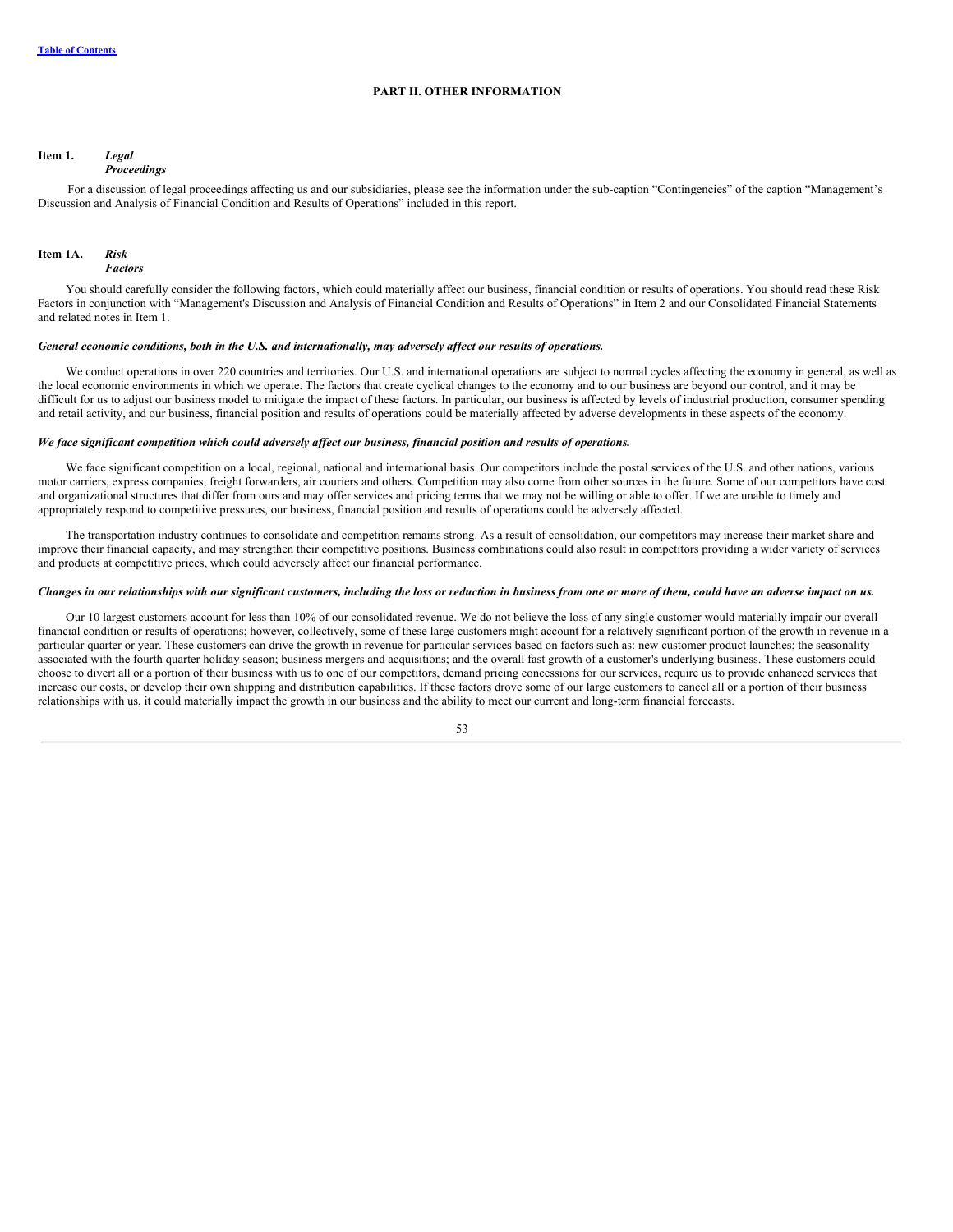#### *Our business is subject to complex and stringent regulation in the U.S. and internationally.*

We are subject to complex and stringent aviation, transportation, environmental, security, labor, employment and other governmental laws and regulations, both in the U.S. and in the other countries in which we operate. In addition, our business is impacted by laws and regulations that affect global trade, including tariff and trade policies, export requirements, taxes and other restrictions and charges. Changes in laws, regulations and the related interpretations may alter the landscape in which we do business and may affect our costs of doing business. The impact of new laws and regulations cannot be predicted. Compliance with new laws and regulations may increase our operating costs or require significant capital expenditures. Any failure to comply with applicable laws or regulations in the U.S. or in any of the countries in which we operate could result in substantial fines or possible revocation of our authority to conduct our operations, which could adversely affect our financial performance.

#### Increased security requirements could impose substantial costs on us and we could be the target of an attack or have a security breach.

As a result of concerns about global terrorism and homeland security, governments around the world have adopted or may adopt stricter security requirements that will result in increased operating costs for businesses in the transportation industry. These requirements may change periodically as a result of regulatory and legislative requirements and in response to evolving threats. We cannot determine the effect that these new requirements will have on our cost structure or our operating results, and these rules or other future security requirements may increase our costs of operations and reduce operating efficiencies. Regardless of our compliance with security requirements or the steps we take to secure our facilities or fleet, we could be the target of an attack or security breaches could occur, which could adversely affect our operations or our reputation.

#### We may be affected by global climate change or by legal, regulatory or market responses to such potential change.

Concern over climate change, including the impact of global warming, has led to significant federal, state and international legislative and regulatory efforts to limit greenhouse gas ("GHG") emissions. For example, in the past several years, the U.S. Congress has considered various bills that would regulate GHG emissions. While these bills have not yet received sufficient Congressional support for enactment, some form of federal climate change legislation is possible in the future. Even in the absence of such legislation, the Environmental Protection Agency, spurred by judicial interpretation of the Clean Air Act, may regulate GHG emissions, especially aircraft or diesel engine emissions, and this could impose substantial costs on us. These costs include an increase in the cost of the fuel and other energy we purchase and capital costs associated with updating or replacing our aircraft or vehicles prematurely. Until the timing, scope and extent of any future regulation becomes known, we cannot predict its effect on our cost structure or our operating results. It is reasonably possible that such legislation or regulation could impose material costs on us. Moreover, even without such legislation or regulation, increased awareness and any adverse publicity in the global marketplace about the GHGs emitted by companies in the airline and transportation industries could harm our reputation and reduce customer demand for our services, especially our air services.

#### Strikes, work stoppages and slowdowns by our employees could adversely affect our business, financial position and results of operations.

A significant number of our employees are employed under a national master agreement and various supplemental agreements with local unions affiliated with the Teamsters and our airline pilots, airline mechanics, ground mechanics and certain other employees are employed under other collective bargaining agreements. While UPS employees in the U.S. Domestic Package business unit voted to approve a new national master agreement during the second quarter of 2013, we are in the midst of negotiating certain local U.S. Domestic Package supplemental agreements and the agreement covering UPS Freight employees with the Teamsters. Strikes, work stoppages and slowdowns by our employees could adversely affect our ability to meet our customers' needs, and customers may do more business with competitors if they believe that such actions or threatened actions may adversely affect our ability to provide services. We may face permanent loss of customers if we are unable to provide uninterrupted service, and this could adversely affect our business, financial position and results of operations. The terms of future collective bargaining agreements also may affect our competitive position and results of operations.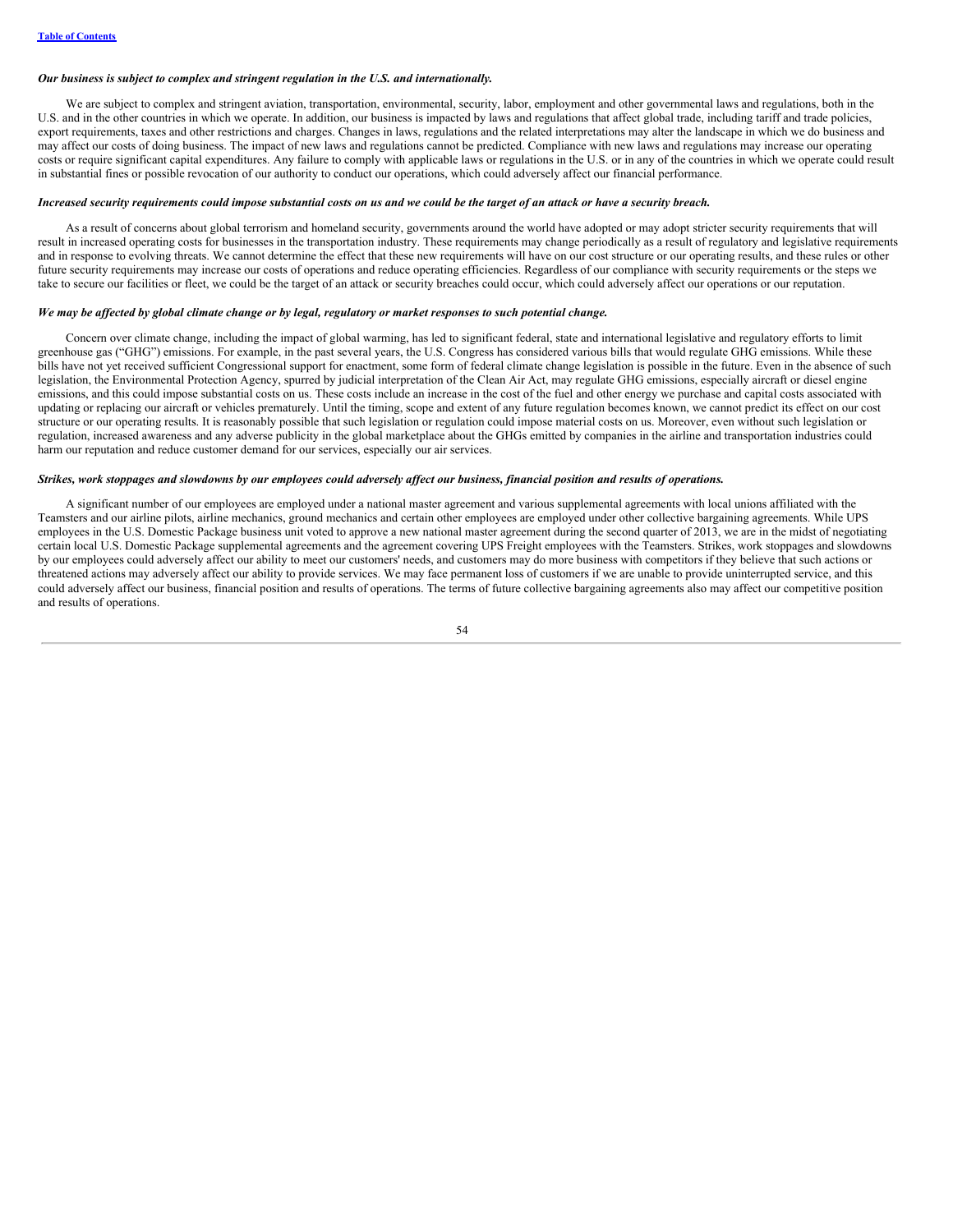#### We are exposed to the effects of changing prices of energy, including gasoline, diesel and jet fuel, and interruptions in supplies of these commodities.

Changing fuel and energy costs may have a significant impact on our operations. We require significant quantities of fuel for our aircraft and delivery vehicles and are exposed to the risk associated with variations in the market price for petroleum products, including gasoline, diesel and jet fuel. We mitigate our exposure to changing fuel prices through our indexed fuel surcharges and we may also enter into hedging transactions from time to time. If we are unable to maintain or increase our fuel surcharges, higher fuel costs could adversely impact our operating results. Even if we are able to offset the cost of fuel with our surcharges, high fuel surcharges may result in a mix shift from our higher yielding air products to lower yielding ground products or an overall reduction in volume. If fuel prices rise sharply, even if we are successful in increasing our fuel surcharge, we could experience a lag time in implementing the surcharge, which could adversely affect our short-term operating results. There can be no assurance that our hedging transactions will be effective to protect us from changes in fuel prices. Moreover, we could experience a disruption in energy supplies, including our supply of gasoline, diesel and jet fuel, as a result of war, actions by producers, or other factors which are beyond our control, which could have an adverse effect on our business.

#### *Changes in exchange rates or interest rates may have an adverse ef ect on our results.*

We conduct business across the globe with a significant portion of our revenue derived from operations outside the United States. Our operations in international markets are affected by changes in the exchange rates for local currencies, and in particular the Euro, British Pound Sterling, Canadian Dollar, Chinese Renminbi and Hong Kong Dollar.

We are exposed to changes in interest rates, primarily on our short-term debt and that portion of our long-term debt that carries floating interest rates. The impact of a 100-basis-point change in interest rates affecting our debt is discussed in the "Quantitative and Qualitative Disclosures about Market Risk" section of this report.

We monitor and manage our exposures to changes in currency exchange rates and interest rates, and make limited use of derivative instruments to mitigate the impact of changes in these rates on our financial position and results of operations; however, changes in exchange rates and interest rates cannot always be predicted or hedged.

#### *If we are unable to maintain our brand image and corporate reputation, our business may suf er.*

Our success depends in part on our ability to maintain the image of the UPS brand and our reputation for providing excellent service to our customers. Service quality issues, actual or perceived, even when false or unfounded, could tarnish the image of our brand and may cause customers to use other companies. Also, adverse publicity surrounding labor relations, environmental concerns, security matters, political activities and the like, or attempts to connect our company to these sorts of issues, either in the United States or other countries in which we operate, could negatively affect our overall reputation and acceptance of our services by customers. Damage to our reputation and loss of brand equity could reduce demand for our services and thus have an adverse effect on our business, financial position and results of operations, and could require additional resources to rebuild our reputation and restore the value of our brand.

#### A significant privacy breach or IT system disruption could adversely affect our business and we may be required to increase our spending on data and system security.

We rely on information technology networks and systems, including the Internet, to process, transmit and store electronic information, and to manage or support a variety of business processes and activities. In addition, the provision of service to our customers and the operation of our network involve the storage and transmission of proprietary information and sensitive or confidential data, including personal information of customers, employees and others. Our information technology systems, some of which are managed by third-parties, may be susceptible to damage, disruptions or shutdowns due to failures during the process of upgrading or replacing software, databases or components thereof, power outages, hardware failures, computer viruses, attacks by computer hackers, telecommunication failures, user errors or catastrophic events. Groups of hackers may also act in a coordinated manner to launch distributed denial of service attacks or other coordinated attacks that may cause service outages or other interruptions. In addition, breaches in security could expose us, our customers or the individuals affected to a risk of loss or misuse of proprietary information and sensitive or confidential data. Any of these occurrences could result in disruptions in our operations, the loss of existing or potential customers, damage to our brand and reputation, and litigation and potential liability for the company. In addition, the cost and operational consequences of implementing further data or system protection measures could be significant.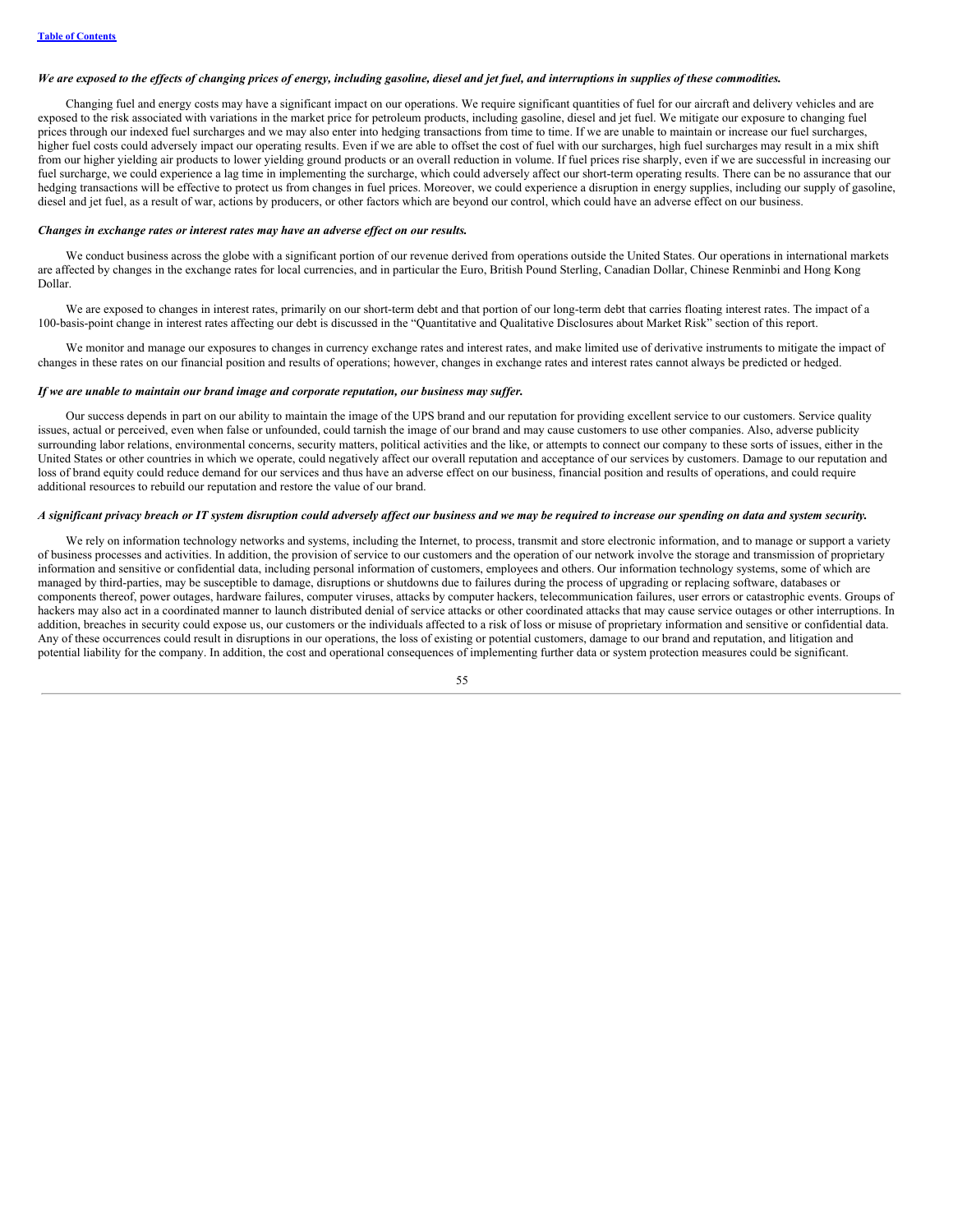#### *Severe weather or other natural or manmade disasters could adversely af ect our business.*

Severe weather conditions and other natural or manmade disasters, including storms, floods, fires and earthquakes, may result in decreased revenues, as our customers reduce their shipments, or increased costs to operate our business, which could have an adverse effect on our results of operations for a quarter or year. Any such event affecting one of our major facilities could result in a significant interruption in or disruption of our business.

#### We make significant capital investments in our business of which a significant portion is tied to projected volume levels.

We require significant capital investments in our business consisting of aircraft, vehicles, technology, facilities and sorting and other types of equipment to support both our existing business and anticipated growth. Forecasting projected volume involves many factors which are subject to uncertainty, such as general economic trends, changes in governmental regulation and competition. If we do not accurately forecast our future capital investment needs, we could have excess capacity or insufficient capacity, either of which would negatively affect our revenues and profitability. In addition to forecasting our capital investment requirements, we adjust other elements of our operations and cost structure in response to adverse economic conditions; however, these adjustments may not be sufficient to allow us to maintain our operating margins in a weak economy.

#### We derive a significant portion of our revenues from our international operations and are subject to the risks of doing business in emerging markets.

We have significant international operations and while the geographical diversity of our international operations helps ensure that we are not overly reliant on a single region or country, we are continually exposed to changing economic, political and social developments beyond our control. Emerging markets are typically more volatile than those in the developed world, and any broad-based downturn in these markets could reduce our revenues and adversely affect our business, financial position and results of operations.

### We are subject to changes in markets and our business plans that have resulted, and may in the future result, in substantial write-downs of the carrying value of our assets, *thereby reducing our net income.*

Our regular review of the carrying value of our assets has resulted, from time to time, in significant impairments, and we may in the future be required to recognize additional impairment charges. Changes in business strategy, government regulations, or economic or market conditions have resulted and may result in further substantial impairments of our intangible, fixed or other assets at any time in the future. In addition, we have been and may be required in the future to recognize increased depreciation and amortization charges if we determine that the useful lives of our fixed assets are shorter than we originally estimated. Such changes could reduce our net income.

### *Employee health and retiree health and pension benefit costs represent a significant expense to us.*

With approximately 399,000 employees, including approximately 323,000 in the U.S., our expenses relating to employee health and retiree health and pension benefits are significant. In recent years, we have experienced significant increases in certain of these costs, largely as a result of economic factors beyond our control, including, in particular, ongoing increases in health care costs well in excess of the rate of inflation and the decreasing trend of discount rates in which we use to value our pension liabilities. Continued increasing health care costs, volatility in investment returns and discount rates, as well as changes in laws, regulations and assumptions used to calculate retiree health and pension benefit expenses, may adversely affect our business, financial position, results of operations or require significant contributions to our pension plans. The new national master agreement with the Teamsters, which is subject to ratification, includes changes that are designed to mitigate certain of these health care expenses, but there can be no assurance that our efforts will be successful or that the failure or success of these efforts will not adversely affect our business, financial position, results of operations or liquidity.

We participate in a number of trustee-managed multiemployer pension and health and welfare plans for employees covered under collective bargaining agreements. Several factors could cause us to make significantly higher future contributions to these plans, including unfavorable investment performance, increases in health care costs, changes in demographics and increased benefits to participants. At this time, we are unable to determine the amount of additional future contributions, if any, or whether any material adverse effect on our financial condition, results of operations or liquidity could result from our participation in these plans.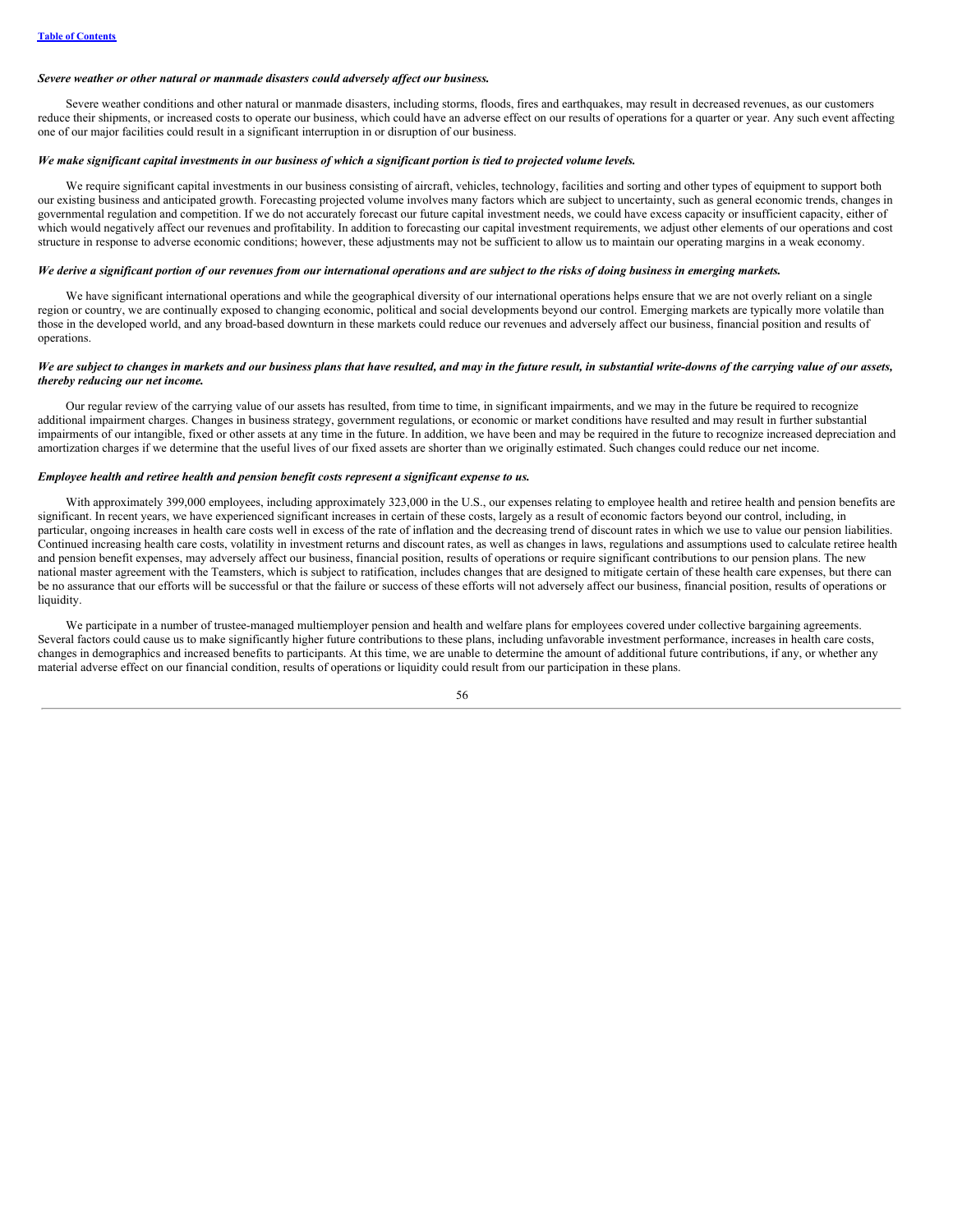$\mathcal{L}=\mathcal{L}^{\mathcal{L}}$  , where  $\mathcal{L}^{\mathcal{L}}$ 

### *We may be subject to various claims and lawsuits that could result in significant expenditures.*

The nature of our business exposes us to the potential for various claims and litigation related to labor and employment, personal injury, property damage, business practices, environmental liability and other matters. Any material litigation or a catastrophic accident or series of accidents could have a material adverse effect on our business, financial position and results of operations.

#### *We may not realize the anticipated benefits of acquisitions, joint ventures or strategic alliances.*

As part of our business strategy, we may acquire businesses and form joint ventures or strategic alliances. Whether we realize the anticipated benefits from these transactions depends, in part, upon the successful integration between the businesses involved, the performance of the underlying operation, capabilities or technologies and the management of the transacted operations. Accordingly, our financial results could be adversely affected by our failure to effectively integrate the acquired operations, unanticipated performance issues, transaction-related charges or charges for impairment of long-term assets that we acquire.

#### Insurance and claims expenses could have a material adverse effect on our business, financial condition and results of operations.

We have a combination of both self-insurance and high-deductible insurance programs for the risks arising out of the services we provide and the nature of our global operations, including claims exposure resulting from cargo loss, personal injury, property damage, aircraft and related liabilities, business interruption and workers' compensation. Workers' compensation, automobile and general liabilities are determined using actuarial estimates of the aggregate liability for claims incurred and an estimate of incurred but not reported claims, on an undiscounted basis. Our accruals for insurance reserves reflect certain actuarial assumptions and management judgments, which are subject to a high degree of variability. If the number or severity of claims for which we are retaining risk increases, our financial condition and results of operations could be adversely affected. If we lose our ability to self-insure these risks, our insurance costs could materially increase and we may find it difficult to obtain adequate levels of insurance coverage.

#### <span id="page-58-0"></span>**Item 2.** *Unregistered Sales of Equity Securities and Use of Proceeds*

(c) A summary of our repurchases of our class A and class B common stock during thethird quarter of 2013 is as follows (in millions, except per share amounts):

|                                     | <b>Total Number</b><br>of Shares<br>Purchased(1) | <b>Total Number</b><br>of Shares Purchased<br>Average<br><b>Price Paid</b><br>as Part of Publicly<br>Per Share<br><b>Announced Program</b> |      |  | <b>Approximate Dollar</b><br><b>Value of Shares that</b><br>May Yet be Purchased<br><b>Under the Program</b> |
|-------------------------------------|--------------------------------------------------|--------------------------------------------------------------------------------------------------------------------------------------------|------|--|--------------------------------------------------------------------------------------------------------------|
| July $1 -$ July 31, 2013            | 7.5                                              | 87.52                                                                                                                                      | 7.1  |  | 8,202                                                                                                        |
| August $1 -$ August 31, 2013        | 3.0                                              | 86.21                                                                                                                                      | 2.9  |  | 7.950                                                                                                        |
| September $1 -$ September 30, 2013  | 1.6                                              | 90.36                                                                                                                                      | 1.5  |  | 7,816                                                                                                        |
| Total July $1 -$ September 30, 2013 | 12.1                                             | 87.55                                                                                                                                      | 11.5 |  |                                                                                                              |

(1) Includes shares repurchased through our publicly announced share repurchase program and shares tendered to pay the exercise price and tax withholding on employee stock options.

On February 14, 2013, the Board of Directors approved a new share repurchase authorization of \$10.0 billion, which replaced an authorization previously announced in 2012. The new share repurchase authorization has no expiration date. Share repurchases may take the form of accelerated share repurchases, open market purchases, or other such methods as we deem appropriate. The timing of our share repurchases will depend upon market conditions. Unless terminated earlier by the resolution of our Board, the program will expire when we have purchased all shares authorized for repurchase under the program. We anticipate repurchasing a total of approximately \$4.0 billion of shares  $\frac{1}{2}$ n 2013.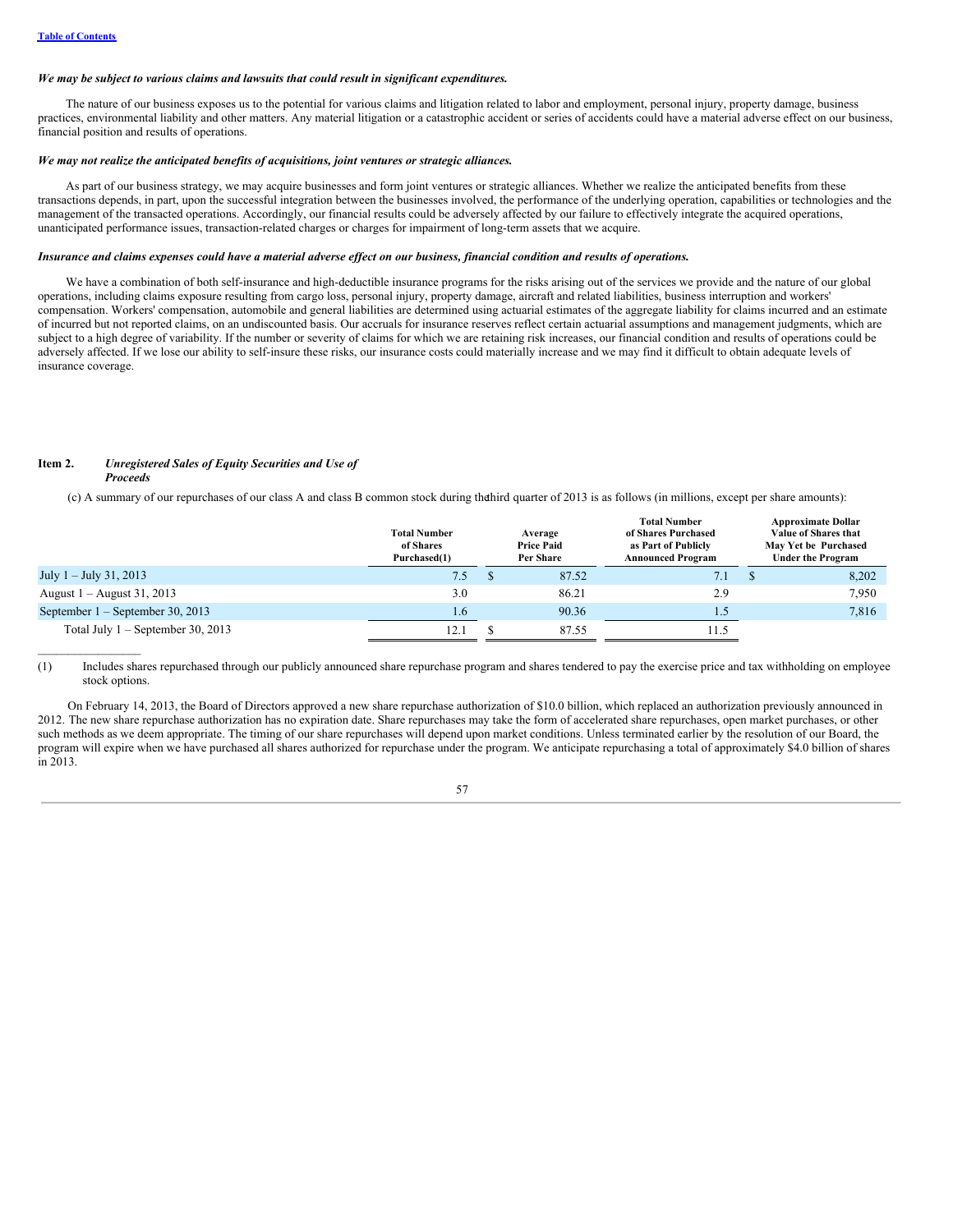#### <span id="page-59-0"></span>**Item 3.** *Defaults Upon Senior Securities*

None.

### <span id="page-59-1"></span>**Item 5.** *Other Information*

# *Disclosure Pursuant to Section 13(r) of the Exchange Act*

We recently identified a shipment to the Iranian embassy in Helsinki, Finland as described below. On February 11, 2013, a UPS customer in Sweden shipped a package to the Iranian embassy in Helsinki, Finland. Pursuant to our trade compliance policies and procedures, we intercepted and locked down the shipment in our facility in Finland. On February 20, 2013, consistent with our obligations under the regulations of the U.S. Treasury Department's Office of Foreign Assets Control ("OFAC"), we filed an initial report of blocked property with OFAC. However, on June 26, 2013, the package was inadvertently released in violation of UPS trade compliance policies and procedures and delivered to the Iranian embassy in Helsinki, Finland. The shipment contained only computer printer ink cartridges. The revenue for this shipment was approximately \$35.00. There was no profit associated with this shipment.

The release of the shipment was inadvertent and not in accordance with our compliance policies and procedures. We have filed a voluntary self-disclosure of this inadvertent shipment to OFAC. In addition, following this incident, we have implemented enhanced procedures to prevent the recurring of similar activities.

### Balance Sheet Recognition and Fair Value Measurements for Derivative Assets and Liabilities as of December 31, 2011

The following table indicates the location on the consolidated balance sheet in which our derivative assets and liabilities have been recognized, the fair value hierarchy level applicable to each derivative type and the related fair values of those derivatives (in millions). The table is segregated between those derivative instruments that qualify and are designated as hedging instruments and those that are not, as well as by type of contract and whether the derivative is in an asset or liability position.

We have master netting arrangements with substantially all of our counterparties giving us the right of offset for our derivative positions. However, we have not elected to offset the fair value positions of our derivative contracts recorded on our consolidated balance sheet. The columns labeled "Net Amounts if Right of Offset had been Applied" indicate the potential net fair value positions by type of contract and location on the consolidated balance sheets had we elected to apply the right of offset.

|                                       |                               | <b>Fair Value</b><br>Hierarchy |               | <b>Gross Amounts Presented in</b><br><b>Consolidated Balance Sheets</b> |                   | <b>Net Amounts if Right of</b><br><b>Offset had been Applied</b> |     |  |  |  |
|---------------------------------------|-------------------------------|--------------------------------|---------------|-------------------------------------------------------------------------|-------------------|------------------------------------------------------------------|-----|--|--|--|
| <b>Asset Derivatives</b>              | <b>Balance Sheet Location</b> | Level                          |               | December 31, 2011                                                       | December 31, 2011 |                                                                  |     |  |  |  |
| Derivatives designated as hedges:     |                               |                                |               |                                                                         |                   |                                                                  |     |  |  |  |
| Foreign exchange contracts            | Other current assets          | Level 2                        | <sup>\$</sup> | 164                                                                     | -S                |                                                                  | 164 |  |  |  |
| Interest rate contracts               | Other non-current assets      | Level 2                        |               | 401                                                                     |                   |                                                                  | 388 |  |  |  |
| Derivatives not designated as hedges: |                               |                                |               |                                                                         |                   |                                                                  |     |  |  |  |
| Foreign exchange contracts            | Other current assets          | Level 2                        |               |                                                                         |                   |                                                                  |     |  |  |  |
| Interest rate contracts               | Other non-current assets      | Level 2                        |               | 82                                                                      |                   |                                                                  | 79  |  |  |  |
| <b>Total Asset Derivatives</b>        |                               |                                |               | 649                                                                     |                   |                                                                  | 633 |  |  |  |

|                                       |                               | <b>Fair Value</b>      | <b>Gross Amounts Presented in</b><br><b>Consolidated Balance Sheets</b> |                   |   | <b>Net Amounts if Right of</b><br><b>Offset had been Applied</b> |     |  |  |  |
|---------------------------------------|-------------------------------|------------------------|-------------------------------------------------------------------------|-------------------|---|------------------------------------------------------------------|-----|--|--|--|
| <b>Liability Derivatives</b>          | <b>Balance Sheet Location</b> | <b>Hierarchy Level</b> |                                                                         | December 31, 2011 |   | December 31, 2011                                                |     |  |  |  |
| Derivatives designated as hedges:     |                               |                        |                                                                         |                   |   |                                                                  |     |  |  |  |
| Foreign exchange contracts            | Other non-current liabilities | Level 2                | Ŝ                                                                       | 185               | S |                                                                  | 185 |  |  |  |
| Interest rate contracts               | Other non-current liabilities | Level 2                |                                                                         | 13                |   |                                                                  |     |  |  |  |
| Derivatives not designated as hedges: |                               |                        |                                                                         |                   |   |                                                                  |     |  |  |  |
| Interest rate contracts               | Other non-current liabilities | Level 2                |                                                                         | 10                |   |                                                                  |     |  |  |  |
| <b>Total Liability Derivatives</b>    |                               |                        |                                                                         | 208               |   |                                                                  | 192 |  |  |  |
|                                       |                               | 58                     |                                                                         |                   |   |                                                                  |     |  |  |  |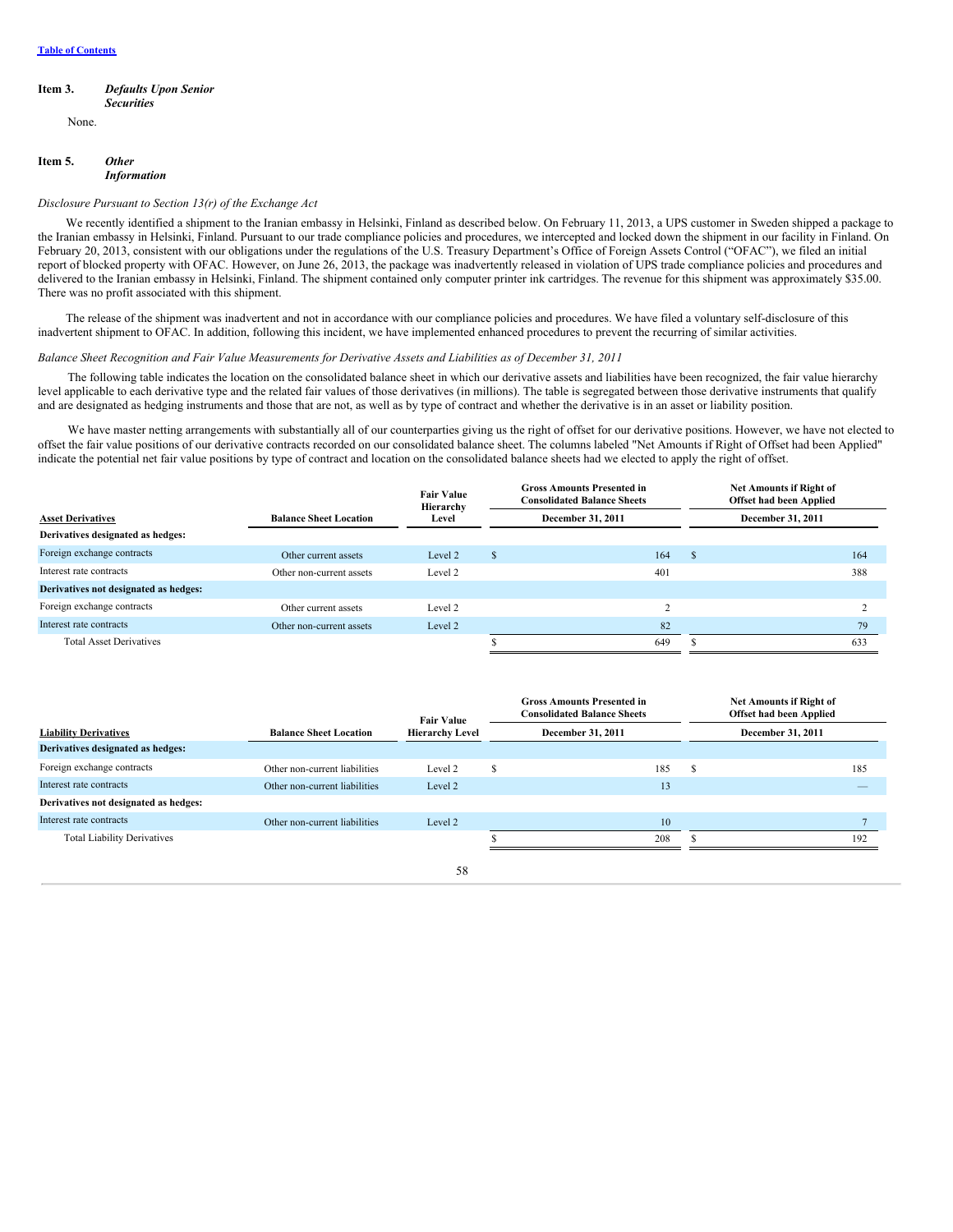### <span id="page-60-0"></span>**Item 6.** *Exhibits*

These exhibits are either incorporated by reference into this report or filed with this report as indicated below.

Index to Exhibits:

12, 2010).

|   | 3.2          |                              | Amended and Restated Bylaws of United Parcel Service, Inc. as of February 14, 2013 (incorporated by reference to Exhibit 3.1 to Form 8-K,<br>filed on February 19, 2013).                                                                                                                                                                                                                                                                                                                                                                                                                    |
|---|--------------|------------------------------|----------------------------------------------------------------------------------------------------------------------------------------------------------------------------------------------------------------------------------------------------------------------------------------------------------------------------------------------------------------------------------------------------------------------------------------------------------------------------------------------------------------------------------------------------------------------------------------------|
|   | 10.1         |                              | Credit Agreement (364-Day Facility) dated March 29, 2013 among United Parcel Service, Inc., the initial lenders named therein, J.P. Morgan<br>Securities LLC and Citigroup Global Markets, Inc. as joint lead arrangers and joint bookrunners, Barclays Bank PLC and BNP Paribas Securities<br>Corp. as co-lead arrangers, Barclays Bank PLC and BNP Paribas as co-documentation agents, Citibank, N.A. as syndication agent, and<br>JPMorgan Chase Bank, N.A. as administrative agent (incorporated by reference to Exhibit 10.1 to Form 10-Q for the Quarter Ending March 31,<br>$2013$ ). |
|   | 10.2         |                              | Credit Agreement (5 Year Facility) dated March 29, 2013 among United Parcel Service, Inc., the initial lenders named therein, J.P. Morgan<br>Securities LLC and Citigroup Global Markets, Inc. as joint lead arrangers and joint bookrunners, Barclays Bank PLC and BNP Paribas Securities<br>Corp. as co-lead arrangers, Barclays Bank PLC and BNP Paribas as co-documentation agents, Citibank, N.A. as syndication agent, and<br>JPMorgan Chase Bank, N.A. as administrative agent (incorporated by reference to Exhibit 10.2 to Form 10-Q for the Quarter Ending March 31,<br>$2013$ ).  |
|   | 11           | $\overline{\phantom{m}}$     | Statement regarding Computation of per Share Earnings (incorporated by reference to Note 12 to "Item 1. Financial Statements" of this quarterly<br>report on Form 10-O).                                                                                                                                                                                                                                                                                                                                                                                                                     |
|   | $\dagger$ 12 |                              | Computation of Ratio of Earnings to Fixed Charges.                                                                                                                                                                                                                                                                                                                                                                                                                                                                                                                                           |
|   | †31.1        | $\qquad \qquad$              | Certification of the Chief Executive Officer Pursuant to Rule 13a-14(a), as adopted pursuant to Section 302 of the Sarbanes-Oxley Act of 2002.                                                                                                                                                                                                                                                                                                                                                                                                                                               |
|   | †31.2        | $\overbrace{\qquad \qquad }$ | Certification of the Chief Financial Officer Pursuant to Rule 13a-14(a), as adopted pursuant to Section 302 of the Sarbanes-Oxley Act of 2002.                                                                                                                                                                                                                                                                                                                                                                                                                                               |
|   | †32.1        |                              | Certification of the Chief Executive Officer Pursuant to 18 U.S.C. Section 1350, as Adopted Pursuant to Section 906 of the Sarbanes-Oxley Act<br>of 2002.                                                                                                                                                                                                                                                                                                                                                                                                                                    |
|   | †32.2        |                              | Certification of the Chief Financial Officer Pursuant to 18 U.S.C. Section 1350, as Adopted Pursuant to Section 906 of the Sarbanes-Oxley Act of<br>2002.                                                                                                                                                                                                                                                                                                                                                                                                                                    |
|   | ††101        |                              | The following financial information from the Quarterly Report on Form 10-Q for the quarter ended September 30, 2013, formatted in XBRL<br>(Extensible Business Reporting Language): (i) the Consolidated Balance Sheets, (ii) the Consolidated Statements of Income, (iii) the Consolidated<br>Statements of Comprehensive Income, (iv) the Consolidated Statements of Cash Flows, and (v) the Notes to the Consolidated Financial<br>Statements.                                                                                                                                            |
| t |              | Filed herewith.              |                                                                                                                                                                                                                                                                                                                                                                                                                                                                                                                                                                                              |

59

3.1 — Form of Restated Certificate of Incorporation of United Parcel Service, Inc. (incorporated by reference to Exhibit 3.2 to Form 8-K filed on May

†† Filed electronically herewith.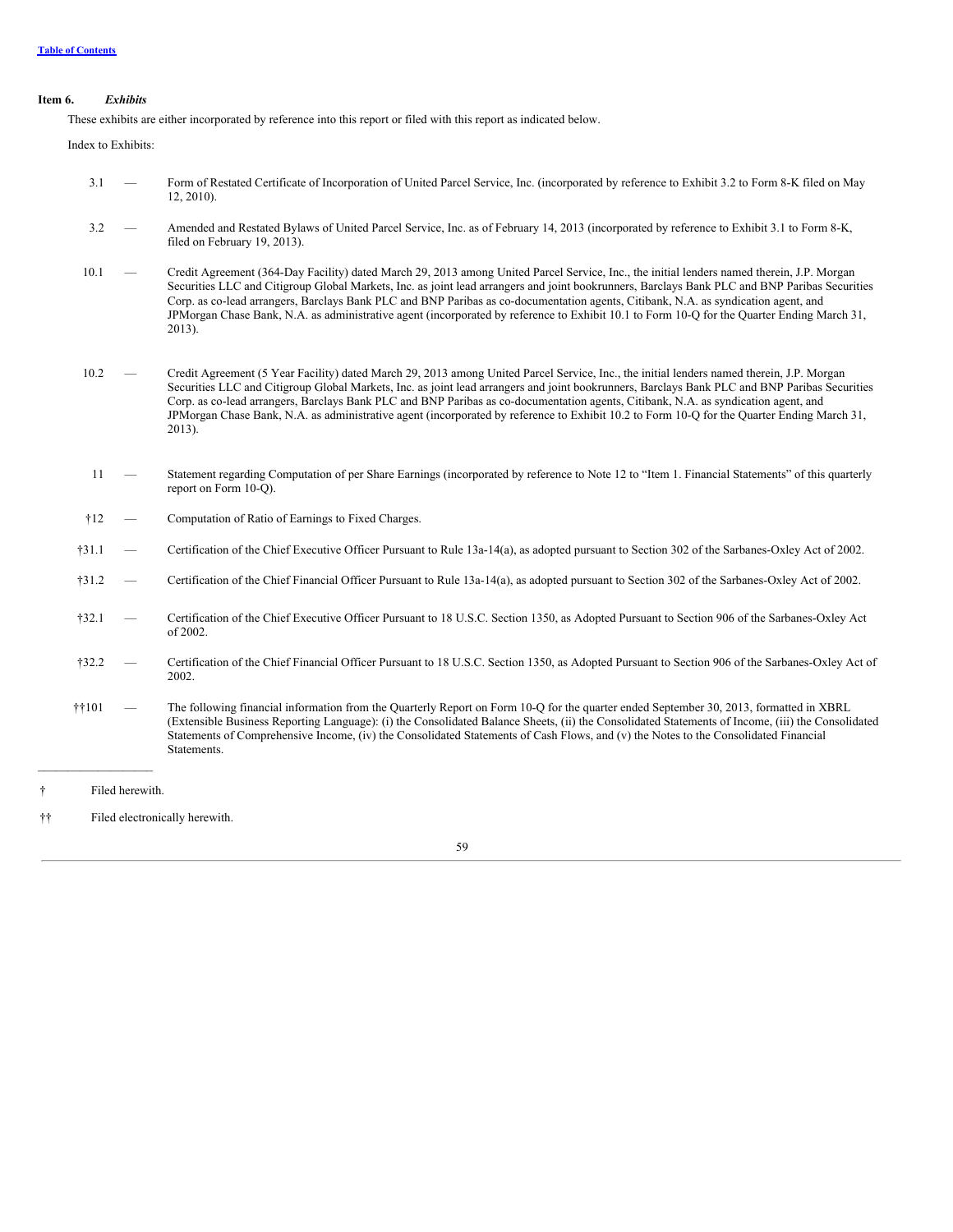### **SIGNATURES**

Pursuant to the requirements of the Securities Exchange Act of 1934, the registrant has duly caused this report to be signed on its behalf by the undersigned thereunto duly authorized.

> UNITED PARCEL SERVICE, INC. (Registrant)

Date: November 5, 2013 By: /S/ KURT P. KUEHN

**Kurt P. Kuehn Senior Vice President and Chief Financial Officer (Duly Authorized Officer and Principal Accounting Officer)**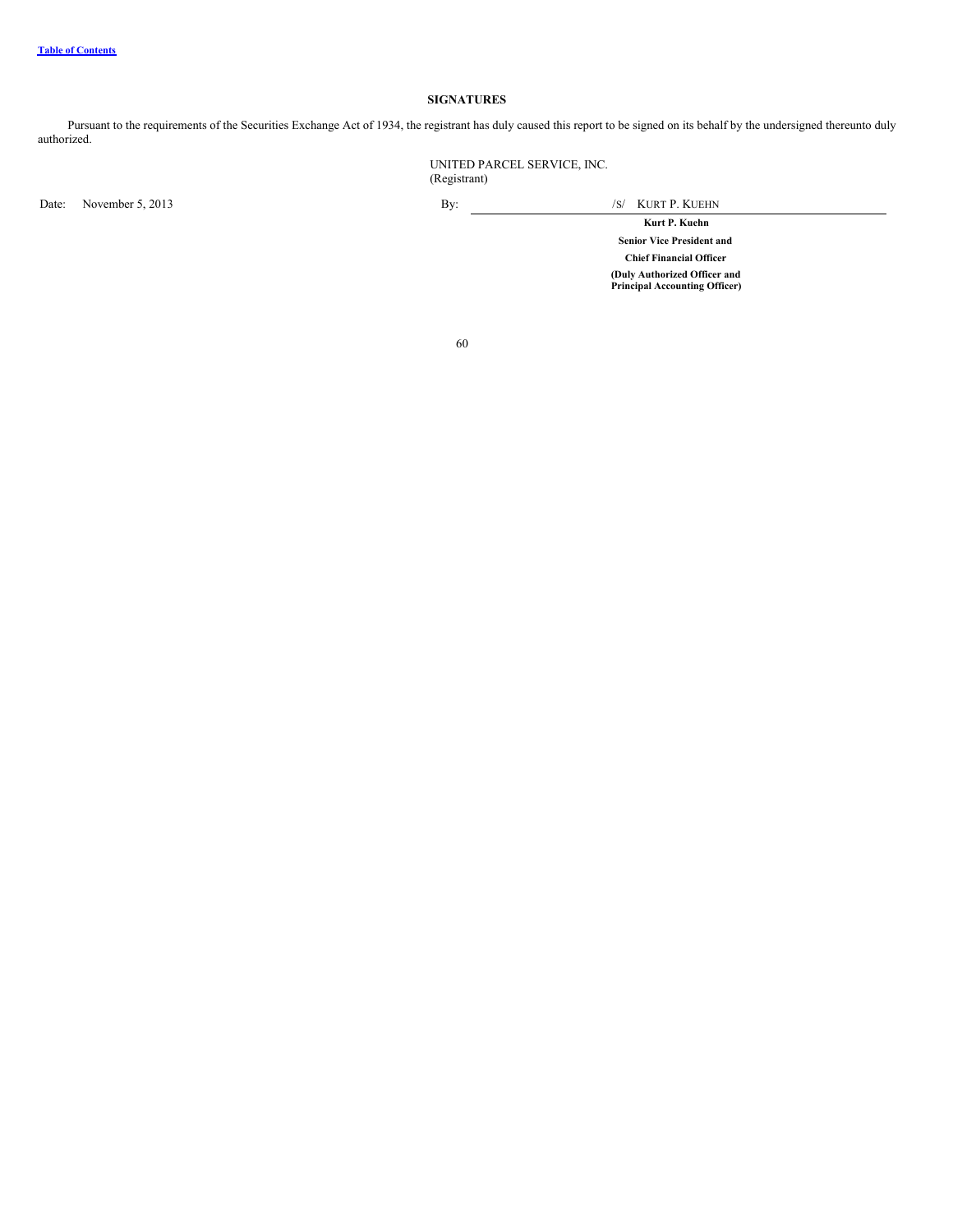#### **United Parcel Service, Inc. and Subsidiaries Ratio of Earnings to Fixed Charges (dollar amounts in millions)**

|                                        | <b>Nine Months</b><br>Ended<br>September 30,<br>2013 |       |    | Year Ended December 31, |               |            |    |        |      |            |              |       |  |  |
|----------------------------------------|------------------------------------------------------|-------|----|-------------------------|---------------|------------|----|--------|------|------------|--------------|-------|--|--|
|                                        |                                                      |       |    | 2012                    | 2011          |            |    | 2010   | 2009 |            |              | 2008  |  |  |
| Earnings:                              |                                                      |       |    |                         |               |            |    |        |      |            |              |       |  |  |
| Income before income taxes             | \$                                                   | 4,850 | \$ | 974                     | <sup>\$</sup> | 5,776 \$   |    | 5,290  | S    | 3,073      | <sup>S</sup> | 1,252 |  |  |
| Add: Interest expense                  |                                                      | 286   |    | 393                     |               | 348        |    | 354    |      | 445        |              | 442   |  |  |
| Add: Interest factor in rental expense |                                                      | 133   |    | 206                     |               | 210        |    | 205    |      | 207        |              | 278   |  |  |
| Total earnings                         |                                                      | 5,269 | S  | $1,573$ \$              |               | $6,334$ \$ |    | 5,849  | S.   | $3,725$ \$ |              | 1,972 |  |  |
| Fixed charges:                         |                                                      |       |    |                         |               |            |    |        |      |            |              |       |  |  |
| Interest expense                       | \$                                                   | 286   | \$ | 393                     | <sup>\$</sup> | 348 S      |    | 354 \$ |      | 445        | -S           | 442   |  |  |
| Interest capitalized                   |                                                      | 11    |    | 18                      |               | 17         |    | 18     |      | 37         |              | 48    |  |  |
| Interest factor in rental expense      |                                                      | 133   |    | 206                     |               | 210        |    | 205    |      | 207        |              | 278   |  |  |
| Total fixed charges                    |                                                      | 430   | S  | 617                     | -S            | 575        | -S | 577    | -S   | 689 \$     |              | 768   |  |  |
| Ratio of earnings to fixed charges     |                                                      | 12.3  |    | 2.5                     |               | 11.0       |    | 10.1   |      | 5.4        |              | 2.6   |  |  |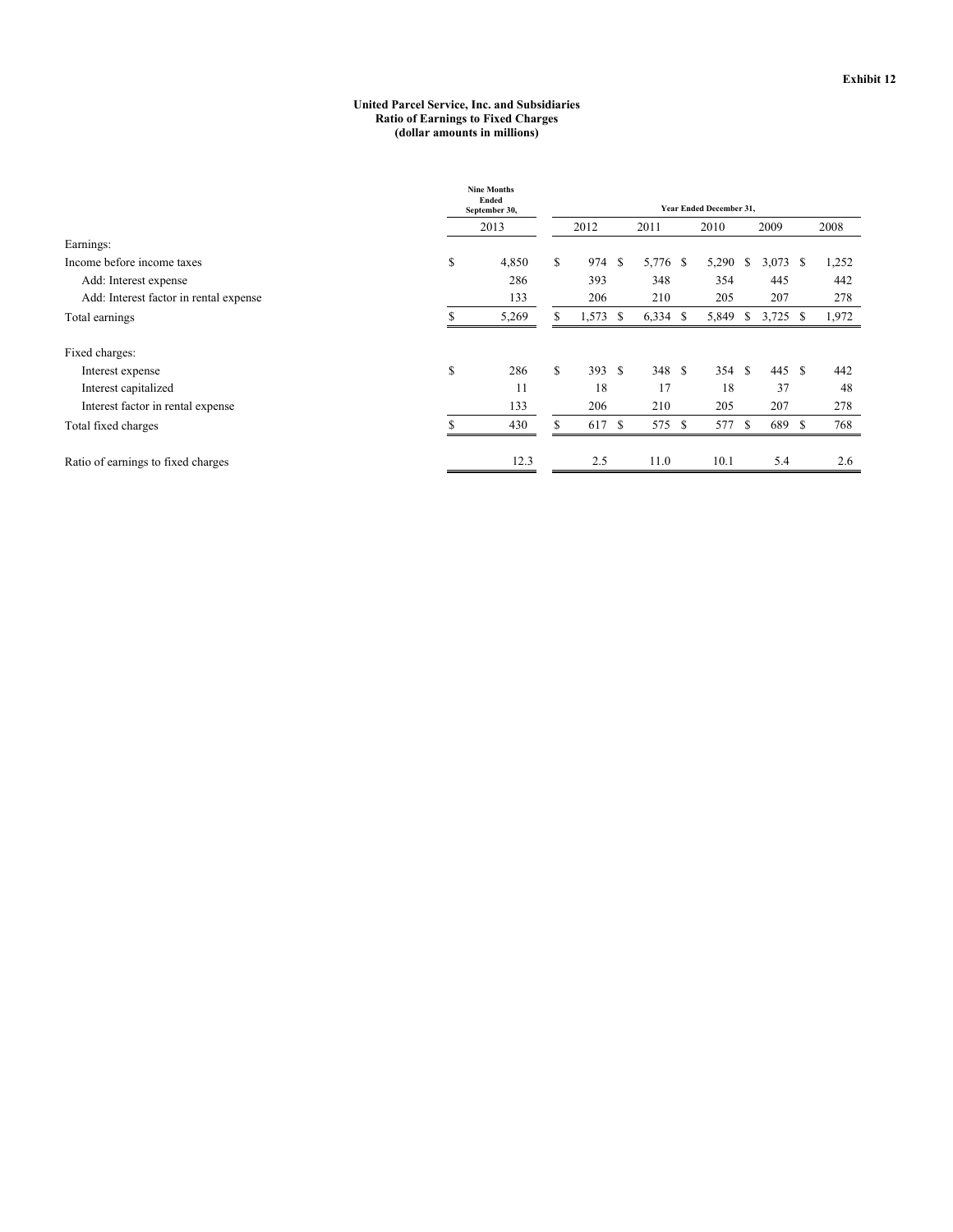# **CERTIFICATE OF CHIEF EXECUTIVE OFFICER**

#### I, D. Scott Davis, certify that:

- 1. I have reviewed this quarterly report on Form 10-Q of United Parcel Service, Inc.;
- 2. Based on my knowledge, this report does not contain any untrue statement of a material fact or omit to state a material fact necessary to make the statements made, in light of the circumstances under which such statements were made, not misleading with respect to the period covered by this report;
- 3. Based on my knowledge, the financial statements, and other financial information included in this report, fairly present in all material respects the financial condition, results of operations and cash flows of the registrant as of, and for, the periods presented in this report;
- 4. The registrant's other certifying officer and I are responsible for establishing and maintaining disclosure controls and procedures (as defined in Exchange Act Rules 13a-15(e) and 15d-15(e)) and internal control over financial reporting (as defined in Exchange Act Rules 13a-15(f) and 15d-15(f)) for the registrant and have:
	- a. designed such disclosure controls and procedures, or caused such disclosure controls and procedures to be designed under our supervision, to ensure that material information relating to the registrant, including its consolidated subsidiaries, is made known to us by others within those entities, particularly during the period in which this report is being prepared;
	- b. designed such internal control over financial reporting, or caused such internal control over financial reporting to be designed under our supervision, to provide reasonable assurance regarding the reliability of financial reporting and the preparation of financial statements for external purposes in accordance with generally accepted accounting principles;
	- c. evaluated the effectiveness of the registrant's disclosure controls and procedures and presented in this report our conclusions about the effectiveness of disclosure controls and procedures, as of the end of the period covered by this report based on such evaluation; and
	- d. disclosed in this report any change in the registrant's internal control over financial reporting that occurred during the registrant's most recent fiscal quarter that has materially affected, or is reasonably likely to materially affect, the registrant's internal control over financial reporting; and
- 5. The registrant's other certifying officer and I have disclosed, based on our most recent evaluation of internal control over financial reporting, to the registrant's auditors and the audit committee of the registrant's board of directors (or persons performing the equivalent functions):
	- a. all significant deficiencies and material weaknesses in the design or operation of internal control over financial reporting which are reasonably likely to adversely affect the registrant's ability to record, process, summarize and report financial information; and
	- b. any fraud, whether or not material, that involves management or other employees who have a significant role in the registrant's internal control over financial reporting.

/S/ D. SCOTT DAVIS

**D. Scott Davis Chairman and Chief Executive Officer**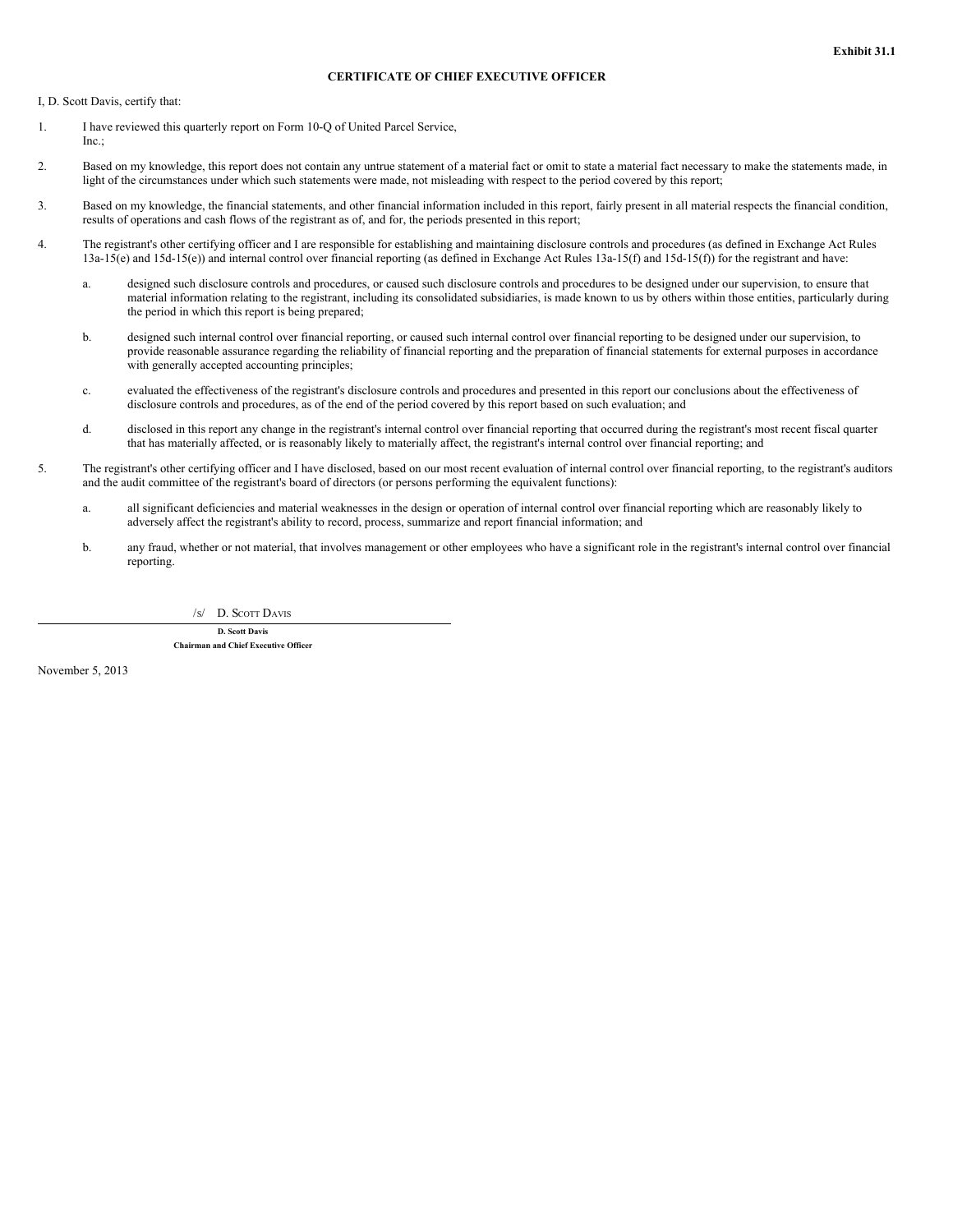# **CERTIFICATE OF CHIEF EXECUTIVE OFFICER**

#### I, Kurt P. Kuehn, certify that:

- 1. I have reviewed this quarterly report on Form 10-Q of United Parcel Service, Inc.;
- 2. Based on my knowledge, this report does not contain any untrue statement of a material fact or omit to state a material fact necessary to make the statements made, in light of the circumstances under which such statements were made, not misleading with respect to the period covered by this report;
- 3. Based on my knowledge, the financial statements, and other financial information included in this report, fairly present in all material respects the financial condition, results of operations and cash flows of the registrant as of, and for, the periods presented in this report;
- 4. The registrant's other certifying officer and I are responsible for establishing and maintaining disclosure controls and procedures (as defined in Exchange Act Rules 13a-15(e) and 15d-15(e)) and internal control over financial reporting (as defined in Exchange Act Rules 13a-15(f) and 15d-15(f)) for the registrant and have:
	- a. designed such disclosure controls and procedures, or caused such disclosure controls and procedures to be designed under our supervision, to ensure that material information relating to the registrant, including its consolidated subsidiaries, is made known to us by others within those entities, particularly during the period in which this report is being prepared;
	- b. designed such internal control over financial reporting, or caused such internal control over financial reporting to be designed under our supervision, to provide reasonable assurance regarding the reliability of financial reporting and the preparation of financial statements for external purposes in accordance with generally accepted accounting principles;
	- c. evaluated the effectiveness of the registrant's disclosure controls and procedures and presented in this report our conclusions about the effectiveness of disclosure controls and procedures, as of the end of the period covered by this report based on such evaluation; and
	- d. disclosed in this report any change in the registrant's internal control over financial reporting that occurred during the registrant's most recent fiscal quarter that has materially affected, or is reasonably likely to materially affect, the registrant's internal control over financial reporting; and
- 5. The registrant's other certifying officer and I have disclosed, based on our most recent evaluation of internal control over financial reporting, to the registrant's auditors and the audit committee of the registrant's board of directors (or persons performing the equivalent functions):
	- a. all significant deficiencies and material weaknesses in the design or operation of internal control over financial reporting which are reasonably likely to adversely affect the registrant's ability to record, process, summarize and report financial information; and
	- b. any fraud, whether or not material, that involves management or other employees who have a significant role in the registrant's internal control over financial reporting.

/S/ KURT P. KUEHN

**Kurt P. Kuehn Senior Vice President and Chief Financial Officer**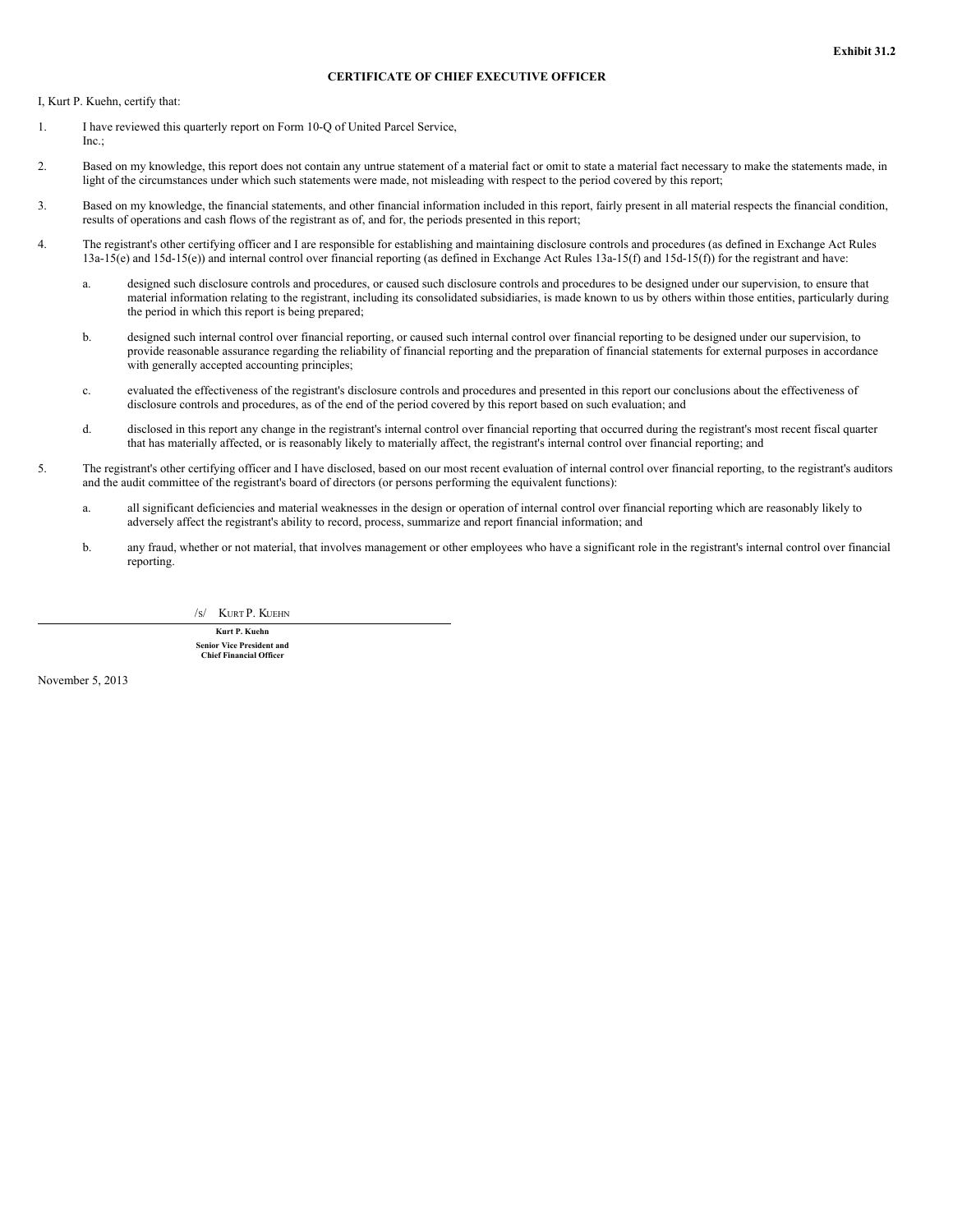### **CERTIFICATION PURSUANT TO 18 U.S.C. SECTION 1350, AS ADOPTED PURSUANT TO SECTION 906 OF THE SARBANES-OXLEY ACT OF 2002**

Pursuant to Section 906 of the Sarbanes-Oxley Act of 2002 and in connection with the Quarterly Report on Form 10-Q of United Parcel Service, Inc. (the "Corporation") for the period ended September 30, 2013, as filed with the Securities and Exchange Commission on the date hereof (the "Report"), the undersigned, the Chairman and Chief Executive Officer of the Corporation, certifies that:

- (1) The Report fully complies with the requirements of Section 13(a) or 15(d) of the Securities Exchange Act of 1934; and
- (2) The information contained in the Report fairly presents, in all material respects, the financial condition and results of operations of the Corporation.

/S/ D. SCOTT DAVIS

**D. Scott Davis Chairman and Chief Executive Officer**